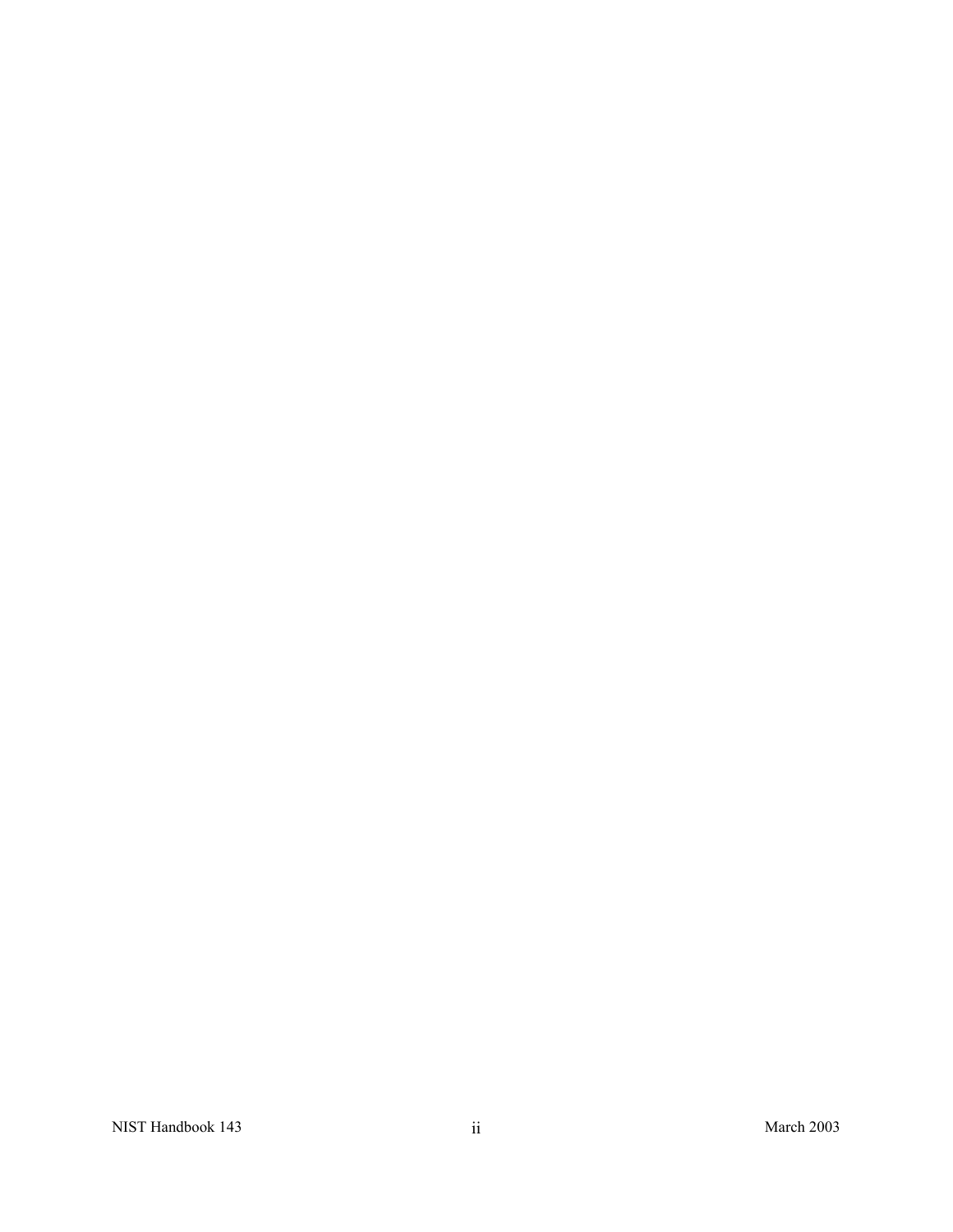#### **Preface**

<span id="page-2-0"></span>The National Institute of Standards and Technology (NIST) manages the State Laboratory Program that began with the New State Standards Program established by Congress in 1965 as part of its continuing support to the States. This program of the NIST Weights and Measures Division (WMD) is designed to provide guidance, technical support, and assistance to State legal metrology laboratories to ensure accurate and traceable measurements from NIST to the local jurisdictions. The program operates through continued partnership with the State laboratories to manage numerous measurement-related activities.

Significant changes have been made to the program of Recognition for the States and to this Program Handbook since the first edition was published in 1985. The program has incorporated national and international standards; although WMD does not provide formal accreditation according to ISO Guide 58, and although the program is operated independently from the National Voluntary Laboratory Accreditation Program (NVLAP), the general and technical criteria used in both programs are nearly identical.

The following list shows key changes in this edition of the Handbook:

- Information associated with the National Type Evaluation Program (NTEP) is no longer covered in this program handbook.
- Parts 2 and 3 are policy and procedure information specific to WMD operations and Recognition process; Figure 1 is a flow chart showing the Recognition process.
- Parts 4 and 5 substantially contain ISO/IEC 17025:1999 (previously these sections referenced ANSI/NCSL Z540-1-1994 (parts I and II) with NVLAP additions, WMD Notes, and minor editorial changes for clarity). WMD Notes added to parts 4 and 5 are additional policy or requirements that apply generally to all legal metrology laboratories without regard to Recognition level.
- Part 6 is taken from the NVLAP Calibration Laboratories Draft Technical Guide (1994 Draft, as incorporated in the 1996 and 1997 editions of this Handbook), but edited for this publication. WMD and the National Conference on Weights and Measures (NCWM) ISO 9000 Task Force prepared the mass and volume sections and reviewed them at a special NVLAP workshop in December 1992 (mass criteria only); at a NVLAP workshop in November 1993; at all six regional metrology meetings in 1993 and 1994; and at the 1994 NCWM meeting. Laboratories performing temperature measurements were given the opportunity to review the temperature section. Diane Lee (NIST) prepared the moisture section; it was reviewed at the Southeastern Measurement Assurance Program (SEMAP) regional metrology meeting in 1993. These sections have all been reviewed and updated for this 2003 edition.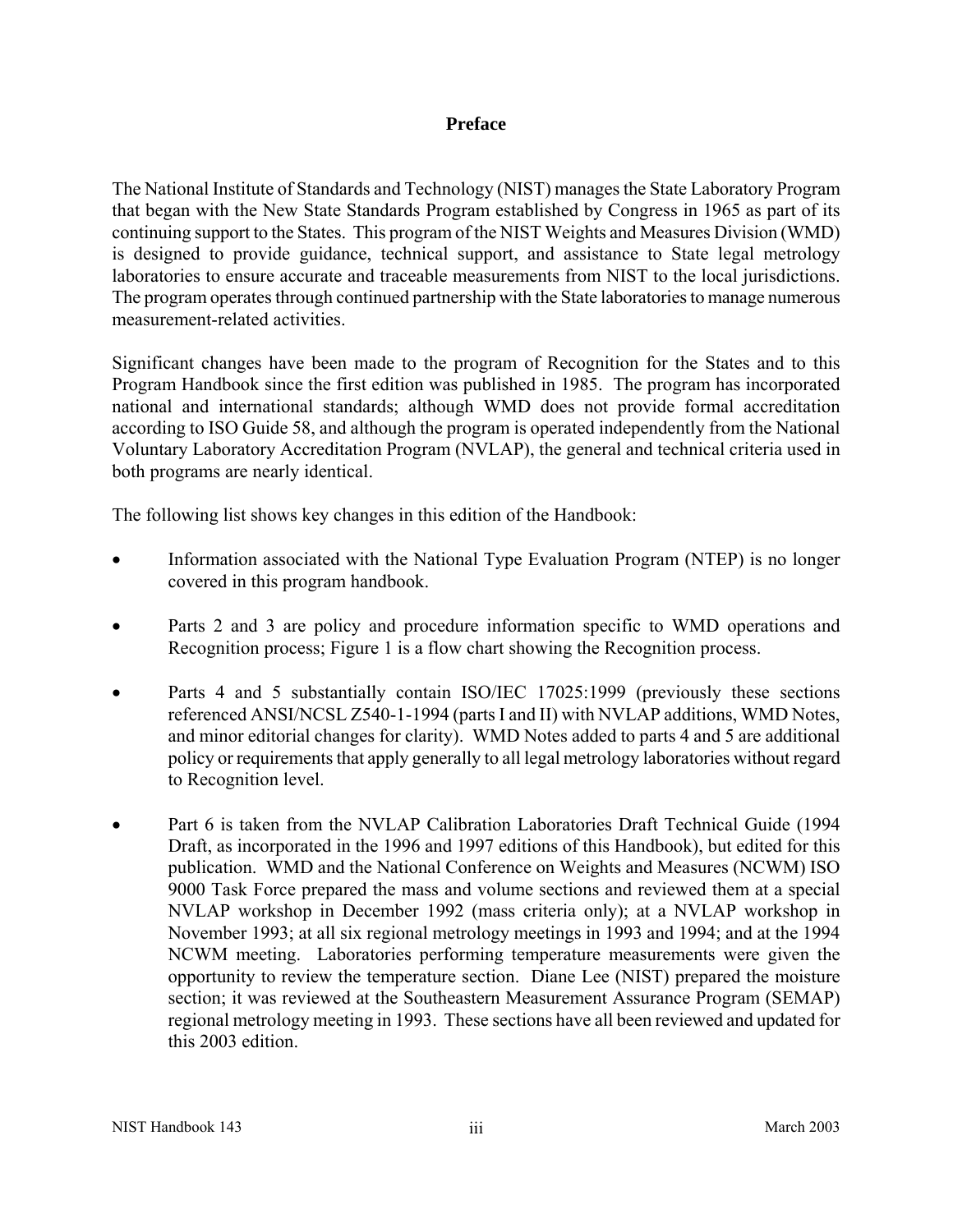• For the 1997 edition, NIST management made changes in the WMD State Laboratory Program. As a result, the 1997 Handbook was revised to delete references to accreditation. References to "accreditation" were replaced with references to "Recognition;" references to a "certificate of accreditation" were replaced with references to a "Certificate of Measurement Traceability;" and references to the WMD State Laboratory Program as an "accreditation program" were replaced with references to a "measurement assurance program."

#### Note regarding SI units:

Appropriate SI units of measure have been used throughout this document where possible. Since commercial applications in the United States use units other than SI or other accepted metric units, this document may reference other common units in current use.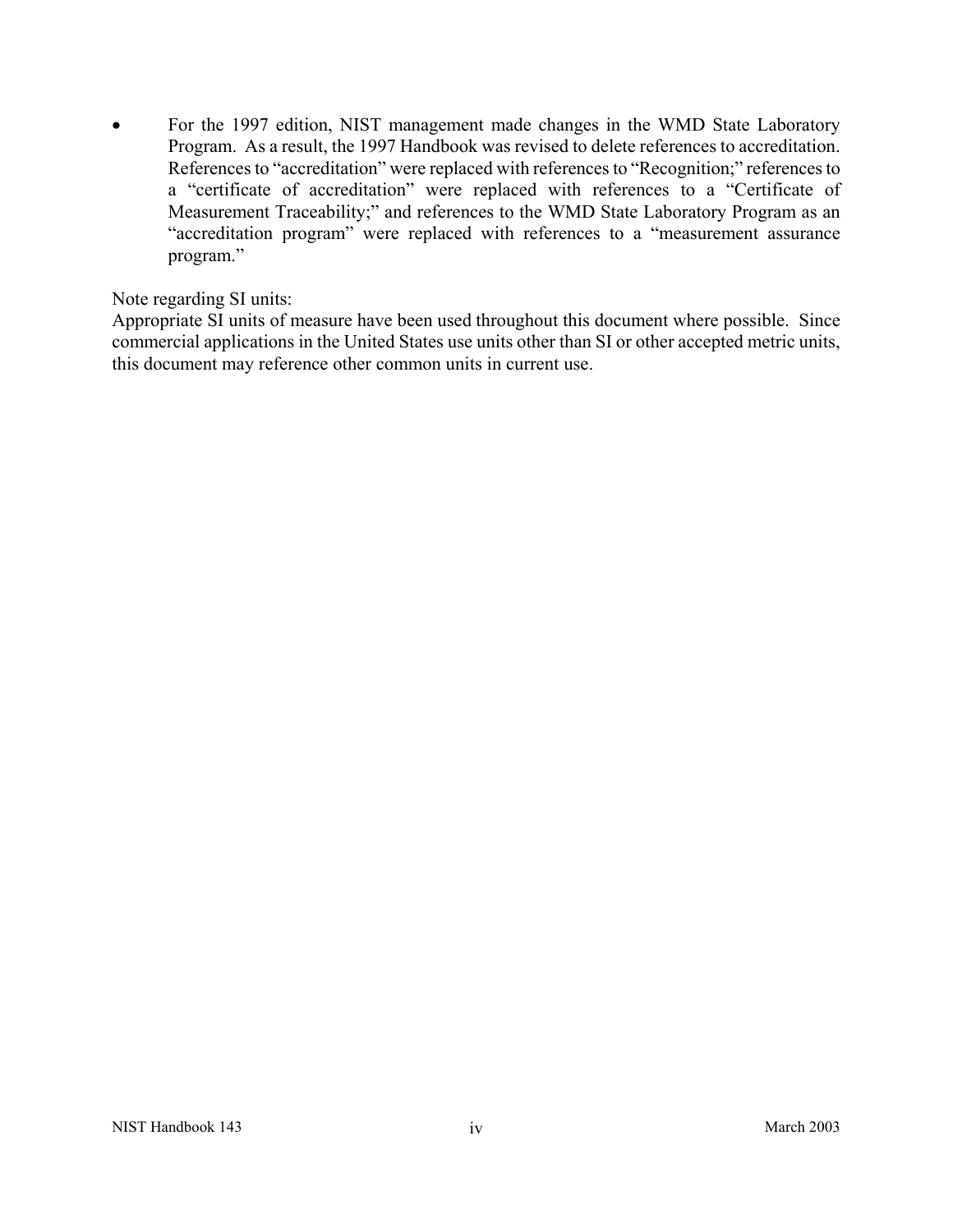#### **Acknowledgments and History**

<span id="page-4-0"></span>This Program Handbook, first published by Henry V. Oppermann and John K. Taylor in 1985, documented and formalized the certification program whereby NIST Recognized the capabilities of State legal metrology laboratories. Prior to that time, the NIST/WMD issued "Certificates of Participation" to States participating in the program. In 1985, WMD started certifying laboratories against the criteria in Handbook 143, Program Handbook. The 1985 criteria were based on International Standards Organization (ISO/IEC) Guide 25 (1982), General Requirements for the Competence of Calibration and Testing Laboratories.

The WMD began the process of updating this Program Handbook in 1991. Due to the many activities related to ISO 9000 in the United States and questions regarding how those activities would impact the State laboratories, ISO standards were circulated to the State laboratories in 1991.

The National Conference of Standards Laboratories (NCSL), Total Quality Management (TQM) Committee also started working on the development and adoption of a single U.S. national standard for calibration laboratories in 1991. The NCSL TQM Committee included representatives from NIST, Department of Defense, Department of Energy, Nuclear Regulatory Commission, Federal Aviation Administration, and numerous industries.

In 1992, the National Conference on Weights and Measures (NCWM) established an ISO 9000 Task Force. After review of the 1985 version of the Handbook and ISO/IEC Guide 25 to determine the conformance status of State laboratories, the group recommended the use of one standard in the United States (consistent with the NCSL position) for the accreditation of calibration laboratories to:

- 1) reduce the number of redundant laboratory audits;
- 2) improve measurement compatibility and acceptance of measurement results between laboratories in the United States and internationally; and
- 3) comply with the ISO-series standards for quality.

The NCSL "TQM Committee" became an official ANSI standards writing body (ANSI Committee Z 540) in 1994 and published the U.S. standard as Z540-1-1994. ANSI/NCSL Z540-1-1994 incorporated ISO Guide 25 and Mil-Std-45662A. Since NCSL published the standard in 1994:

- 1) the Department of Defense rescinded Mil-Std-45662A in favor of the Z540-1-1994 standard;
- 2) the NIST National Voluntary Laboratory Accreditation Program (NVLAP) adopted and referenced ANSI/NCSL Z540-1-1994;
- 3) the American Association for Laboratory Accreditation (A2LA), a private accrediting body, also adopted the standard; and
- 4) the NIST/WMD incorporated the standard into Parts 5 and 6 of the 1996 and 1997 editions of this Handbook. Additional requirements consistent with NVLAP requirements and with the needs of the legal metrology system were included.

In 1997, NIST management made the decision that NIST would operate only one formal accreditation program: the National Voluntary Laboratory Accreditation Program (NVLAP).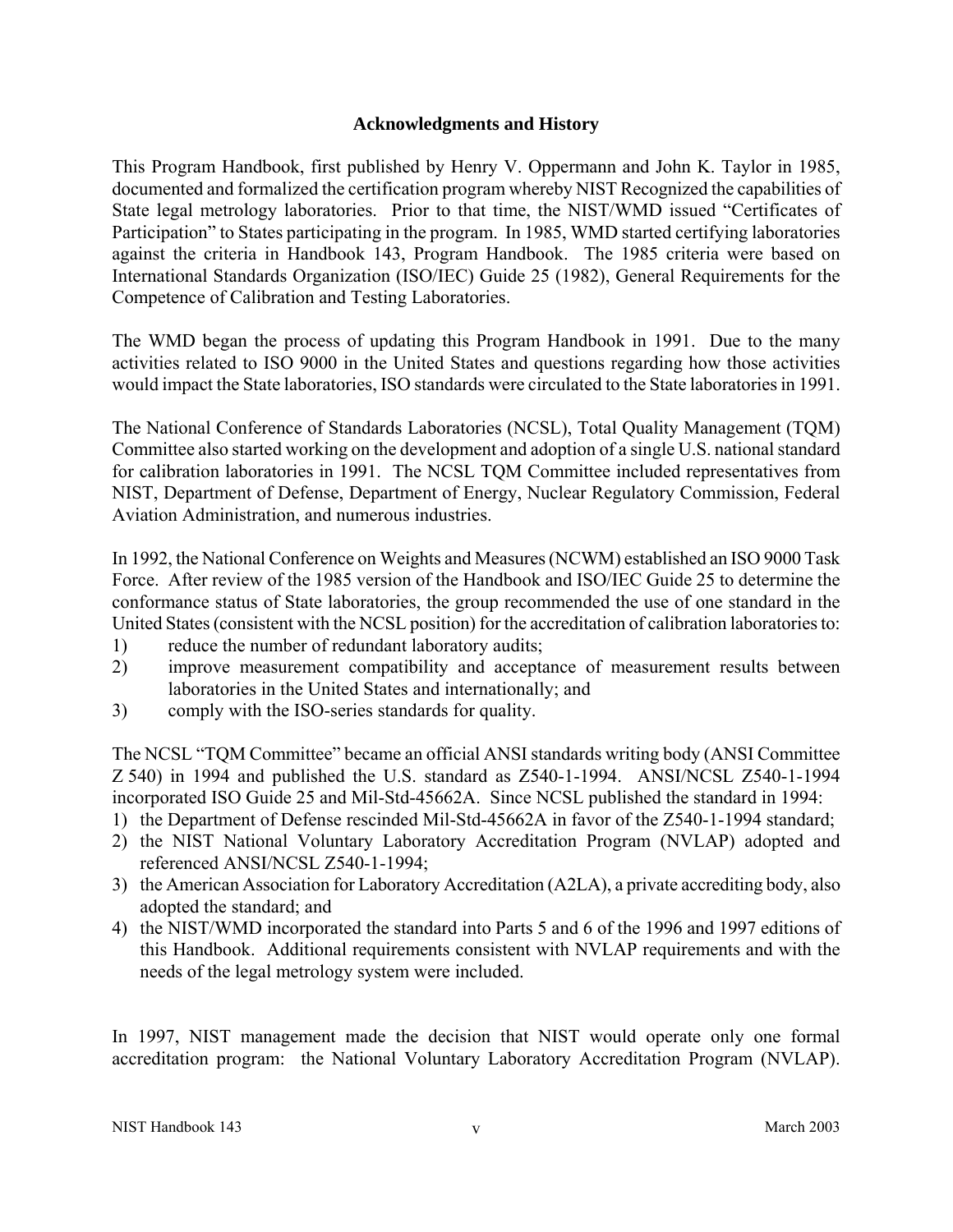Therefore, all references to accreditation by WMD were changed to Recognition and WMD ceased issuing Certificates of Accreditation. WMD monitors the level of State compliance to this Handbook and other laboratory quality standards to ensure that adequate accuracy, traceability, and uniformity are maintained in State weights and measures laboratories.

In 1999, ISO/IEC Guide 25 was revised and became the international standard ISO/IEC 17025. This 2003 edition of NIST Handbook 143 incorporates revisions to the procedures and general requirements of the NIST Weights and Measures Division (WMD) Measurement Assurance Program for State Laboratory Recognition. The WMD procedures were revised to ensure continued consistency with international standards and guidelines, specifically those currently found in ISO/IEC 17025:1999, *General requirements for the competence of testing and calibration laboratories.*

The requirements in Sections 4 and 5 of this edition are nearly identical to those found in clauses 4 and 5 of ISO/IEC 17025:1999. They must be met in order for a laboratory to be Recognized as competent to carry out tests and/or calibrations. Major changes from the previous edition of the handbook include the following:

- In Section 4, *Management requirements*, there are additional or changed requirements in the areas of document control; requests, tenders, and contracts; purchasing; non-conforming work; corrective action; preventive action; and records. These additions and changes incorporate and/or are consistent with ISO 9001:1994 requirements. A new clause, *Service to the client*, prescribes cooperation with clients and provides guidance on such cooperation.
- In Section 5, *Technical requirements*, the requirements are described in greater detail, but most concepts are not "new" for accredited laboratories. There is continued reference to client needs and greater emphasis and/or more detailed requirements on method validation; estimation of measurement uncertainty/traceability for testing laboratories; and provision for inclusion of interpretations and opinions on test reports. A sampling plan will be required where methods or specifications do not specify sampling procedures.

This 2003 edition supersedes and replaces the 1997 edition of NIST Handbook 143.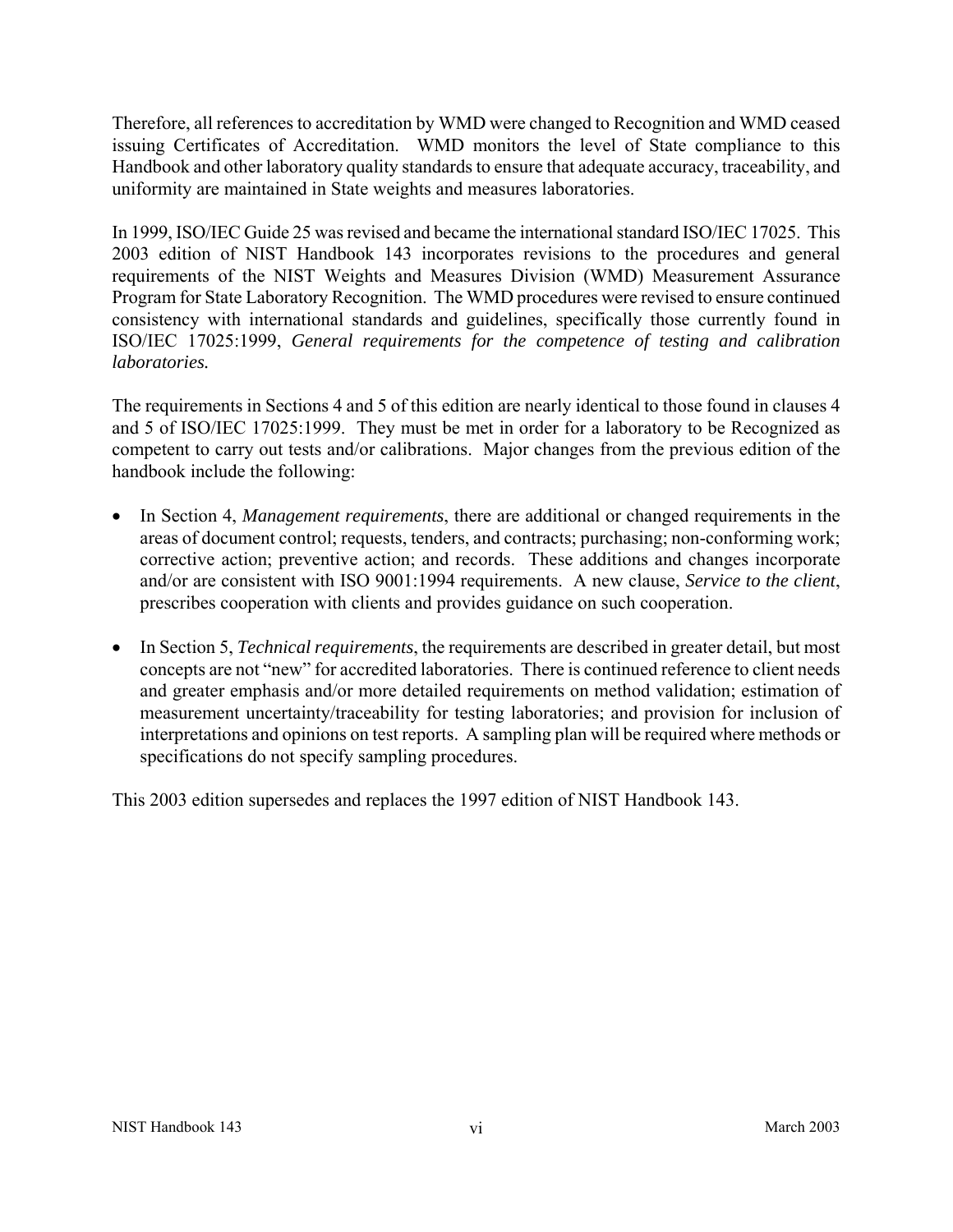| $\mathbf{1}$                                                                                |  |
|---------------------------------------------------------------------------------------------|--|
| 2.                                                                                          |  |
| $\overline{3}$ .                                                                            |  |
|                                                                                             |  |
| $\overline{4}$ .                                                                            |  |
| 5.                                                                                          |  |
| 6.                                                                                          |  |
|                                                                                             |  |
| 6.1                                                                                         |  |
| 6.2                                                                                         |  |
|                                                                                             |  |
|                                                                                             |  |
|                                                                                             |  |
|                                                                                             |  |
|                                                                                             |  |
|                                                                                             |  |
|                                                                                             |  |
|                                                                                             |  |
|                                                                                             |  |
|                                                                                             |  |
|                                                                                             |  |
|                                                                                             |  |
|                                                                                             |  |
|                                                                                             |  |
|                                                                                             |  |
| 7.                                                                                          |  |
| 8.                                                                                          |  |
|                                                                                             |  |
| Appendix B. Request for Recognition, Scope of Recognition, Approved Signatories, Authorized |  |
|                                                                                             |  |
|                                                                                             |  |
|                                                                                             |  |
|                                                                                             |  |

# **Table of Contents**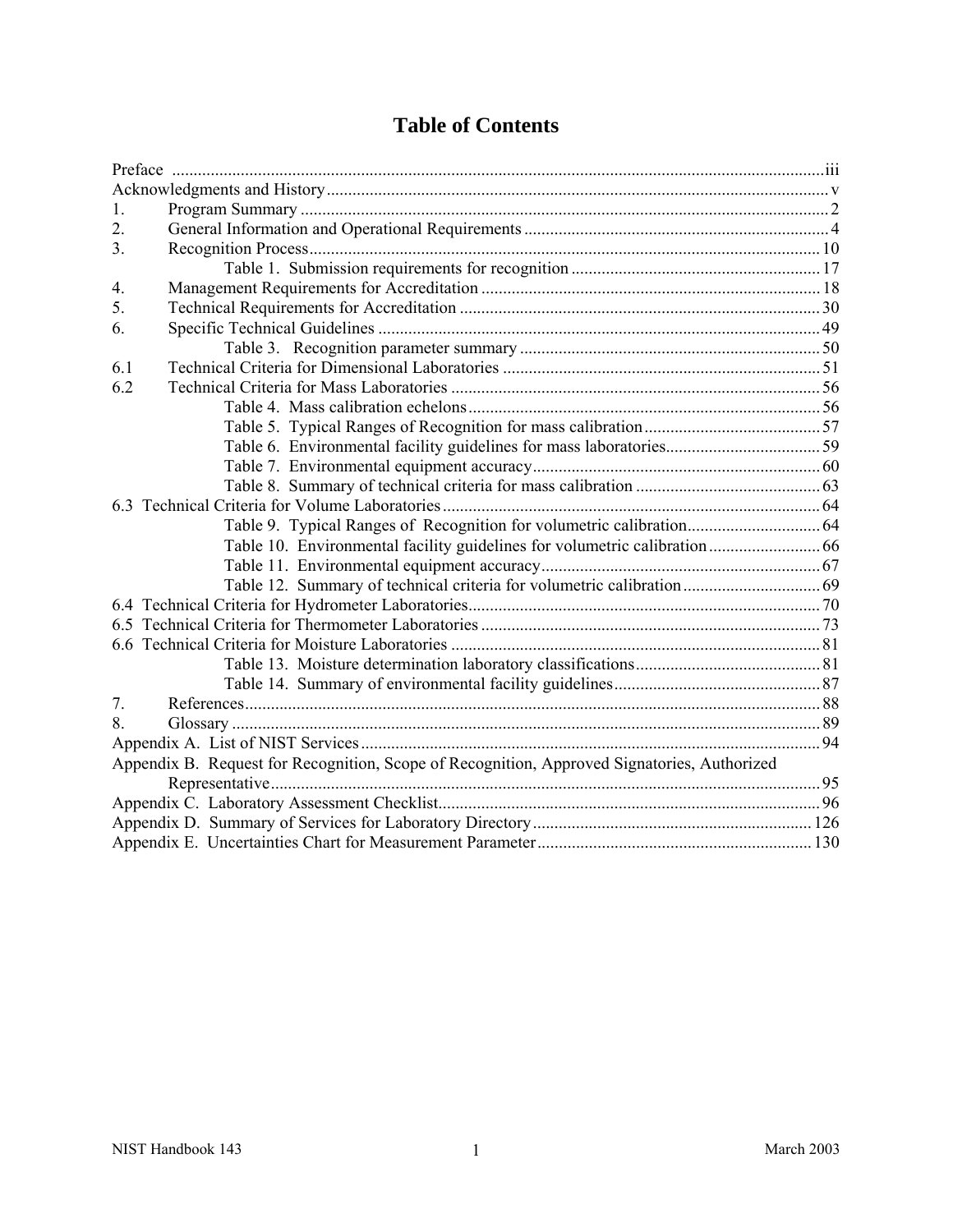# <span id="page-7-0"></span>**1. Program Summary**

State legal metrology laboratories are custodians at the State level of measurement standards that serve as the basis for ensuring equity in the marketplace and as reference standards for calibration services for indigenous industry. As part of its program to encourage a high degree of technical and professional competence in such activities, the National Institute of Standards and Technology (NIST) Weights and Measures Division (WMD) has developed performance standards and formalized procedures for Recognition of State legal metrology laboratories on a voluntary basis. Certificates of Measurement Traceability are issued upon evaluation of the laboratory's ability to make reliable metrological measurements (principally mass, volume, length, and temperature).

#### **Recognition of State Legal Metrology Laboratories**

This Handbook describes the procedures followed in evaluating State (and a few other jurisdictional) legal metrology laboratories for competence. To be Recognized, a laboratory must satisfy general and technical requirements for each measurement area in which recognition is desired (see Appendix B). This program is managed by the NIST/WMD.

The general requirements in sections 4 and 5 incorporate ISO/IEC 17025:1999 (as adopted by the NVLAP Calibration Laboratories Accreditation Program) and address internationally accepted quality practices and good management practices for calibration and testing laboratories. In addition to ISO/IEC 17025 and NVLAP requirements, sections 4 and 5 contain additional general requirements as "notes" that are specific for State legal metrology laboratories. (See Section 7. References.)

The technical criteria in Section 6 amplify general criteria (ISO/IEC 17025) for each specific measurement parameter to be used as needed. Technical requirements of the NIST/WMD recognition program are nearly identical to the NVLAP guidelines published in the draft of NIST/NVLAP Handbook 150-2, Calibration Laboratories Technical Guide; however, WMD does not operate a formal accreditation program. The technical requirements include demonstration that: 1) suitable test equipment, calibration standards, defined test procedures, and the general facilities necessary for good metrological services are available; and 2) that staff have a comprehensive understanding of calibration, measurement, and test requirements and are capable of applying them.

Under this voluntary recognition program, laboratories appraise their compliance with the requirements, completing appropriate checklists that are reviewed and evaluated by NIST/WMD.

Following review and evaluation, which includes an on-site assessment and proficiency testing, NIST/WMD may issue a Certificate of Measurement Traceability indicating recognized competence areas with defined parameters and scope of recognition; a letter describing the quality system in place in each laboratory is also provided. Recognition may be granted for a period up to 2 years, but on an annual basis each laboratory must review its status, complete an internal audit, including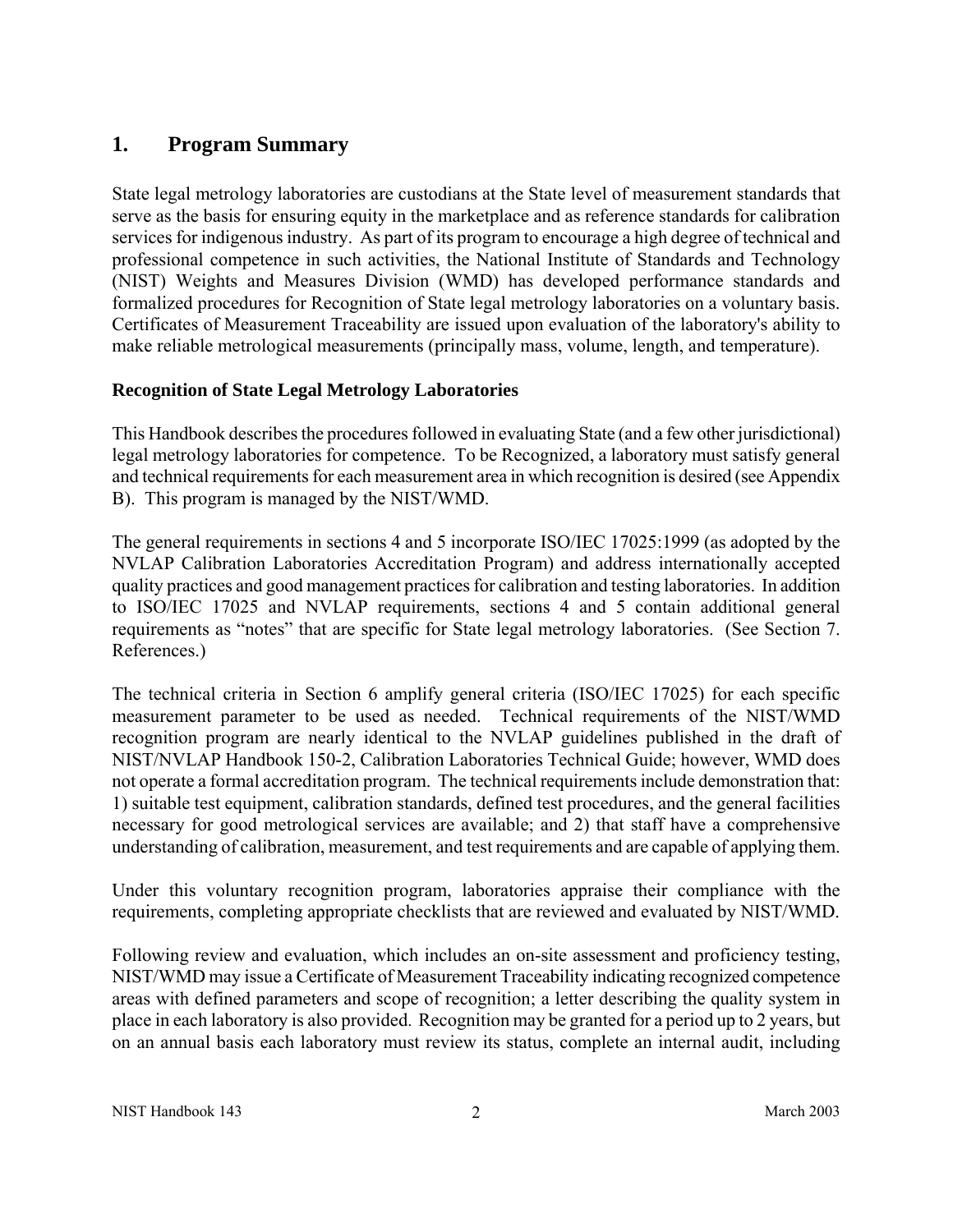management and quality system review, and submit the evaluation along with a statement that no adverse changes have taken place in order for the Recognition to remain in effect.

Types of assistance available from the National Institute of Standards and Technology are listed in Appendix A.

#### **General**

Each State legal metrology laboratory is encouraged to study this Handbook carefully and to apply for Recognition in all areas in which it provides measurement services. NIST/WMD reserves the right to deny or withdraw Recognition. In such cases, NIST/WMD will notify the State in writing of deficiencies, and will provide guidelines for corrective action. In the case of withdrawal, NIST will attempt to reach agreement with the State on the timing of the corrective action in order to keep the Recognition in force conditionally for legal requirements only.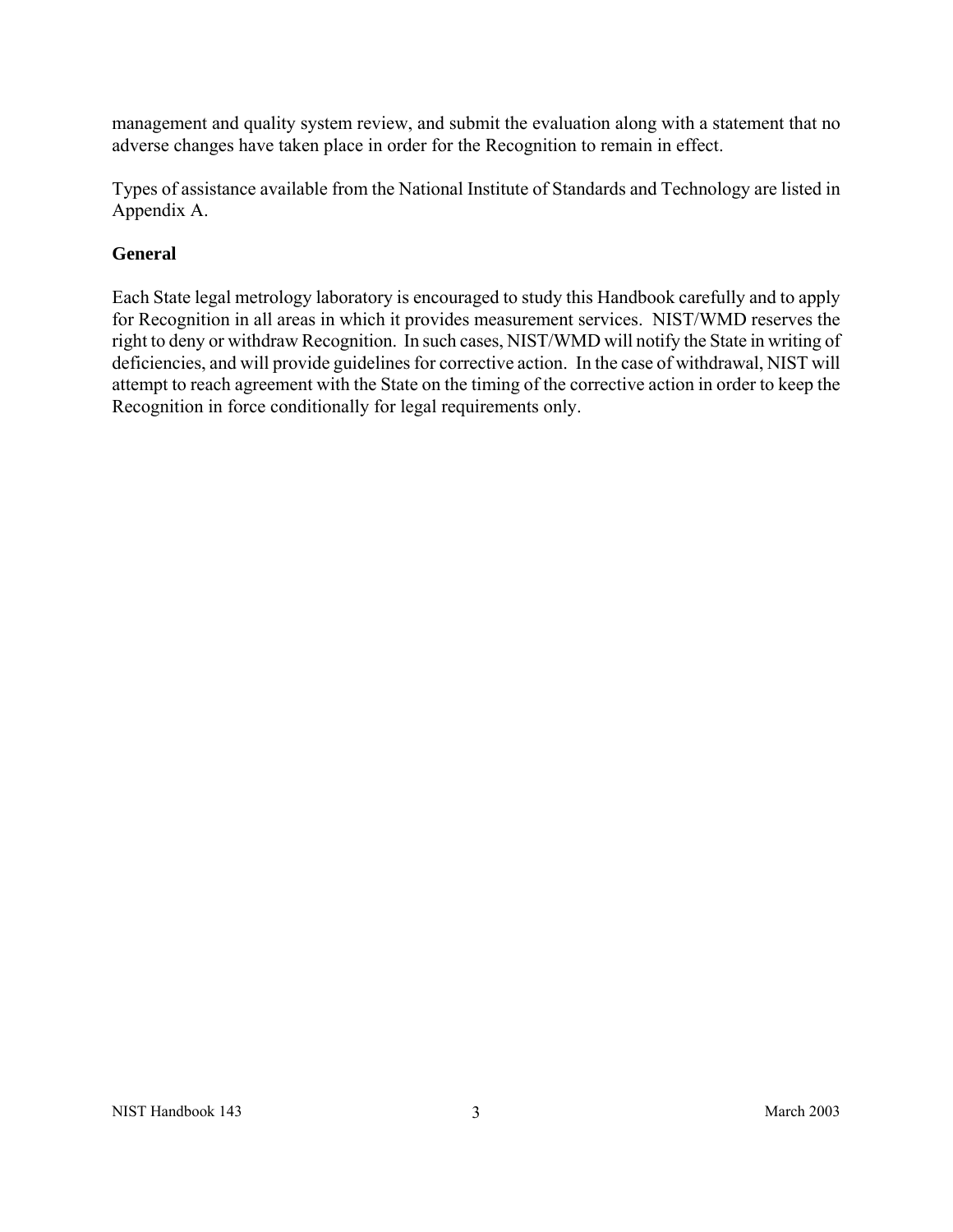# <span id="page-9-0"></span>**2. General Information and Operational Requirements**

#### **2.1 Purpose**

The NIST Enabling Act (31 Stat. 1449, 15 USC 271, Chapter 6 Weights and Measures), as modified by "authorities and functions pursuant to the Omnibus Trade and Competitiveness Act of 1988," provides the legislative authority to Recognize qualifying State weights and measures (legal metrology) laboratories. Authorization includes "the provision of means and methods for making measurements consistent with those of the national standards." Compliance with the criteria contained in this Handbook is the most effective means for ensuring accurate measurements consistent with national standards.

#### **2.2 Description, Quality Policy, and Objectives**

In 1965, Congress funded NIST to establish the State Standards Program to provide new standards of mass, volume, and length to the States, the District of Columbia, Puerto Rico, and the Virgin Islands to update their weights and measures laboratories and increase their measurement capabilities. The program also provided the laboratory equipment necessary for the States to use the standards in their measurement services.

As part of the States' responsibilities in the distribution of standards and equipment, each jurisdiction was required to provide an acceptable laboratory facility meeting specifications established under the State Standards Program and to maintain acceptable staffing. The laboratory metrologist was required to complete training at NIST in the use of the standards and equipment.

State Laboratory Program Quality Policy:

It is the policy of the State Laboratory Program to help all State laboratories achieve and maintain Recognition and to enable State legal metrology laboratories to provide their customers accurate and traceable measurement services in an atmosphere of continuous quality improvement.

As part of its continuing support to the States, NIST manages the State Laboratory Program. This is a program of the NIST/WMD designated to provide guidance, technical support, and assistance to State legal metrology laboratories to ensure accurate and traceable measurements from NIST to the local jurisdictions. The program operates through continued partnership with the State laboratories to manage numerous activities within the program.

WMD objectives are to:

1. support the basic level of measurement services required for legal metrology enforcement/oversight activities;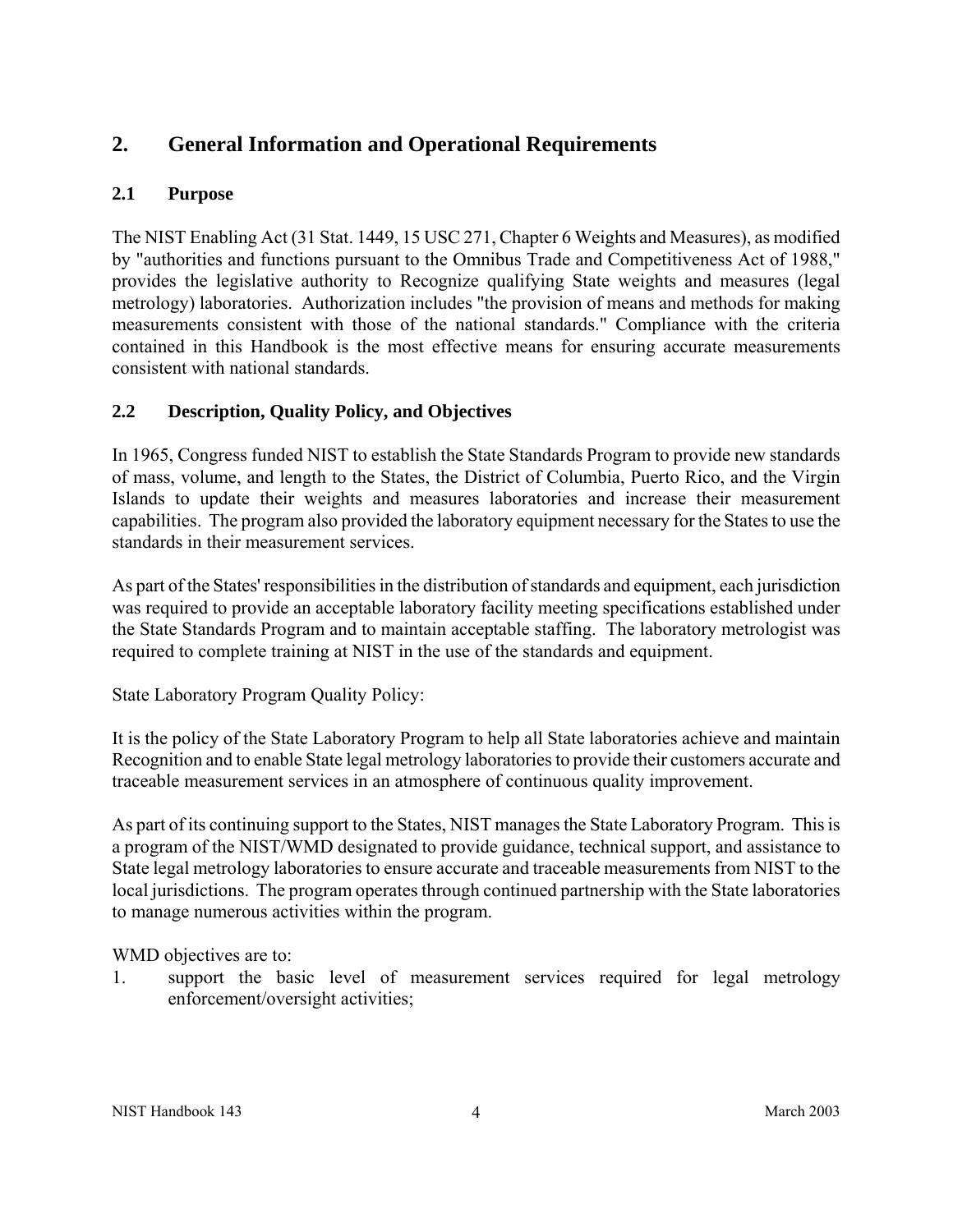- 2. provide technical support for the accuracy and traceability of State legal metrology laboratories to the national standards through development, training, publication of, and use of standard procedures, protocols, and measurement assurance programs;
- 3. provide and maintain the Recognition program for State legal metrology laboratories as evidence of continuing measurement traceability to include auditing the use and care of the physical standards of mass, length, and volume; and
- 4. assist the States to upgrade and expand the measurement services of State legal metrology laboratories to satisfy the changing needs of their clients.

#### **2.3 Scope of Recognition**

#### **2.3.1 Voluntary and non-contractual**

The Recognition function for State legal metrology laboratories is a voluntary, non-regulated program of support to the States. It provides a cost-effective means for providing evidence of measurement accuracy and traceability. (See sections 2.9.8 and 2.9.9.)

#### **2.3.2 Legal compliance requirements**

Although there are currently no Federal requirements for Recognition, some States have weights and measures laws that require continued formal accreditation, certification, or other form of Recognition by NIST as evidence of maintaining measurement traceability for primary standards used in the enforcement of weights and measures laws.

#### **2.3.3 Limitations**

The WMD Recognition program is limited in scope. It is provided for government legal metrology laboratories only. The NIST National Voluntary Laboratory Accreditation Program (NVLAP) offers accreditation services to all laboratories and is not limited in the scope of whom they may accredit.

#### **2.3.4 Liability**

NIST Recognition does not certify individual measurements made by a State, but formally Recognizes that the State laboratory has traceable standards, the capability to perform reliable measurements, and that the metrologist has been trained in the proper procedures to provide these measurements. Recognition also indicates that the metrologist has submitted technical data, records, and documentation as specifically requested by NIST. NIST assumes no liability for the accuracy and traceability of individual measurement results provided by a Recognized laboratory.

#### **2.4 Technical Support and Assistance**

WMD offers consultative and technical support through informal and formal means to all State legal metrology laboratories regardless of their Recognition status. Informal assistance may be in the form of telephone, facsimile, e-mail, or mailed responses. Formal support and assistance are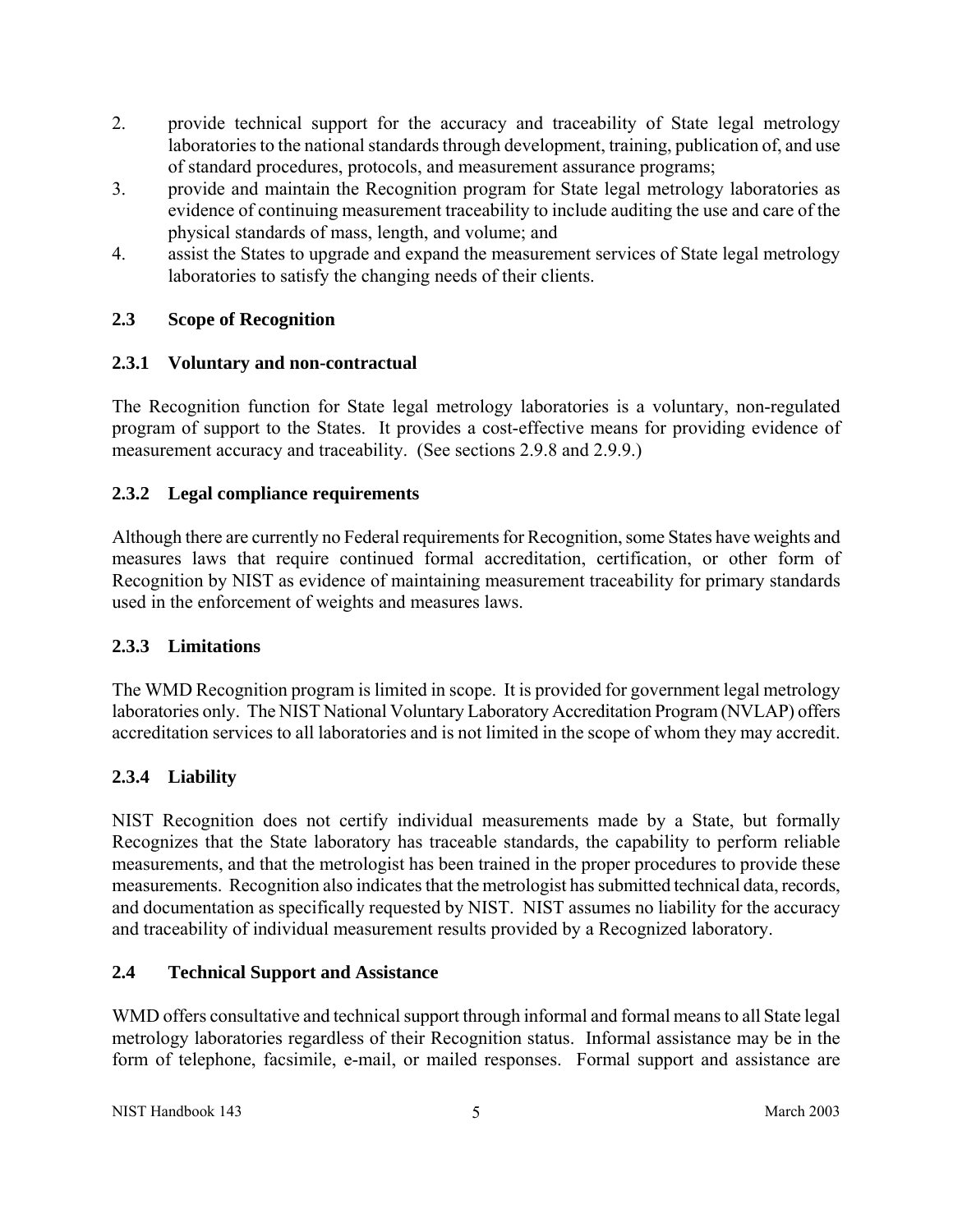available through the training program and the Regional Measurement Assurance Program (RMAP) of the State Laboratory Program. (See Appendix A for types of technical assistance available.)

### **2.5 Confidentiality**

To the extent permitted by applicable laws, WMD will seek to ensure the confidentiality of all information obtained relating to the application, on-site assessment, evaluation, and Recognition of laboratories. *Exception: see section 2.9.9* 

Results of proficiency tests are generally discussed openly at annual RMAP meetings in the spirit of continuous improvement and teamwork. Proficiency testing may be held confidential if any participating State laboratory requests confidentiality of the results by writing to WMD prior to the beginning of each interlaboratory comparison.

#### **2.6 Development of Requirements**

#### **2.6.1 Use of national and international standards wherever available**

When national or international standards are available in the area of accreditation requirements for calibration laboratories, WMD will adopt such standards as program criteria after suitable review. Adoption of national or international standards, rather than independent development of standards, is required by Federal law whenever feasible and appropriate.

#### **2.6.2 Laboratory review, solicitation of comment by those affected**

The technical requirements associated with the current version of Handbook 143 were developed in conjunction with an ISO 9000 Task Force of the National Conference on Weights and Measures. The technical requirements for mass and volume have been incorporated into the draft of NIST Handbook 150-2, Calibration Laboratories Technical Guide. Draft laboratory publications are reviewed by affected laboratories prior to publication.

#### **2.7 Documentation**

General and technical requirements for Recognition and additional documents and records to support the program for State laboratories are maintained and published by the NIST/WMD.

Other publications that include the general and technical requirements for State laboratory Recognition, are also available:

#### **a) NIST Special Publication (SP) 791, State Weights and Measures Laboratories: State Standards Program Description and Directory**

This document contains a general program description and laboratory directory. It is updated periodically and is available on the NIST Internet site.

NIST Handbook 143 6 March 2003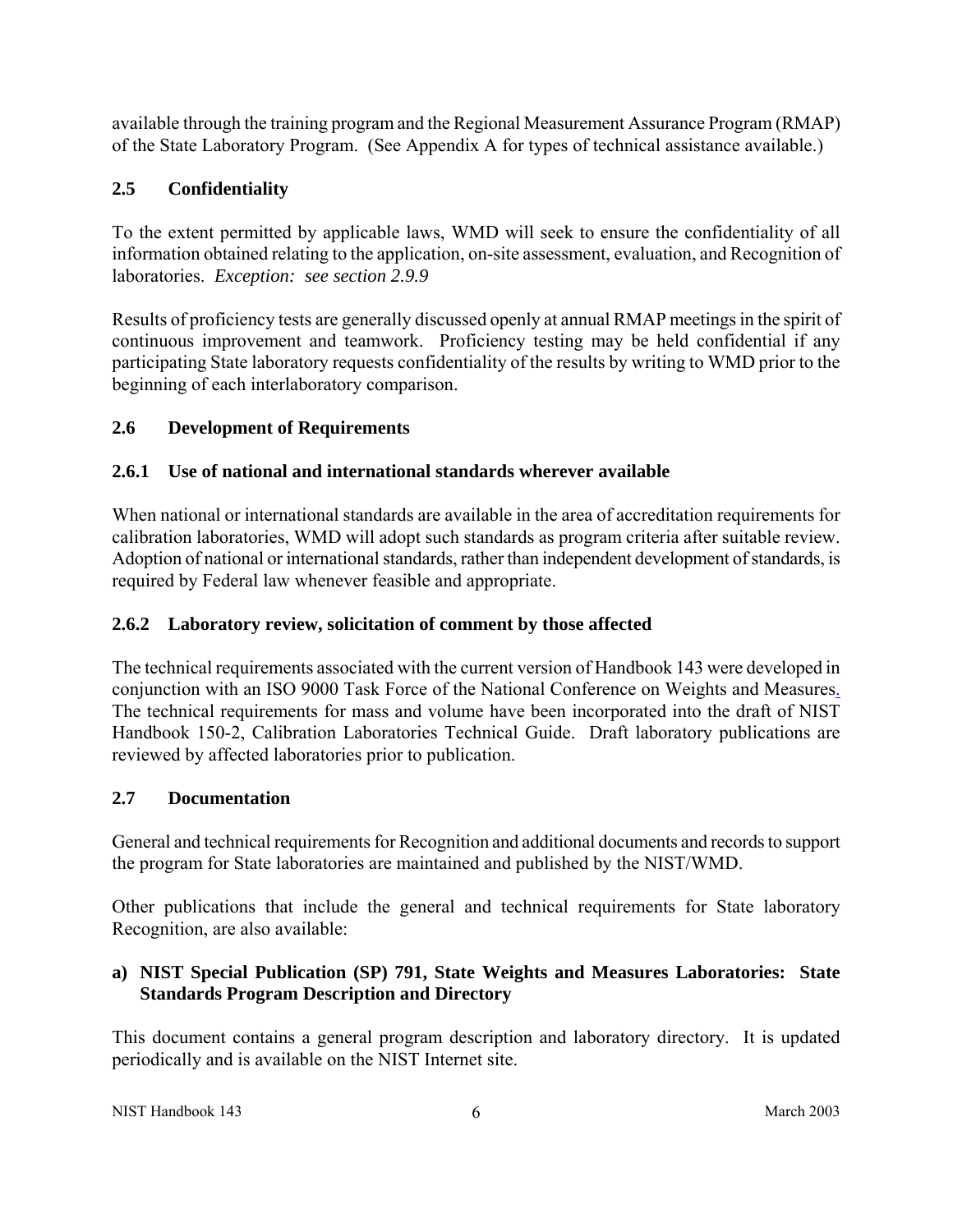#### **b) NIST Handbook 145 Handbook for the Quality Assurance of Metrological Measurements**

This Handbook contains laboratory procedures that are used in NIST/WMD Training Program and are recommended for use in State laboratories. Adequate data and evidence of measurement impact must be provided by the laboratory to justify deviating from documented procedures. This Handbook includes Good Laboratory Practices, Good Measurement Practices, and Standard Operating Procedures.

#### **c) NISTIR 5672, Advanced Mass Measurements and Measurement Assurance Program for State Calibration Laboratories**

This publication documents guidelines for facilities, equipment, standards, and training recommended for precision mass calibration and measurement control programs. It is consistent with the technical criteria for mass calibration and is available on the NIST Internet site.

#### **d) NISTIR 5802, Quality Manual Template**

This publication is a quality manual template developed as a model for State weights and Measures laboratories. It conforms to ISO/IEC Guide 25, ANSI/NCSL Z540-1-1994, and earlier NVLAP documentation requirements. It is available on the NIST Internet site.

#### **2.8 Records**

Records related to Recognition or accuracy and traceability of measurements and standards for each State are maintained in the NIST/WMD. Procedures regarding record retention are maintained in the WMD. These documents include, but are not limited to, the following:

- a) traceability records for primary standards;
- b) measurement control**/**assurance data (control charts and surveillance tests) latest year;
- c) training;
- d) quality manuals (latest version);
- e) proficiency testing (round robin reports of the RMAPs);
- f) internal audits (including management review); and
- g) on-site assessment reports.

Letters verifying the status of a laboratory's Recognition level, traceability, and accompanying records will be provided to a State when Certificates of Measurement Traceability are issued, and may also be sent on behalf of the State to customers when formally requested in writing on official letterhead. Facsimile requests are not acceptable.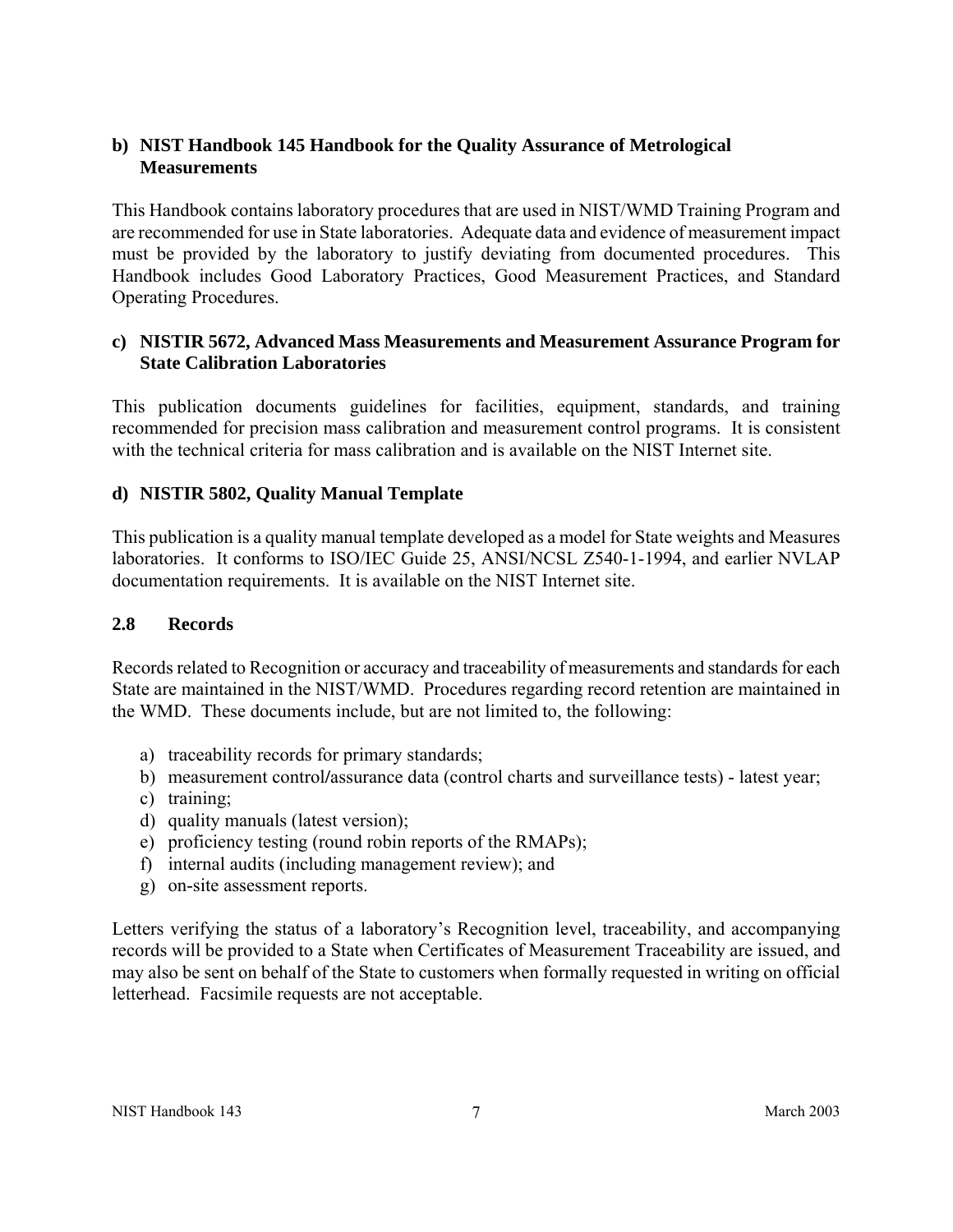#### **2.9 Rights, Duties, Responsibilities of the Recognized Laboratory**

#### **2.9.1 Display of Certificates of Measurement Traceability**

The laboratory is encouraged to post its Certificate of Measurement Traceability in the laboratory and may copy it for customer/client use as evidence of traceability. The copy of the certificate must include the Scope of Recognition (if not incorporated into the certificate).

#### **2.9.2 Use of Recognition or traceability status on calibration reports**

The laboratory may reference its Recognition status or traceability status on reports only if the laboratory is Recognized in that particular measurement parameter and scope at the level specified on the calibration report. The laboratory must make no statements regarding Recognition for measurement parameters or levels of uncertainty that are not covered by the Certificate of Measurement Traceability and Scope.

#### **2.9.3 Reference to Recognition status**

A laboratory may reference its Certificate of Measurement Traceability in promotional literature provided that it is consistent with NIST legal policy (15 CFR Ch. 11, 200.113) on the use of the NIST name (or NVLAP name and logo if applicable and according to NVLAP policies). This policy has been circulated to all State laboratories, and is available in the NIST/WMD as well as most local libraries. A general condition on the use of the NIST name is that it may not be used for endorsement purposes, but may be used to make factual statements regarding Recognition or traceability.

#### **2.9.4 Notification of change**

A laboratory must advise the NIST/WMD of any changes that might affect the quality of measurement services it provides. This includes, but is not limited to: changes in staff, damage to or loss of environmental controls in its facility, damage or change of laboratory equipment used to provide measurement services, and damage, replacement, or recalibration of primary standards used to provide measurement services (including improvements as well as adverse changes). Any change that might adversely affect the quality of measurement results is particularly important and must be reported.

#### **2.9.5 Provide timely submissions**

WMD solicits information from all laboratories each year as a reminder of the Recognition requirements. The laboratory must submit a report between October 1 and November 15 annually. This submission must include those items specifically requested, but is not limited to the items listed in the Recognition process. Requests for technical assistance may be made at the same time. Routine failure of a laboratory to provide requested material in a timely manner will result in limited or *Conditional* Recognition.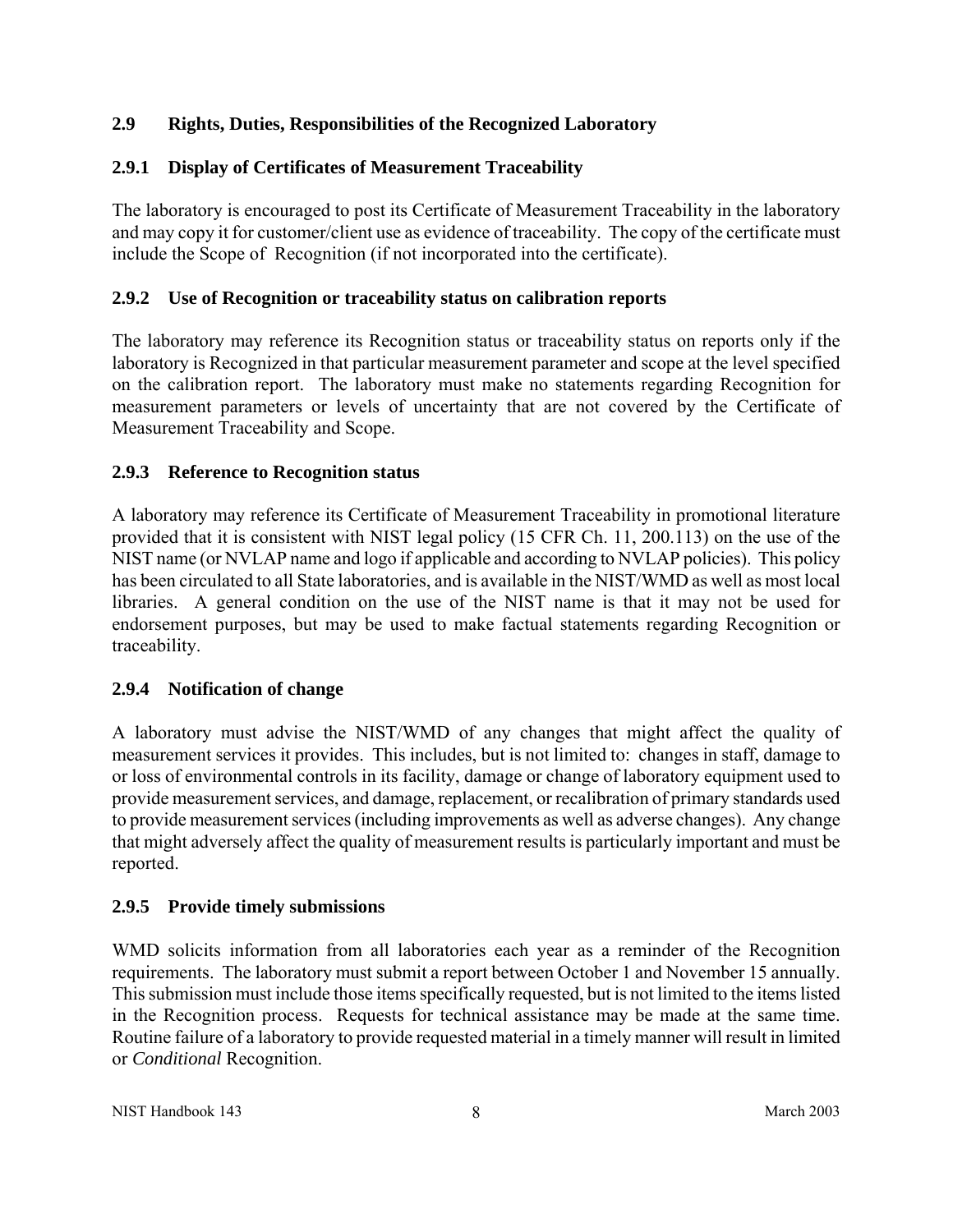#### **2.9.6 Reciprocity with other WMD-Recognized laboratories**

Recognized State laboratories may have reciprocity with other Recognized or accredited State laboratories as a part of the voluntary registration program for service agents. Reciprocal acceptance of calibration reports should be limited to laboratories that have maintained Recognition with WMD or formal accreditation. Calibration reports from laboratories that have failed to maintain Recognition or formal accreditation should be refused. Information on Recognition status will be made available to States through Special Publication 791, Laboratory Directory and through individual status requests.

#### **2.9.7 Subcontracting**

State legal metrology laboratories conduct little or no subcontracting. In the event that a laboratory determines that it is in its best interest to subcontract calibrations, it should subcontract only to other Recognized or accredited laboratories.

#### **2.9.8 Failure to maintain Recognition**

Any laboratory that fails to maintain Recognition will be encouraged to correct deficiencies and be given an opportunity to submit evidence of corrective action for whatever deficiency exists. A laboratory that has lost Recognition status may subsequently comply with the Recognition criteria. Laboratories are encouraged to work closely with the NIST/WMD to reestablish Recognition as soon as possible. WMD will assist each laboratory as much as possible based on need and resources available.

#### **2.9.9 Notification of status**

The NIST/WMD reserves the right to notify State and Federal agencies as well as any indigenous industry of a State regarding Recognition or accreditation status. This is generally accomplished through the periodic publication of a laboratory directory and may include periodic memoranda to affected parties.

#### **2.9.10 Response to deficiencies and corrective action requests**

A laboratory will have a specified amount of time to respond to deficiencies addressed through annual review, internal management review, NIST/WMD review, or through an on-site assessment conducted by NIST staff or its designated technical experts (TEs). At the end of the specified time period, the laboratory may be given a "conditional Recognition" detailed later in this publication. In the event that the laboratory fails to respond, or fails to respond adequately, it will not be Recognized in the particular area under question until such time as it responds or corrects deficiencies. The laboratory has the right to appeal WMD decisions as described later in this publication.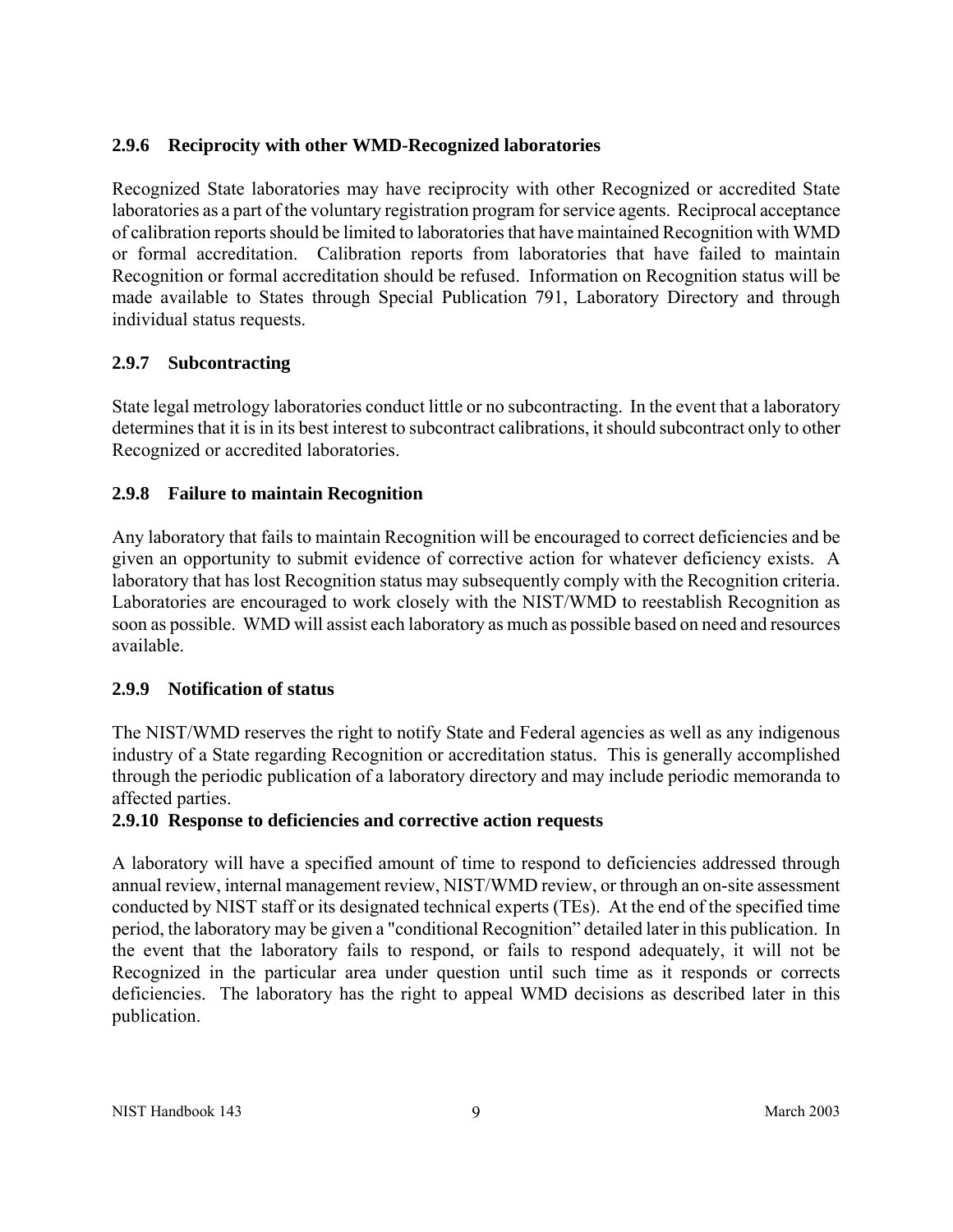# <span id="page-15-0"></span>**3. Recognition Process**

A flowchart depicting the Recognition process is shown in Figure 1. Details of this process are provided in this section. An overview of the Recognition process includes:

- a) an annual solicitation by WMD;
- b) technical review of submitted material (see list in Table 1);
- c) review of on-site assessment results;
- d) review of proficiency testing results; and
- e) issuance of a Certificate of Measurement Traceability, along with a scope of Recognition, and a letter describing the laboratory quality system.

#### **3.1 Request for Recognition and Fees**

Each State legal metrology laboratory, plus those of Puerto Rico, the District of Columbia, the Virgin Islands, Los Angeles County, and the Grain Inspection and Packers and Stockyards Administration (GIPSA) Master Scale Depot, may automatically renew its Recognition; however, the annual Request for Recognition must detail the requested Scope of Recognition. An annual evaluation is conducted by WMD.

Responsibility for measurement accuracy and traceability as used in commerce is cooperatively shared by a number of Federal and State agencies. An excellent working partnership exists between the State legal metrology laboratories and NIST/WMD. The laboratories provide payment-in-kind through voluntary efforts for many of the activities needed to maintain the Recognition process in partnership with WMD. As a result of this partnership and shared responsibilities, no fees are charged to these laboratories to support the Recognition process.

#### **3.2 Annual Solicitation**

Material for Recognition and issuance of Certificates of Measurement Traceability is annually solicited by NIST via a detailed memorandum between August 1 and September 15.

#### **3.2.1 Annual submission period**

Laboratories are to submit the Request for Recognition, along with specifically requested items, each year between October 1 and November 15. If a laboratory fails to submit material in a timely manner, there is a risk that the Certificate of Measurement Traceability will not be renewed by the expiration date of the previous certificate. Certificates expire December 31 each year (or every 2 years) and are renewed January 1. Material must be submitted each year for the certificate to remain in effect. Material submitted late will be processed as expeditiously as possible once it has been received by the NIST/WMD.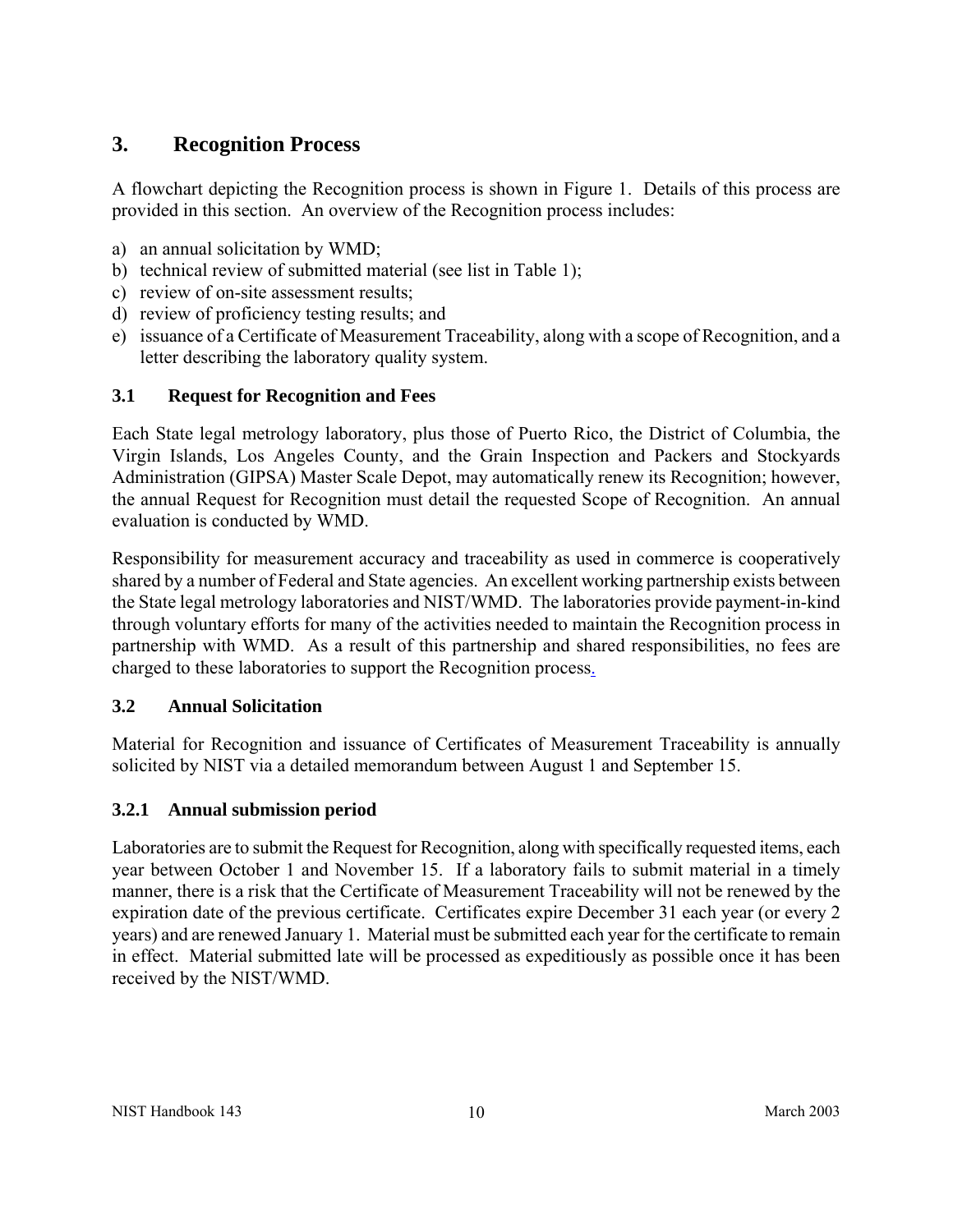#### **3.2.2 Information to be submitted**

The information to be submitted annually depends on the particular circumstances of a laboratory's Recognition and will be detailed in the solicitation memorandum. Requested information is always related to specific criteria as described in this Handbook.

Generally, a Request for Recognition, a completed checklist, and all associated forms and charts must be submitted each time the laboratory's Certificate of Measurement Traceability is due to expire. A list of items is detailed in Table 1. If the Certificate of Measurement Traceability has lapsed, it is treated as a renewal.

#### **3.3 On-site Assessments (Monitoring and Requested)**

Since all laboratories were established with the technical support and guidance of the NIST/WMD in the late 1960's or early 1970's and have been visited by WMD staff, all on-site assessments initiated by WMD are considered to be technical assistance visits and/or monitoring assessments. Essential monitoring assessments are conducted periodically, generally in conjunction with training or regional meetings. Additional on-site assessments may be requested by the laboratory and will be conducted as feasible.

The primary objectives of on-site assessments are to: 1) ensure that the laboratories maintain laboratory quality by complying with documented criteria and 2) assist the laboratories to improve their overall operations, facilities, equipment, standards, or staff to ensure adequate accuracy and traceability to meet State legal requirements. On-site assessments may be conducted by NIST staff or by contracted Technical Experts (TEs).

TEs use checklists, and all formal assessment reports follow the same general format to ensure consistency from one laboratory assessment to another. Assessments generally take between one and three days and are conducted to minimize disruption of normal laboratory operations. Since most State laboratories operate with minimal staff, as much advance notice as possible of the assessment date is given for scheduling purposes.

All WMD records concerning a given laboratory are available to WMD staff, NVLAP staff (if the laboratory has applied to NVLAP for formal accreditation), or an assigned TE for evaluation. These include quality manuals, training records, RMAP attendance records, results of internal audits, results of round robin or other proficiency tests, control charts, NIST calibration reports, reports of tests, and any previous correspondence with the laboratory. During the on-site assessment, the assessor verifies information contained in the files through meetings with management and laboratory staff, by examination of facility, equipment, standards, test reports, quality documents, and procedures, and by observation of procedures. The assessor need not be given any information that violates individual privacy such as salary, medical information, or performance reviews outside the scope of the Recognition program.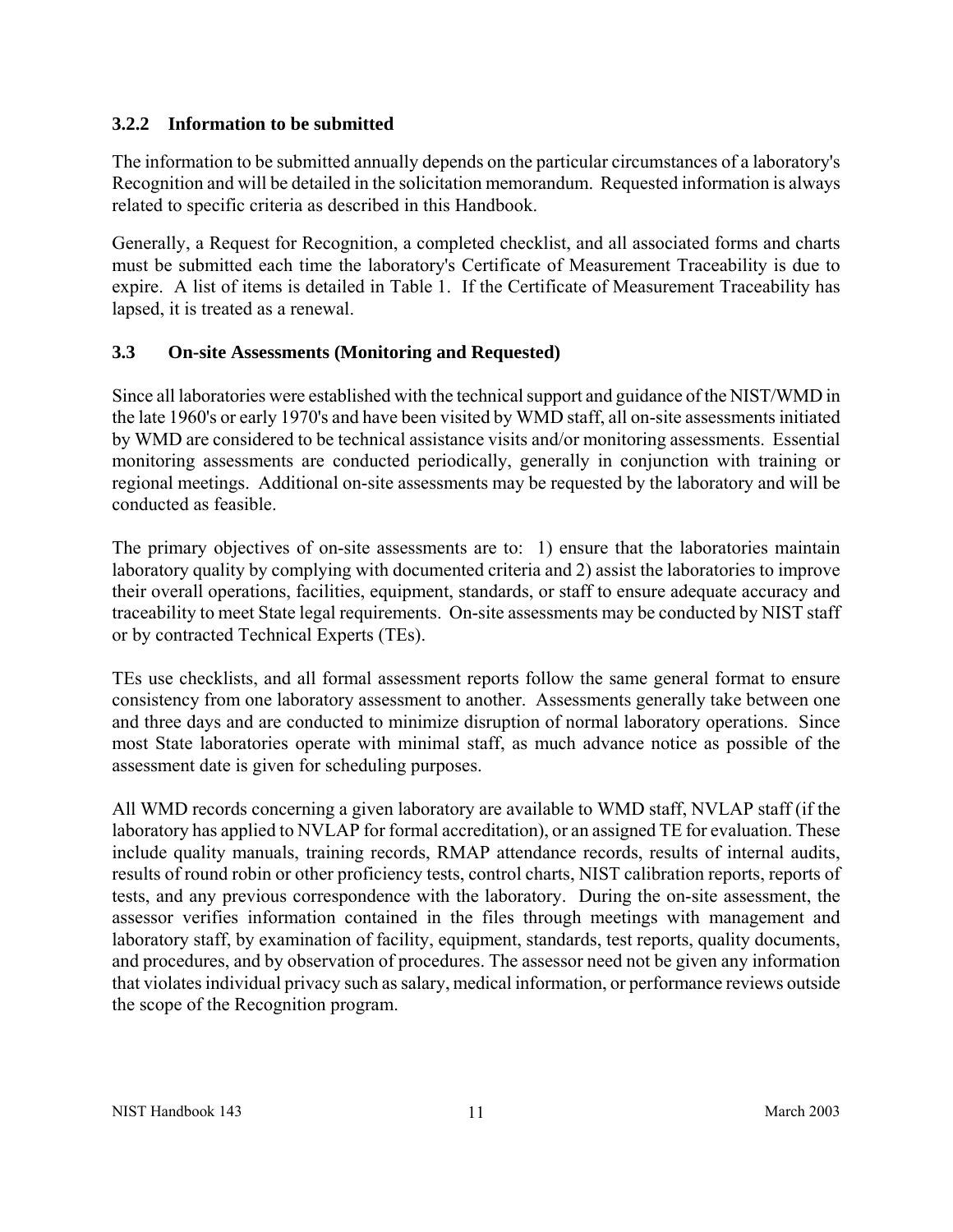

**Figure 1.** Recognition Process.

NIST Handbook 143 12 March 2003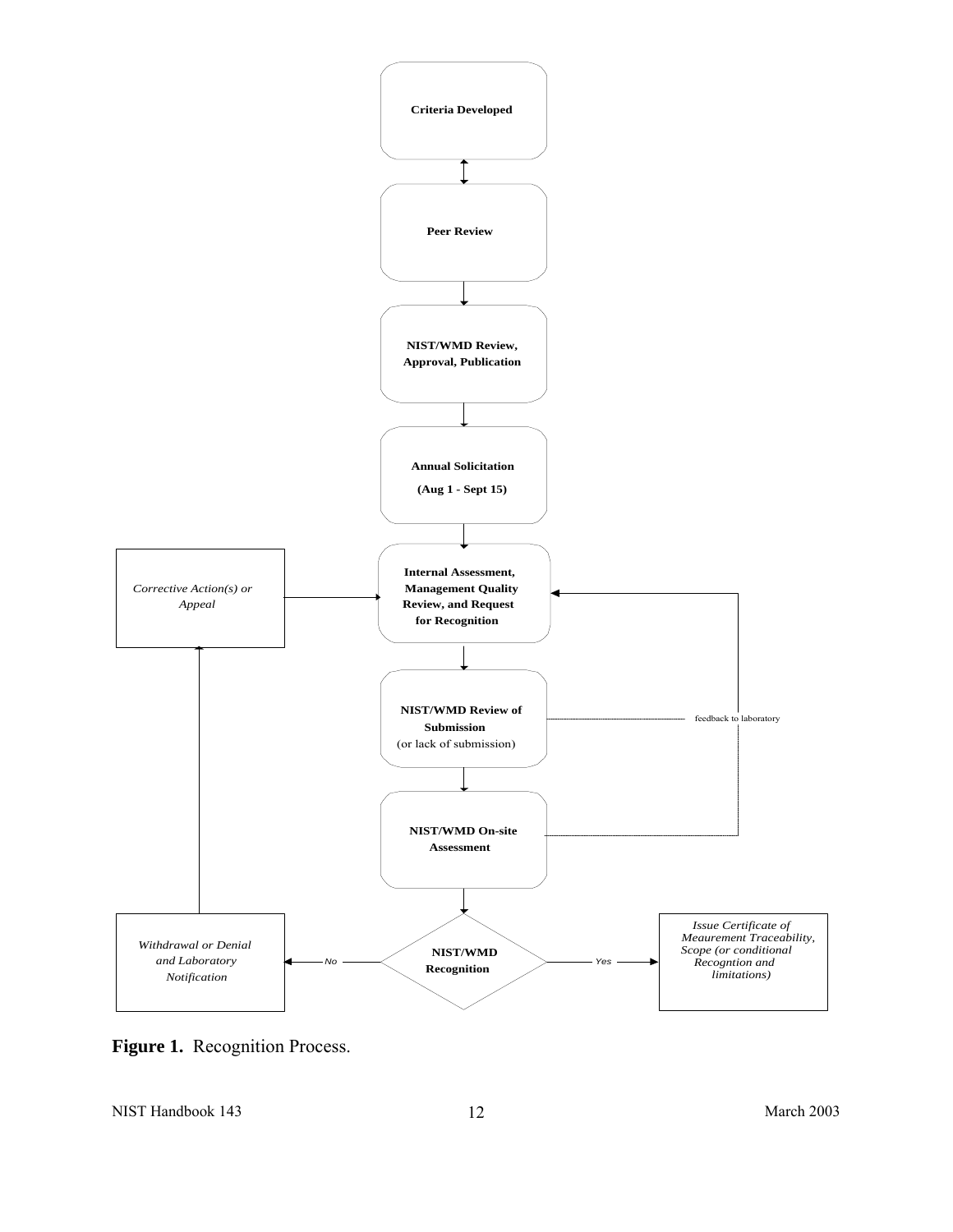#### **3.3.1 NIST staff**

On-site assessments of laboratories may or may not be conducted by NIST/WMD staff. However, NIST staff will prepare all final laboratory assessment reports and communicate assessment results to the management and staff of each laboratory.

#### **3.3.2 Technical experts**

TEs (may also be called regional assessors) are metrologists with technical expertise, appropriate auditing training and skills, and discretion, who have been selected to conduct on-site assessments for the State Laboratory Program. Criteria for selection are based on professional and academic achievement and are maintained in the NIST/WMD.

WMD strives to ensure fairness and impartiality in its assessments**.** TEs are required to sign a form regarding laboratory confidentiality. Concerns regarding any TEs should be brought to WMD's attention in writing. Records are maintained for the assessments that each TE has conducted. NIST may provide additional training in auditing techniques for regional assessors**.** TEs may draft assessment reports; however, these reports are reviewed and finalized by WMD staff.

#### **3.3.3 Assessment report and invitation to respond**

Either a draft assessment report or the assessor's notes may be left with laboratory staff or management at the close of a formal assessment. A formal assessment report may be issued to the laboratory detailing deficiencies and the expected preventive or corrective action**.** The laboratory is given an opportunity to respond or appeal stated deficiencies. An assessor may or may not be fully aware of specific laboratory conditions and clarification may be appropriate, thus the laboratory response may include clarification. The laboratory is expected to correct deficiencies as soon as possible and to implement preventive action as a normal course of operations. The laboratory must submit a corrective action plan to WMD within 30 days of receiving a final report. This does not mean that deficiencies must be corrected within that time period; rather, it means that a plan for corrective action must be completed and submitted or that other steps have already been taken to address the deficiencies. WMD will respond to the laboratory regarding the acceptability of the laboratory response.

#### **3.3.4 Contents of assessment report**

The assessment report will contain, as a minimum, the following information:

- a) name and address of the laboratory;
- b) date of the assessment;
- c) criteria used to conduct the assessment;
- d) parameters and scope of Recognition for the assessment;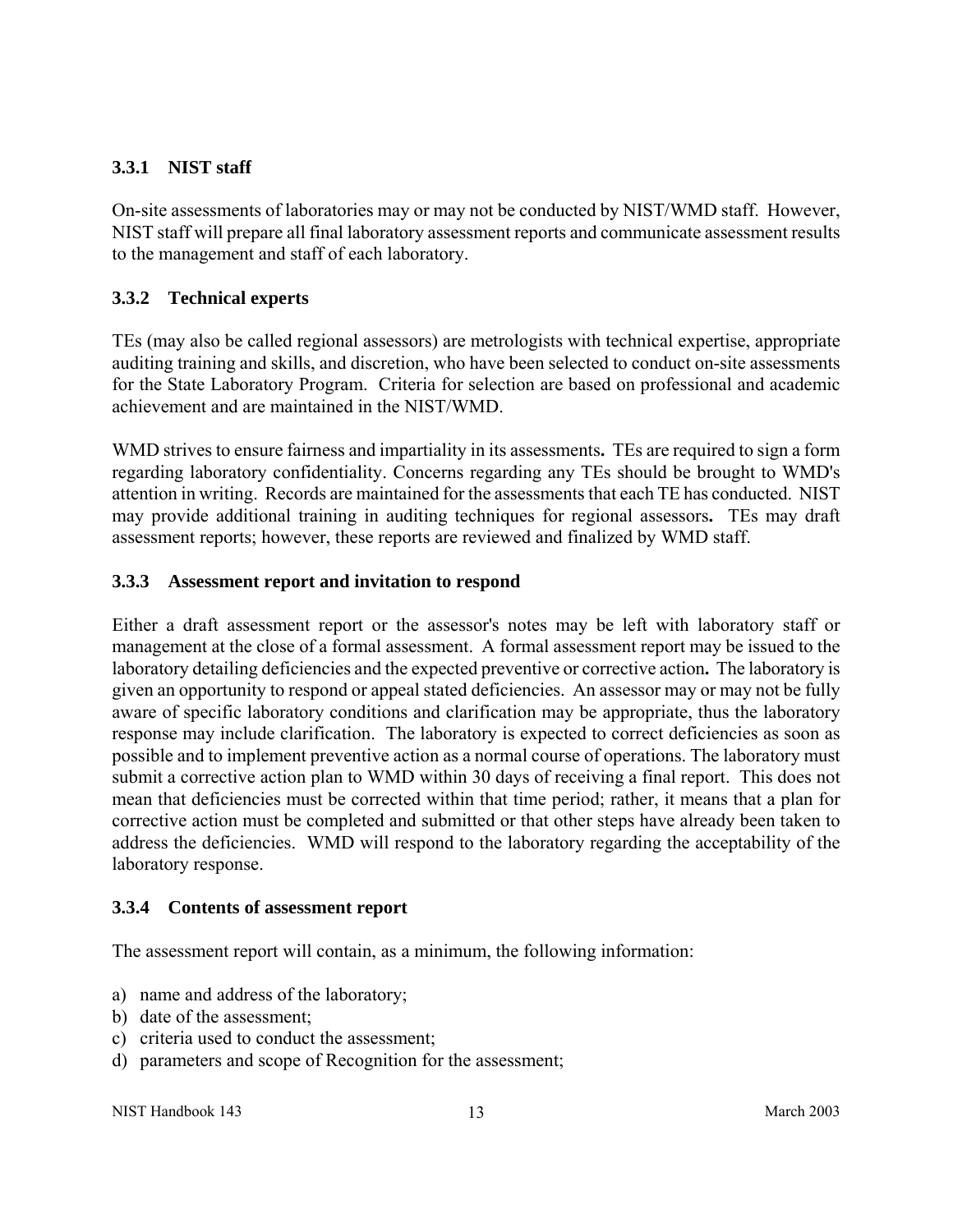- e) name(s) of the assessors and affiliations;
- f) name(s) of laboratory management and staff contacted during assessment;
- g) list of additional records reviewed in addition to the on-site assessment (such as the quality manual, training records, control charts, or round robin results maintained by WMD);
- h) references to the Program Handbook when deficiencies are identified;
- i) recommendations and preventive action for laboratory improvement and discussion related to cited observations; and
- j) deficiencies and corrective action required to meet program criteria and discussion related to cited observations.

### **3.4 Proficiency Testing**

Interlaboratory comparisons (round robins) are conducted as a part of each regional measurement assurance program and constitute one of the primary methods used for assessment of competence. The other primary method is the assignment of Laboratory Auditing Program (LAP) problems upon the completion of each training seminar. However, on-site assessments may include demonstration of procedures, retest of a calibration item, or test of artifacts submitted directly to the laboratory.

Acceptable results of proficiency tests are essential for Recognition to be granted; further investigation will be conducted to resolve any deficiencies. Proficiency testing results will be analyzed against accepted and/or standardized data analysis methods. As with on-site assessments and Recognition decisions, the laboratory may contact WMD regarding proficiency testing results if they believe an analysis was incorrect or if insufficient information was available for a complete evaluation.

Proficiency testing deficiencies are defined as, but not limited to, one or more of the following:

- a) failure to meet specified proficiency testing performance requirements or objectives prescribed at the outset of the round robin;
- b) failure to participate in a regularly scheduled round of proficiency testing for which the laboratory has received instructions and/or materials;
- c) failure to submit laboratory control data as required specific to each round robin;
- d) performance as a statistically outlying laboratory in two successive rounds of proficiency testing or showing a general pattern of outlying results over three or more rounds; and
- e) failure to produce acceptable calibration or test results when using special artifacts whose properties are well-characterized and known to NIST/WMD.

## **3.5 NIST Technical Evaluation**

Technical evaluation is conducted prior to awarding a Certificate of Measurement Traceability, and includes a full review of all available technical information regarding the laboratory. This may include annual submissions, control charts, quality manuals, assigned training problems, on-site assessment reports, results of proficiency tests, training records, attendance and participation at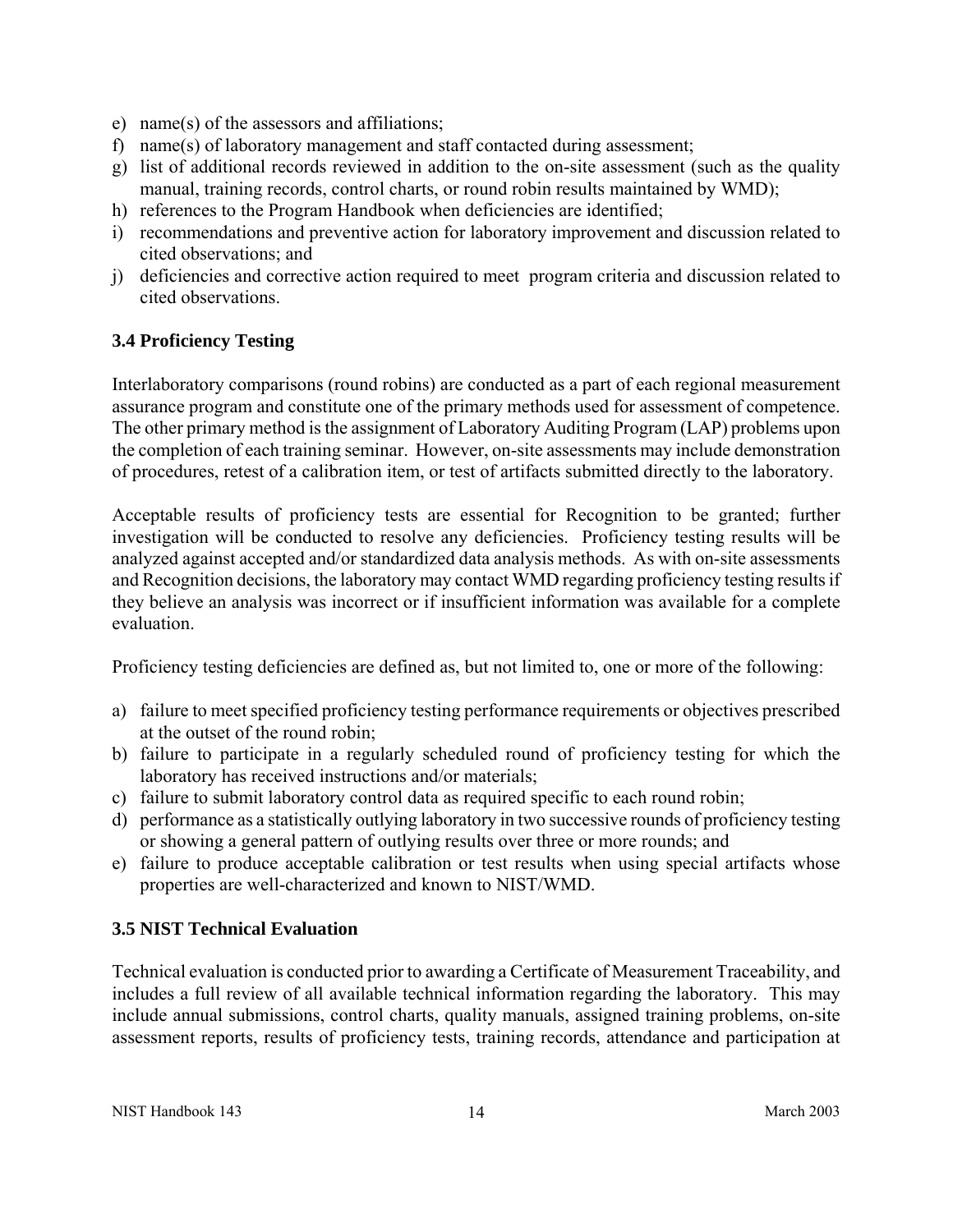RMAPs, formal accreditation, plus any other relevant information affecting the quality of the laboratory's measurement results.

#### **3.5.1 Review of submissions**

Submissions will be reviewed and feedback provided to laboratories with the same level of significance as an on-site assessment. Preventive action will be recommended and corrective action will be required for noted deficiencies.

#### **3.5.1.1 New, renewal, or expansion**

Any laboratory that is to receive a new certificate for January 1 must submit laboratory material between October 1 and November 15. Material will be reviewed by WMD between November 15 and December 31.

#### **3.5.1.2 Maintenance**

If a laboratory has multi-year Recognition, WMD will review material between November 15 and March 1 of the following year. In the event that material is not submitted during the appropriate time frame, WMD will review the material, as time is available, giving preference to laboratories without current Recognition.

#### **3.6 Accreditation Periods and Policy**

Selection of Recognition periods is based on WMD judgment of the degree to which a laboratory meets criteria in this Handbook and whether the laboratory routinely submits data in a timely manner. While minor deficiencies may not affect a laboratory's ability to establish Recognition, they will result in a shorter Recognition period to encourage the necessary oversight to achieve corrective action.

Each laboratory will be given every opportunity to provide input to WMD for evaluation and to provide feedback to WMD assessments and evaluations. Any laboratory has the right to appeal Recognition decisions in writing to the NIST/WMD.

Complaints regarding the operation of the Recognition program, on-site assessments, document review by NIST or any NIST-assigned technical expert should be forwarded to the NIST/WMD in writing.

#### **3.6.1 Full renewal - 2 year**

For those laboratories fully meeting criteria in this Handbook, a 2-year Certificate of Measurement Traceability will be issued; however, additional data must continue to be submitted annually for review as requested. Any laboratory that cannot meet the criteria in this Handbook should not apply for NVLAP formal accreditation.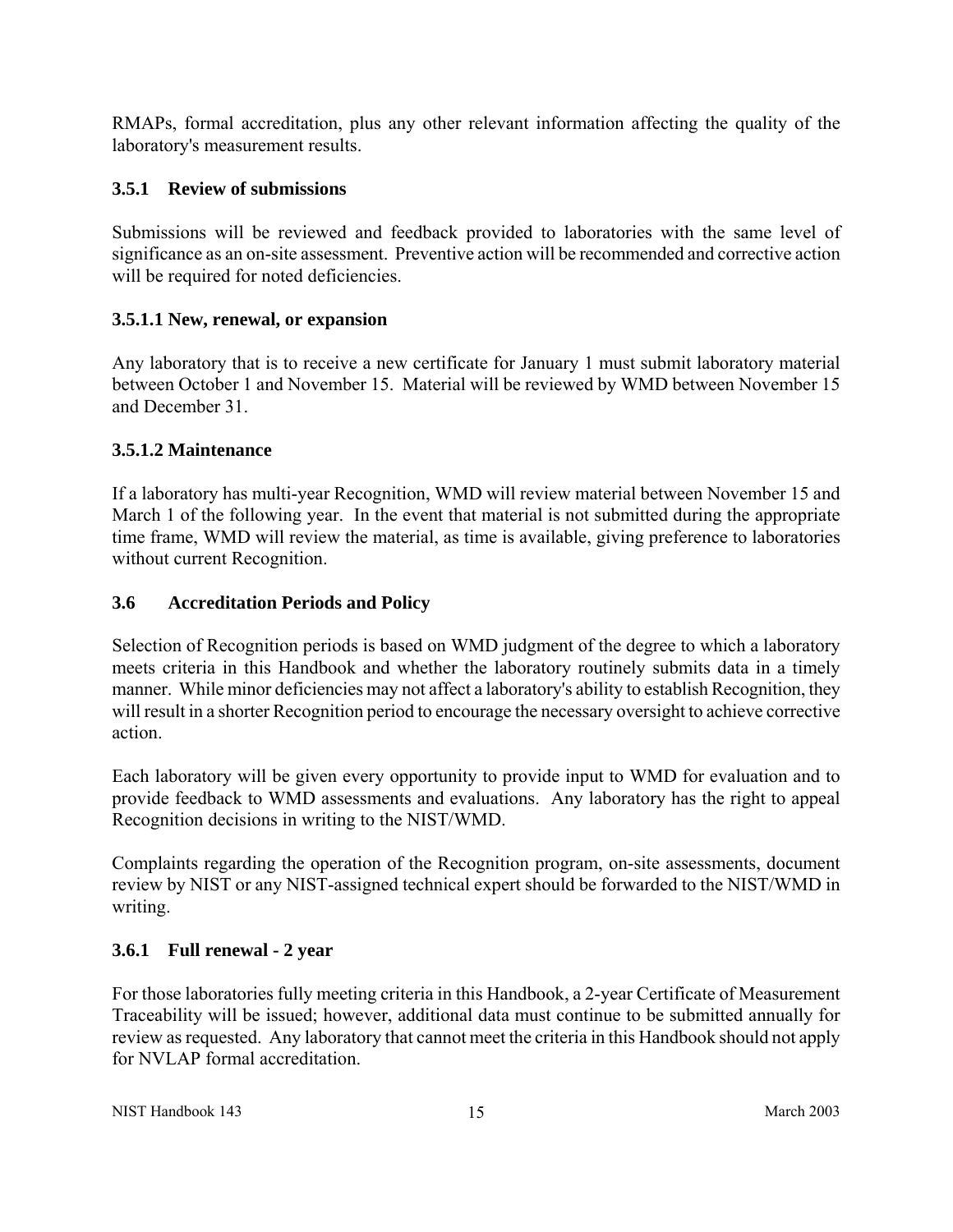#### **3.6.2 One-year renewal**

For laboratories where WMD management and oversight are required, or when minor deficiencies exist, a 1-year Certificate of Measurement Traceability may be issued based on the judgement of WMD staff that acceptable measurements will continue to be provided to laboratory customers. NOTE: Until the new criteria in this Handbook are fully met (including documentation), a laboratory will not be issued a 2-year Certificate of Measurement Traceability.

#### **3.6.3 Conditional renewal**

A 1-year *conditional* Certificate of Measurement Traceability may be granted when multiple deficiencies exist in the facilities, equipment, standards, staff, or overall laboratory operations, and that the laboratory is working to meet criteria in this Handbook. *Conditional* Recognition will be issued only to meet legal weights and measures requirements and limitations will be stated in writing. *Conditional* Recognition will be marked on the certificate.

#### **3.6.4 Maintenance**

If a Certificate of Measurement Traceability for a laboratory has not expired, an annual review of submitted data and any laboratory on-site assessments may be conducted; however, no new certificate will be issued since the current certificate is valid.

#### **3.6.5 Suspension, withdrawal, denial**

In the event that circumstances change significantly during a Recognition cycle, it is the responsibility of the laboratory to notify WMD. Any situation that critically affects the laboratory's ability to provide accurate and traceable measurements may be cause for temporary suspension of the Certificate of Measurement Traceability until criteria are met.

A laboratory may choose to withdraw from specific levels of Recognition based on circumstances in the laboratory, but may be reinstated any time it fully meets criteria in this Handbook.

The result of an on-site assessment or of document review may include denial of Recognition. Clear evidence of deficiencies will be provided to the laboratory in writing along with the required minimum corrective action. Denial of Recognition may be modified based on the laboratory response or resolution of an appeal.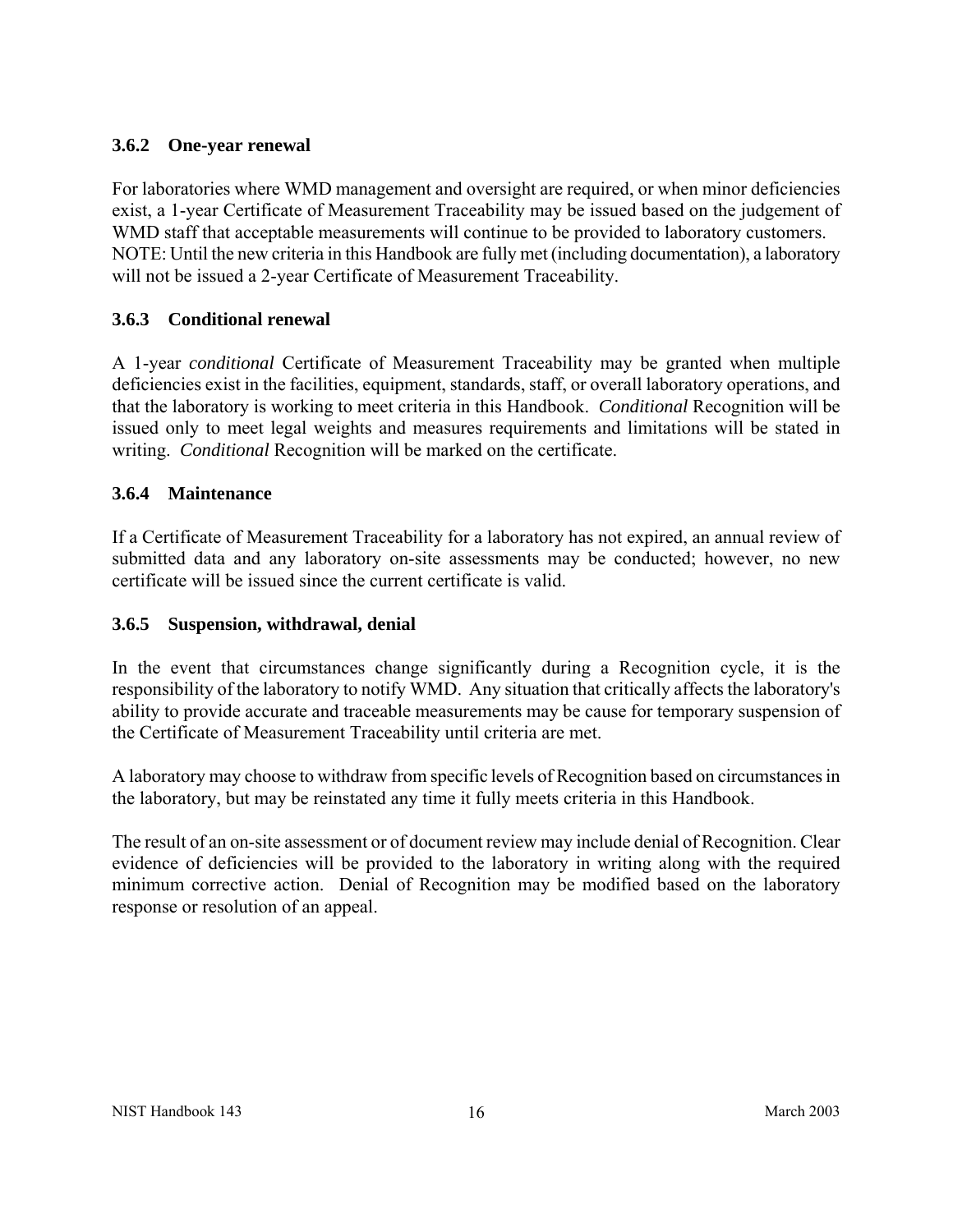|            |                                   | Annual                              | Changes   |             |
|------------|-----------------------------------|-------------------------------------|-----------|-------------|
|            |                                   | Review &                            | or        |             |
| Reference  | Item Description                  | Submission                          | Renewal   | Updated     |
|            | Request for Recognition,          |                                     |           |             |
|            | Parameters and Scope, Approved    |                                     |           |             |
|            | Signatories, Authorized           |                                     |           |             |
| Appendix B | Representative                    | X                                   | Change    |             |
|            |                                   |                                     | Change;   |             |
|            | Quality Assessment Checklist and  |                                     | when      |             |
| Appendix C | Management Review                 | X                                   | requested |             |
| Appendix D | <b>Summary of Services</b>        | X                                   | Renewal   | X           |
|            | Uncertainties Charts for all      |                                     |           |             |
| Appendix E | parameters                        | X                                   |           | X           |
|            | Technical Assessment; Internal    |                                     |           |             |
|            | Audit Reports; Management         |                                     |           |             |
|            | <b>Review Reports</b>             |                                     |           |             |
|            | Note: no checklist is available   | X                                   |           |             |
|            | Laboratory Quality Manual and     |                                     |           |             |
|            | <b>Administrative Procedures</b>  |                                     |           | X           |
|            | NIST calibration reports for      |                                     |           |             |
|            | standards                         |                                     |           | X           |
|            | Laboratory Auditing Program       |                                     |           |             |
|            | (LAP) problems assigned in        |                                     |           | X           |
|            | <b>Training Program</b>           |                                     |           | (completed) |
|            | Measurement control – control     | When requested;                     |           |             |
|            | charts, surveillance tests        | reviewed during on-site assessments |           |             |
|            |                                   | When                                |           |             |
|            | <b>Special Technical Requests</b> | requested                           |           |             |

<span id="page-22-0"></span>**Table 1. Submission requirements for Recognition**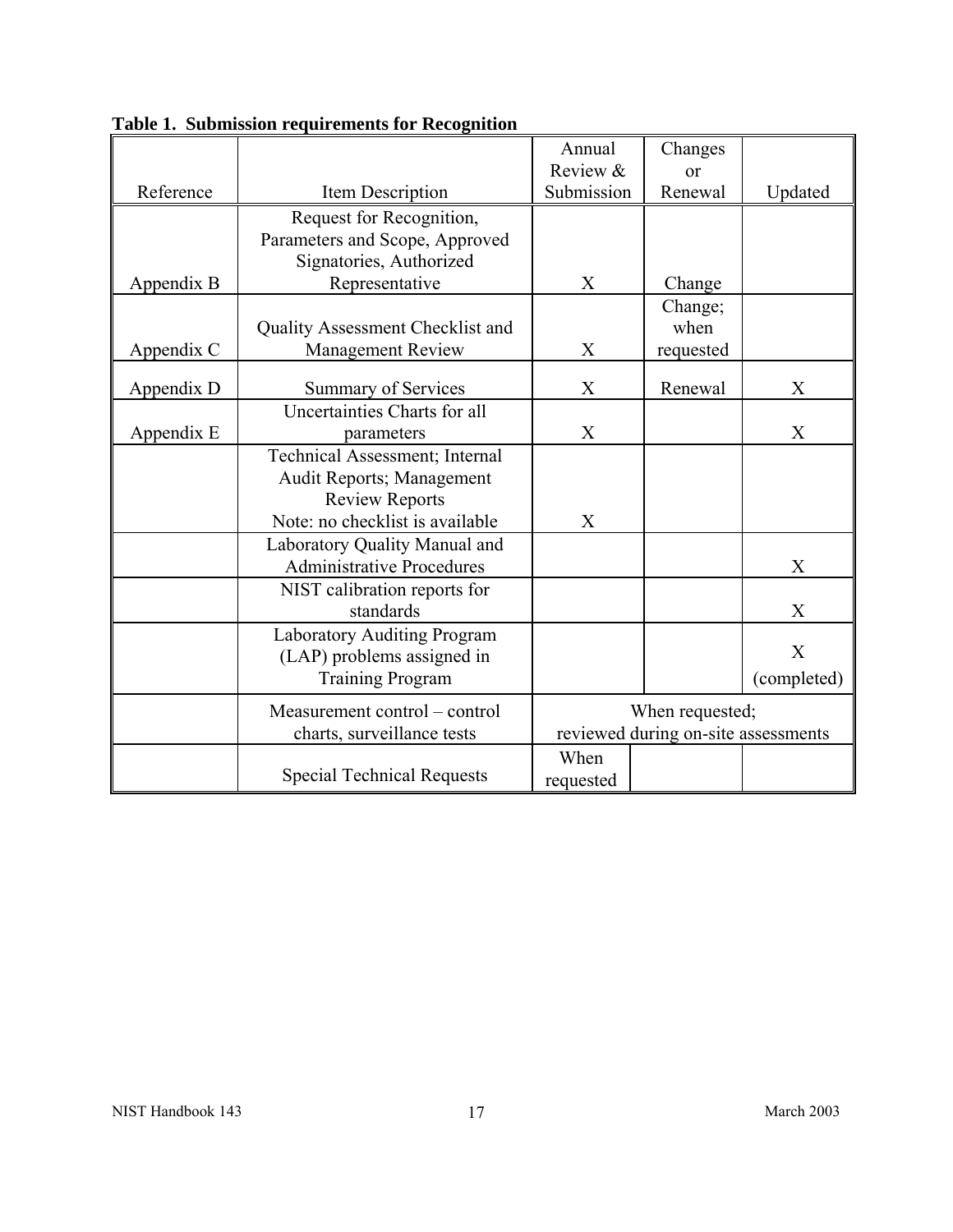# <span id="page-23-0"></span>**4. Management Requirements for Accreditation1**

### **4.1 Organization**

**4.1.1** The laboratory or the organization of which it is part shall be an entity that can be held legally responsible.

**4.1.2** It is the responsibility of the laboratory to carry out its testing and calibration activities in such a way as to meet the requirements of this Handbook and to satisfy the needs of the client, the regulatory authorities or organizations providing Recognition.

**4.1.3** The laboratory management system shall cover work carried out in the laboratory's permanent facilities, at sites away from its permanent facilities, or in associated temporary or mobile facilities.

**4.1.4** If the laboratory is part of an organization performing activities other than testing and/or calibration, the responsibilities of key personnel in the organization that have an involvement or influence on the testing and/or calibration activities of the laboratory shall be defined in order to identify potential conflicts of interest.

NOTE 1 Where a laboratory is part of a larger organization, the organizational arrangements should be such that departments having conflicting interests, such as production, commercial marketing or financing do not adversely influence the laboratory's compliance with the requirements of this Handbook.

NOTE 2 If the laboratory wishes to be Recognized as a third-party laboratory, it should be able to demonstrate that it is impartial and that it and its personnel are free from any undue commercial, financial and other pressures which might influence their technical judgment. The third-party testing or calibration laboratory should not engage in any activities that may endanger the trust in its independence of judgement and integrity in relation to its testing or calibration activities.

**4.1.5.** The laboratory shall

- a) have managerial and technical personnel with the authority and resources needed to carry out their duties and to identify the occurrence of departures from the quality system or from the procedures for performing tests and/or calibrations, and to initiate actions to prevent or minimize such departures (see also 5.2);
- b) have arrangements to ensure that its management and personnel are free from any undue internal and external commercial, financial and other pressures and influences that may adversely affect the quality of their work;

l 1 Section 4 substantially references the text of ISO/IEC 17025:1999, with additional NVLAP notes, WMD notes, and minor editorial changes for clarity. Where "this Handbook" is used in Section 4 it refers to the criteria in ISO/IEC 17025 as applied to this Program Handbook unless otherwise stated. NIST/WMD does not Accredit laboratories; however, WMD assesses State laboratories that participate in the measurement traceability program for conformance to these requirements.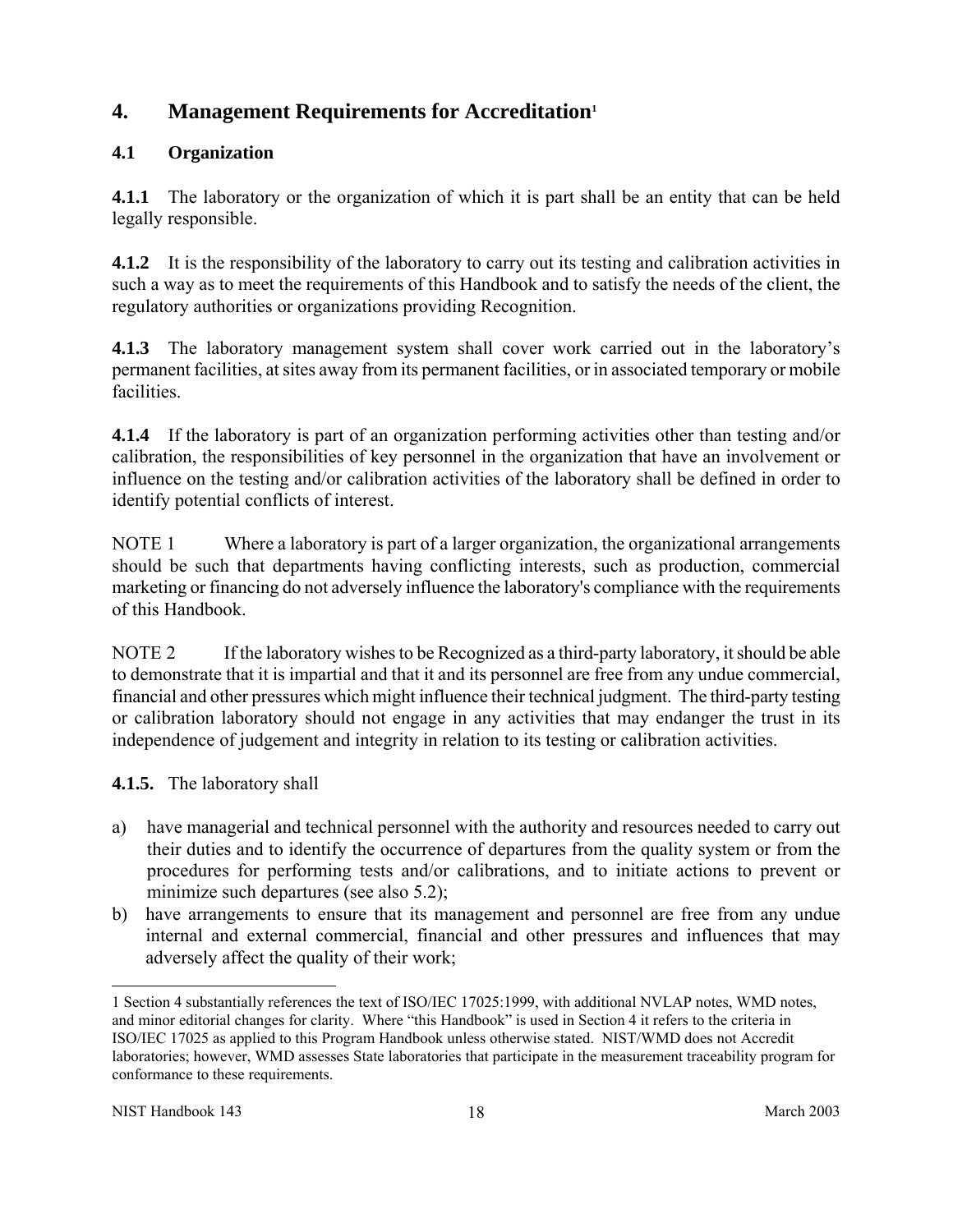- c) have policies and procedures to ensure the protection of its clients' confidential information and proprietary rights, including procedures for protecting the electronic storage and transmission of results;
- d) have policies and procedures to avoid involvement in any activities that would diminish confidence in its competence, impartiality, judgement or operational integrity;
- e) define the organization and management structure of the laboratory, its place in any parent organization, and the relationships between quality management, technical operations and support services:
- f) specify the responsibility, authority and interrelationships of all personnel who manage, perform or verify work affecting the quality of the tests and/or calibrations;
- g) provide adequate supervision of testing and calibration staff, including trainees, by persons familiar with methods and procedures, purpose of each test and/or calibration, and with the assessment of the test or calibration results;
- h) have technical management which has overall responsibility for the technical operations and the provision of the resources needed to ensure the required quality of laboratory operations;
- i) appoint a member of staff as quality manager (however named) who, irrespective of other duties and responsibilities, shall have defined responsibility and authority for ensuring that the quality system is implemented and followed at all times; the quality manager shall have direct access to the highest level of management at which decisions are made on laboratory policy or resources; and
- j) appoint deputies for key managerial personnel (see note).

NOTE Individuals may have more than one function and it may be impractical to appoint deputies for each function.

#### **4.2 Quality System**

**4.2.1** The laboratory shall establish, implement and maintain a quality system appropriate to the scope of its activities. The laboratory shall document its policies, systems, programs, procedures and instructions to the extent necessary to assure the quality of the test and/or calibration results. The system's documentation shall be communicated to, understood by, available to, and implemented by the appropriate personnel.

**4.2.2** The laboratory's quality system policies and objectives shall be defined in a quality manual (however named). The overall objectives shall be documented in a quality policy statement. The quality policy statement shall be issued under the authority of the chief executive. It shall include at least the following:

- a) the laboratory management's commitment to good professional practice and to the quality of its testing and calibration in servicing its clients;
- b) the management's statement of the laboratory's standard of service;
- c) the objectives of the quality system;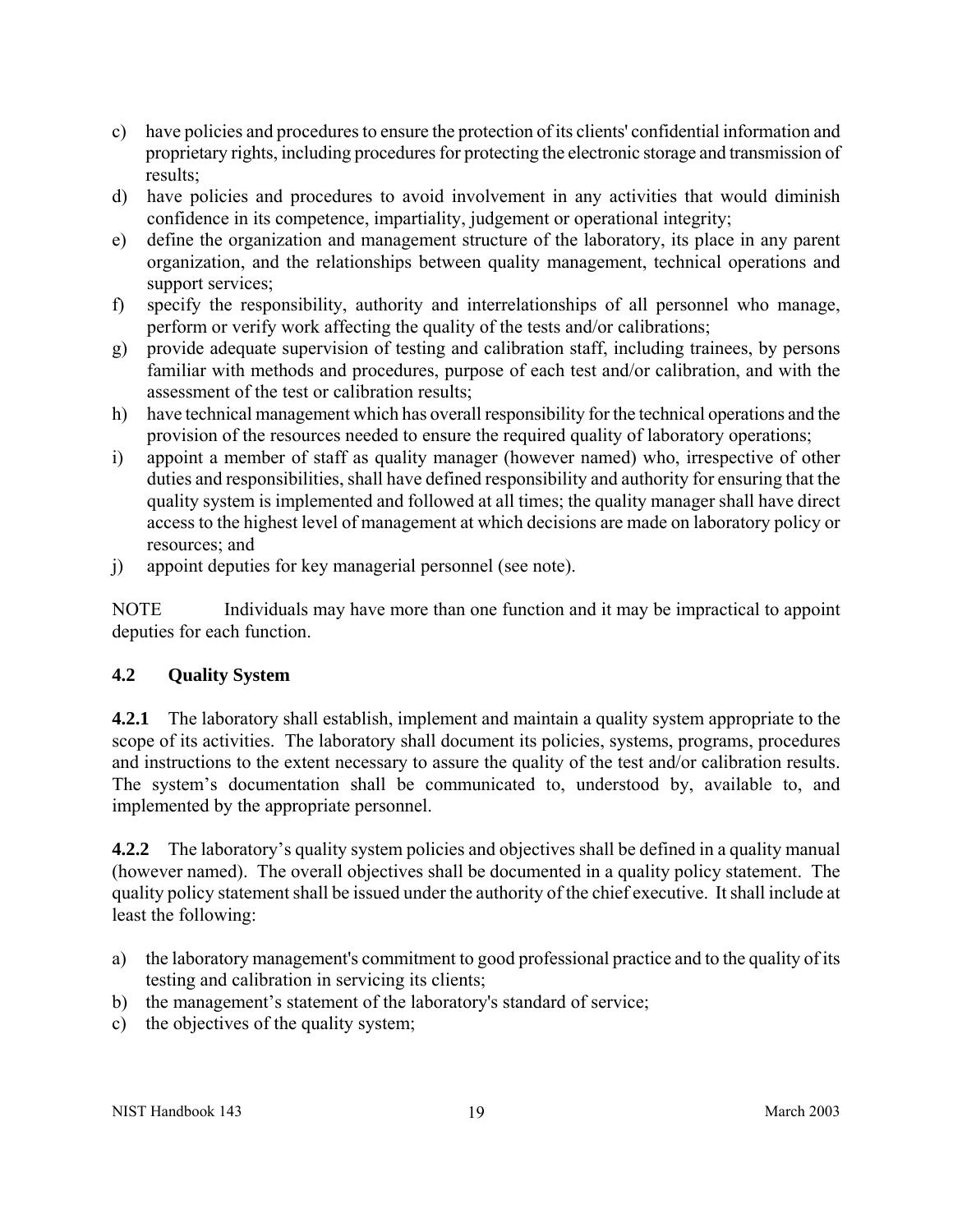- d) a requirement that all personnel concerned with testing and calibration activities within the laboratory familiarize themselves with the quality documentation and implement the policies and procedures in their work; and
- e) the laboratory management's commitment to compliance with this Handbook.

NOTE The quality policy statement should be concise and may include the requirement that tests and/or calibrations shall always be carried out in accordance with stated methods and clients' requirements. When the test and/or calibration laboratory is part of a larger organization, some quality policy elements may be in other documents.

**4.2.3** The quality manual shall include or make reference to the supporting procedures including technical procedures. It shall outline the structure of the documentation used in the quality system.

**4.2.4** The roles and responsibilities of technical management and the quality manager, including their responsibility for ensuring compliance with this Handbook, shall be defined in the quality manual.

WMD NOTE The list of items in this section is not a complete list of all items that must be included in a quality manual. In addition to the items in this section, the laboratory's quality manual must also address each of the requirements in Sections 4 and 5 of this Handbook. The NIST/WMD provides NISTIR 5802, Quality Manual Template for the State laboratories to use as a baseline that complies with the requirements of ISO/IEC Guide 25 and must be sufficiently modified to match specific program details and the requirements of Sections 4 and 5 of this Handbook. All modifications must be evaluated against these criteria. All updates must be submitted for review.

#### **4.3 Document Control**

#### **4.3.1 General**

The laboratory shall establish and maintain procedures to control all documents that form part of its quality system (internally generated or from external sources), such as regulations, standards, other normative documents, test and/or calibration methods, as well as drawings, software, specifications, instructions and manuals.

NOTE 1 In this context "documents" could be policy statements, procedures, specifications, calibration tables, charts, text books, posters, notices, memoranda, software, drawings, plans, etc.. These may be on various media, whether hard copy or electronic, and they may be digital, analog, photographic or written.

NOTE 2 The control of data related to testing and calibration is covered in 5.4.7. The control of records is covered in 4.12.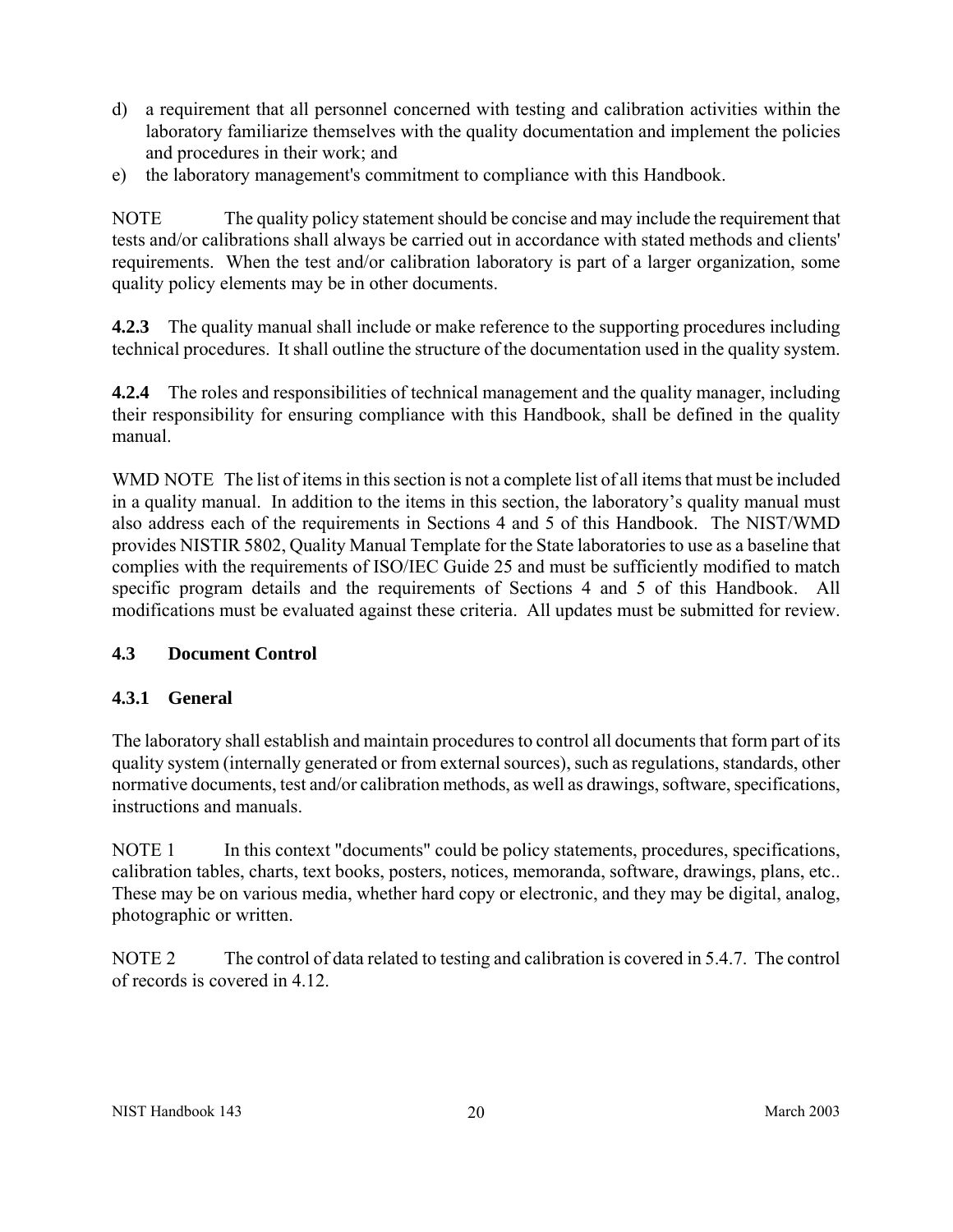#### **4.3.2 Document approval and issue**

**4.3.2.1** All documents issued to personnel in the laboratory as part of the quality system shall be reviewed and approved for use by authorized personnel prior to issue. A master list or an equivalent document control procedure identifying the current revision status and distribution of documents in the quality system shall be established and be readily available to preclude the use of invalid and/or obsolete documents.

**4.3.2.2** The procedure(s) adopted shall ensure that:

- a) authorized editions of appropriate documents are available at all locations where operations essential to the effective functioning of the laboratory are performed;
- b) documents are periodically reviewed and, where necessary, revised to ensure continuing suitability and compliance with applicable requirements;
- c) invalid or obsolete documents are promptly removed from all points of issue or use, or otherwise assured against unintended use;
- d) obsolete documents retained for either legal or knowledge preservation purposes are suitably marked.

**4.3.2.3** Quality system documents generated by the laboratory shall be uniquely identified. Such identification shall include the date of issue and/or revision identification, page numbering, the total number of pages or a mark to signify the end of the document, and the issuing authority(ies).

#### **4.3.3 Document changes**

**4.3.3.1** Changes to documents shall be reviewed and approved by the same function that performed the original review unless specifically designated otherwise. The designated personnel shall have access to pertinent background information upon which to base their review and approval.

**4.3.3.2** Where practicable, the altered or new text shall be identified in the document or the appropriate attachments.

**4.3.3.3** If the laboratory's documentation control system allows for the amendment of documents by hand pending the reissue of the documents, the procedures and authorities for such amendments shall be defined. Amendments shall be clearly marked, initialed and dated. A revised document shall be formally reissued as soon as practicable.

**4.3.3.4** Procedures shall be established to describe how changes in documents maintained in computerized systems are made and controlled.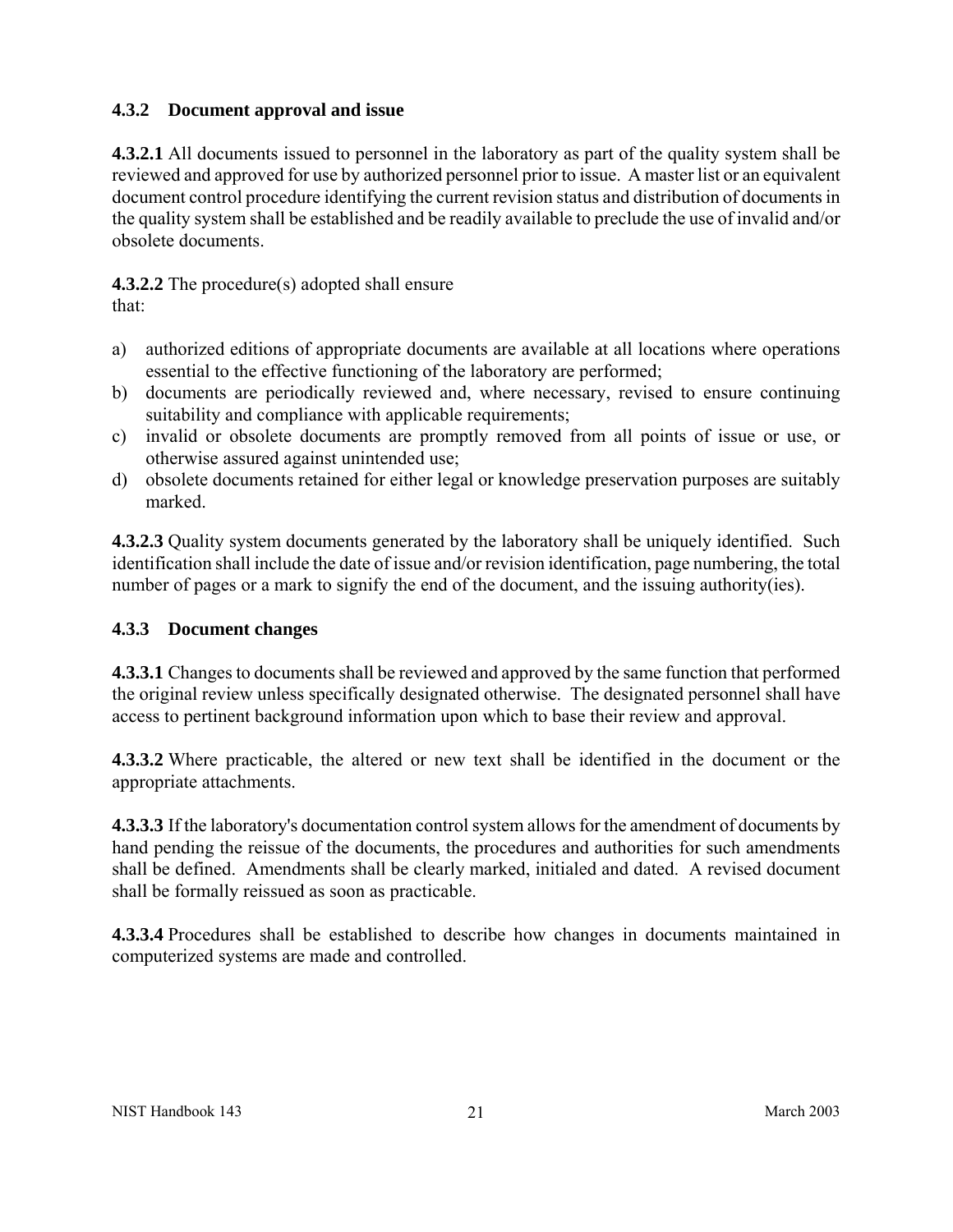#### **4.4 Review of Requests, Tenders and Contracts**

**4.4.1** The laboratory shall establish and maintain procedures for the review of requests, tenders and contracts. The policies and procedures for these reviews leading to a contract for testing and/or calibration shall ensure that:

- a) the requirements, including the methods to be used, are adequately defined, documented and understood (see 5.4.2);
- b) the laboratory has the capability and resources to meet the requirements; and
- c) the appropriate test and/or calibration method is selected and capable of meeting the clients' requirements (see 5.4.2).

Any differences between the request or tender and the contract shall be resolved before any work commences. Each contract shall be acceptable both to the laboratory and the client.

NOTE 1 The request, tender and contract review should be conducted in a practical and efficient manner, and the effect of financial, legal and time schedule aspects should be taken into account. For internal clients, reviews of requests, tenders and contracts can be performed in a simplified way.

NOTE 2 The review of capability should establish that the laboratory possesses the necessary physical, personnel and information resources, and that the laboratory's personnel have the skills and expertise necessary for the performance of the tests and/or calibrations in question. The review may also encompass results of earlier participation in interlaboratory comparisons or proficiency testing and/or the running of trial test or calibration programs using samples or items of known value in order to determine uncertainties of measurement, limits of detection, confidence limits, etc.

NOTE 3 A contract may be any written or oral agreement to provide a client with testing and/or calibration services.

**4.4.2** Records of reviews, including any significant changes, shall be maintained. Records shall also be maintained of pertinent discussions with a client relating to the client's requirements or the results of the work during the period of execution of the contract.

NOTE For review of routine and other simple tasks, the date and the identification (e.g., the initials) of the person in the laboratory responsible for carrying out the contracted work are considered adequate. For repetitive routine tasks, the review need be made only at the initial enquiry stage or on granting of the contract for ongoing routine work performed under a general agreement with the client, provided that the client's requirements remain unchanged. For new, complex or advanced testing and/or calibration tasks, a more comprehensive record should be maintained.

**4.4.3** The review shall also cover any work that is subcontracted by the laboratory.

**4.4.4** The client shall be informed of any deviation from the contract.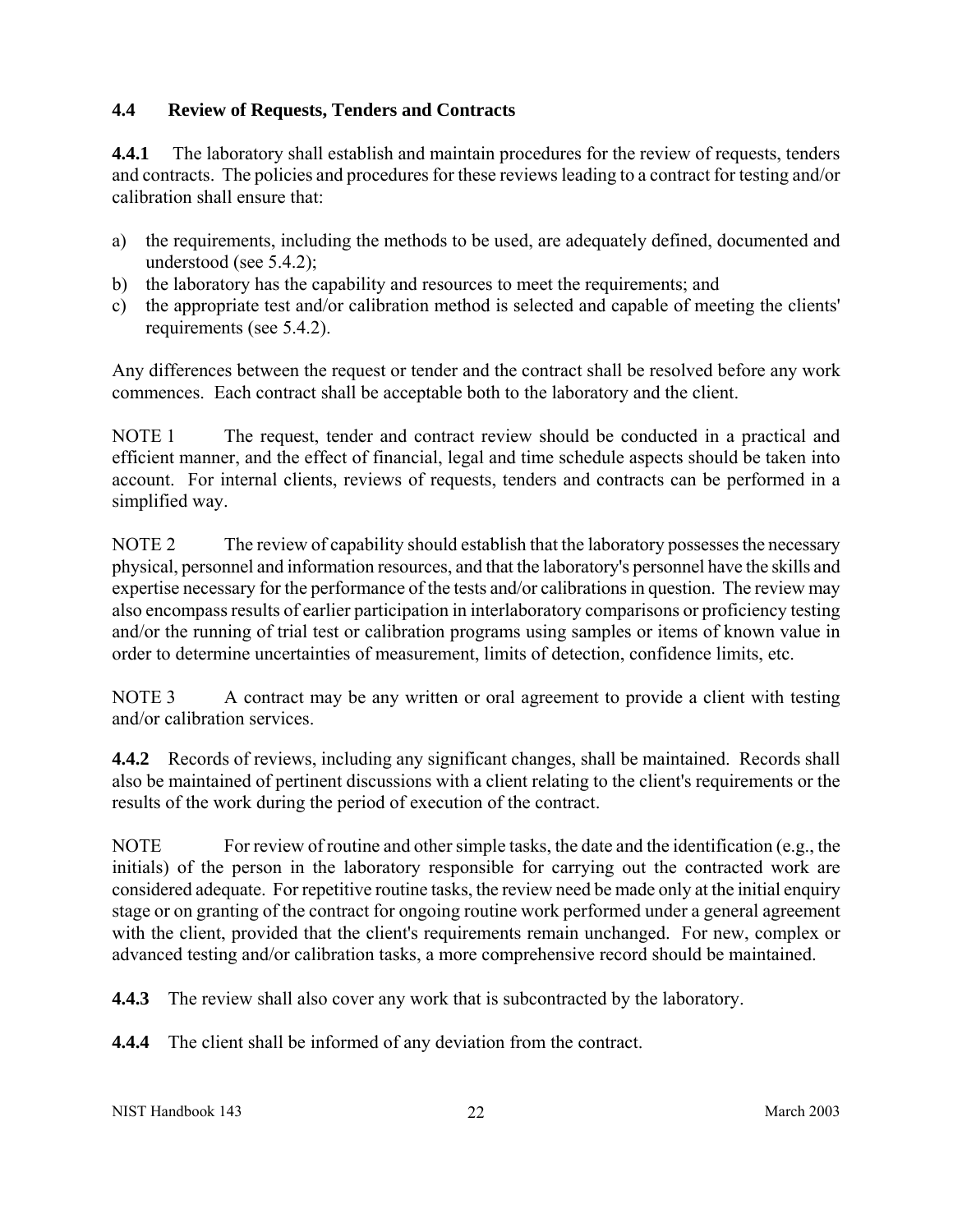**4.4.5** If a contract is to be amended after work has commenced, the same contract review process shall be repeated and any amendments shall be communicated to all affected personnel.

#### **4.5 Subcontracting of Tests and Calibrations**

**4.5.1** When a laboratory subcontracts work whether due to unforeseen reasons (e.g., workload, need for further expertise or temporary incapacity) or on a continuing basis (e.g., through permanent subcontracting, agency or franchising arrangements), this work shall be placed with a competent subcontractor. A competent subcontractor is one that, for example, complies with this Handbook for the work in question.

**4.5.2** The laboratory shall advise the client of the arrangement in writing and, when appropriate, gain the approval of the client, preferably in writing.

**4.5.3** The laboratory is responsible to the client for the subcontractor's work, except in the case where the client or a regulatory authority specifies which subcontractor is to be used.

**4.5.4** The laboratory shall maintain a register of all subcontractors that it uses for tests and/or calibrations and a record of the evidence of compliance with this Handbook for the work in question.

#### **4.6 Purchasing Services and Supplies**

**4.6.1** The laboratory shall have a policy and procedure(s) for the selection and purchasing of services and supplies it uses that affect the quality of the tests and/or calibrations. Procedures shall exist for the purchase, reception and storage of reagents and laboratory consumable materials relevant for the tests and calibrations.

**4.6.2** The laboratory shall ensure that purchased supplies and reagents and consumable materials that affect the quality of tests and/or calibrations are not used until they have been inspected or otherwise verified as complying with standard specifications or requirements defined in the methods for the tests and/or calibrations concerned. These services and supplies used shall comply with specified requirements. Records of actions taken to check compliance shall be maintained.

**4.6.3** Purchasing documents for items affecting the quality of laboratory output shall contain data describing the services and supplies ordered. These purchasing documents shall be reviewed and approved for technical content prior to release.

NOTE The description may include type, class, grade, precise identification, specifications, drawings, inspection instructions, other technical data including approval of test results, the quality required and the quality system standard under which they were made.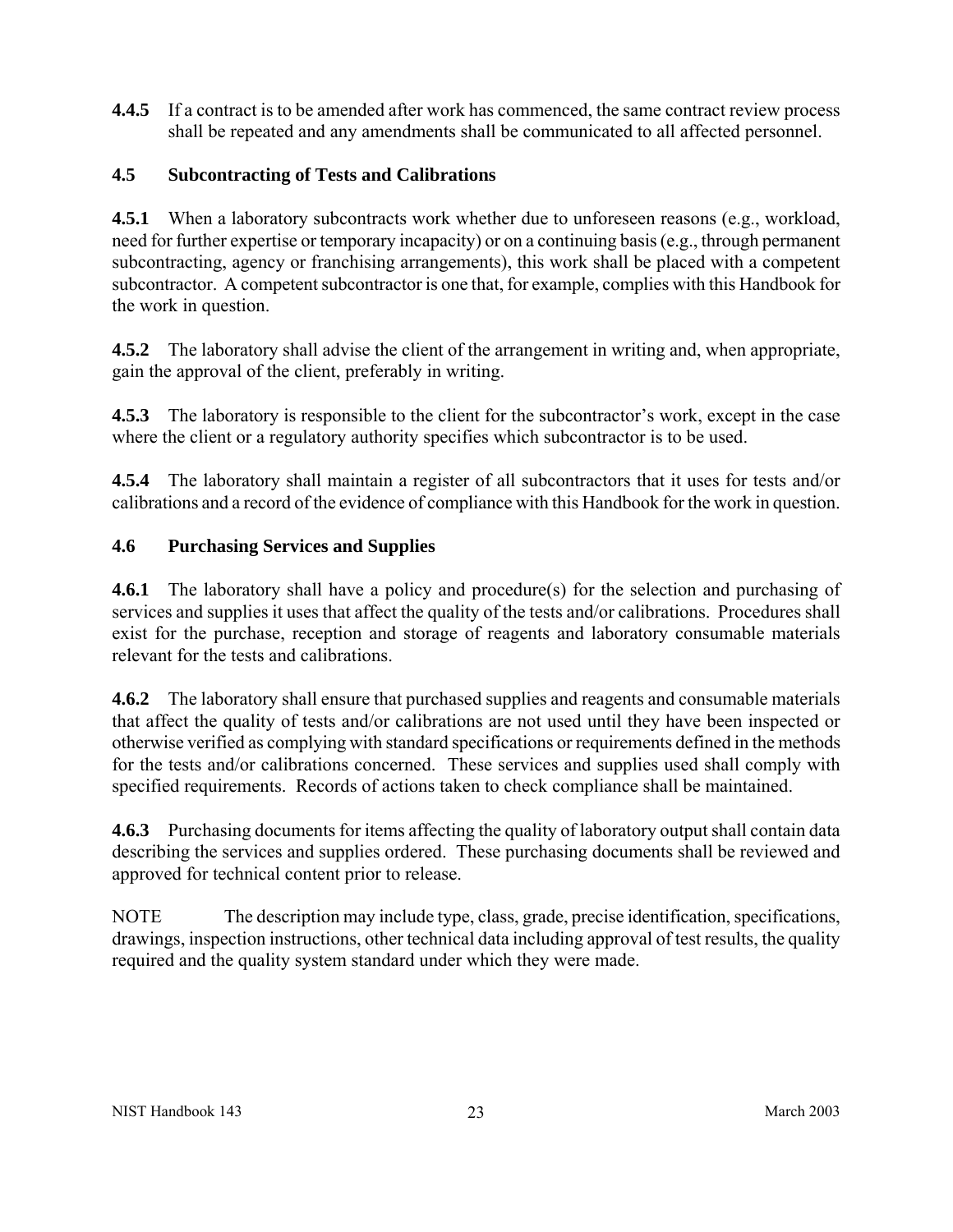**4.6.4** The laboratory shall evaluate suppliers of critical consumables, supplies and services which affect the quality of testing and calibration, and shall maintain records of these evaluations and list those approved.

#### **4.7 Service to the Client**

The laboratory shall afford clients or their representatives cooperation to clarify the client's request and to monitor the laboratory's performance in relation to the work performed, provided that the laboratory ensures confidentiality to other clients.

NOTE 1 Such cooperation may include:

- a) providing the client or the client's representative reasonable access to relevant areas of the laboratory for the witnessing of tests and/or calibrations performed for the client; and
- b) preparation, packaging, and dispatch of test and/or calibration items needed by the client for verification purposes.

NOTE 2 Clients value the maintenance of good communication, advice and guidance in technical matters, and opinions and interpretations based on results. Communication with the client, especially in large assignments, should be maintained throughout the work. The laboratory should inform the client of any delays or major deviations in the performance of the tests and/or calibrations.

NOTE 3 Laboratories are encouraged to obtain other feedback, both positive and negative, from their clients (e.g., client surveys). The feedback should be used to improve the quality system, testing and calibration activities and client service.

#### **4.8 Complaints**

The laboratory shall have a policy and procedure for the resolution of complaints received from clients or other parties. Records shall be maintained of all complaints and of the investigations and corrective actions taken by the laboratory (see also 4.10).

#### **4.9 Control of Non-conforming Testing and/or Calibration Work**

**4.9.1** The laboratory shall have a policy and procedures that shall be implemented when any aspect of its testing and/or calibration work, or the results of this work, do not conform to its own procedures or the agreed requirements of the client. The policy and procedures shall ensure that:

- a) the responsibilities and authorities for the management of non-conforming work are designated and actions (including halting of work and withholding of test reports and calibration certificates, as necessary) are defined and taken when non-conforming work is identified;
- b) an evaluation of the significance of the non-conforming work is made;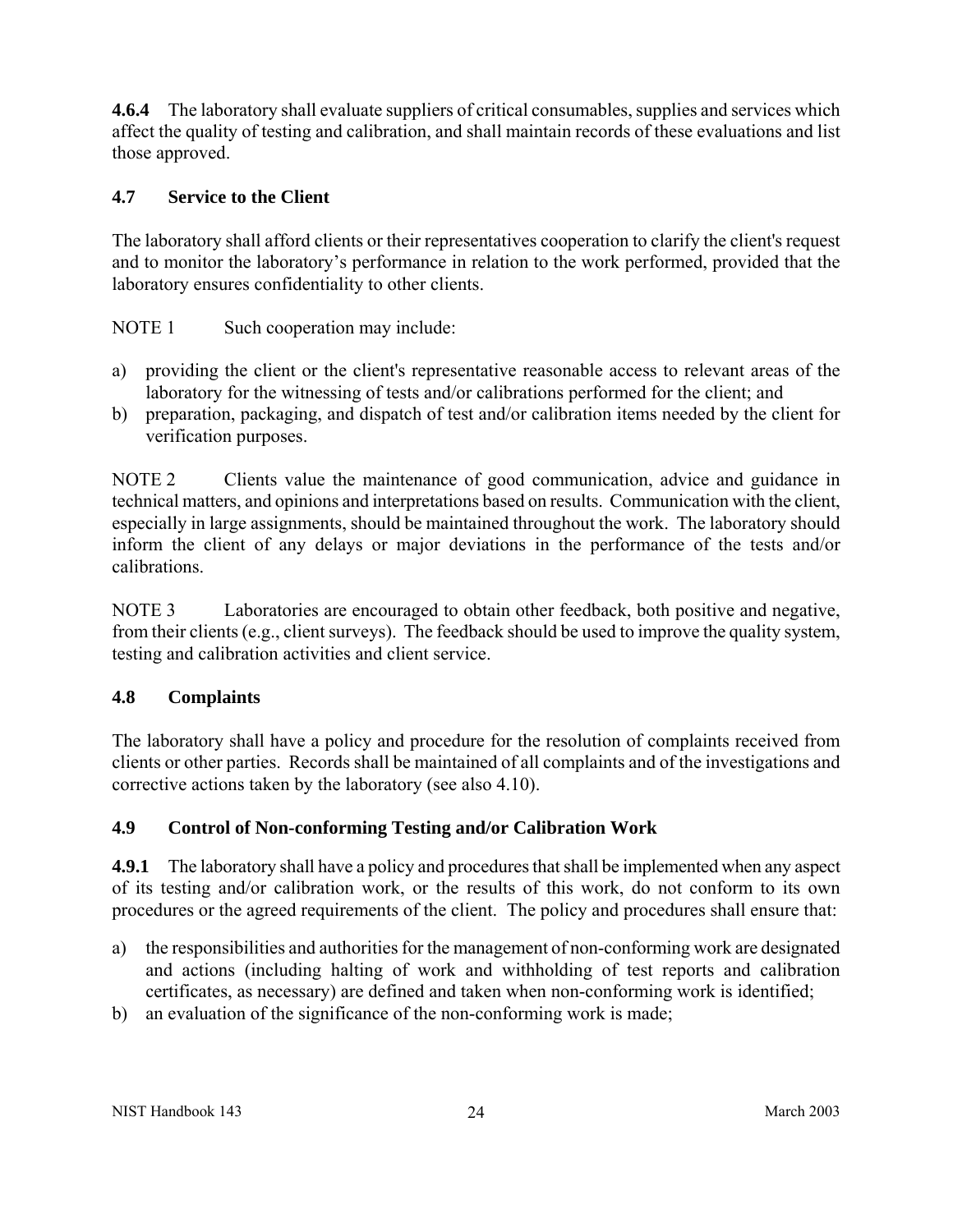- c) corrective actions are taken immediately, together with any decision about the acceptability of the non-conforming work;
- d) where necessary, the client is notified and work is recalled; and
- e) the responsibility for authorizing the resumption of work is defined.

NOTE Identification of non-conforming work or problems with the quality system or with testing and/or calibration activities can occur at various places within the quality system and technical operations. Examples are customer complaints, quality control, instrument calibration, checking of consumable materials, staff observations or supervision, test report and calibration certificate checking, management reviews and internal or external audits.

**4.9.2** Where the evaluation indicates that the non-conforming work could recur or that there is doubt about the compliance of the laboratory's operations with its own policies and procedures, the corrective action procedures given in 4.10 shall be promptly followed.

#### **4.10 Corrective Action**

#### **4.10.1 General**

The laboratory shall establish a policy and procedure and shall designate appropriate authorities for implementing corrective action when non-conforming work or departures from the policies and procedures in the quality system or technical operations have been identified.

NOTE A problem with the quality system or with the technical operations of the laboratory may be identified through a variety of activities, such as control of non-conforming work, internal or external audits, management reviews, feedback from clients or staff observations.

#### **4.10.2 Cause analysis**

The procedure for corrective action shall start with an investigation to determine the root cause(s) of the problem.

NOTE Cause analysis is the key and sometimes the most difficult part in the corrective action procedure. Often the root cause is not obvious and thus a careful analysis of all potential causes of the problem is required. Potential causes could include client requirements, the samples, sample specifications, methods and procedures, staff skills and training, consumables, or equipment and its calibration.

#### **4.10.3 Selection and implementation of corrective actions**

Where corrective action is needed, the laboratory shall identify potential corrective actions. It shall select and implement the action(s) most likely to eliminate the problem and to prevent recurrence.

Corrective actions shall be to a degree appropriate to the magnitude and the risk of the problem.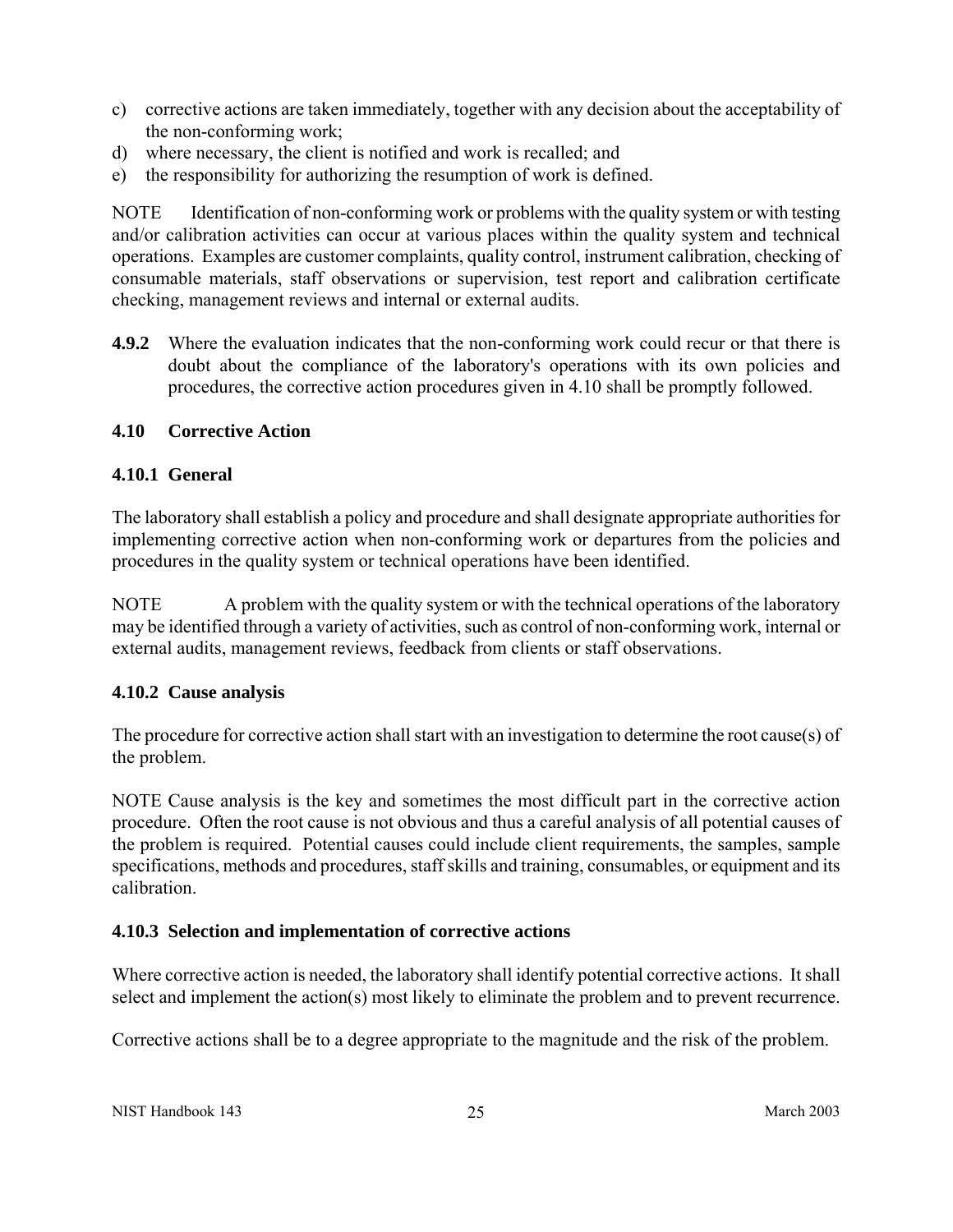The laboratory shall document and implement any required changes resulting from corrective action investigations.

#### **4.10.4 Monitoring of corrective actions**

The laboratory shall monitor the results to ensure that the corrective actions taken have been effective.

#### **4.10.5 Additional audits**

Where the identification of non-conformances or departures casts doubts on the laboratory's compliance with its own policies and procedures, or on its compliance with this Handbook, the laboratory shall ensure that the appropriate areas of activity are audited in accordance with 4.13 as soon as possible.

NOTE Such additional audits often follow the implementation of the corrective actions to confirm their effectiveness. An additional audit should be necessary only when a serious issue or risk to the business is identified.

#### **4.11 Preventive Action**

**4.11.1** Needed improvements and potential sources of non-conformances, either technical or concerning the quality system, shall be identified. If preventive action is required, action plans shall be developed, implemented and monitored to reduce the likelihood of the occurrence of such nonconformances and to take advantage of the opportunities for improvement.

**4.11.2** Procedures for preventive actions shall include the initiation of such actions and application of controls to ensure that they are effective.

NOTE 1 Preventive action is a proactive process to identify opportunities for improvement rather than a reaction to the identification of problems or complaints.

NOTE 2 Apart from the review of the operational procedures, the preventive action might involve analysis of data, including trend and risk analyses and proficiency testing results.

#### **4.12 Control of Records**

#### **4.12.1 General**

**4.12.1.1** The laboratory shall establish and maintain procedures for identification, collection, indexing, access, filing, storage, maintenance and disposal of quality and technical records. Quality records shall include reports from internal audits and management reviews as well as records of corrective and preventive actions.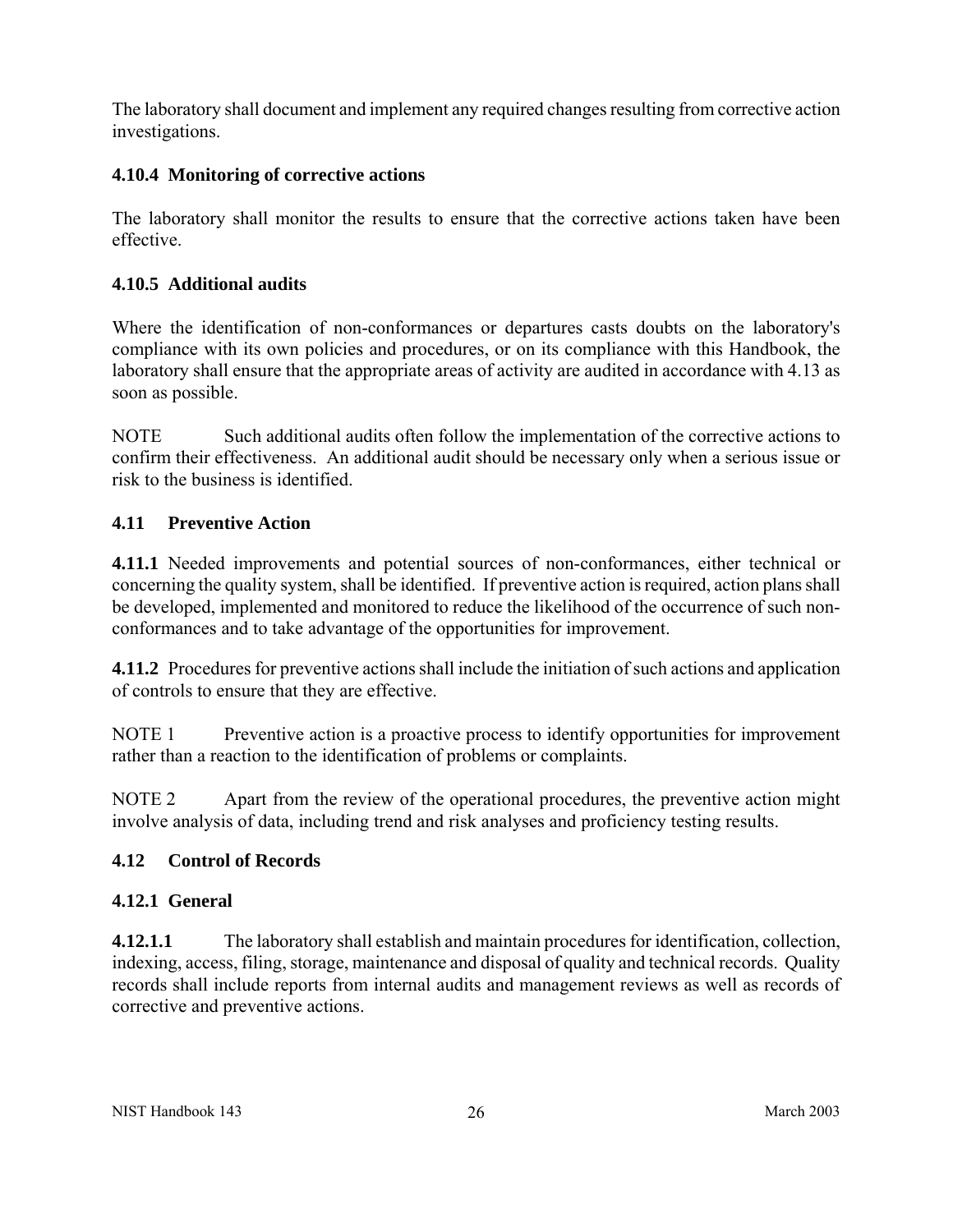**4.12.1.2** All records shall be legible and shall be stored and retained in such a way that they are readily retrievable in facilities that provide a suitable environment to prevent damage or deterioration and to prevent loss. Retention times of records shall be established.

NOTE Records may be in any media, such as hard copy or electronic media.

**4.12.1.3** All records shall be held secure and in confidence.

**4.12.1.4** The laboratory shall have procedures to protect and back up records stored electronically and to prevent unauthorized access to or amendment of these records.

### **4.12.2 Technical Records**

**4.12.2.1** The laboratory shall retain records of original observations, derived data and sufficient information to establish an audit trail, calibration records, staff records and a copy of each test report or calibration certificate issued, for a defined period. The records for each test or calibration shall contain sufficient information to facilitate, if possible, identification of factors affecting the uncertainty and to enable the test or calibration to be repeated under conditions as close as possible to the original. The records shall include the identity of personnel responsible for the sampling, performance of each test and/or calibration and checking of results.

NOTE 1 In certain fields it may be impossible or impracticable to retain records of all original observations.

NOTE 2 Technical records are accumulations of data (see 5.4.7) and information which result from carrying out tests and/or calibrations and which indicate whether specified quality or process parameters are achieved. They may include forms, contracts, work sheets, work books, check sheets, work notes, control graphs, external and internal test reports and calibration certificates, clients' notes, papers and feedback.

**4.12.2.2** Observations, data and calculations shall be recorded at the time they are made and shall be identifiable to the specific task.

**4.12.2.3** When mistakes occur in records, each mistake shall be crossed out, not erased, made illegible or deleted, and the correct value entered alongside. All such alterations to records shall be signed or initialed by the person making the correction. In the case of records stored electronically, equivalent measures shall be taken to avoid loss or change of original data.

#### **4.13 Internal Audits**

**4.13.1** The laboratory shall periodically, and in accordance with a predetermined schedule and procedure, conduct internal audits of its activities to verify that its operations continue to comply with the requirements of the quality system and this Handbook. The internal audit program shall address all elements of the quality system, including the testing and/or calibration activities. It is the responsibility of the quality manager to plan and organize audits as required by the schedule and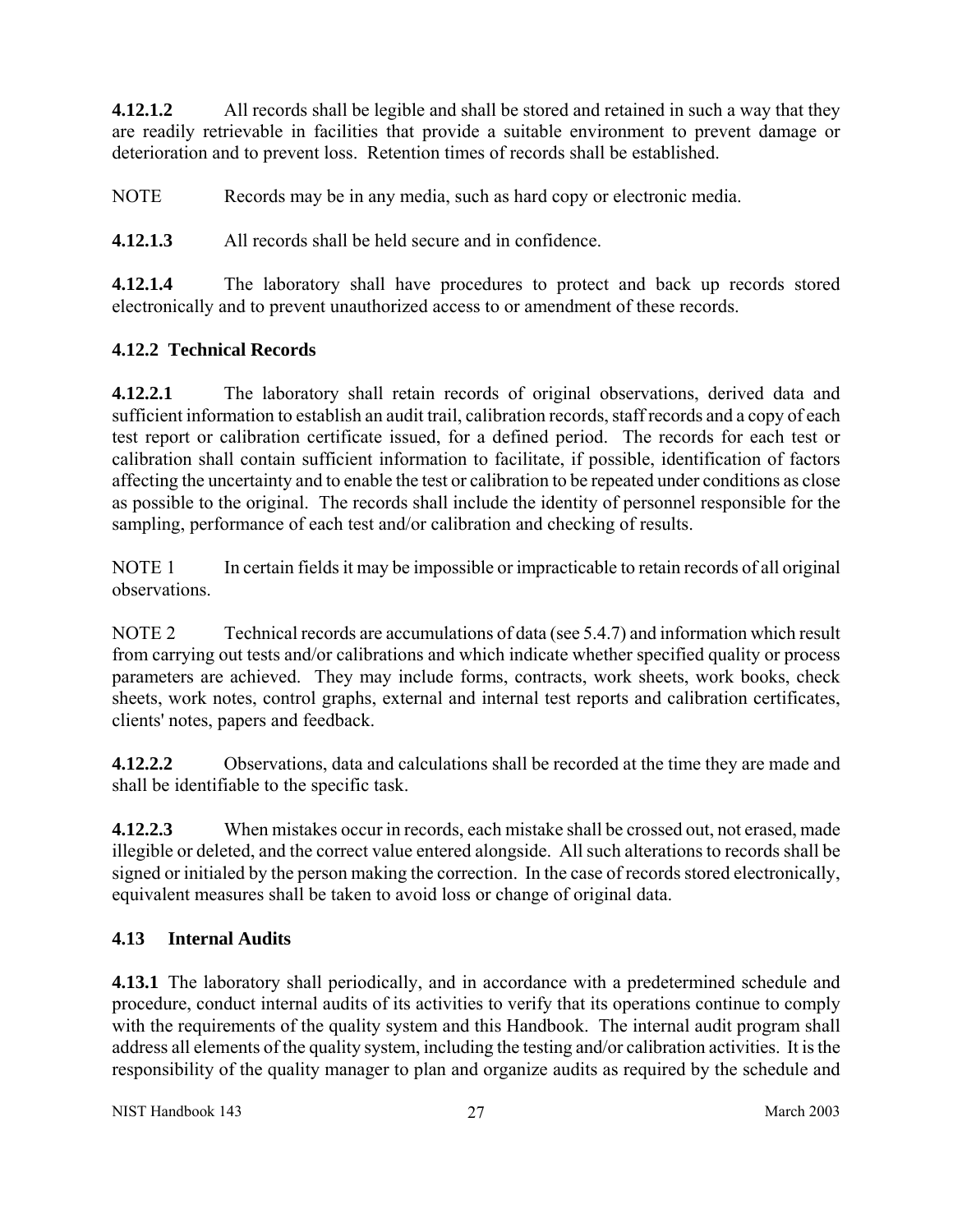requested by management. Such audits will be carried out by trained and qualified personnel who are, wherever resources permit, independent of the activity to be audited.

NOTE The cycle for internal auditing should normally be completed in one year.

**4.13.2** When audit findings cast doubt on the effectiveness of the operations or on the correctness or validity of the laboratory's test or calibration results, the laboratory shall take timely corrective action, and shall notify clients in writing if investigations show that the laboratory results may have been affected.

**4.13.3** The area of activity audited, the audit findings and corrective actions that arise from them shall be recorded.

**4.13.4** Follow-up audit activities shall verify and record the implementation and effectiveness of the corrective action taken.

#### **4.14 Management Reviews**

**4.14.1** In accordance with a predetermined schedule and procedure, the laboratory's executive management shall periodically conduct a review of the laboratory's quality system and testing and/or calibration activities to ensure their continuing suitability and effectiveness, and to introduce necessary changes or improvements. The review shall take account of:

- the suitability of policies and procedures;
- reports from managerial and supervisory personnel;
- the outcome of recent internal audits (see  $4.13$ );
- corrective and preventive actions;
- assessments by external bodies;
- the results of interlaboratory comparisons or proficiency tests;
- changes in the volume and type of the work;
- client feedback;
- complaints; and
- other relevant factors, such as quality control activities, resources and staff training.

NOTE 1 A typical period for conducting a management review is once every 12 months.

NOTE 2 Results should feed into the laboratory planning system and should include the goals, objectives and action plans for the coming year.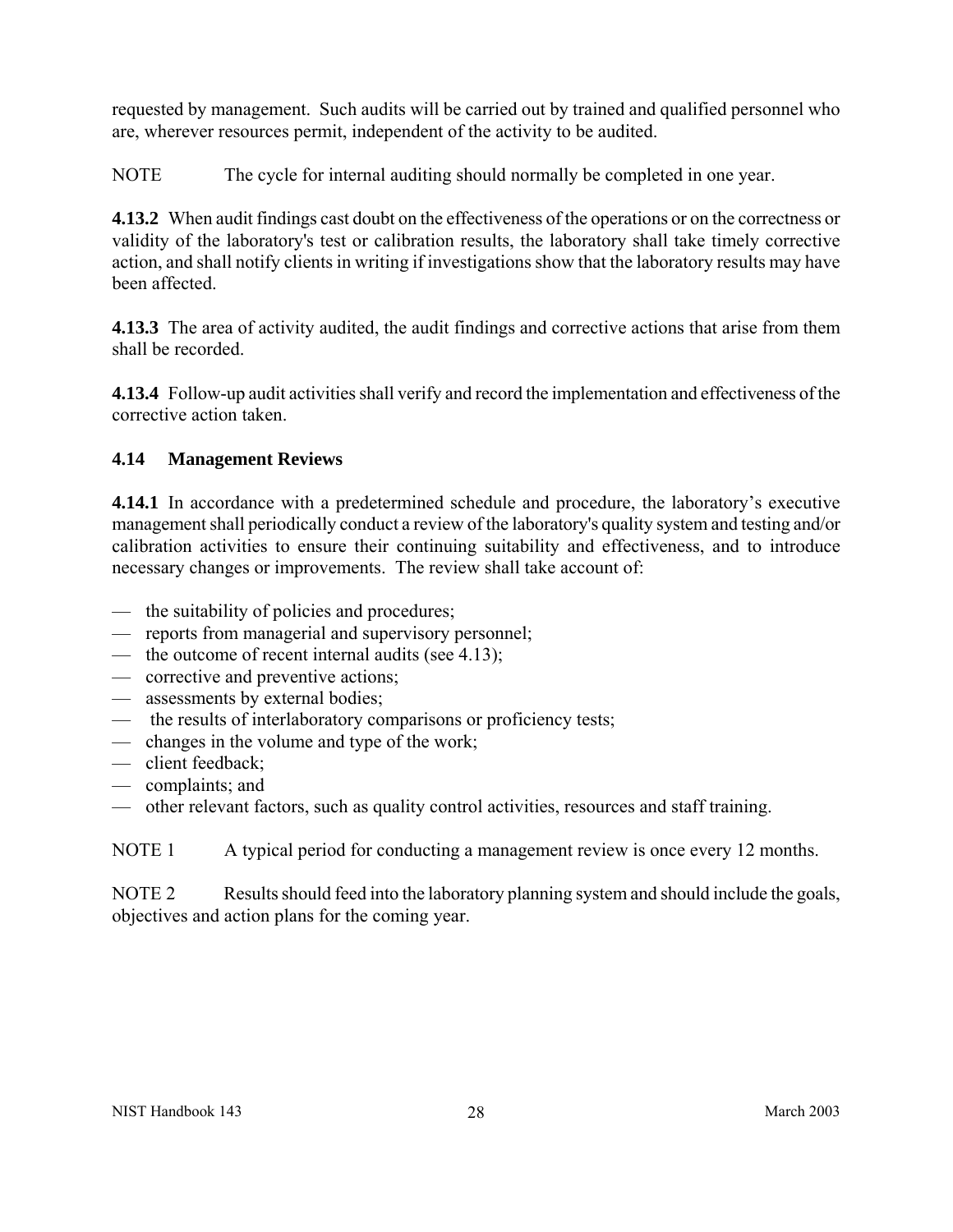NOTE 3 A management review includes consideration of related subjects at regular management meetings.

**4.14.2** Findings from management reviews and the actions that arise from them shall be recorded. The management shall ensure that those actions are carried out within an appropriate and agreed timescale.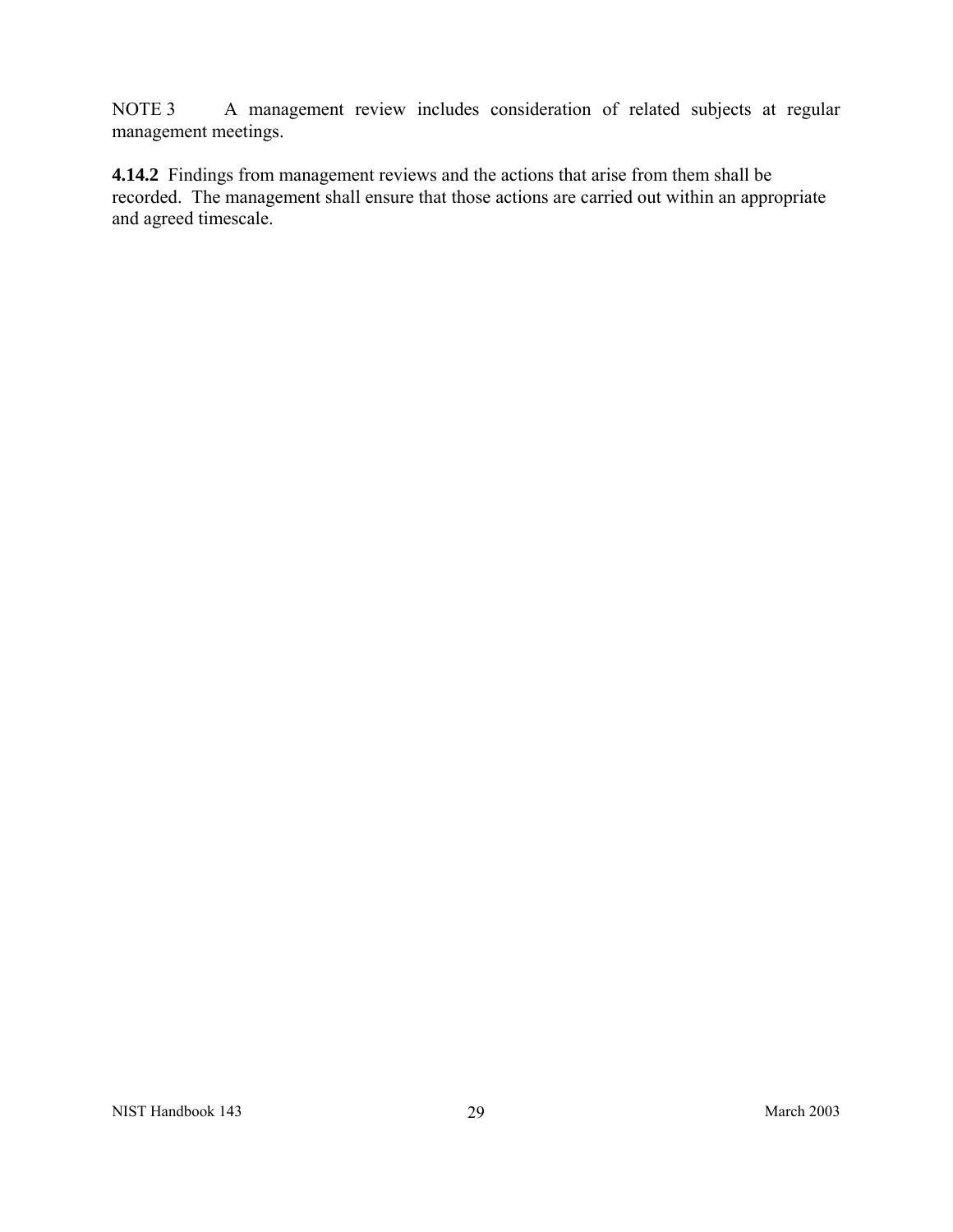# <span id="page-35-0"></span>**5. Technical Requirements for Accreditation<sup>2</sup>**

#### **5.1 General**

**5.1.1** Many factors determine the correctness and reliability of the tests and/or calibrations performed by a laboratory. These factors include contributions from:

- human factors  $(5.2)$ ;
- accommodation and environmental conditions (5.3);
- test and calibration methods and method validation  $(5.4)$ ;
- equipment  $(5.5)$ ;
- measurement traceability  $(5.6)$ ;
- sampling  $(5.7)$ ; and
- the handling of test and calibration items (5.8).

**5.1.2** The extent to which the factors contribute to the total uncertainty of measurement differs considerably between (types of) tests and between (types of) calibrations. The laboratory shall take account of these factors in developing test and calibration methods and procedures, in the training and qualification of personnel, and in the selection and calibration of the equipment it uses.

#### **5.2 Personnel**

**5.2.1** The laboratory management shall ensure the competence of all who operate specific equipment, perform tests and/or calibrations, evaluate results, and sign test reports and calibration certificates. When using staff who are undergoing training, appropriate supervision shall be provided. Personnel performing specific tasks shall be qualified on the basis of appropriate education, training, experience and/or demonstrated skills, as required.

NOTE 1 In some technical areas (e.g., nondestructive testing) it may be required that the personnel performing certain tasks hold personnel certification. The laboratory is responsible for fulfilling specified personnel certification requirements. The requirements for personnel certification might be regulatory, included in the standards for the specific technical field, or required by the client.

NOTE 2 The personnel responsible for the opinions and interpretation included in test reports should, in addition to the appropriate qualifications, training, experience and satisfactory knowledge of the testing carried out, also have:

— relevant knowledge of the technology used for the manufacturing of the items, materials,

l

<sup>2</sup> Section 5 substantially references the text of ISO/IEC 17025:1999, with additional NVLAP notes, WMD notes, and minor editorial changes for clarity. Where "this Handbook" is used in Section 4 it refers to the criteria in ISO/IEC 17025 as applied to this Program Handbook unless otherwise stated. NIST/WMD does not Accredit laboratories; however, WMD assesses State laboratories that participate in the measurement traceability program for conformance to these requirements.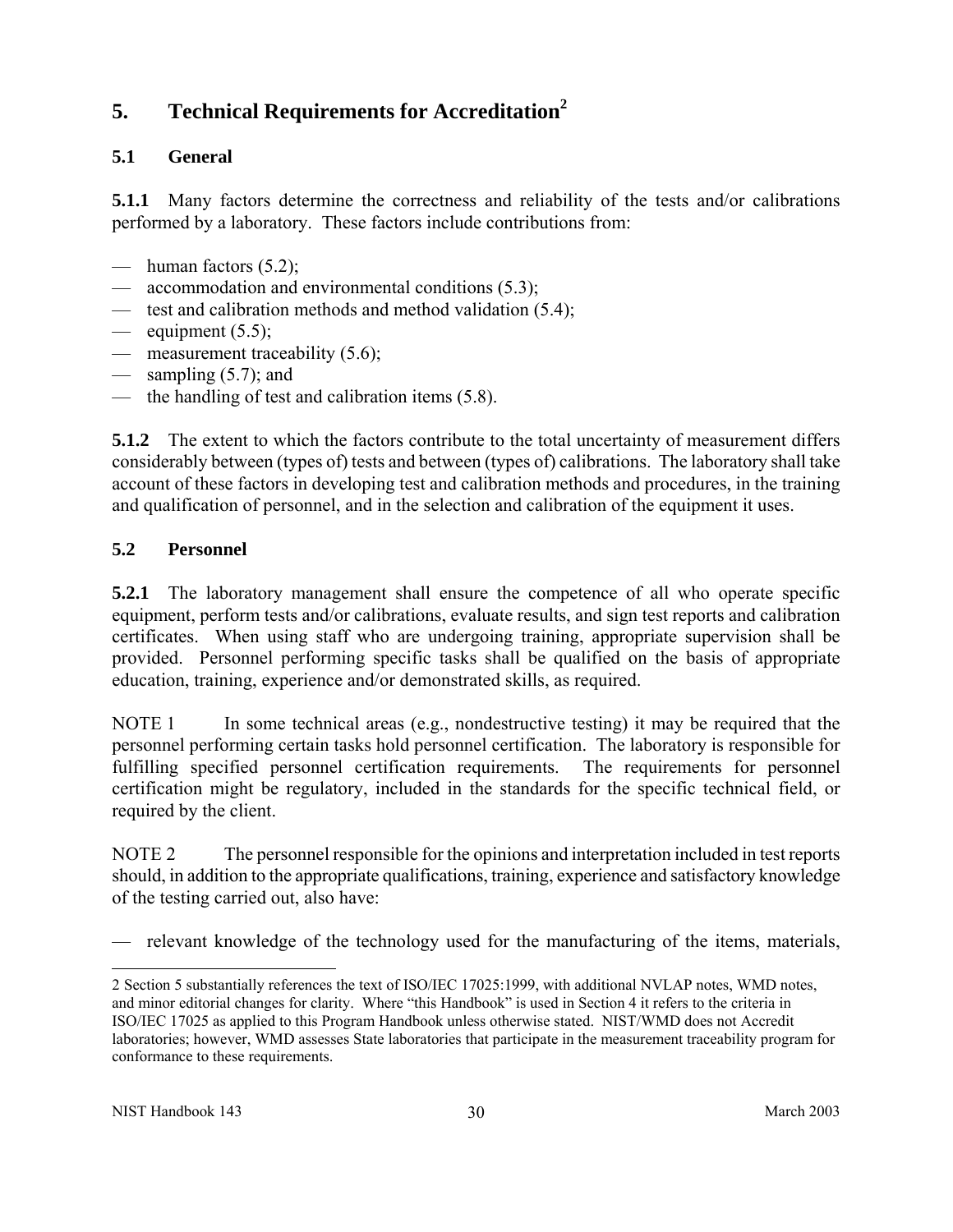products, etc. tested, or the way they are used or intended to be used, and of the defects or degradations which may occur during or in service;

- knowledge of the general requirements expressed in the legislation and standards; and
- an understanding of the significance of deviations found with regard to the normal use of the items, materials, products, etc., concerned.

**5.2.2** The management of the laboratory shall formulate the goals with respect to the education, training and skills of the laboratory personnel. The laboratory shall have a policy and procedures for identifying training needs and providing training of personnel. The training program shall be relevant to the present and anticipated tasks of the laboratory.

**5.2.3** The laboratory shall use personnel who are employed by, or under contract to, the laboratory. Where contracted and additional technical and key support personnel are used, the laboratory shall ensure that such personnel are supervised and competent and that they work in accordance with the laboratory's quality system.

**5.2.4** The laboratory shall maintain current job descriptions for managerial, technical and key support personnel involved in tests and/or calibrations.

NOTE Job descriptions can be defined in many ways. As a minimum, the following should be defined:

- the responsibilities with respect to performing tests and/or calibrations;
- the responsibilities with respect to the planning of tests and/or calibrations and evaluation of results;
- the responsibilities for reporting opinions and interpretations;
- the responsibilities with respect to method modification and development and validation of new methods;
- expertise and experience required;
- qualifications and training programs; and
- managerial duties.

**5.2.5** The management shall authorize specific personnel to perform particular types of sampling, test and/or calibration, to issue test reports and calibration certificates, to give opinions and interpretations and to operate particular types of equipment. The laboratory shall maintain records of the relevant authorization(s), competence, educational and professional qualifications, training, skills and experience of all technical personnel, including contracted personnel. This information shall be readily available and shall include the date on which authorization and/or competence is confirmed.

WMD NOTE 1: This requirement also applies to Approved Signatories.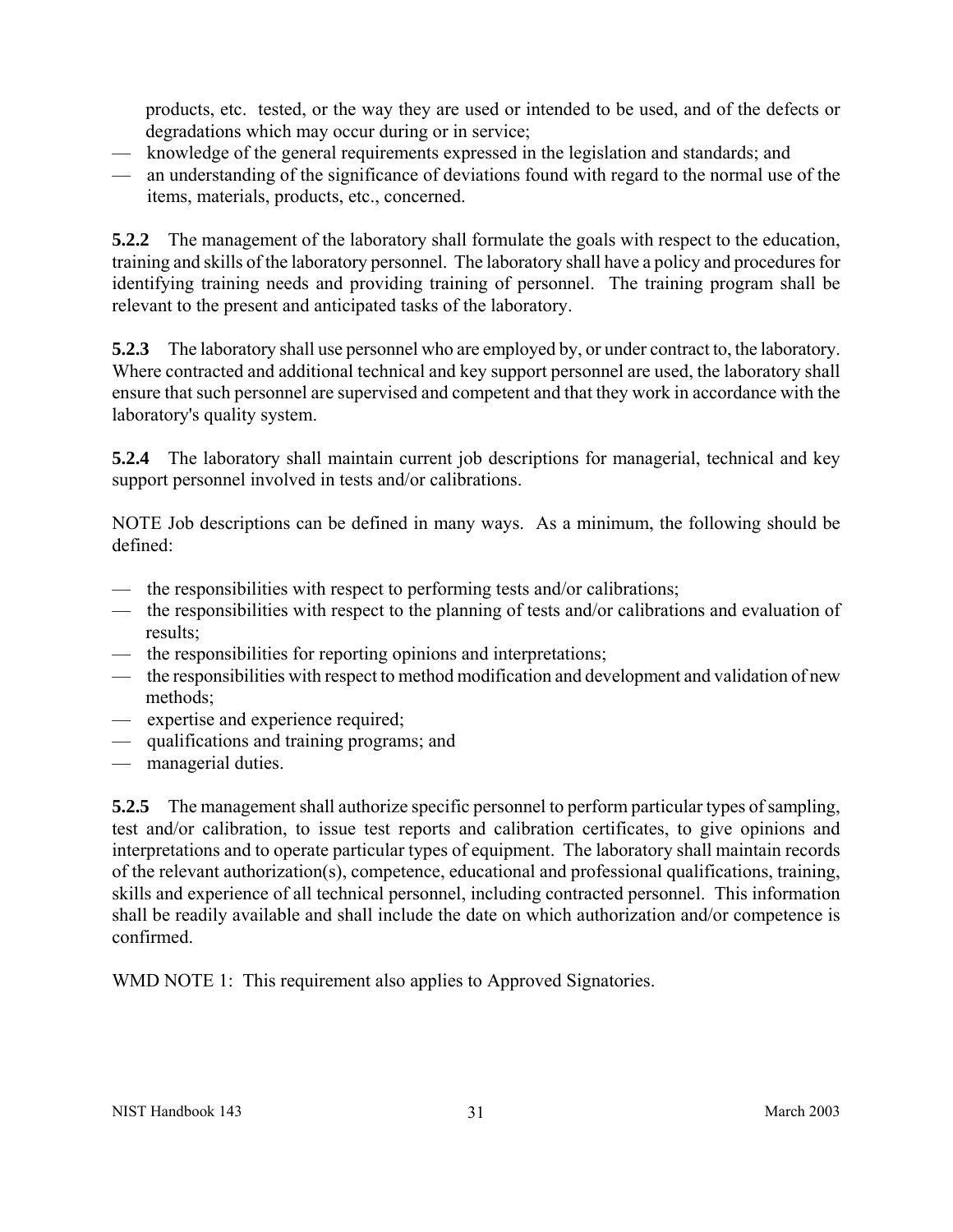WMD NOTE 2: The NIST/WMD provides training to State legal metrology laboratories. State metrologists are required to complete the appropriate level of training as indicated in Table 2 , for the laboratory to be Recognized at designated levels. Information regarding the training program is maintained in the WMD.

### **5.3 Accommodation and Environmental Conditions**

**5.3.1** Laboratory facilities for testing and/or calibration, including but not limited to energy sources, lighting and environmental conditions, shall be such as to facilitate correct performance of the tests and/or calibrations.

The laboratory shall ensure that the environmental conditions do not invalidate the results or adversely affect the required quality of any measurement. Particular care shall be taken when sampling and tests and/or calibrations are undertaken at sites other than a permanent laboratory facility. The technical requirements for accommodation and environmental conditions that can affect the results of tests and calibrations shall be documented.

**5.3.2** The laboratory shall monitor, control and record environmental conditions as required by the relevant specifications, methods and procedures or where they influence the quality of the results. Due attention shall be paid, for example, to biological sterility, dust, electromagnetic disturbances, radiation, humidity, electrical supply, temperature, and sound and vibration levels, as appropriate to the technical activities concerned. Tests and calibrations shall be stopped when the environmental conditions jeopardize the results of the tests and/or calibrations.

**5.3.3** There shall be effective separation between neighboring areas in which there are incompatible activities. Measures shall be taken to prevent cross-contamination.

**5.3.4** Access to and use of areas affecting the quality of the tests and/or calibrations shall be controlled. The laboratory shall determine the extent of control based on its particular circumstances.

**5.3.5** Measures shall be taken to ensure good housekeeping in the laboratory. Special procedures shall be prepared where necessary.

### **5.4 Test and Calibration Methods and Method Validation**

#### **5.4.1 General**

The laboratory shall use appropriate methods and procedures for all tests and/or calibrations within its scope. These include sampling, handling, transport, storage and preparation of items to be tested and/or calibrated, and, where appropriate, an estimation of the measurement uncertainty as well as statistical techniques for analysis of test and/or calibration data.

The laboratory shall have instructions on the use and operation of all relevant equipment, and on the handling and preparation of items for testing and/or calibration, or both, where the absence of such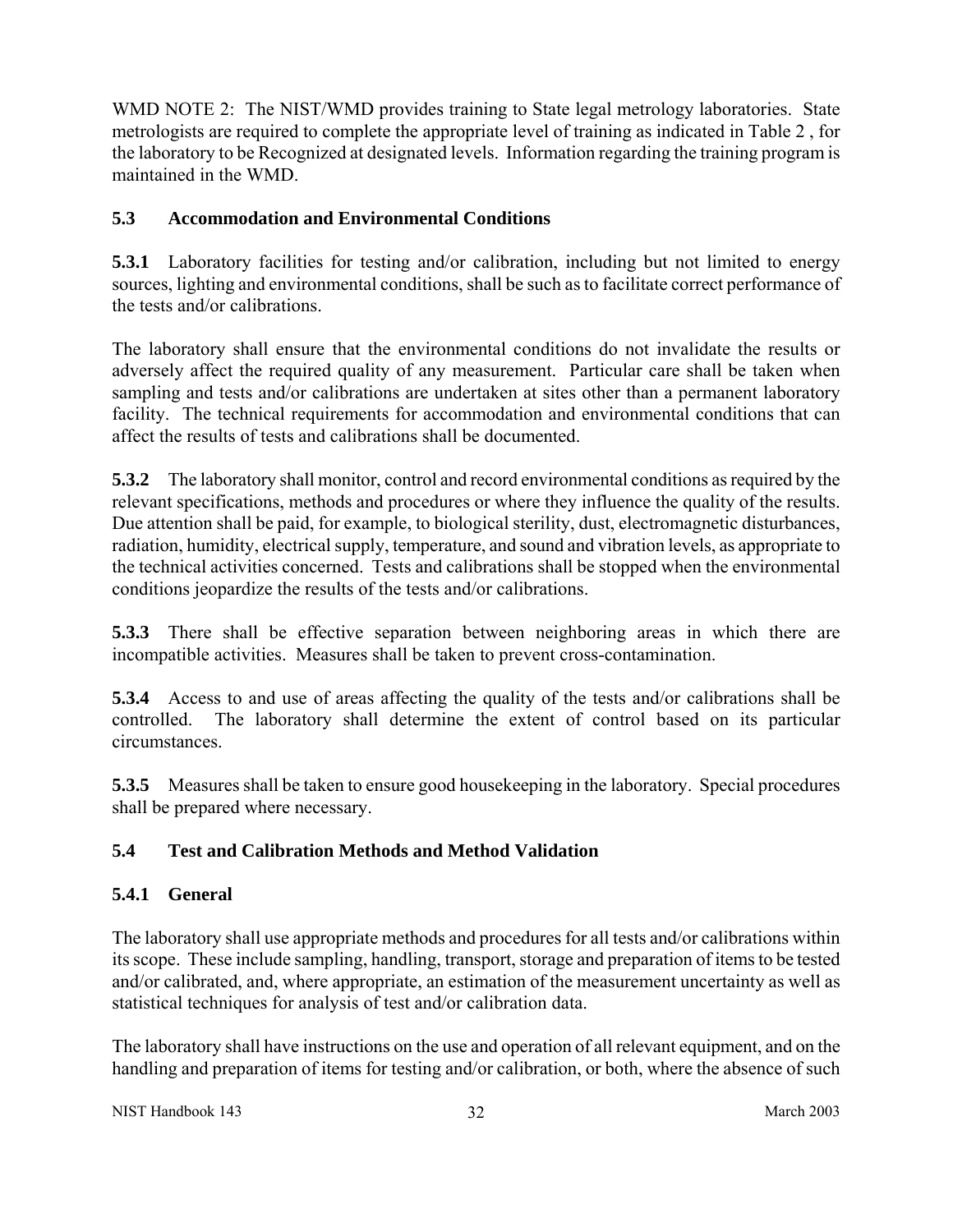instructions could jeopardize the results of tests and/or calibrations. All instructions, standards, manuals and reference data relevant to the work of the laboratory shall be kept up to date and shall be made readily available to personnel (see 4.3). Deviation from test and calibration methods shall occur only if the deviation has been documented, technically justified, authorized, and accepted by the client.

NOTE International, regional or national standards or other recognized specifications that contain sufficient and concise information on how to perform the tests and/or calibrations do not need to be supplemented or rewritten as internal procedures if these standards are written in a way that they can be used as published by the operating staff in a laboratory. It may be necessary to provide additional documentation for optional steps in the method or additional details.

WMD NOTE The NIST/WMD maintains NIST Handbook 145, Handbook for the Quality Assurance of Metrological Measurements. States must reference this Handbook and use it for all applicable measurement procedures unless data or other evidence is available to support acceptable results using another procedure. Other procedures must be submitted to WMD for review and approval by the NIST/WMD. Use of uniform procedures is critical for maintaining the integrity of the legal measurement system.

### **5.4.2 Selection of methods**

The laboratory shall use test and/or calibration methods, including methods for sampling, which meet the needs of the client and which are appropriate for the tests and/or calibrations it undertakes. Methods published in international, regional or national standards shall preferably be used. The laboratory shall ensure that it uses the latest valid edition of a standard unless it is not appropriate or possible to do so. When necessary, the standard shall be supplemented with additional details to ensure consistent application.

When the client does not specify the method to be used, the laboratory shall select appropriate methods that have been published either in international, regional or national standards, or by reputable technical organizations, or in relevant scientific texts or journals, or as specified by the manufacturer of the equipment. Laboratory-developed methods or methods adopted by the laboratory may also be used if they are appropriate for the intended use and if they are validated. The client shall be informed as to the method chosen. The laboratory shall confirm that it can properly operate standard methods before introducing the tests or calibrations. If the standard method changes, the confirmation shall be repeated.

The laboratory shall inform the client when the method proposed by the client is considered to be inappropriate or out of date.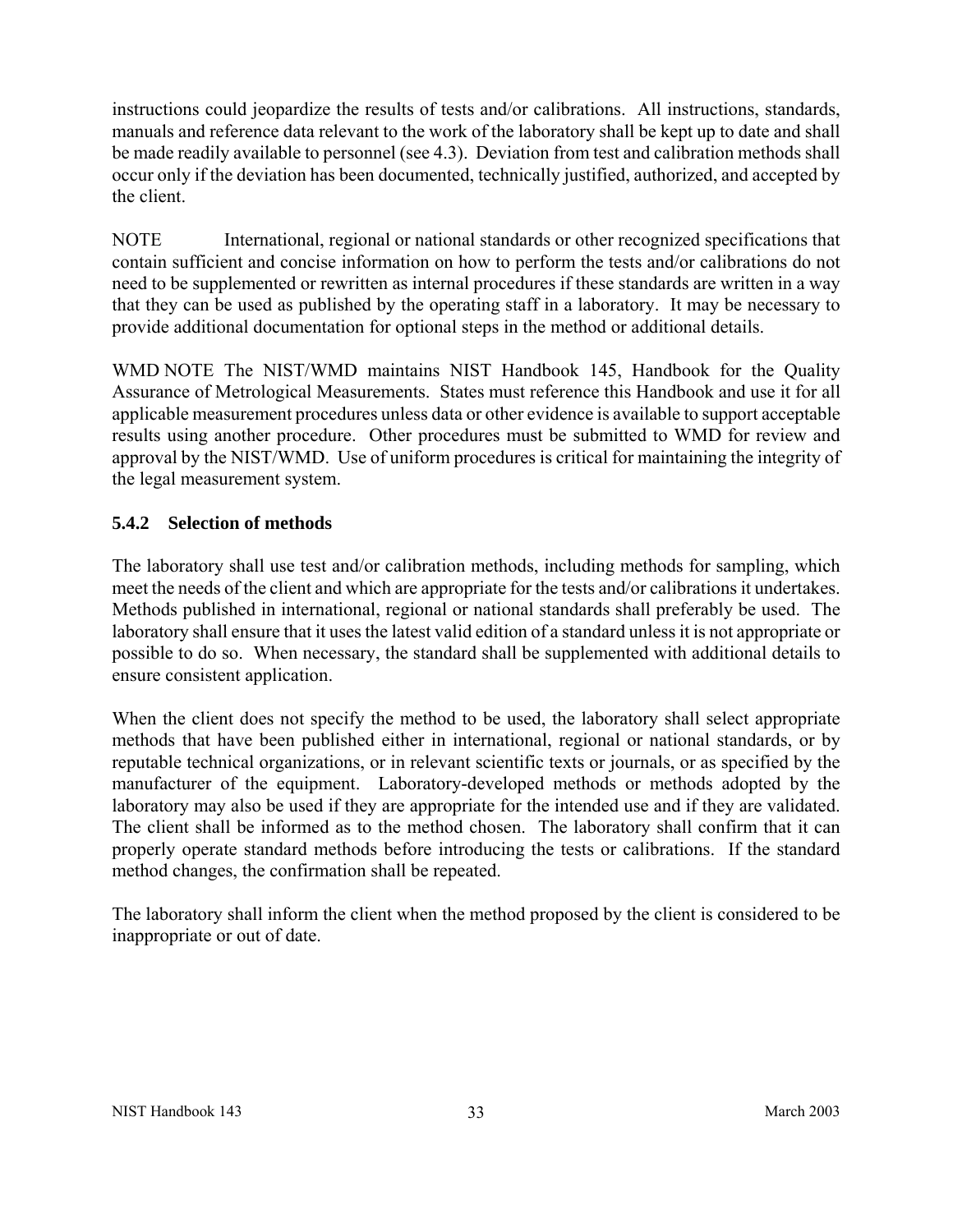### **5.4.3 Laboratory-developed methods**

The introduction of test and calibration methods developed by the laboratory for its own use shall be a planned activity and shall be assigned to qualified personnel equipped with adequate resources.

Plans shall be updated as development proceeds and effective communication amongst all personnel involved shall be ensured.

### **5.4.4 Non-standard methods**

When it is necessary to use methods not covered by standard methods, these shall be subject to agreement with the client and shall include a clear specification of the client's requirements and the purpose of the test and/or calibration. The method developed shall have been validated appropriately before use.

NOTE For new test and/or calibration methods, procedures should be developed before tests and/or calibrations are performed and should contain at least the following information:

- a) appropriate identification;
- b) scope;
- c) description of the type of item to be tested or calibrated;
- d) parameters or quantities and ranges to be determined;
- e) apparatus and equipment, including technical performance requirements;
- f) reference standards and reference materials required;
- g) environmental conditions required and any stabilization period needed;
- h) description of the procedure, including:
	- affixing of identification marks, handling, transporting, storing and preparation of items,
	- checks to be made before the work is started,
	- checks that the equipment is working properly and, where required, calibration and adjustment of the equipment before each use,
	- the method of recording the observations and results, and
	- any safety measures to be observed;
- i) criteria and/or requirements for approval/rejection;
- j) data to be recorded and method of analysis and presentation; and
- k) the uncertainty or the procedure for estimating uncertainty.

### **5.4.5 Validation of methods**

**5.4.5.1** Validation is the confirmation by examination and the provision of objective evidence that the particular requirements for a specific intended use are fulfilled.

**5.4.5.2** The laboratory shall validate non-standard methods, laboratory-designed/developed methods, standard methods used outside their intended scope, and amplifications and modifications of standard methods to confirm that the methods are fit for the intended use. The validation shall be as extensive as necessary to meet the needs of the given application or field of application. The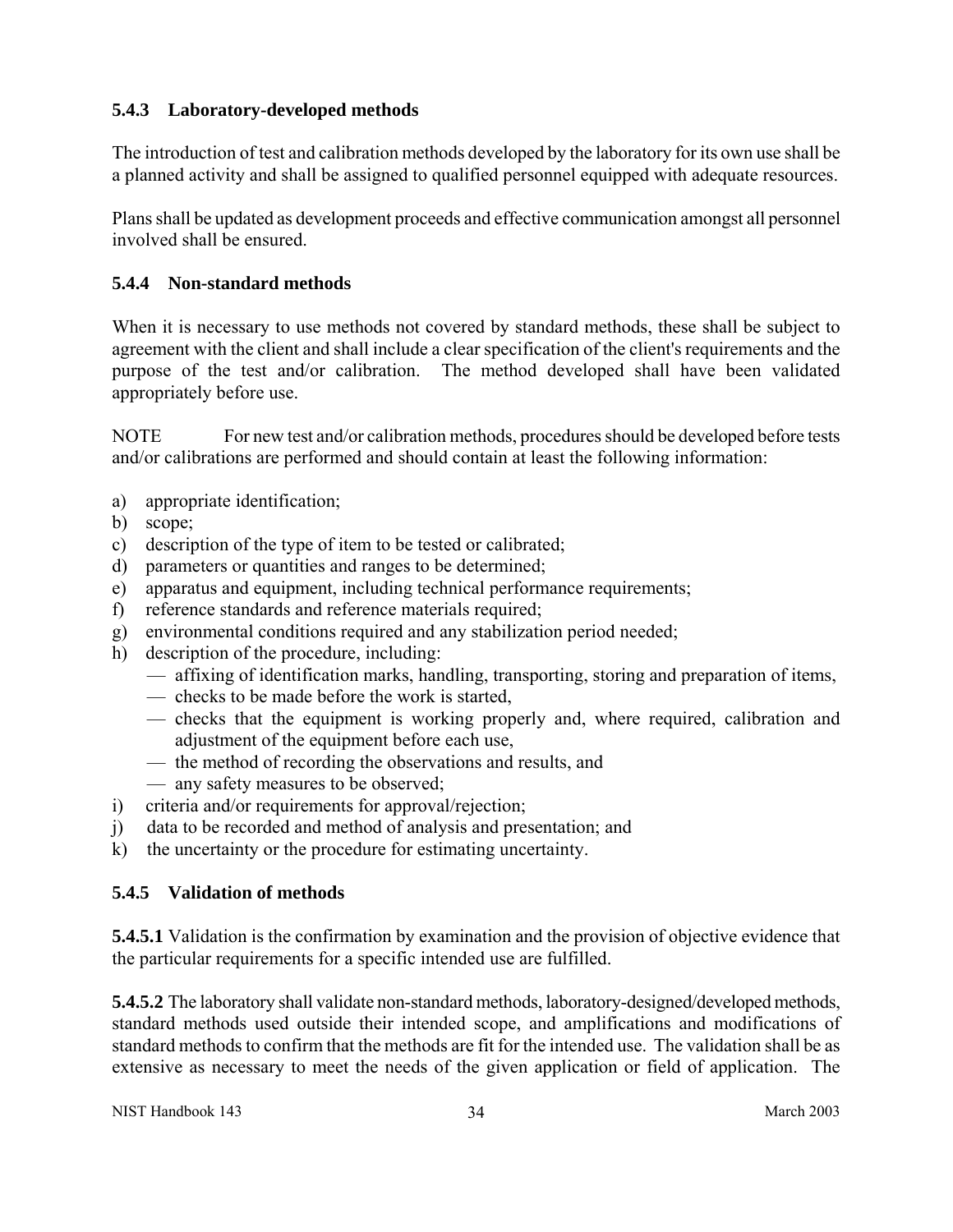laboratory shall record the results obtained, the procedure used for the validation, and a statement as to whether the method is fit for the intended use.

NOTE 1 Validation may include procedures for sampling, handling and transportation.

NOTE 2 The techniques used for the determination of the performance of a method should be one of, or a combination of, the following:

- calibration using reference standards or reference materials;
- comparison of results achieved with other methods;
- interlaboratory comparisons;
- systematic assessment of the factors influencing the result; and
- assessment of the uncertainty of the results based on scientific understanding of the theoretical principles of the method and practical experience.

NOTE 3 For changes in the validated non-standard methods, their influence should be documented and, if appropriate, another validation should be carried out.

**5.4.5.3** The range and accuracy of the values obtainable from validated methods (e.g., the uncertainty of the results, detection limit, selectivity of the method, linearity, limit of repeatability and/or reproducibility, robustness against external influences and/or cross-sensitivity against interference from the matrix of the sample/test object), as assessed for the intended use, shall be relevant to the client needs.

NOTE 1 Validation includes specification of the requirements, determination of the characteristics of the methods, a check that the requirements can be fulfilled by using the method, and a statement on the validity.

NOTE 2 As method development proceeds, regular review should be carried out to verify that the client needs are still being fulfilled. Any change in requirements requiring modifications to the development plan should be approved and authorized.

NOTE 3 Validation is always a balance between costs, risks and technical possibilities. There are many cases in which the range and uncertainty of the values (e.g., accuracy, detection limit, selectivity, linearity, repeatability, reproducibility, robustness and cross-sensitivity) can only be given in a simplified way due to lack of information.

### **5.4.6 Estimation of uncertainty of measurement**

**5.4.6.1** A calibration laboratory, or a testing laboratory performing its own calibrations, shall have and shall apply a procedure to estimate the uncertainty of measurement for all calibrations and types of calibrations.

**5.4.6.2** Testing laboratories shall have and shall apply procedures for estimating uncertainty of measurement. In certain cases the nature of the test method may preclude rigorous, metrologically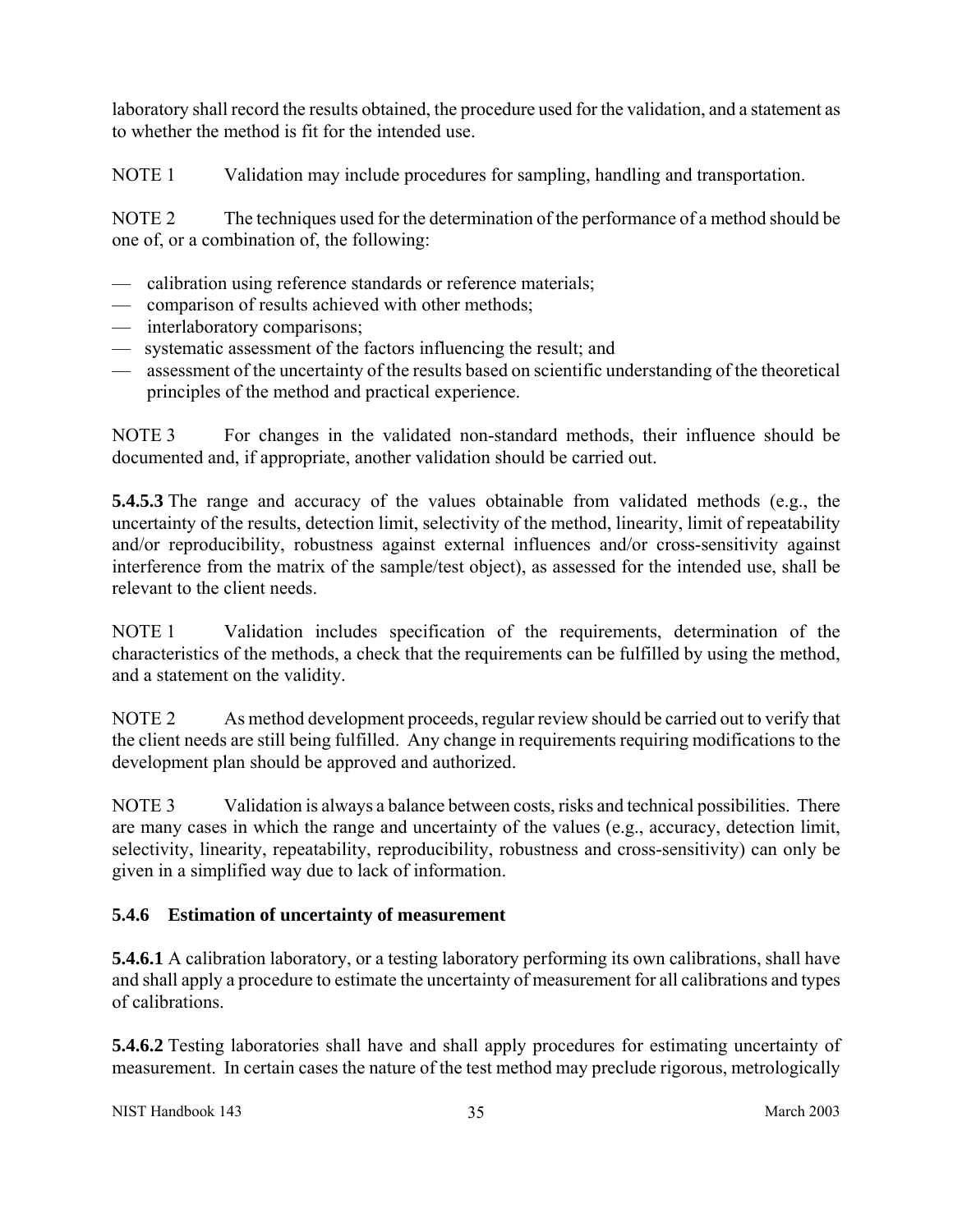and statistically valid, calculation of uncertainty of measurement. In these cases the laboratory shall at least attempt to identify all the components of uncertainty and make a reasonable estimation, and shall ensure that the form of reporting of the result does not give a wrong impression of the uncertainty. Reasonable estimation shall be based on knowledge of the performance of the method and on the measurement scope and shall make use of, for example, previous experience and validation data.

NOTE 1 The degree of rigor needed in an estimation of uncertainty of measurement depends on factors such as:

- the requirements of the test method;
- the requirements of the client; and
- the existence of narrow limits on which decisions on conformance to a specification are based.

NOTE 2 In those cases where a well-recognized test method specifies limits to the values of the major sources of uncertainty of measurement and specifies the form of presentation of calculated results, the laboratory is considered to have satisfied this clause by following the test method and reporting instructions (see 5.10).

**5.4.6.3** When estimating the uncertainty of measurement, all uncertainty components which are of importance in the given situation shall be taken into account using appropriate methods of analysis.

NOTE 1 Sources contributing to the uncertainty include, but are not necessarily limited to, the reference standards and reference materials used, methods and equipment used, environmental conditions, properties and condition of the item being tested or calibrated, and the operator.

NOTE 2 The predicted long-term behavior of the tested and/or calibrated item is not normally taken into account when estimating the measurement uncertainty.

NOTE 3 For further information, see ISO 5725 and the Guide to the Expression of Uncertainty in Measurement (see 1.4).

WMD NOTE ANSI/NCSL Z540-2-1997 and NIST Technical Note 1297, 1994 edition, are considered to be equivalent to the Guide to the Expression of Uncertainty in Measurement (GUM).

#### **5.4.7 Control of data**

**5.4.7.1** Calculations and data transfers shall be subject to appropriate checks in a systematic manner.

**5.4.7.2** When computers or automated equipment are used for the acquisition, processing, recording, reporting, storage or retrieval of test or calibration data, the laboratory shall ensure that:

a) computer software developed by the user is documented in sufficient detail and is suitably validated as being adequate for use;

NIST Handbook 143 March 2003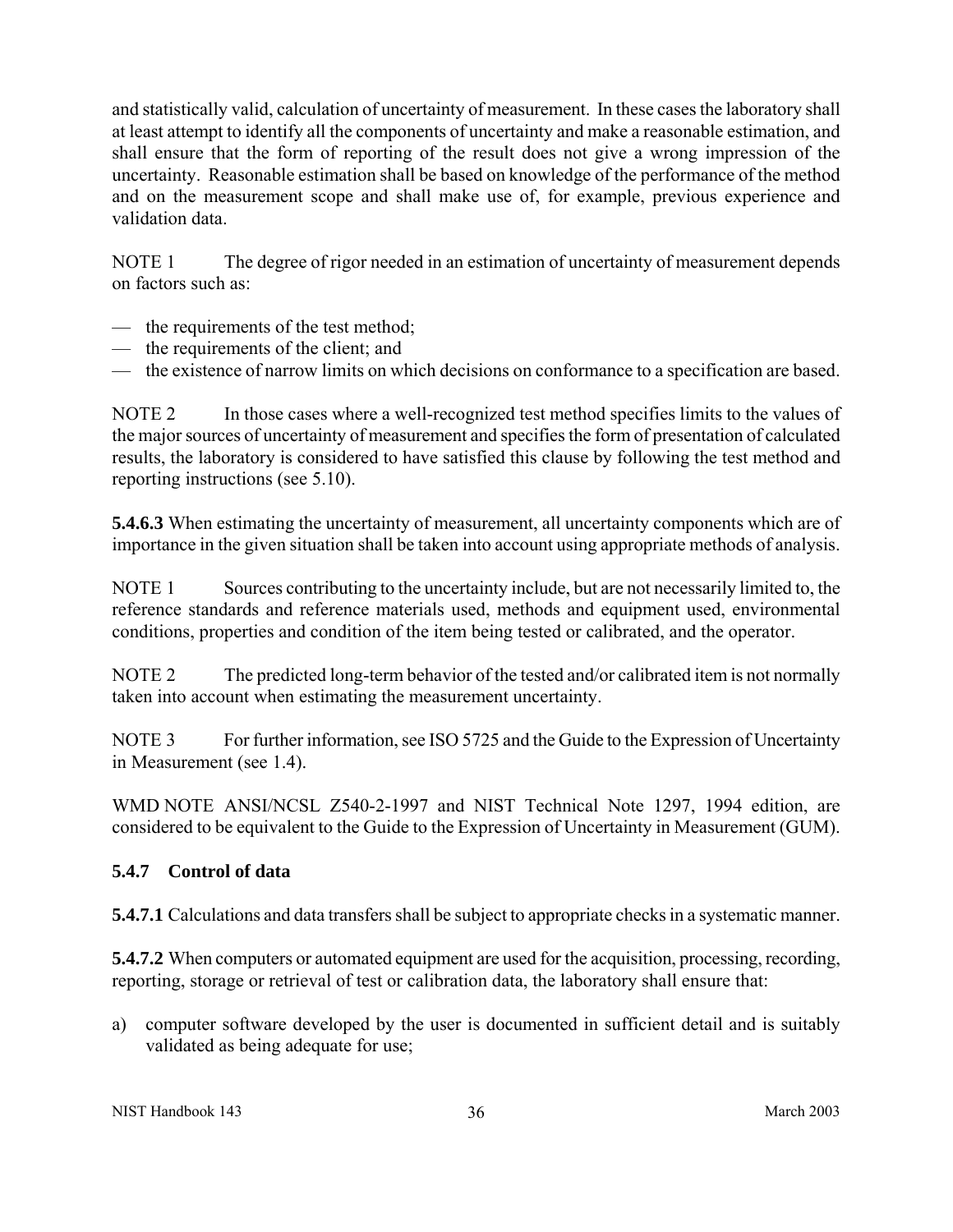- b) procedures are established and implemented for protecting the data; such procedures shall include, but not be limited to, integrity and confidentiality of data entry or collection, data storage, data transmission and data processing; and
- c) computers and automated equipment are maintained to ensure proper functioning and are provided with the environmental and operating conditions necessary to maintain the integrity of test and calibration data.

NOTE Commercial off-the-shelf software (e.g., word processing, database and statistical programs) in general use within their designed application range may be considered to be sufficiently validated. However, laboratory software configuration/modifications should be validated as in 5.4.7.2a).

# **5.5 Equipment**

**5.5.1** The laboratory shall be furnished with all items of sampling, measurement and test equipment required for the correct performance of the tests and/or calibrations (including sampling, preparation of test and/or calibration items, processing and analysis of test and/or calibration data). In those cases where the laboratory needs to use equipment outside its permanent control, it shall ensure that the requirements of this Handbook are met.

**5.5.2** Equipment and its software used for testing, calibration and sampling shall be capable of achieving the accuracy required and shall comply with specifications relevant to the tests and/or calibrations concerned. Calibration programs shall be established for key quantities or values of the instruments where these properties have a significant effect on the results. Before being placed into service, equipment (including that used for sampling) shall be calibrated or checked to establish that it meets the laboratory's specification requirements and complies with the relevant standard specifications. It shall be checked and/or calibrated before use (see 5.6).

**5.5.3** Equipment shall be operated by authorized personnel. Up-to-date instructions on the use and maintenance of equipment (including any relevant manuals provided by the manufacturer of the equipment) shall be readily available for use by the appropriate laboratory personnel.

**5.5.4** Each item of equipment and its software used for testing and calibration and significant to the result shall, when practicable, be uniquely identified.

**5.5.5** Records shall be maintained of each item of equipment and its software significant to the tests and/or calibrations performed. The records shall include at least the following:

- a) the identity of the item of equipment and its software;
- b) the manufacturer's name, type identification, and serial number or other unique identification;
- c) checks that equipment complies with the specification (see 5.5.2);
- d) the current location, where appropriate;
- e) the manufacturer's instructions, if available, or reference to their location;
- f) dates, results and copies of reports and certificates of all calibrations, adjustments, acceptance criteria, and the due date of next calibration;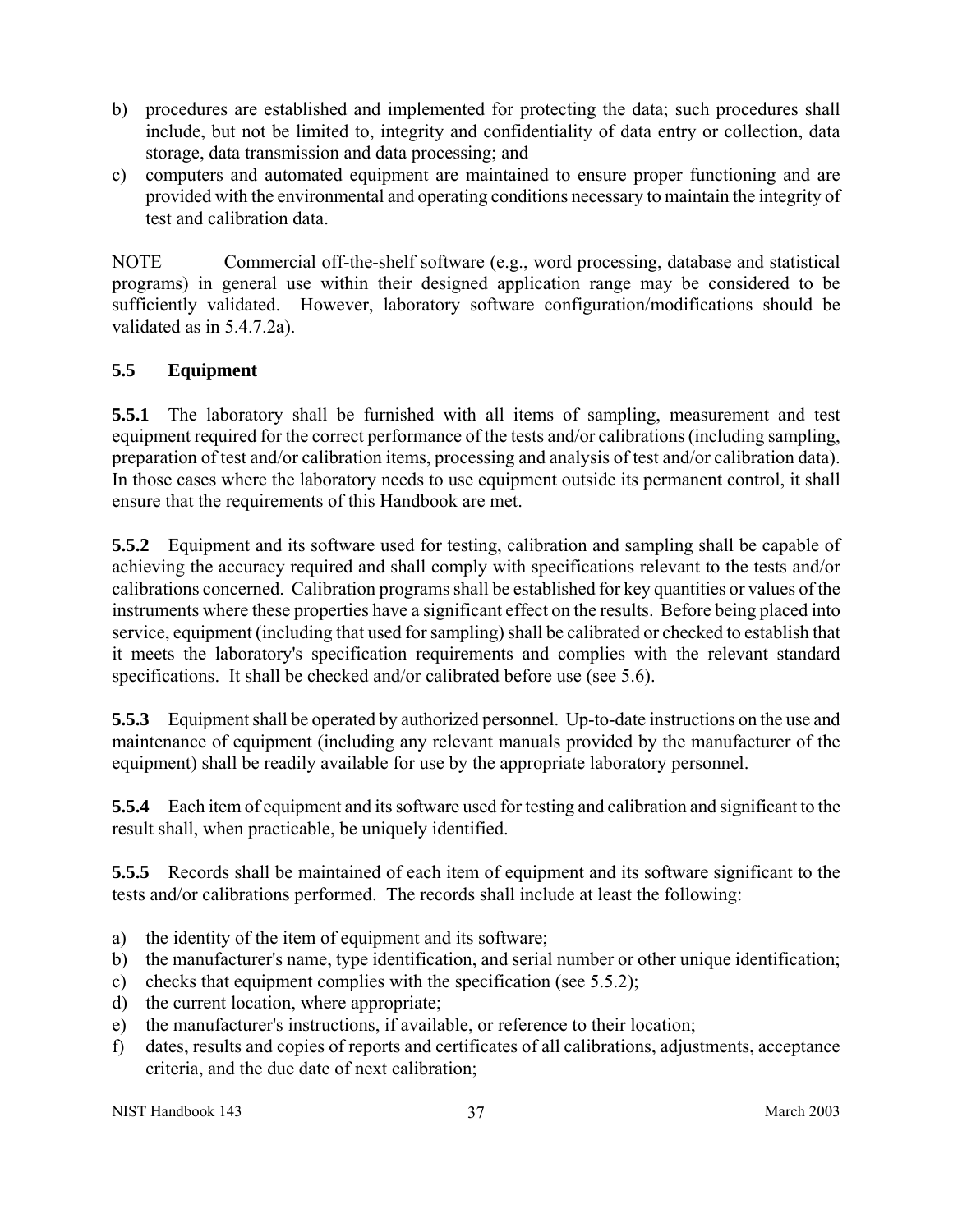- g) the maintenance plan, where appropriate, and maintenance carried out to date; and
- h) any damage, malfunction, modification or repair to the equipment.

**5.5.6** The laboratory shall have procedures for safe handling, transport, storage, use and planned maintenance of measuring equipment to ensure proper functioning and in order to prevent contamination or deterioration.

NOTE Additional procedures may be necessary when measuring equipment is used outside the permanent laboratory for tests, calibrations or sampling.

**5.5.7** Equipment that has been subjected to overloading or mishandling, gives suspect results, or has been shown to be defective or outside specified limits, shall be taken out of service. It shall be isolated to prevent its use or clearly labeled or marked as being out of service until it has been repaired and shown by calibration or test to perform correctly. The laboratory shall examine the effect of the defect or departure from specified limits on previous tests and/or calibrations and shall institute the "Control of non-conforming work" procedure (see 4.9).

**5.5.8** Whenever practicable, all equipment under the control of the laboratory and requiring calibration shall be labeled, coded or otherwise identified to indicate the status of calibration, including the date when last calibrated and the date or expiration criteria when recalibration is due.

**5.5.9** When, for whatever reason, equipment goes outside the direct control of the laboratory, the laboratory shall ensure that the function and calibration status of the equipment are checked and shown to be satisfactory before the equipment is returned to service.

**5.5.10** When intermediate checks are needed to maintain confidence in the calibration status of the equipment, these checks shall be carried out according to a defined procedure.

**5.5.11** Where calibrations give rise to a set of correction factors, the laboratory shall have procedures to ensure that copies (e.g., in computer software) are correctly updated.

**5.5.12** Test and calibration equipment, including both hardware and software, shall be safeguarded from adjustments which would invalidate the test and/or calibration results.

WMD NOTE The quality manual template contains a chart to list equipment and its current performance evaluation. This information will be requested during on-site assessments, and the chart may be requested annually for review with measurement control documents.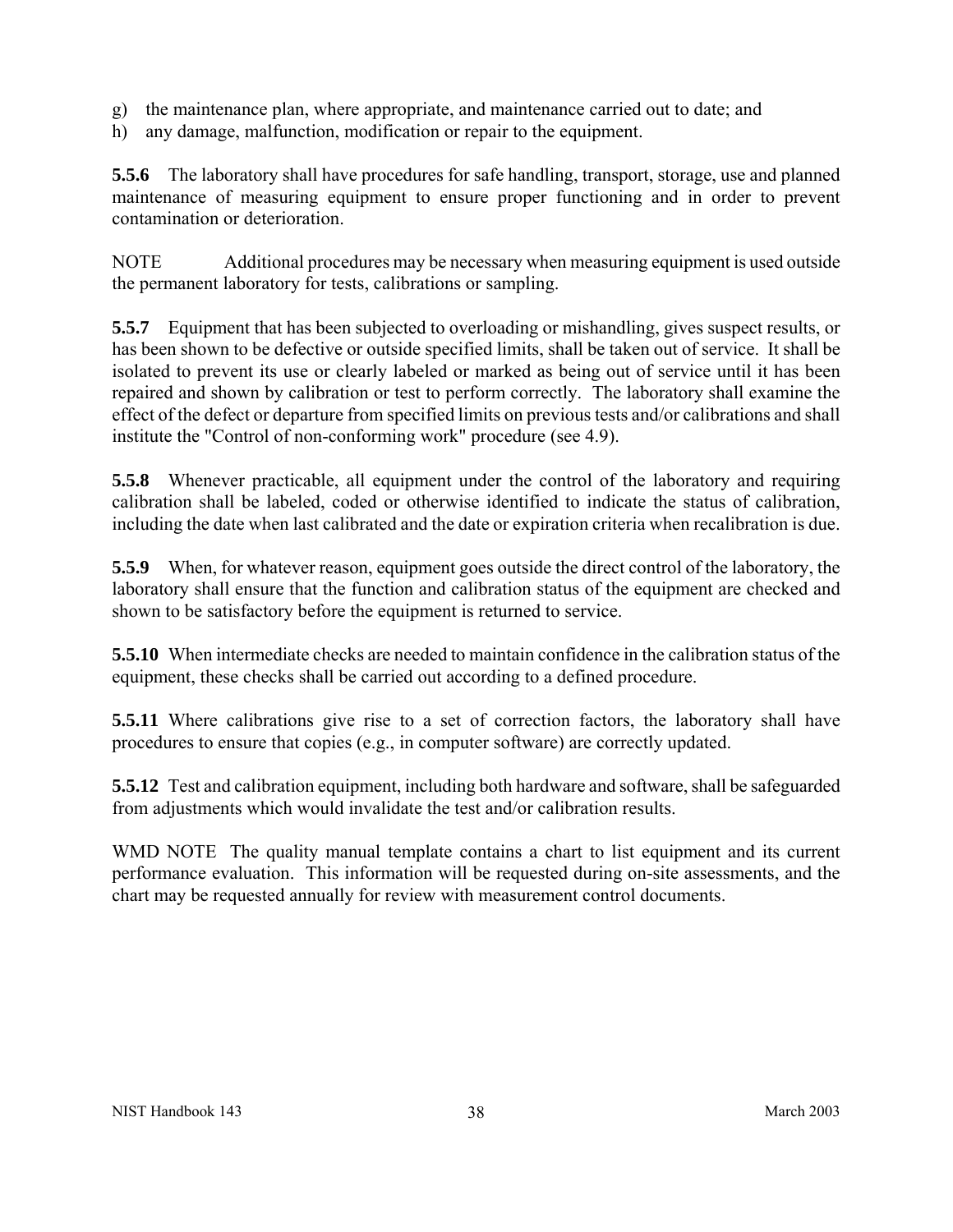### **5.6 Measurement Traceability**

### **5.6.1 General**

All equipment used for tests and/or calibrations, including equipment for subsidiary measurements (e.g., for environmental conditions) having a significant effect on the accuracy or validity of the result of the test, calibration or sampling shall be calibrated before being put into service. The laboratory shall have an established program and procedure for the calibration of its equipment.

NOTE Such a program should include a system for selecting, using, calibrating, checking, controlling and maintaining measurement standards, reference materials used as measurement standards, and measuring and test equipment used to perform tests and calibrations.

### **5.6.2 Specific requirements**

### **5.6.2.1 Calibration**

**5.6.2.1.1** For calibration laboratories, the program for calibration of equipment shall be designed and operated so as to ensure that calibrations and measurements made by the laboratory are traceable to the International System of Units (SI) (*Système international d'unités*).

A calibration laboratory establishes traceability of its own measurement standards and measuring instruments to the SI by means of an unbroken chain of calibrations or comparisons linking them to relevant primary standards of the SI units of measurement. The link to SI units may be achieved by reference to national measurement standards. National measurement standards may be primary standards, which are primary realizations of the SI units or agreed representations of SI units based on fundamental physical constants, or they may be secondary standards which are standards calibrated by another national metrology institute. When using external calibration services, traceability of measurement shall be assured by the use of calibration services from laboratories that can demonstrate competence, measurement capability and traceability. The calibration certificates issued by these laboratories shall contain the measurement results, including the measurement uncertainty and/or a statement of compliance with an identified metrological specification (see also 5.10.4.2).

NOTE 1 Calibration laboratories fulfilling the requirements of this Handbook are considered to be competent. A calibration certificate bearing an accreditation body logo from a calibration laboratory accredited to this Handbook, for the calibration concerned, is sufficient evidence of traceability of the calibration data reported.

NOTE 2 Traceability to SI units of measurement may be achieved by reference to an appropriate primary standard (see VIM:1993, 6.4) or by reference to a natural constant, the value of which in terms of the relevant SI unit is known and recommended by the General Conference of Weights and Measures (CGPM) and the International Committee for Weights and Measures (CIPM).

NOTE 3 Calibration laboratories that maintain their own primary standard or representation of

NIST Handbook 143 39 March 2003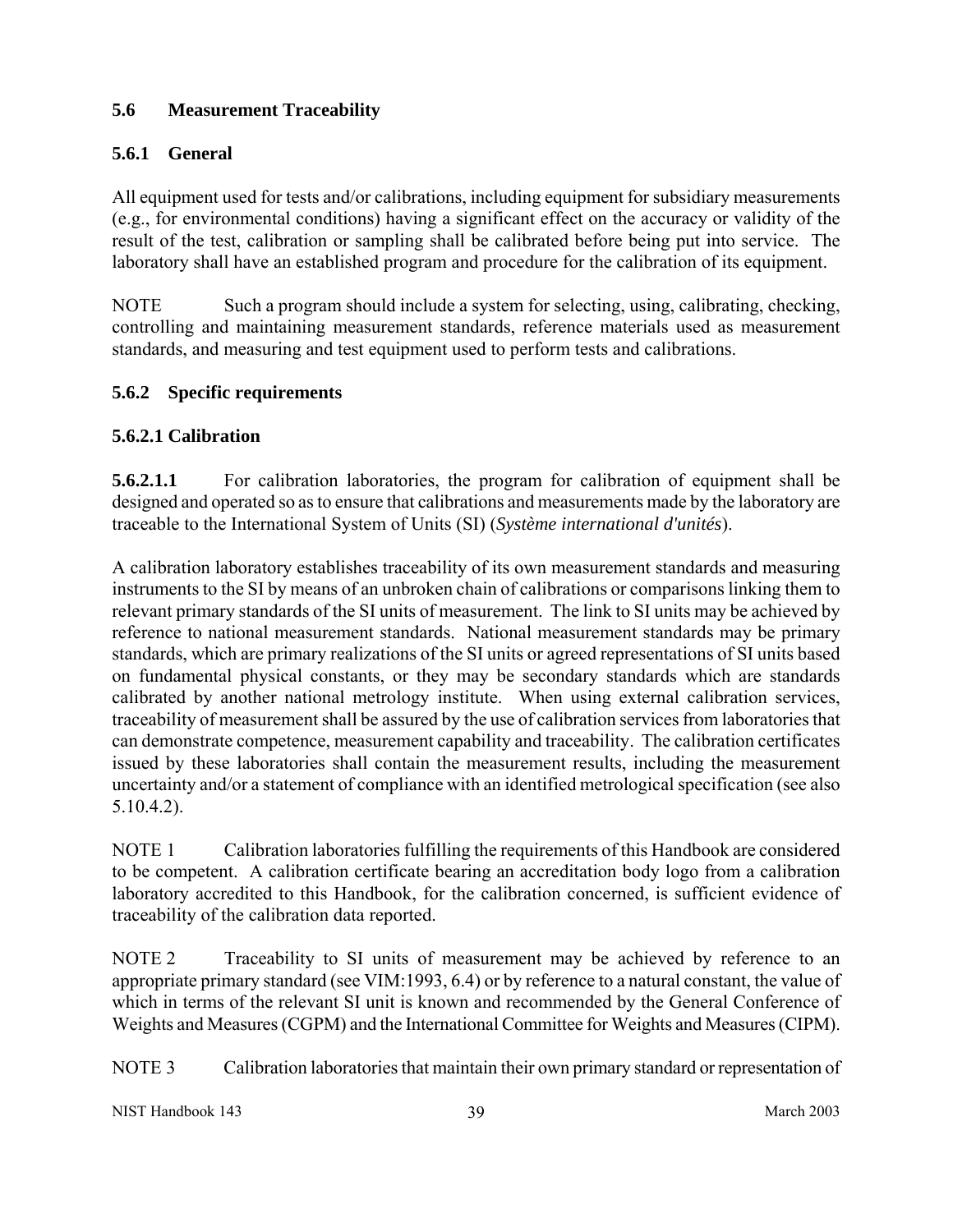SI units based on fundamental physical constants can claim traceability to the SI system only after these standards have been compared, directly or indirectly, with other similar standards of a national metrology institute.

NOTE 4 The term "identified metrological specification" means that it must be clear from the calibration certificate which specification the measurements have been compared with, by including the specification or by giving an unambiguous reference to the specification.

NOTE 5 When the terms "international standard" or "national standard" are used in connection with traceability, it is assumed that these standards fulfill the properties of primary standards for the realization of SI units.

NOTE 6 Traceability to national measurement standards does not necessarily require the use of the national metrology institute of the country in which the laboratory is located.

NOTE 7 If a calibration laboratory wishes or needs to obtain traceability from a national metrology institute other than in its own country, this laboratory should select a national metrology institute that actively participates in the activities of BIPM either directly or through regional groups.

NOTE 8 The unbroken chain of calibrations or comparisons may be achieved in several steps carried out by different laboratories that can demonstrate traceability.

**5.6.2.1.2** Some calibrations cannot currently be made strictly in SI units. In these cases, calibration shall provide confidence in measurements by establishing traceability to appropriate measurement standards, such as:

- the use of certified reference materials provided by a competent supplier to give a reliable physical or chemical characterization of a material; and
- the use of specified methods and/or consensus standards that are clearly described and agreed by all parties concerned.

Participation in a suitable program of interlaboratory comparisons is required whenever possible.

### **5.6.2.2 Testing**

**5.6.2.2.1** For testing laboratories, the requirements given in 5.6.2.1 apply for measuring and test equipment with measuring functions used, unless it has been established that the associated contribution from the calibration contributes little to the total uncertainty of the test result. When this situation arises, the laboratory shall ensure that the equipment used can provide the uncertainty of measurement needed.

NOTE The extent to which the requirements in 5.6.2.1 should be followed depends on the relative contribution of the calibration uncertainty to the total uncertainty. If calibration is the dominant factor, the requirements should be strictly followed.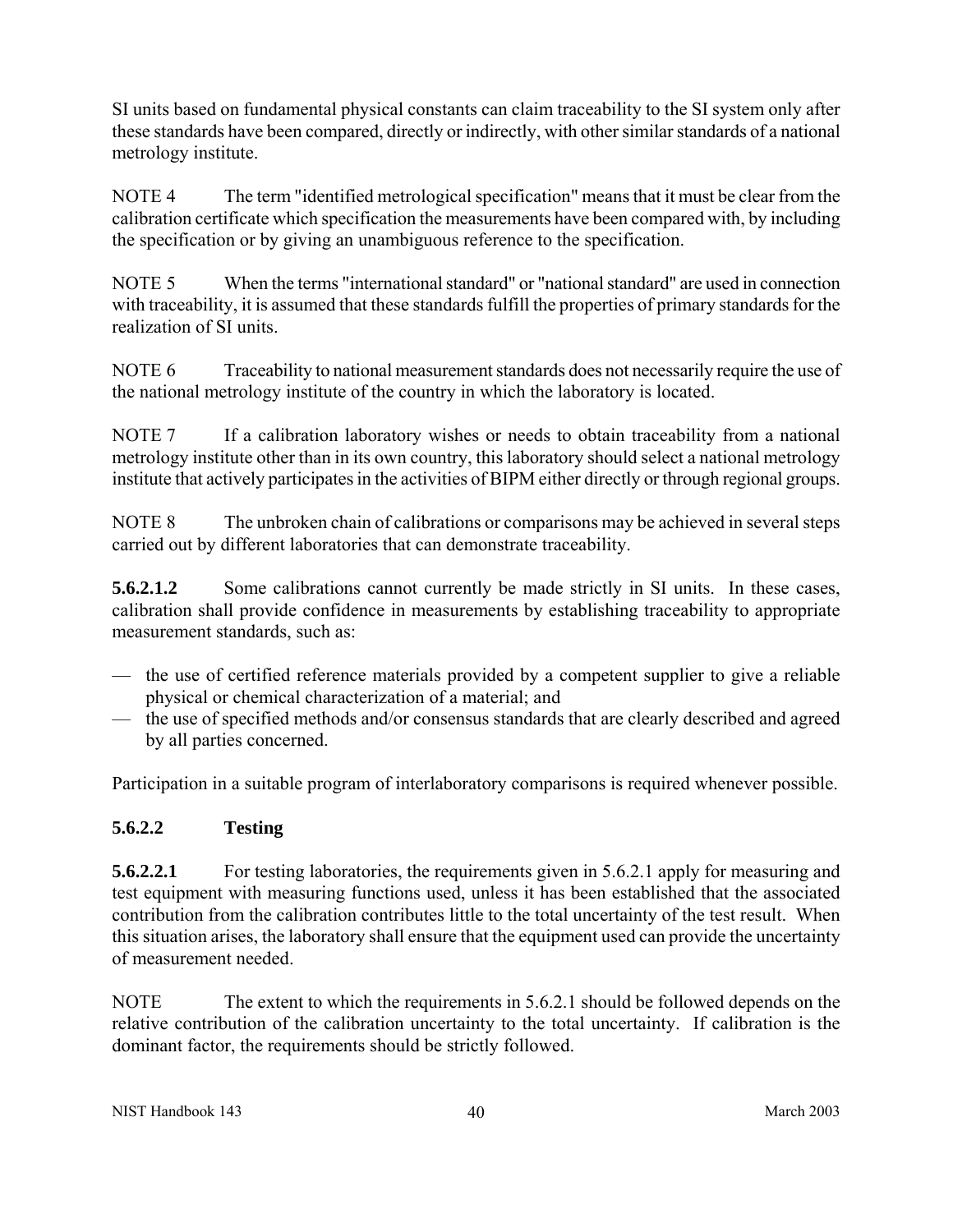**5.6.2.2.2** Where traceability of measurements to SI units is not possible and/or not relevant, the same requirements for traceability to, for example, certified reference materials, agreed methods and/or consensus standards, are required as for calibration laboratories (see 5.6.2.1.2).

# **5.6.3 Reference standards and reference materials**

# **5.6.3.1 Reference standards**

The laboratory shall have a program and procedure for the calibration of its reference standards. Reference standards shall be calibrated by a body that can provide traceability as described in 5.6.2.1. Such reference standards of measurement held by the laboratory shall be used for calibration only and for no other purpose, unless it can be shown that their performance as reference standards would not be invalidated. Reference standards shall be calibrated before and after any adjustment.

# **5.6.3.2 Reference materials**

Reference materials shall, where possible, be traceable to SI units of measurement, or to certified reference materials. Internal reference materials shall be checked as far as is technically and economically practicable.

### **5.6.3.3 Intermediate checks**

Checks needed to maintain confidence in the calibration status of reference, primary, transfer or working standards and reference materials shall be carried out according to defined procedures and schedules

### **5.6.3.4 Transport and storage**

The laboratory shall have procedures for safe handling, transport, storage and use of reference standards and reference materials in order to prevent contamination or deterioration and in order to protect their integrity.

NOTE Additional procedures may be necessary when reference standards and reference materials are used outside the permanent laboratory for tests, calibrations or sampling.

WMD NOTE Copies of calibration reports for primary standards used in the laboratory are maintained in the NIST/WMD. The laboratory must submit updated calibration reports as available. If reports are not from NIST, they should be from a NIST-Recognized laboratory or a laboratory with formal accreditation from a recognized accreditation body.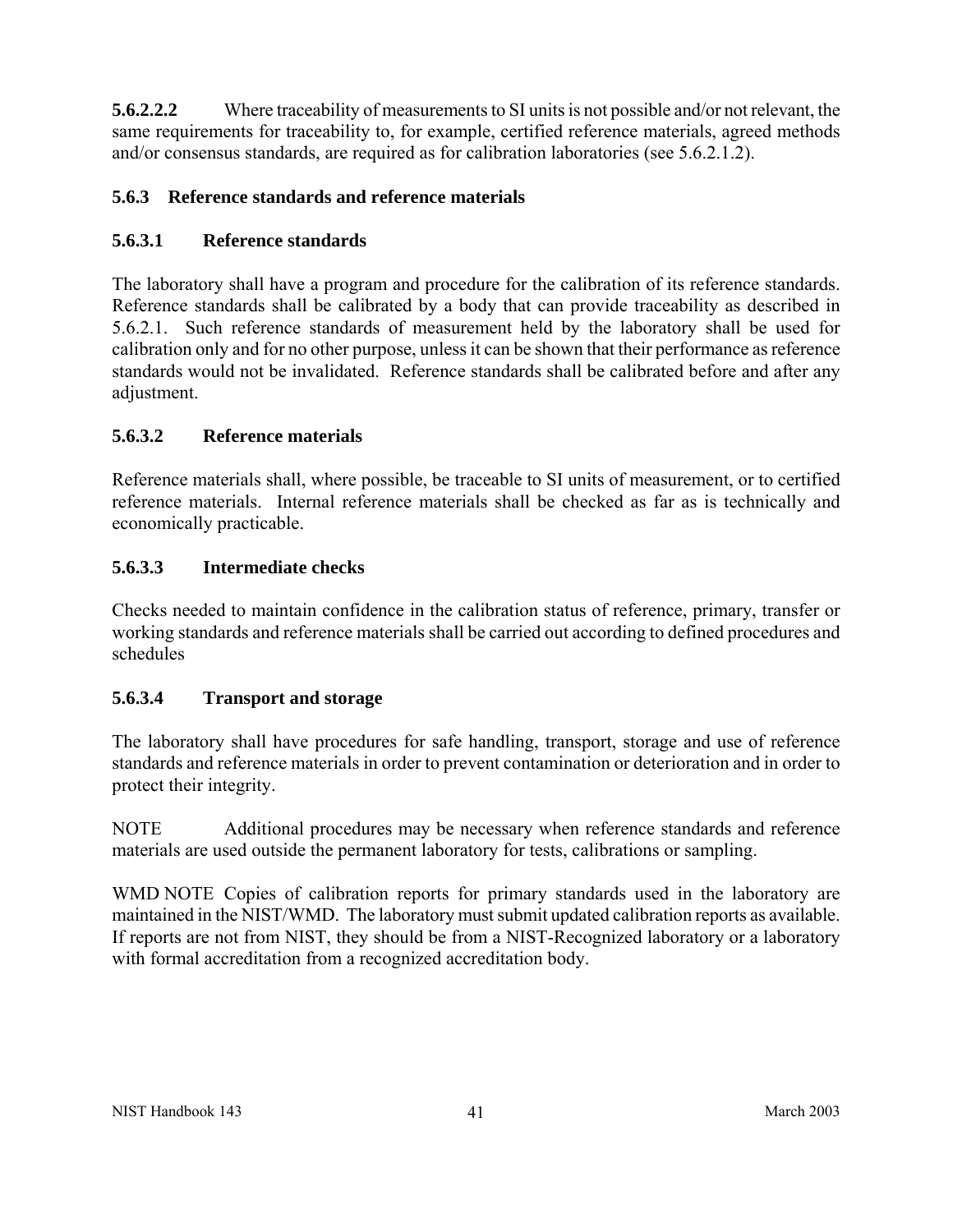### **5.7 Sampling**

**5.7.1** The laboratory shall have a sampling plan and procedures for sampling when it carries out sampling of substances, materials or products for subsequent testing or calibration. The sampling plan as well as the sampling procedure shall be available at the location where sampling is undertaken. Sampling plans shall, whenever reasonable, be based on appropriate statistical methods. The sampling process shall address the factors to be controlled to ensure the validity of the test and calibration results.

NOTE 1 Sampling is a defined procedure whereby a part of a substance, material or product is taken to provide for testing or calibration of a representative sample of the whole. Sampling may also be required by the appropriate specification for which the substance, material or product is to be tested or calibrated. In certain cases (e.g., forensic analysis), the sample may not be representative but is determined by availability.

NOTE 2 Sampling procedures should describe the selection, sampling plan, withdrawal and preparation of a sample or samples from a substance, material or product to yield the required information.

**5.7.2** Where the client requires deviations, additions or exclusions from the documented sampling procedure, these shall be recorded in detail with the appropriate sampling data and shall be included in all documents containing test and/or calibration results, and shall be communicated to the appropriate personnel.

**5.7.3** The laboratory shall have procedures for recording relevant data and operations relating to sampling that forms part of the testing or calibration that is undertaken. These records shall include the sampling procedure used, the identification of the sampler, environmental conditions (if relevant) and diagrams or other equivalent means to identify the sampling location as necessary and, if appropriate, the statistics the sampling procedures are based upon.

### **5.8 Handling of Test and Calibration Items**

**5.8.1** The laboratory shall have procedures for the transportation, receipt, handling, protection, storage, retention and/or disposal of test and/or calibration items, including all provisions necessary to protect the integrity of the test or calibration item, and to protect the interests of the laboratory and the client.

**5.8.2** The laboratory shall have a system for identifying test and/or calibration items. The identification shall be retained throughout the life of the item in the laboratory. The system shall be designed and operated so as to ensure that items cannot be confused physically or when referred to in records or other documents. The system shall, if appropriate, accommodate a subdivision of groups of items and the transfer of items within and from the laboratory.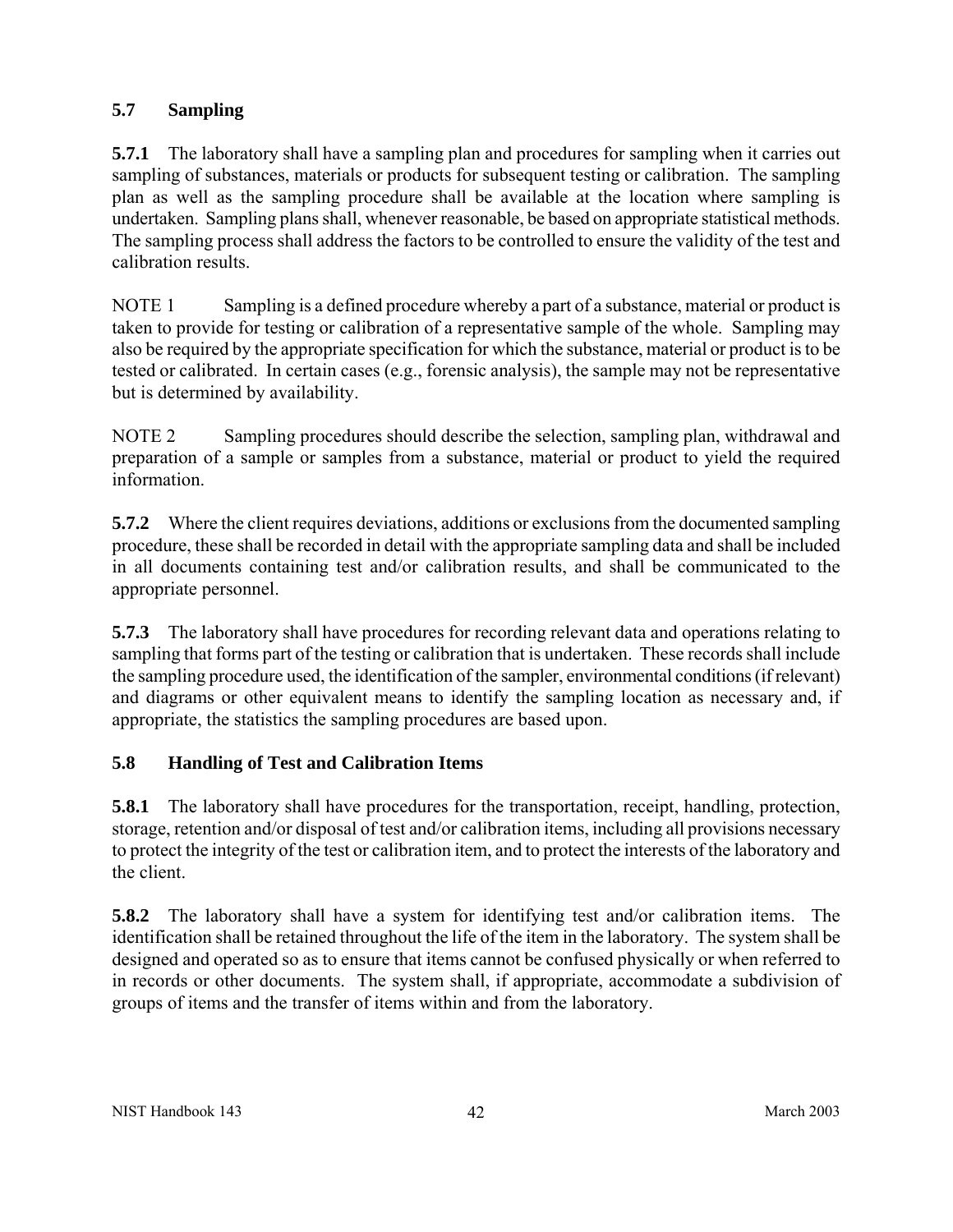**5.8.3** Upon receipt of the test or calibration item, abnormalities or departures from normal or specified conditions, as described in the test or calibration method, shall be recorded. When there is doubt as to the suitability of an item for test or calibration, or when an item does not conform to the description provided, or the test or calibration required is not specified in sufficient detail, the laboratory shall consult the client for further instructions before proceeding and shall record the discussion.

**5.8.4** The laboratory shall have procedures and appropriate facilities for avoiding deterioration, loss or damage to the test or calibration item during storage, handling and preparation. Handling instructions provided with the item shall be followed. When items have to be stored or conditioned under specified environmental conditions, these conditions shall be maintained, monitored and recorded. Where a test or calibration item or a portion of an item is to be held secure, the laboratory shall have arrangements for storage and security that protect the condition and integrity of the secured items or portions concerned.

NOTE 1 Where test items are to be returned into service after testing, special care is required to ensure that they are not damaged or injured during the handling, testing or storing/waiting processes.

NOTE 2 A sampling procedure and information on storage and transport of samples, including information on sampling factors influencing the test or calibration result, should be provided to those responsible for taking and transporting the samples.

NOTE 3 Keeping a test or calibration item secure can be for reasons of record, safety or value, or to enable complementary tests and/or calibrations to be performed later.

# **5.9 Assuring the Quality of Test and Calibration Results**

The laboratory shall have quality control procedures for monitoring the validity of tests and calibrations undertaken. The resulting data shall be recorded in such a way that trends are detectable and, where practicable, statistical techniques shall be applied to the reviewing of results. This monitoring shall be planned and reviewed and may include, but need not be limited to, the following:

- a) regular use of certified reference materials and/or internal quality control using secondary reference materials;
- b) participation in interlaboratory comparison or proficiency-testing programs;
- c) replicate tests or calibrations using the same or different methods;
- d) retesting or recalibration of retained items; and
- e) correlation of results for different characteristics of an item.

NOTE The selected methods should be appropriate for the type and volume of the work undertaken.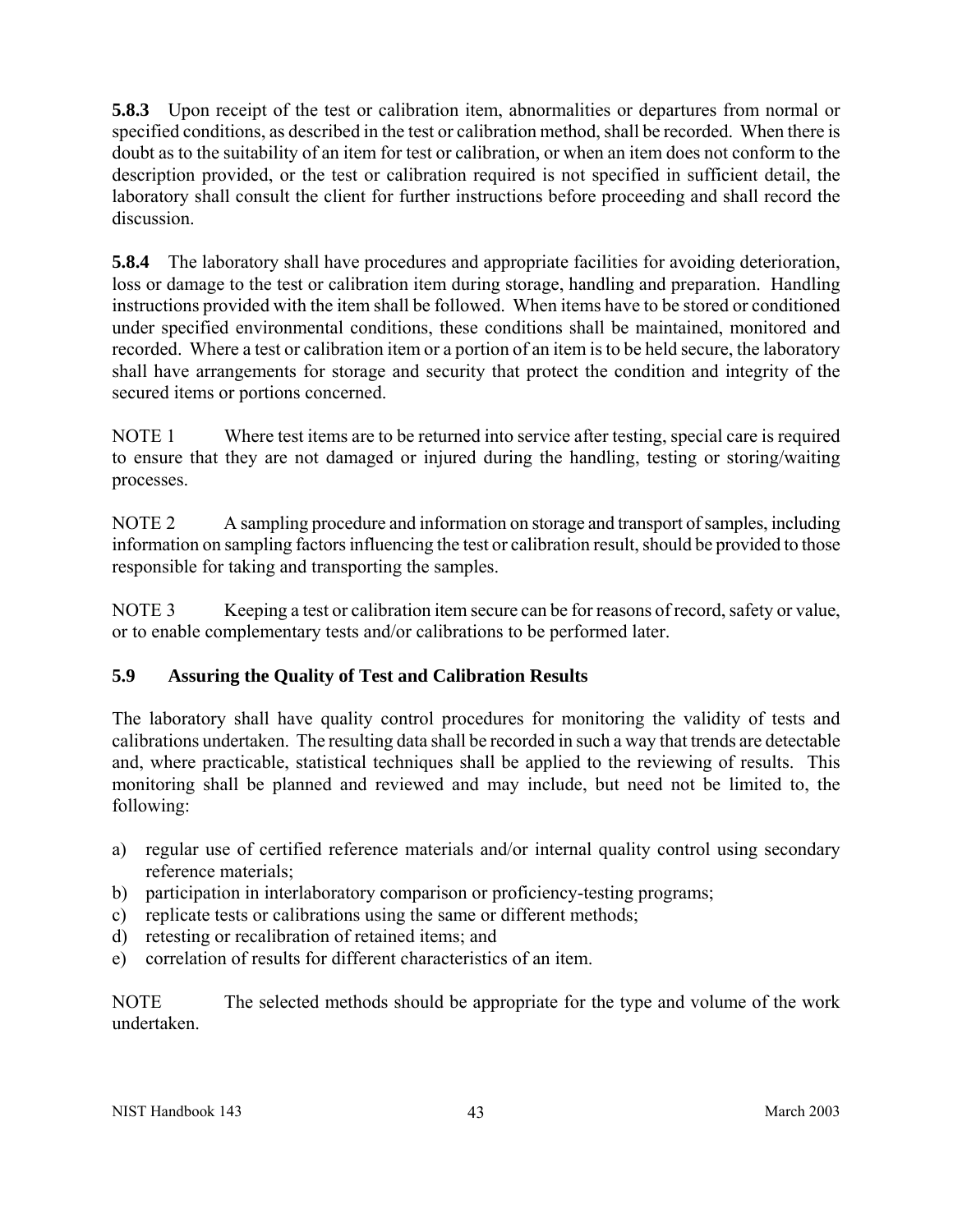WMD NOTE The laboratory shall maintain a list of control charts, surveillance activities, and round robins maintained or participated in by the laboratory. Measurement control requirements must be in place for each measurement service provided by the laboratory. The quality manual template contains forms that may be used by the laboratory to list control charts, surveillance activities, and proficiency tests. This documentation must be available during on-site assessments and submitted to the NIST/WMD as requested.

### **5.10 Reporting the Results**

# **5.10.1 General**

The results of each test, calibration, or series of tests or calibrations carried out by the laboratory shall be reported accurately, clearly, unambiguously and objectively, and in accordance with any specific instructions in the test or calibration methods.

The results shall be reported, usually in a test report or a calibration certificate (see note 1), and shall include all the information requested by the client and necessary for the interpretation of the test or calibration results and all information required by the method used. This information is normally that required by 5.10.2, and 5.10.3 or 5.10.4.

In the case of tests or calibrations performed for internal clients, or in the case of a written agreement with the client, the results may be reported in a simplified way. Any information listed in 5.10.2 to 5.10.4 which is not reported to the client shall be readily available in the laboratory which carried out the tests and/or calibrations.

NOTE 1 Test reports and calibration certificates are sometimes called test certificates and calibration reports, respectively.

NOTE 2 The test reports or calibration certificates may be issued as hard copy or by electronic data transfer provided that the requirements of this Handbook are met.

### **5.10.2 Test reports and calibration certificates**

Each test report or calibration certificate shall include at least the following information, unless the laboratory has valid reasons for not doing so:

- a) a title (e.g., "Test Report" or "Calibration Certificate");
- b) the name and address of the laboratory, and the location where the tests and/or calibrations were carried out, if different from the address of the laboratory;
- c) unique identification of the test report or calibration certificate (such as the serial number), and on each page an identification in order to ensure that the page is recognized as a part of the test report or calibration certificate, and a clear identification of the end of the test report or calibration certificate;
- d) the name and address of the client;
- e) identification of the method used;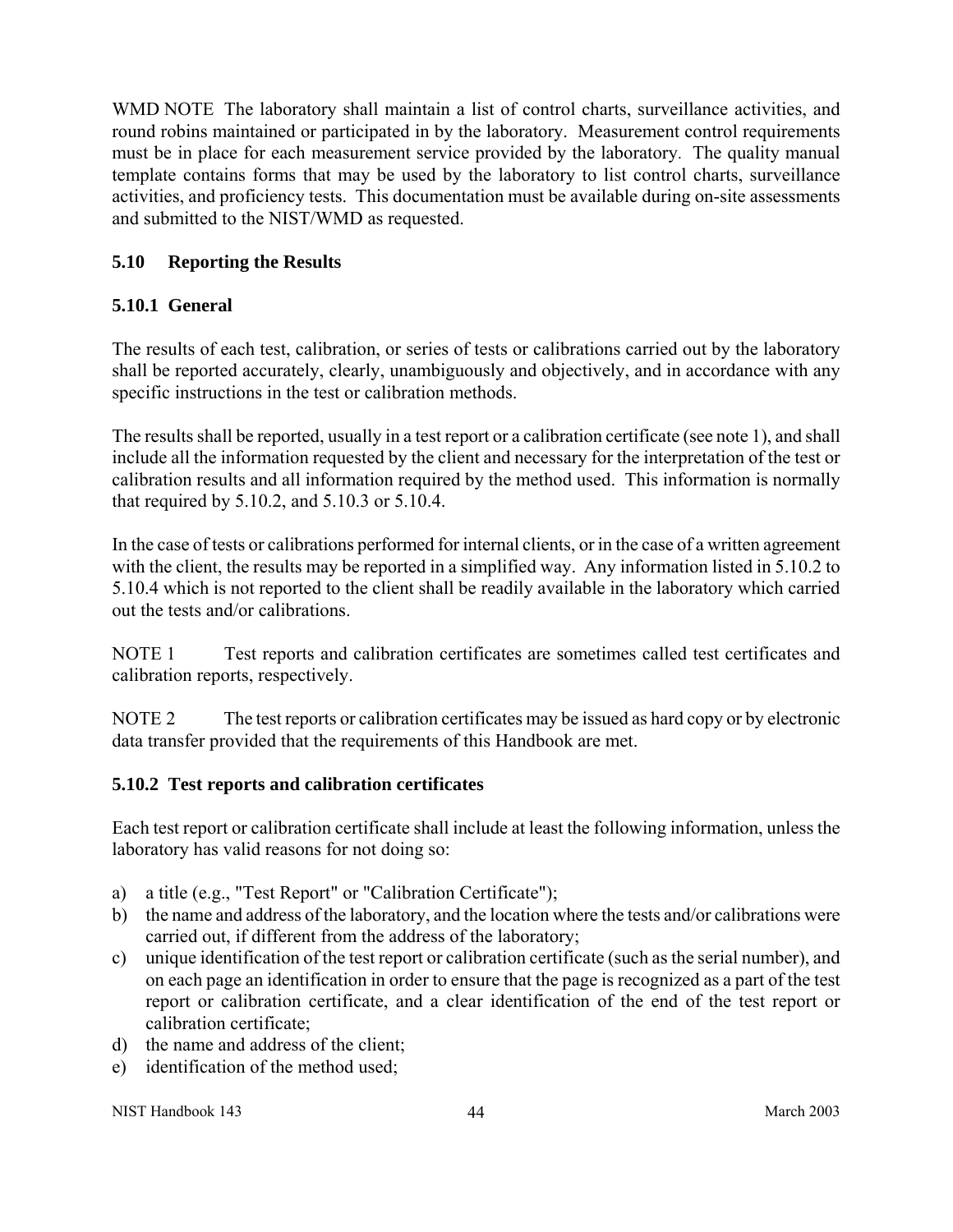- f) a description of, the condition of, and unambiguous identification of the item(s) tested or calibrated;
- g) the date of receipt of the test or calibration item(s) where this is critical to the validity and application of the results, and the date(s) of performance of the test or calibration;
- h) reference to the sampling plan and procedures used by the laboratory or other bodies where these are relevant to the validity or application of the results;
- i) the test or calibration results with, where appropriate, the units of measurement;
- j) the name(s), function(s) and signature(s) or equivalent identification of person(s) authorizing the test report or calibration certificate; and
- k) where relevant, a statement to the effect that the results relate only to the items tested or calibrated.

WMD NOTE WMD defines the person(s) who authorizes the test report or calibration certificate as the Approved Signatory.

NOTE 1 Hard copies of test reports and calibration certificates should also include the page number and total number of pages.

NOTE 2 It is recommended that laboratories include a statement specifying that the test report or calibration certificate shall not be reproduced except in full, without written approval of the laboratory.

#### **5.10.3 Test reports**

**5.10.3.1** In addition to the requirements listed in 5.10.2, test reports shall, where necessary for the interpretation of the test results, include the following:

- a) deviations from, additions to, or exclusions from the test method, and information on specific test conditions, such as environmental conditions;
- b) where relevant, a statement of compliance/non-compliance with requirements and/or specifications;
- c) where applicable, a statement on the estimated uncertainty of measurement; information on uncertainty is needed in test reports when it is relevant to the validity or application of the test results, when a client's instruction so requires, or when the uncertainty affects compliance to a specification limit;
- d) where appropriate and needed, opinions and interpretations (see 5.10.5); and
- e) additional information which may be required by specific methods, clients or groups of clients.

**5.10.3.2** In addition to the requirements listed in 5.10.2 and 5.10.3.1, test reports containing the results of sampling shall include the following, where necessary for the interpretation of test results:

- a) the date of sampling;
- b) unambiguous identification of the substance, material or product sampled (including the name of the manufacturer, the model or type of designation and serial numbers as appropriate);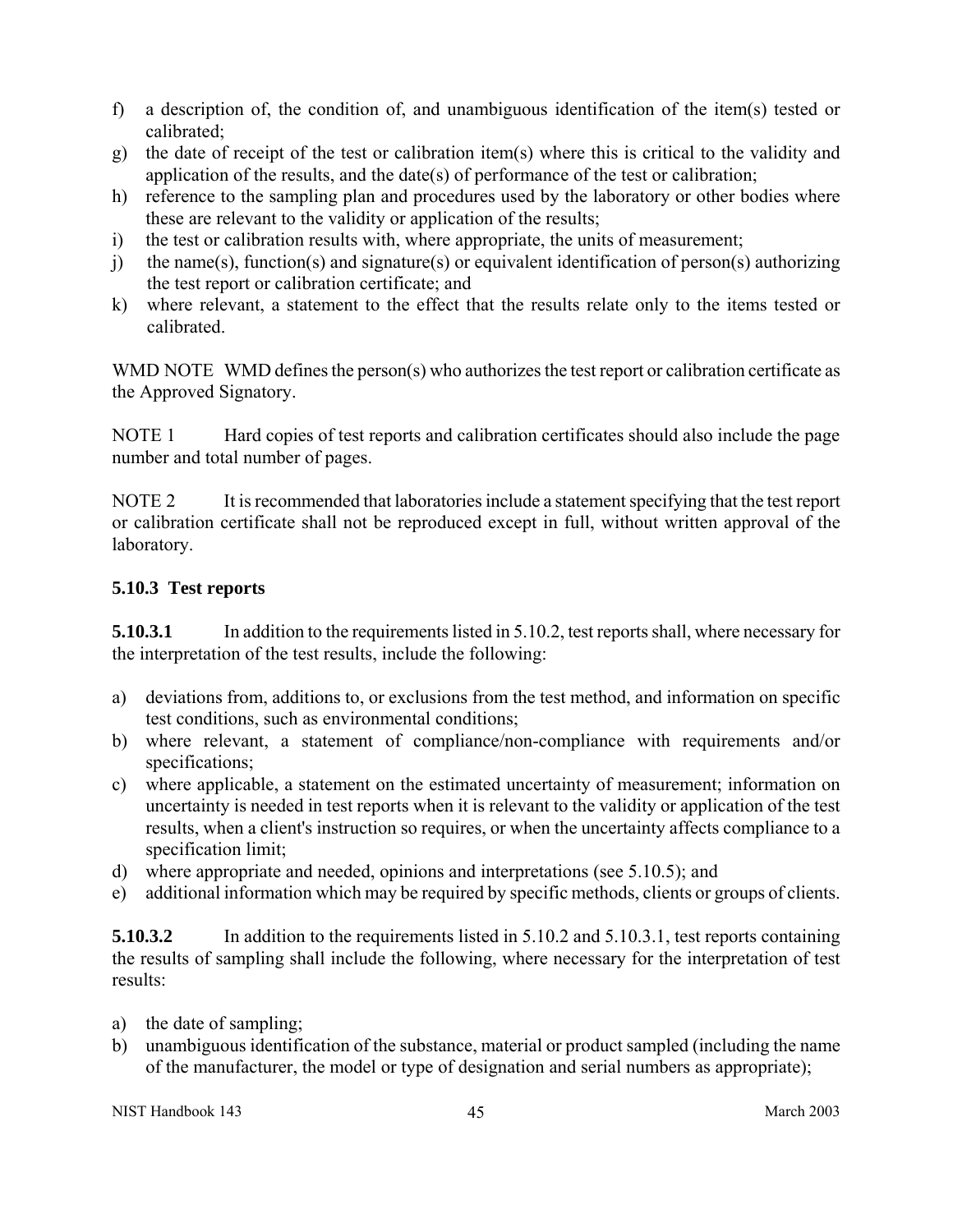- c) the location of sampling, including any diagrams, sketches or photographs;
- d) a reference to the sampling plan and procedures used;
- e) details of any environmental conditions during sampling that may affect the interpretation of the test results; and
- f) any standard or other specification for the sampling method or procedure, and deviations, additions to or exclusions from the specification concerned.

## **5.10.4 Calibration certificates**

**5.10.4.1** In addition to the requirements listed in 5.10.2, calibration certificates shall include the following, where necessary for the interpretation of calibration results:

- a) the conditions (e.g., environmental) under which the calibrations were made that have an influence on the measurement results;
- b) the uncertainty of measurement and/or a statement of compliance with an identified metrological specification or clauses thereof; and
- c) evidence that the measurements are traceable (see note 2 in 5.6.2.1.1).

**5.10.4.2** The calibration certificate shall relate only to quantities and the results of functional tests. If a statement of compliance with a specification is made, this shall identify which clauses of the specification are met or not met.

When a statement of compliance with a specification is made omitting the measurement results and associated uncertainties, the laboratory shall record those results and maintain them for possible future reference.

When statements of compliance are made, the uncertainty of measurement shall be taken into account.

**5.10.4.3** When an instrument for calibration has been adjusted or repaired, the calibration results before and after adjustment or repair, if available, shall be reported.

**5.10.4.4** A calibration certificate (or calibration label) shall not contain any recommendation on the calibration interval except where this has been agreed with the client. This requirement may be superseded by legal regulations.

### **5.10.5 Opinions and interpretations**

When opinions and interpretations are included, the laboratory shall document the basis upon which the opinions and interpretations have been made. Opinions and interpretations shall be clearly marked as such in a test report.

NOTE 1 Opinions and interpretations should not be confused with inspections and product certifications as intended in ISO/IEC 17020 and ISO/IEC Guide 65.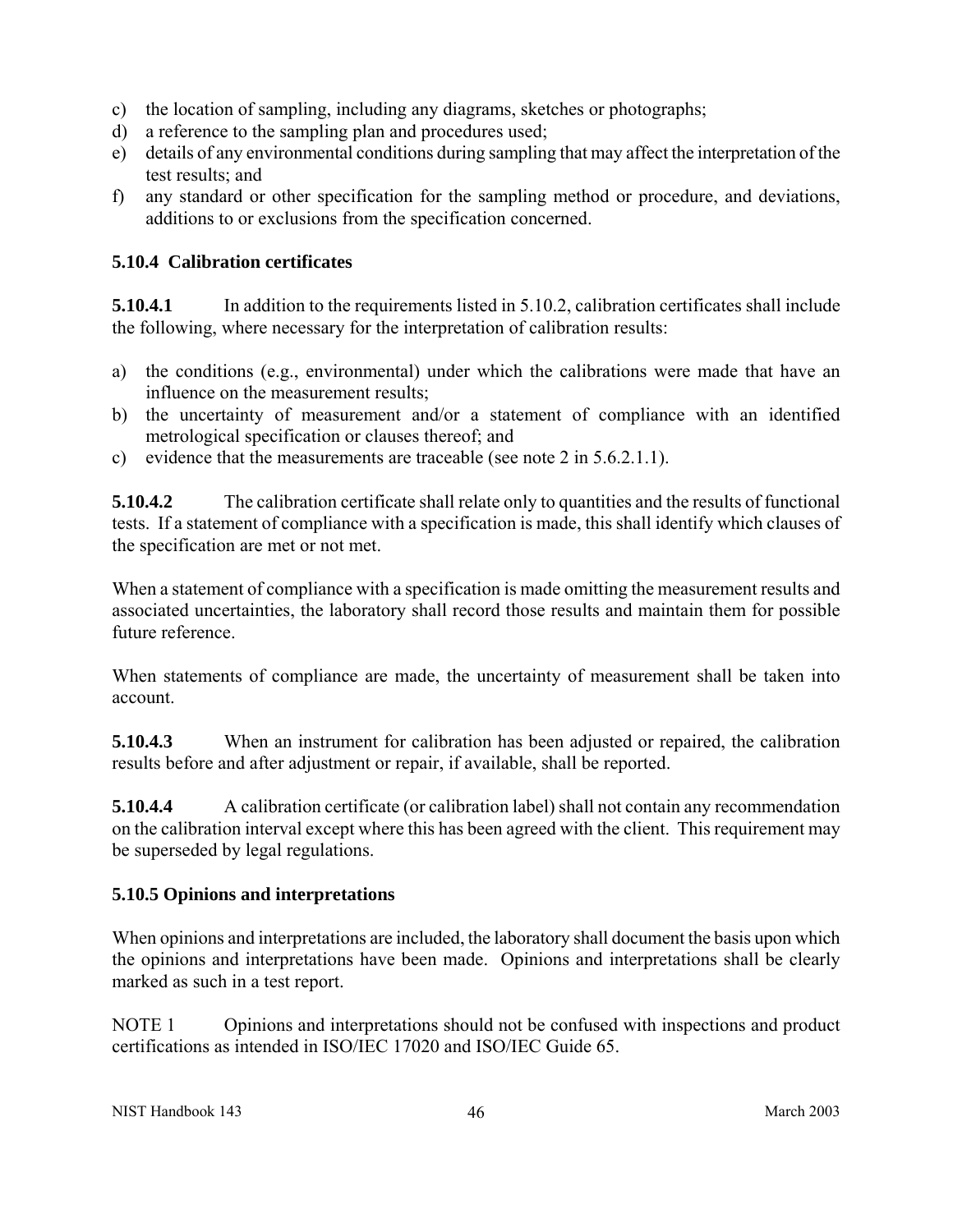NOTE 2 Opinions and interpretations included in a test report may comprise, but not be limited to, the following:

- an opinion on the statement of compliance/noncompliance of the results with requirements;
- fulfillment of contractual requirements;
- recommendations on how to use the results; and
- guidance to be used for improvements.

NOTE 3 In many cases it might be appropriate to communicate the opinions and interpretations by direct dialogue with the client. Such dialogue should be written down.

#### **5.10.6 Testing and calibration results obtained from subcontractors**

When the test report contains results of tests performed by subcontractors, these results shall be clearly identified. The subcontractor shall report the results in writing or electronically.

When a calibration has been subcontracted, the laboratory performing the work shall issue the calibration certificate to the contracting laboratory.

#### **5.10.7 Electronic transmission of results**

In the case of transmission of test or calibration results by telephone, telex, facsimile or other electronic or electromagnetic means, the requirements of this Handbook shall be met (see also 5.4.7).

#### **5.10.8 Format of reports and certificates**

The format shall be designed to accommodate each type of test or calibration carried out and to minimize the possibility of misunderstanding or misuse.

NOTE 1 Attention should be given to the layout of the test report or calibration certificate, especially with regard to the presentation of the test or calibration data and ease of assimilation by the reader.

NOTE 2 The headings should be standardized as far as possible.

#### **5.10.9 Amendments to test reports and calibration certificates**

Material amendments to a test report or calibration certificate after issue shall be made only in the form of a further document, or data transfer, which includes the statement:

"Supplement to Test Report [or Calibration Certificate], serial number ... [or as otherwise identified],"

or an equivalent form of wording.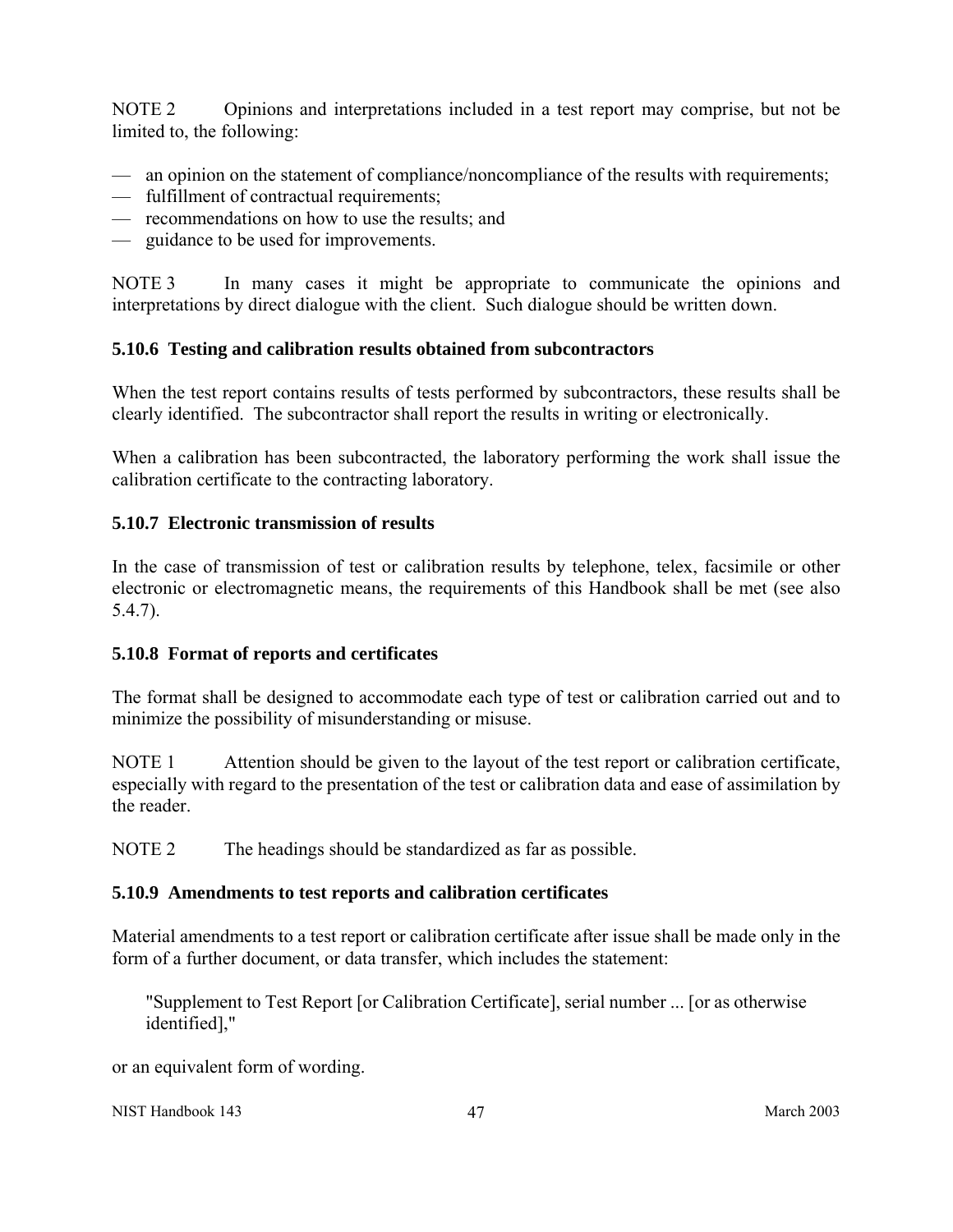Such amendments shall meet all the requirements of this Handbook.

When it is necessary to issue a complete new test report or calibration certificate, this shall be uniquely identified and shall contain a reference to the original that it replaces.

| <b>Recognition Level</b>                          | <b>Training Required</b>                                                                                                                 |                                                    | <b>How Often</b>                                                         |
|---------------------------------------------------|------------------------------------------------------------------------------------------------------------------------------------------|----------------------------------------------------|--------------------------------------------------------------------------|
| Minimum (for legal<br>metrological<br>activities) | <b>Basic Laboratory</b><br>Metrology Seminar (2 weeks)<br>Basic LAP problems -<br>acceptable completion                                  | Usually all staff,<br>at least one staff<br>member | Once<br>Once                                                             |
|                                                   | Attendance at Regional<br><b>Measurement Assurance Program</b><br>meeting annually                                                       | At least one staff<br>member                       | Annually                                                                 |
| Calibration                                       | All of the above, plus:<br>Intermediate Laboratory<br>Metrology Seminar (1 week)<br>Intermediate LAP<br>problems - acceptable completion | Usually all staff;<br>at least one                 | Every $3$ to $4$<br>years unless<br>attending<br><b>RMAP</b><br>annually |
| Advanced mass<br>calibration                      | All of the above, plus:<br><b>Advanced Mass</b><br><b>Measurements Seminar</b><br>Advanced LAP problems<br>completed                     |                                                    | At least once;<br>for updates as<br>needed                               |
|                                                   |                                                                                                                                          |                                                    |                                                                          |

**Table 2. Training requirements**

NOTE: The Quality Manual Template (NISTIR 5802) contains a form that can be used to document training and dates.

At least one as

needed

Attendance at a NIST Precision Thermometry Seminar

Thermometry

At least once; for updates as

needed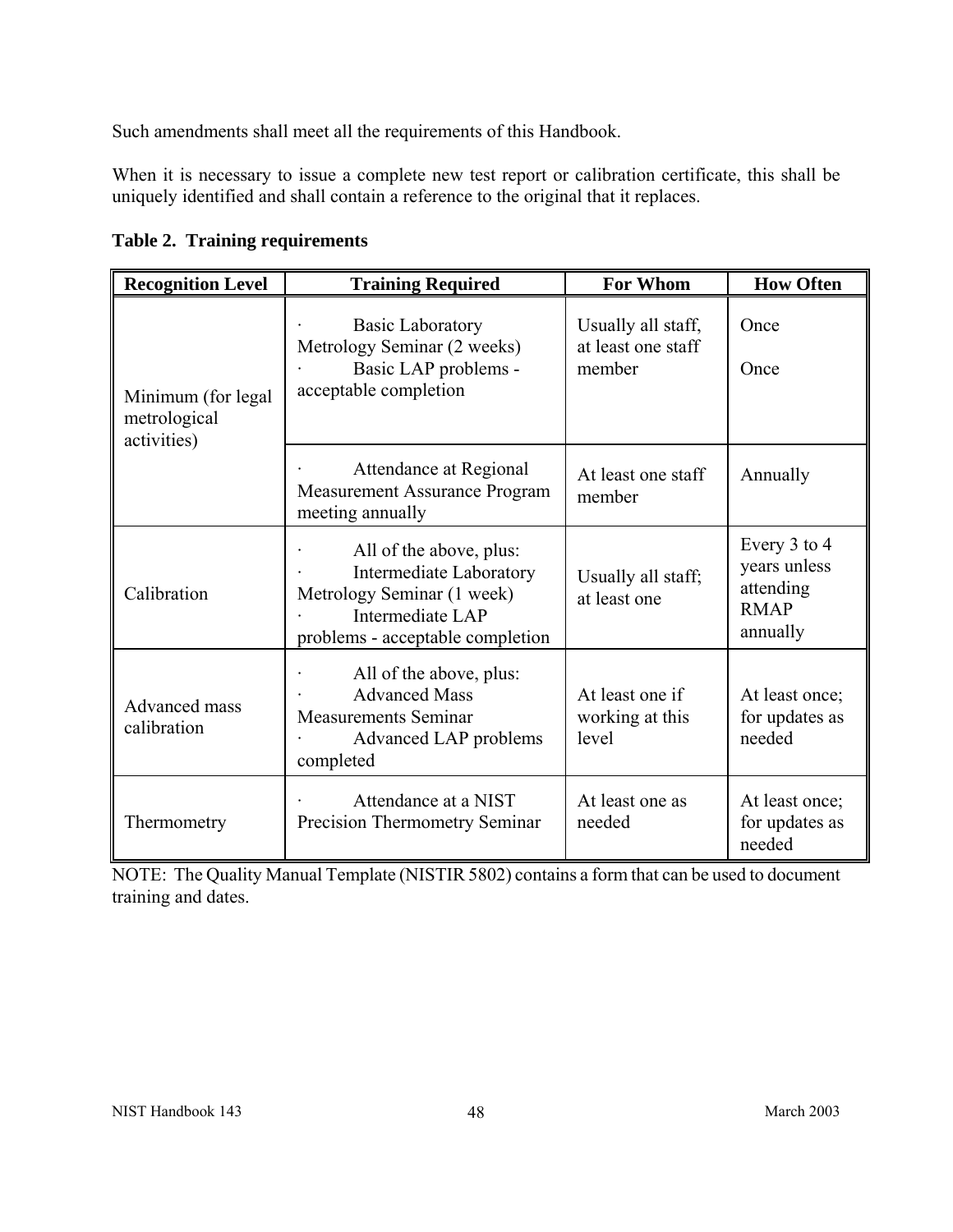# **6. Specific Technical Guidelines**

The material in this section is primarily from the Calibration Laboratories Draft Technical Guide (1994)**,** and is modified and used here as the technical guidelines for evaluation of traceability resulting in the issuance of a Certificate of Measurement Traceability. The following quote, taken from the NVLAP Guide is should be considered in its application.

"This section provides examples and guidelines, not requirements, to technical experts and interested calibration laboratories, on good laboratory practices and recommended standards. Therefore, the guide language reflects this philosophy through the use of "shoulds" instead of "shalls" (along with other less prescriptive language) when describing criteria. Absolute requirements are not presented here since they depend on the measurement uncertainty for which an applicant laboratory wishes to be accredited. This is a business decision for each laboratory and beyond the scope of this voluntary program. Simply stated, to be [Recognized or] accredited an applicant laboratory must have a quality system and be able to prove (and document) that it does what it says it does (i.e., correctly calibrate to a stated uncertainty).

This guide is dynamic in that new parameters may be added and existing criteria updated and improved."

WMD NOTE: Deviation from these recommended criteria must have a technical basis, data, and technical analysis to support the variances.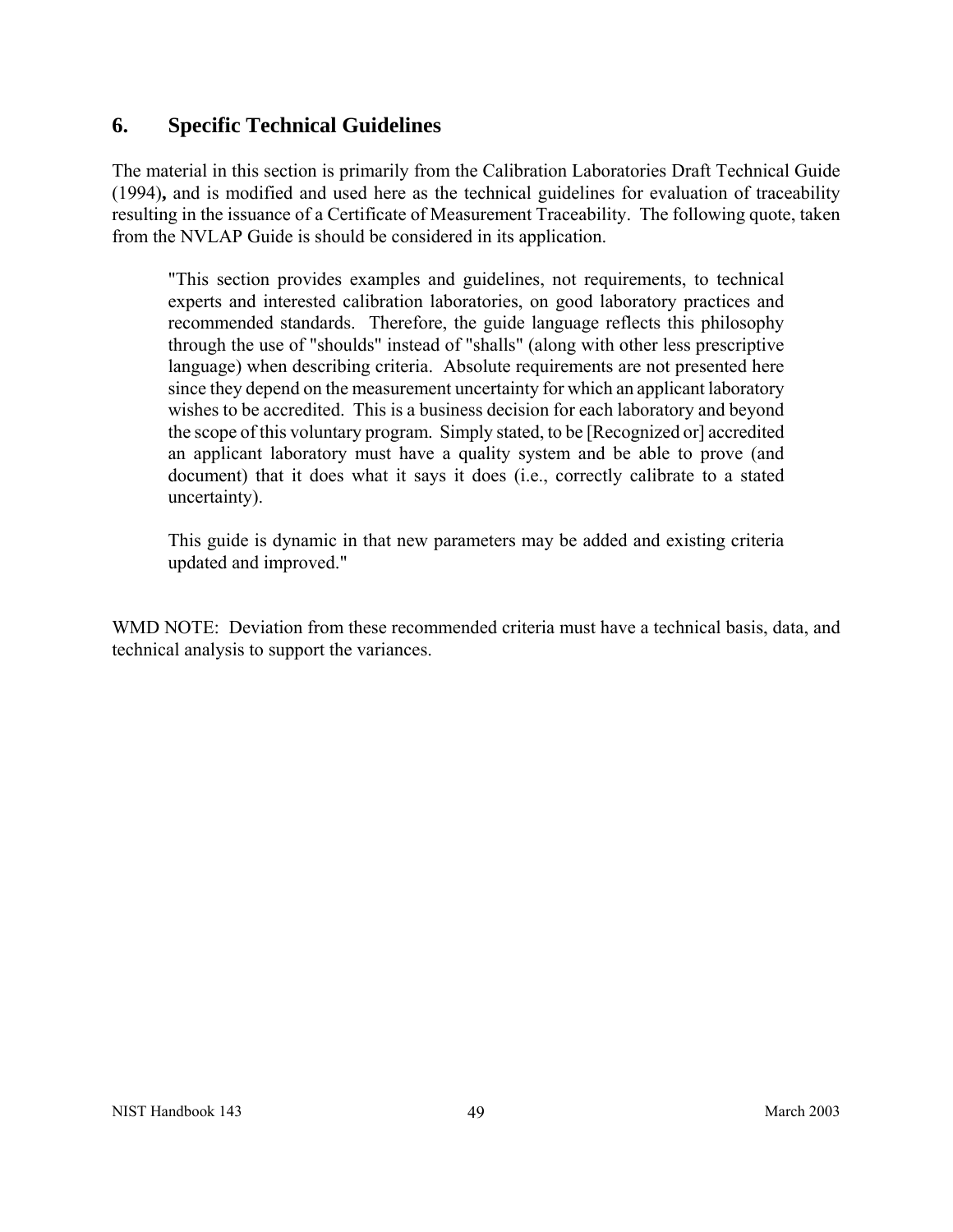# **Recognition Parameter Summary**

Each laboratory must specify the range and uncertainty level for each parameter for which it requests Recognition. Uncertainties must be defined at each level. For example, a chart must be available that will state each nominal mass, each nominal volume, and so on, with the associated uncertainty.

| Parameter                | Range/Application                                                                                     | <b>Expanded Uncertainty</b>                          |  |
|--------------------------|-------------------------------------------------------------------------------------------------------|------------------------------------------------------|--|
| <b>Mass</b>              | laboratory to detail nominal ranges and uncertainties: e.g., 30 kg to 1 mg; Echelon II                |                                                      |  |
| Echelon I                | ASTM Class 0, 1, OIML Class E <sub>1</sub> , E <sub>2</sub>                                           | $0.25$ mg at 1 kg, and 1 to 5 mg/kg                  |  |
| Echelon II               | ASTM Class 2, 3, OIML Class $F_1$ , $F_2$                                                             | 1 mg/kg to 20 mg/kg                                  |  |
| Echelon III              | ASTM Class 4, 5, 6, 7, OIML Class $M_1$ , $M_2$ , $M_3$<br>NIST Class F, legal/regulatory enforcement | 20 mg/kg to 1 000 mg/kg                              |  |
| Length                   | laboratory to specify range: e.g., 10 cm to 20 meter tapes                                            |                                                      |  |
| Tapes, bench method      | up to $25 \text{ m} (100 \text{ ft})$                                                                 | $0.0001$ m to $0.00014$ m                            |  |
| Tapes, tape method       | up to $25 \text{ m} (100 \text{ ft})$                                                                 | 0.000 15 m to 0.000 25 m                             |  |
| Rules, direct comparison | up to $0.5$ cm $(18$ in)                                                                              | $< 0.00005$ m                                        |  |
| <b>Volume</b>            | laboratory to specify ranges: e.g., 2 µL micropipettes to 2000 mL glass flasks                        |                                                      |  |
| Gravimetric              | syringes, micropipettes, glass standards, and metal<br>provers                                        | $0.00010$ mL/L                                       |  |
| Volume transfer          | glass standards and metal provers                                                                     | $< 0.001$ mL/L                                       |  |
| <b>Temperature</b>       | laboratory to specify type and ranges: e.g., -10 °C to 200 °C; Echelon II                             |                                                      |  |
| Echelon I                | SPRT's                                                                                                | $\leq \pm 0.005$ °C                                  |  |
| Echelon II               | Thermistors, thermocouples                                                                            | $> \pm 0.005$ °C to $\leq \pm 0.05$ °C               |  |
| Echelon III              | Liquid-in-glass thermometers<br>.                                                                     | $> \pm 0.05$ °C to $\leq \pm 0.20$ °C                |  |
| Echelon IV               | Liquid-in-glass, dial type, pyrometers                                                                | $> \pm 0.20$ °C to $\leq \pm 1.0$ °C                 |  |
| Echelon V                | Infrared sensors, thermographs                                                                        | $> \pm 1.0$ °C to $\leq \pm 5.0$ °C                  |  |
| <b>Tuning Forks</b>      | as used for law enforcement                                                                           | 0.05 mph, estimate based on<br>interlaboratory tests |  |
| <b>Hydrometers</b>       | sugar, syrup, petroleum                                                                               | Estimate                                             |  |
| Time                     | stopwatches used for law enforcement                                                                  |                                                      |  |
| <b>Grain Moisture</b>    | programs for testing grain and commodity moisture                                                     |                                                      |  |
| Oven Methods             |                                                                                                       | 0.2 % moisture content                               |  |
| <b>Chemical Methods</b>  | laboratory to specify methods and products                                                            | $0.2\%$ moisture content                             |  |

**Table 3. Recognition parameter summary**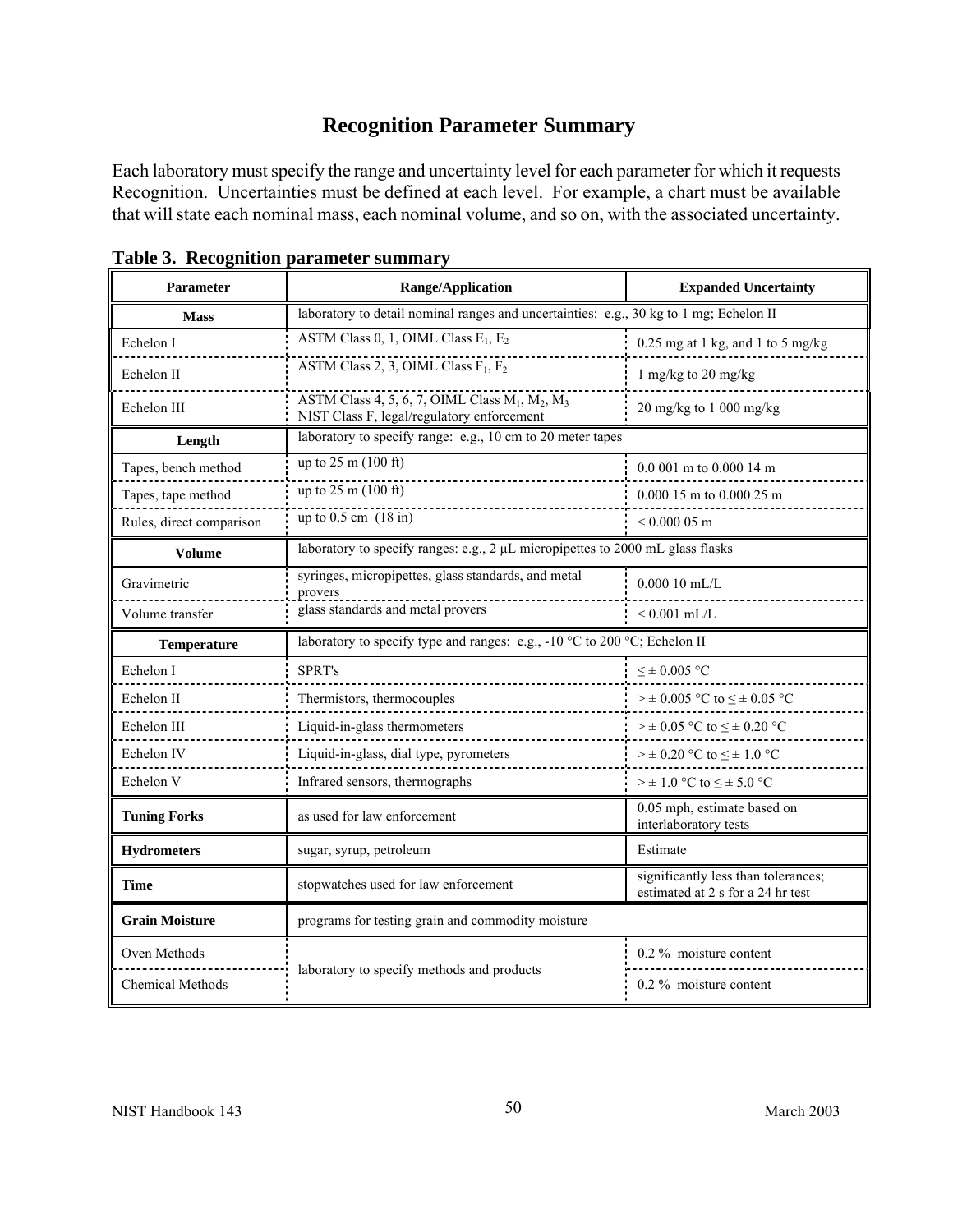# **6.1 Technical Criteria for Dimensional Laboratories3**

### **6.1.1 Scope**

The purpose of this section is to identify the specific technical criteria needed to meaningfully assess the competence of a calibration laboratory that performs dimensional calibrations. The artifact calibrations currently included in the Recognition program are:

- a) steel tapes; and
- b) rigid rules.

NOTE: Much of this section applies to dimensional measurements that are more complex than the calibration of tapes and rules; however, it is the responsibility of the laboratory to determine which sections are applicable.

#### **6.1.2 References**

[1] ANSI/ASME B 89.6.2, Temperature and Humidity Environment for Dimensional Measurements (1973, Reaffirmed 2003).

### **6.1.3 Statistical Process Control**

**6.1.3.1** All sources of variability for the calibration should be monitored by subsystem calibration (e.g., thermometer, force gage calibration) and the use of check standards to ensure that the calibrations are carried out under controlled conditions. The laboratory should maintain and document some form of statistical process control (SPC) commensurate with the uncertainty levels of the calibration. The SPC control parameters should be based on measurements of check standards (or closure parameters resulting from self-calibration or ratio methods) and the repeatability of multiple measurements. The frequency and number of process control checks should be appropriate for the number of calibrations as well as the level of uncertainty and reliability claimed for the calibration.

**6.1.3.2** The laboratory should have control artifacts that adequately span the range of materials and sizes normally calibrated by the laboratory. Every measured value of each control should be recorded and compared to its historical value to determine that the process is in control. The comparison may be made via a plotted control chart with appropriate control limits or by numerical comparison using the t-distribution. The expected control values should be updated at least yearly using the most current 1 or more years of data.

l

<sup>3</sup> This section is adapted from the NVLAP Calibration Laboratories Draft Technical Guide and is modified for WMD application.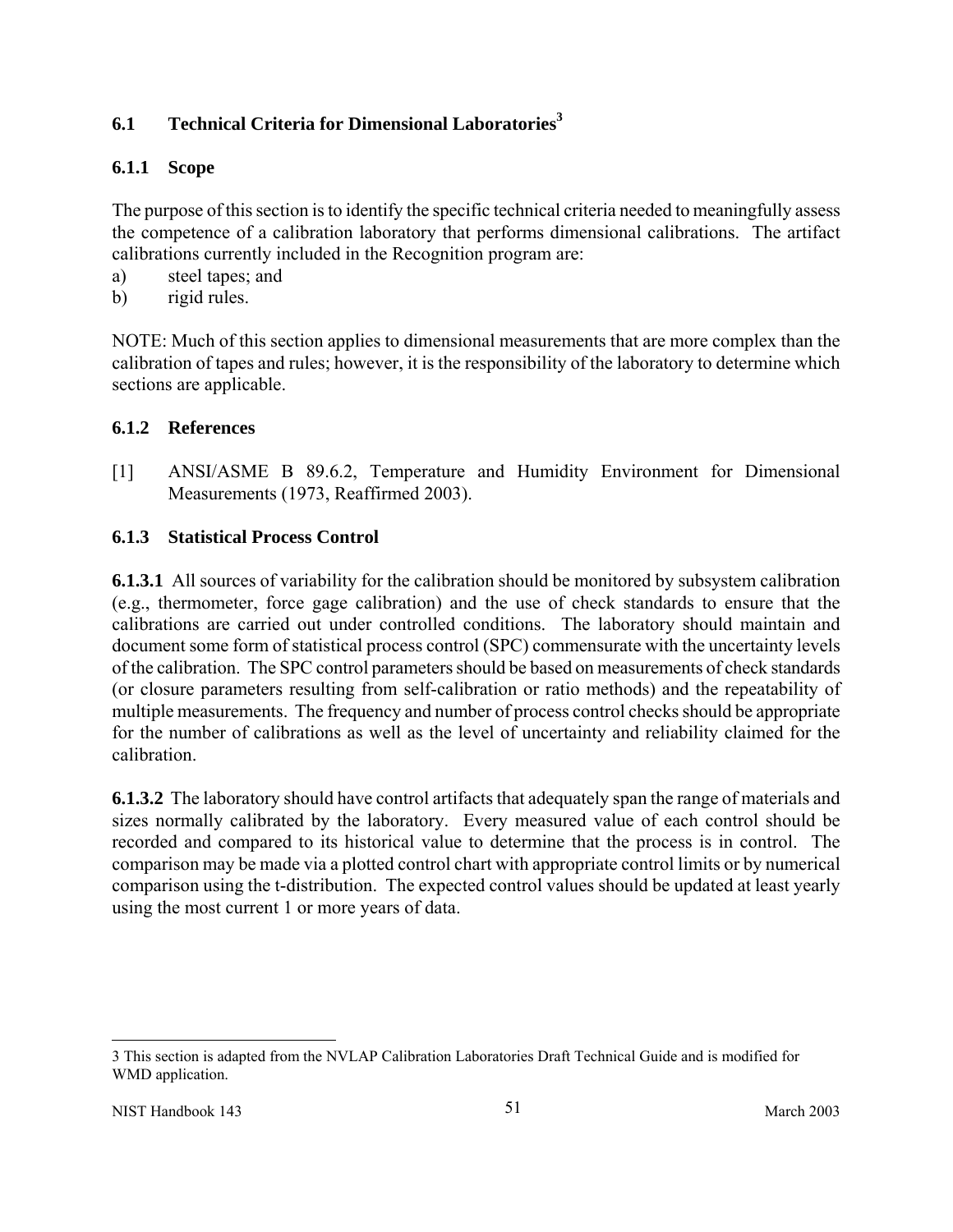#### **6.1.4 Accommodation and Environment**

**6.1.4.1** The temperature in the calibration area should nominally be 20 °C (degrees Celsius) with a maximum variation and rate of change depending on the materials and the uncertainty level needed for the calibration. Measurements at temperatures other than 20 °C may be made if the proper thermal expansion corrections are applied and the component of uncertainty reflecting the uncertainty in thermal expansion coefficients of the artifacts is calculated and added to the total uncertainty of the calibration. For comparison measurements the uncertainty component should reflect the uncertainty in the thermal expansion of both the master and unknown artifacts.

**6.1.4.2** For length calibrations of the type in legal metrology laboratories, the immediate environment should be 20 °C  $\pm$  2 °C, and should be measured with an accuracy of 0.5 °C. The temperature variation should be less than  $\pm 1$  °C over 24 h and  $\pm 0.5$  °C during any 1-h period. Other environmental conditions may be acceptable as long as the effects are included in the uncertainty determination.

**6.1.4.3** The measured length should be corrected to a reference temperature of 20 °C using the known linear thermal expansion coefficient of the material.

**6.1.4.4** The temperature stability of the environment should be sufficient for the gage and measurement system to be in thermal equilibrium. Measurements may be made in slowly changing environments if a suitable measurement model, that includes the effects of the drift, is used. Theoretical and experimental verification of the model should be available.

**6.1.4.5** For typical gages made of well characterized materials (steel, carbide or ceramic), 0.000 001 per  $\degree$ C should be used as the thermal expansion coefficient uncertainty unless there is documentation of a lower value.

**6.1.4.6** The relative humidity in the calibration area should not exceed 50 percent.

**6.1.4.7** Excessive vibration should be avoided in the calibration room. If an obvious source of vibration exists, precautions should be taken to prevent adverse effects on the laboratory's measurements.

**6.1.4.8** The laboratory should have a documented policy regarding responses to problems with the environment.

### **6.1.5 Equipment and Reference Materials**

**6.1.5.1** The laboratory should have the equipment needed to make auxiliary measurements on artifacts. (e.g., flatness of gage blocks, roundness of ring gages)

**6.1.5.2** The laboratory should have temperature measuring capabilities suitable to the calibration procedure. Calibrations involving direct comparisons of artifacts of similar size and materials will,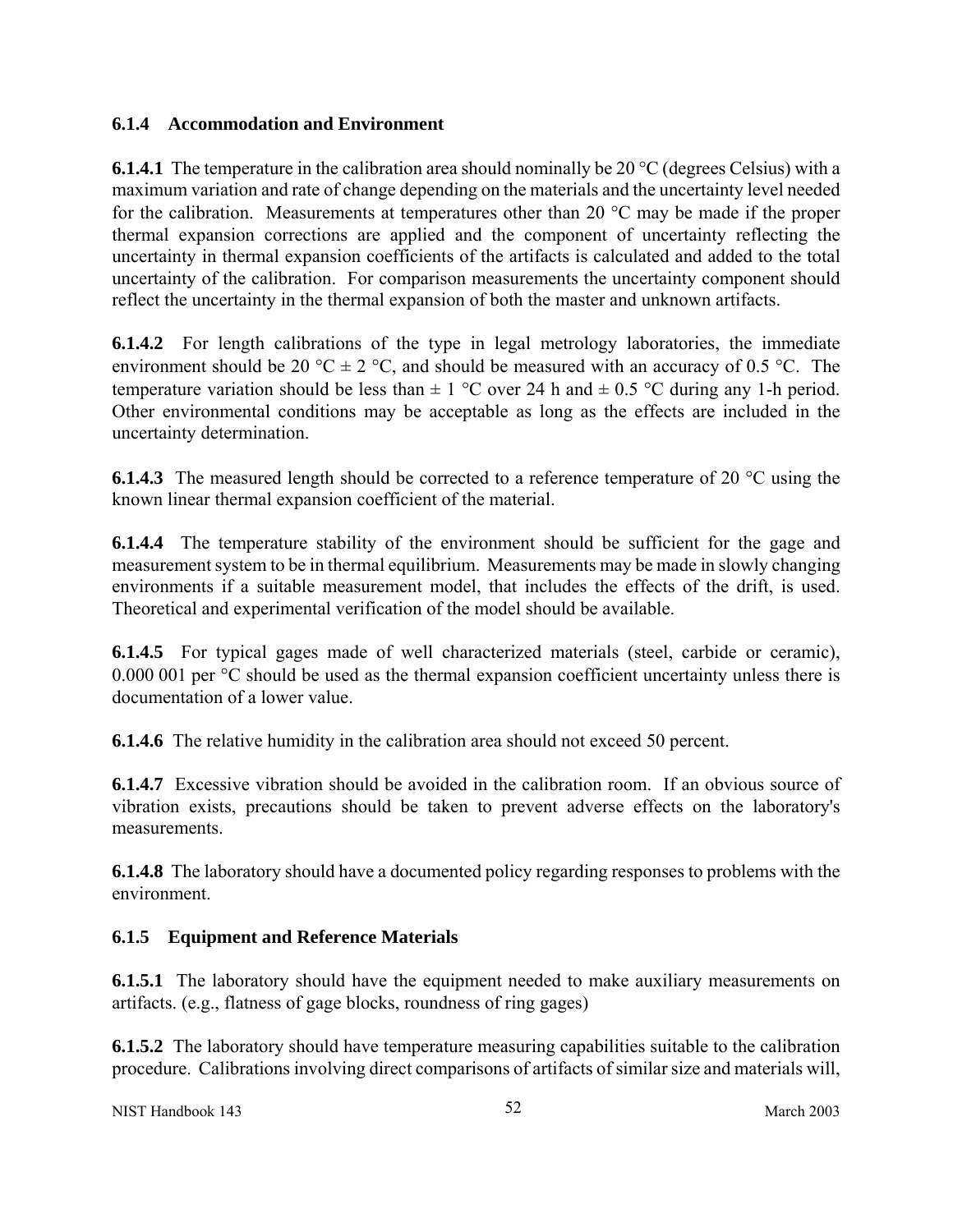in general, have modest requirements. Absolute calibrations or comparisons between artifacts of different sizes and/or materials will require more accurate temperature measurement.

**6.1.5.3** A laboratory that certifies artifacts to tolerance grades should demonstrate a measurement uncertainty which does not exceed 25 % of the tolerance (unless otherwise stated in normative standards). Exceptions to this ratio should be accepted for measurement systems that are documented to be the state-of-the-art and approved by the customer.

**6.1.5.4** A laboratory that makes mechanical comparisons of masters and test pieces of dissimilar materials should have force measuring equipment to determine the force on the probe or probes. A correction for differential probe penetration should be applied as long as the probe has maintained its rounded shape. On old comparators the probe radius may be altered to the point where a correction would induce error.

**6.1.5.5** A laboratory that makes absolute measurements using displacement measuring sensors, such as interferometers or linear scales, should have environmental monitoring equipment appropriate to the sensor.

**6.1.5.6** A laboratory that makes absolute measurements using a contact device should have force measuring equipment to determine the force on the probe or probes. A correction for probe penetration should be applied if appropriate.

**6.1.5.7** A laboratory that makes interferometric measurements should have: (1) equipment for making high-accuracy temperature measurements, and (2) equipment for determining the index of refraction of air.

### **6.1.6 Calibration Methods**

**6.1.6.1** When calibrations are made by comparison to master gages of the different nominal sizes the temperature control of the gages and the measurement environment should be improved.

**6.1.6.2** The laboratory should have a manual outlining the procedures to be followed for each type of calibration. For calibration of graded sets, the procedure should name the grades that are calibrated by the procedure.

**6.1.6.3** The procedures used for related services, such as checks of roundness, relapping, repair, or replacement of damaged or out-of-tolerance gages should be clearly stated.

**6.1.6.4** Procedures related to the calibration of rigid rules and tapes used by legal metrology laboratories are as follows from NIST Handbook  $145<sup>+</sup>$ 

- a) Bench method for tapes**.** (SOP 11);
- b) Tape to tape method for tapes**.** (SOP 12);
- c) Rigid rule calibration**.** (SOP 10); and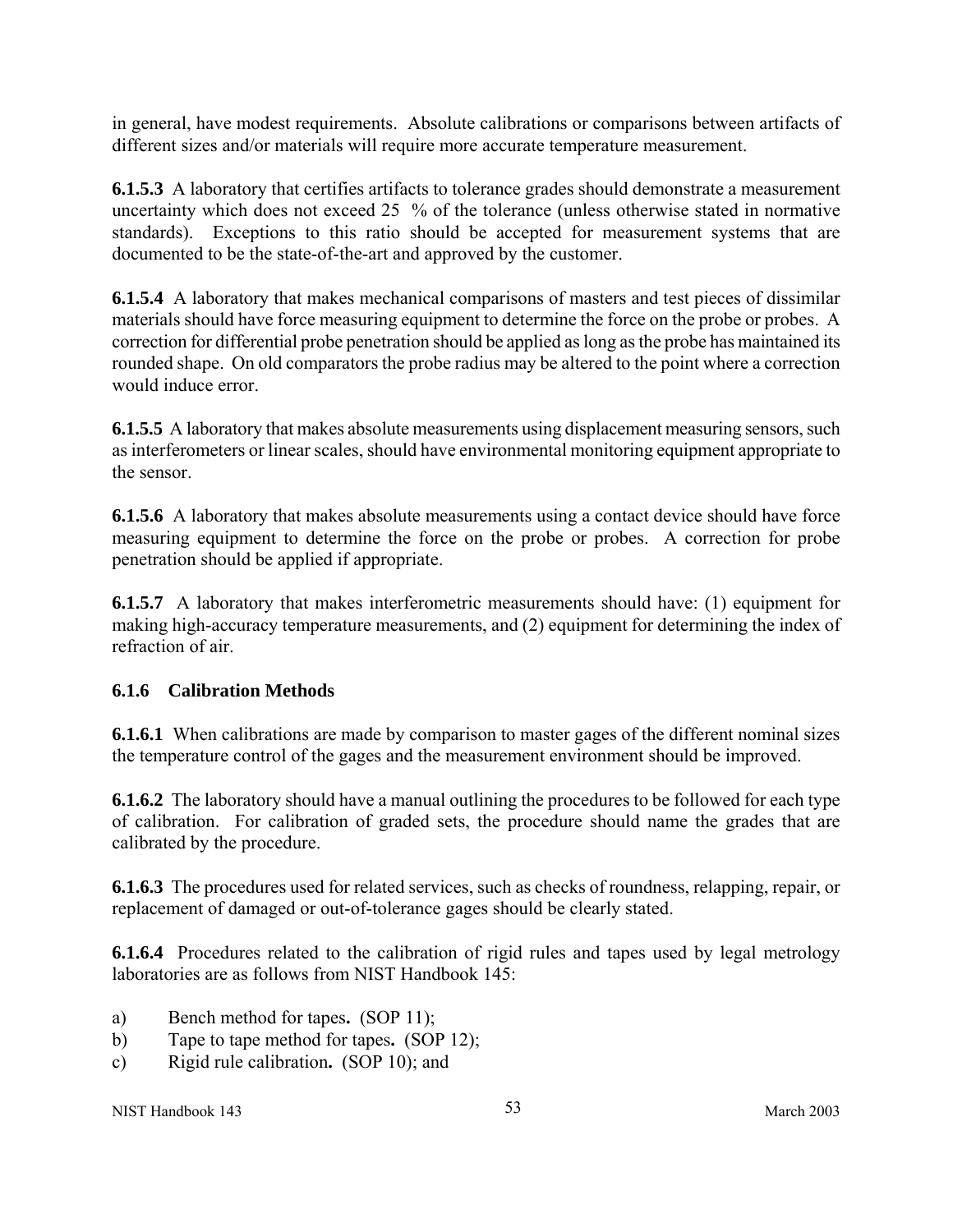d) Pi tape calibration (SOP 23 - *draft*).

### **6.1.7 Handling of Calibration Items**

**6.1.7.1** Artifacts should be cleaned and stored in a manner to prevent accidental contact with material which could damage the gaging surfaces.

**6.1.7.2** Care should be taken to prevent steel artifacts from rusting**.** Steel artifacts should be coated with a rust inhibiting grease whenever there is a potential for exposure to an environment over 50 % relative humidity**.** If artifacts cannot be greased other materials (e.g., rust inhibiting paper) or methods should be used to inhibit rust.

**6.1.7.3** After cleaning, artifacts should be allowed to come to adequate thermal equilibrium in the calibration environment before measurement**.** Artifacts should be placed on a soaking plate or in position on the measuring machine long enough to ensure that they are at the proper temperature. The soaking time will depend on the size and the thermal properties of the artifacts and plate. Specific guidelines for soaking times should be stated in the measurement procedure. The heating effects from optical radiation, body heat, and system location should be minimized.

**6.1.7.4** In general, to prevent thermal changes and corrosion of the gaging surfaces, artifacts should not be handled with bare hands. Gloves or tongs should be used whenever possible.

### **6.1.8 Certificates and Reports**

**6.1.8.1** All certificates or reports of calibration should contain an uncertainty statement which is scientifically determined from measurement data and which agrees with the laboratory's stated definition.

**6.1.8.2** The uncertainty should be derived from a model of the measurement system that includes (as applicable) the uncertainties caused by:

- a) master artifact calibration;
- b) long term reproducibility of measurement system;
- c) thermal expansion correction for gages and measurement scales;
	- a. thermometer calibration,
	- b. thermal expansion coefficient,
	- c. thermal gradients (internal, gage-gage, gage-scale),
- d) interferometry;
	- a. measurement uncertainty of refractometer,
	- b. index of refraction formula,
	- c. environmental measurements (air temperature, air pressure, humidity, etc.),
	- d. calibration of light source frequency,
	- e. phase correction for reflected light,
	- f. obliquity and slit corrections
- e) instrument geometry;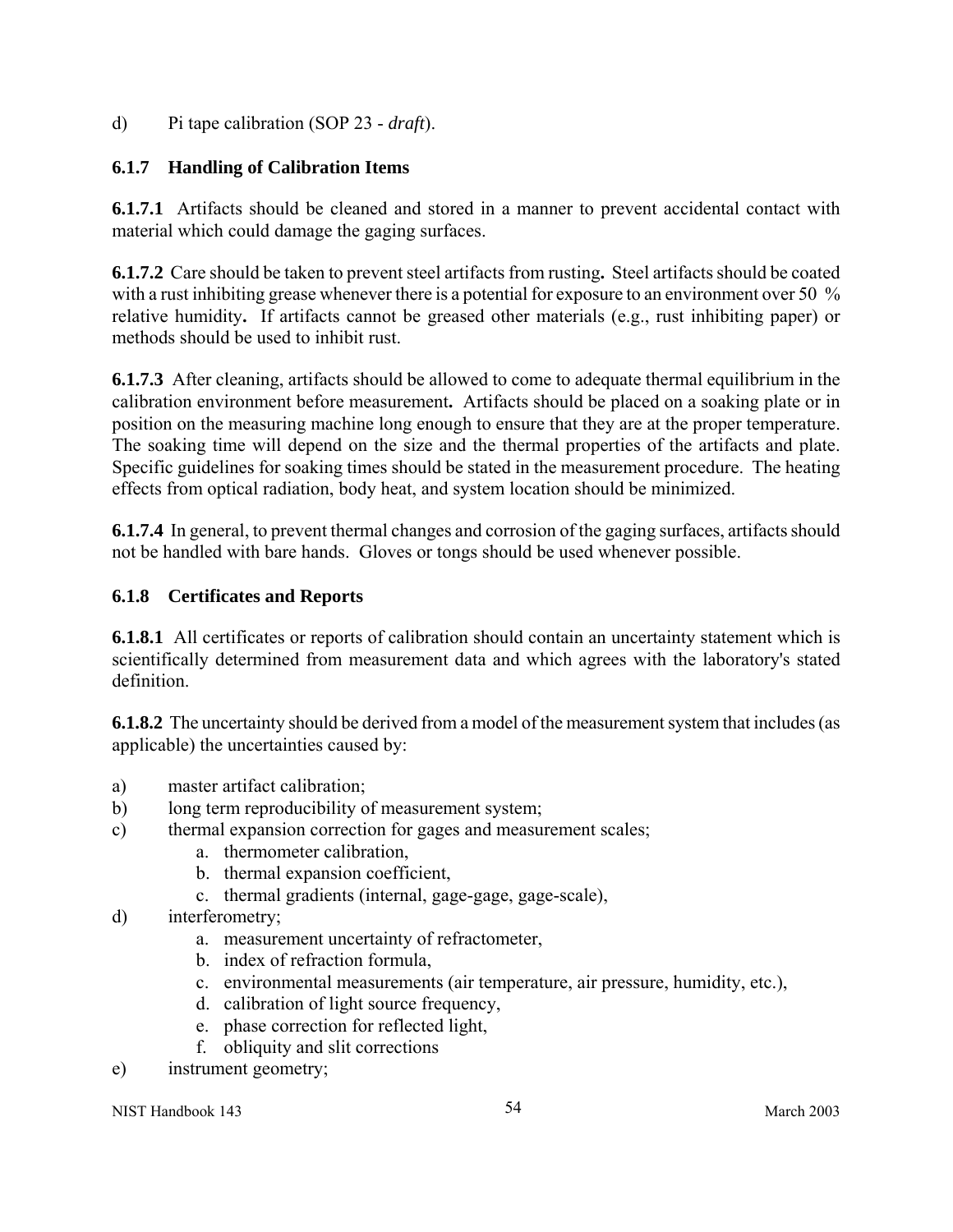- a. abbe offset and instrument geometry errors,
- b. scale and gage alignment (cosine errors),
- c. gage support geometry (anvil flatness, block flatness),
- f) probe penetration correction;
- g) rotary axis errors (radial and axial displacements, tilt);
- h) analysis algorithms (data fitting, filtering); and
- i) other factors as appropriate.

**6.1.8.3** The method used to affix the calibration items should be described in detail. In general, differences in fixture configurations between calibration and use will introduce errors in the calibration.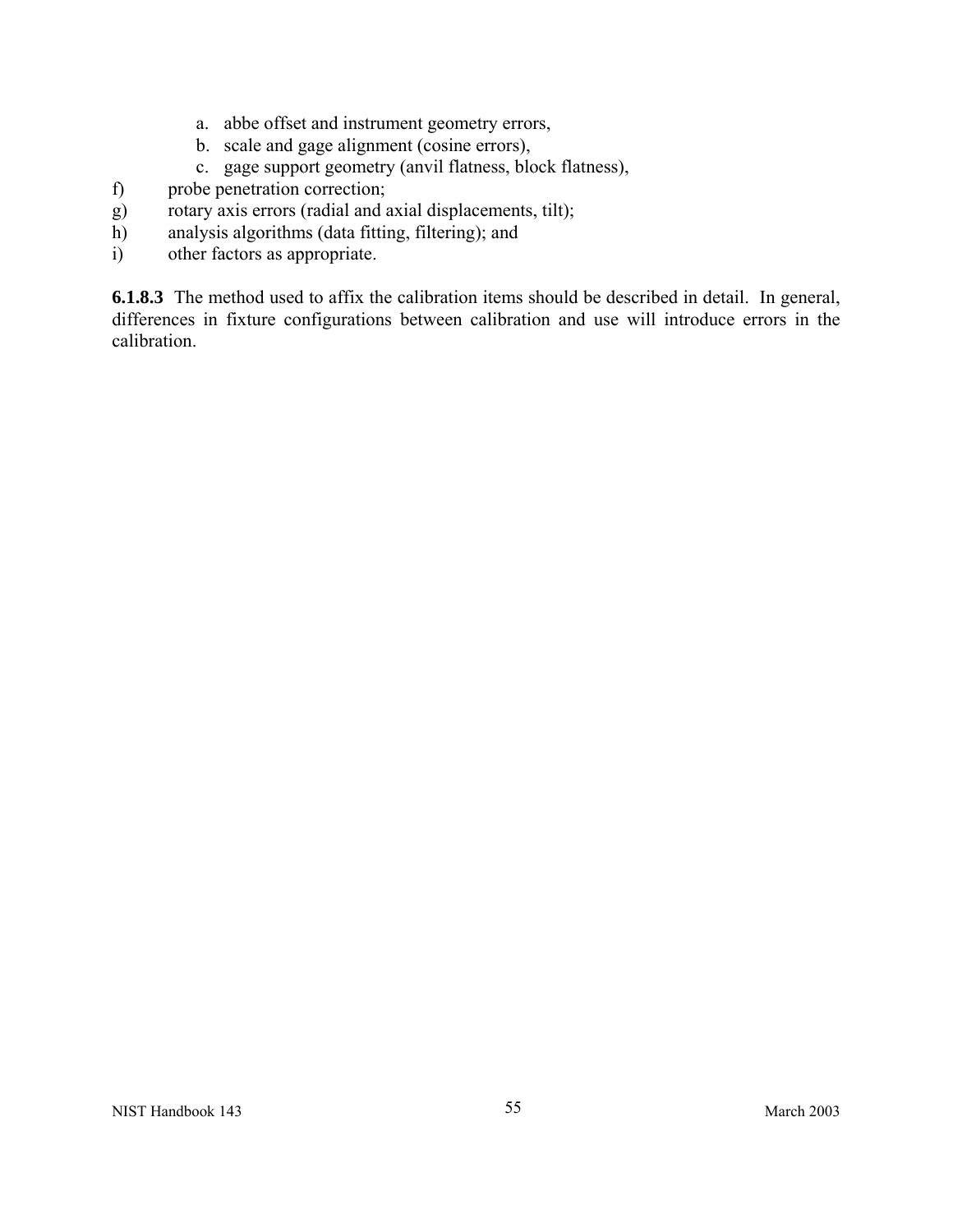# **6.2 Technical Criteria for Mass Laboratories4**

### **6.2.1 Scope**

The purpose of this section is to specify the specific technical criteria needed to meaningfully assess the competence of a calibration laboratory that performs mass calibrations.

**6.2.1.1** A laboratory should declare its measurement capability in terms of uncertainties for each mass value. For many laboratories these uncertainties correspond to three arbitrary echelons of measurements that roughly correspond to weight classifications at nominal mass value ranges of measurements. For laboratories seeking Recognition at an uncertainty range that corresponds to a specific echelon, the scope of Recognition should follow the echelons as defined in Table 4 with a declared range of nominal mass values and their associated uncertainties. Recommended ranges of mass values are provided in Table 5. A summary of sections 6.2.3, 6.2.5.1, 6.2.5.6, and 6.2.6.1 are provided in Table 8.

**6.2.1.2** The echelon stated by the laboratory is associated with the standards, procedures, measurement control, facilities, equipment, staff capability, and the overall level of performance according to Table 4, and is specifically defined by the expanded uncertainty. Echelons are evaluated by all of these factors in addition to the laboratory's reported uncertainties.

| Echelon                  | <b>Verification Levels</b>                                                           | Expanded Uncertainty of the<br>Measurements                                                |
|--------------------------|--------------------------------------------------------------------------------------|--------------------------------------------------------------------------------------------|
| I, (Extra Fine Accuracy) | OIML Classes $E_1, E_2$<br>ASTM Classes 0, 1                                         |                                                                                            |
| II, (Fine Accuracy)      | OIML Classes $F_1, F_2$<br>ASTM Classes 2, 3                                         | The expanded uncertainty<br>must be less than $1/3$ of<br>stated tolerances at all levels. |
| III, (Medium Accuracy)   | OIML Classes $M_1$ , $M_2$ , $M_3$<br>ASTM Classes 4, 5, 6, 7<br><b>NIST Class F</b> |                                                                                            |

#### **Table 4. Mass calibration echelons**

l

<sup>4</sup> This section was originally developed by WMD for adoption in the NVLAP Calibration Laboratories Draft Technical Guide; it is modified here for WMD application.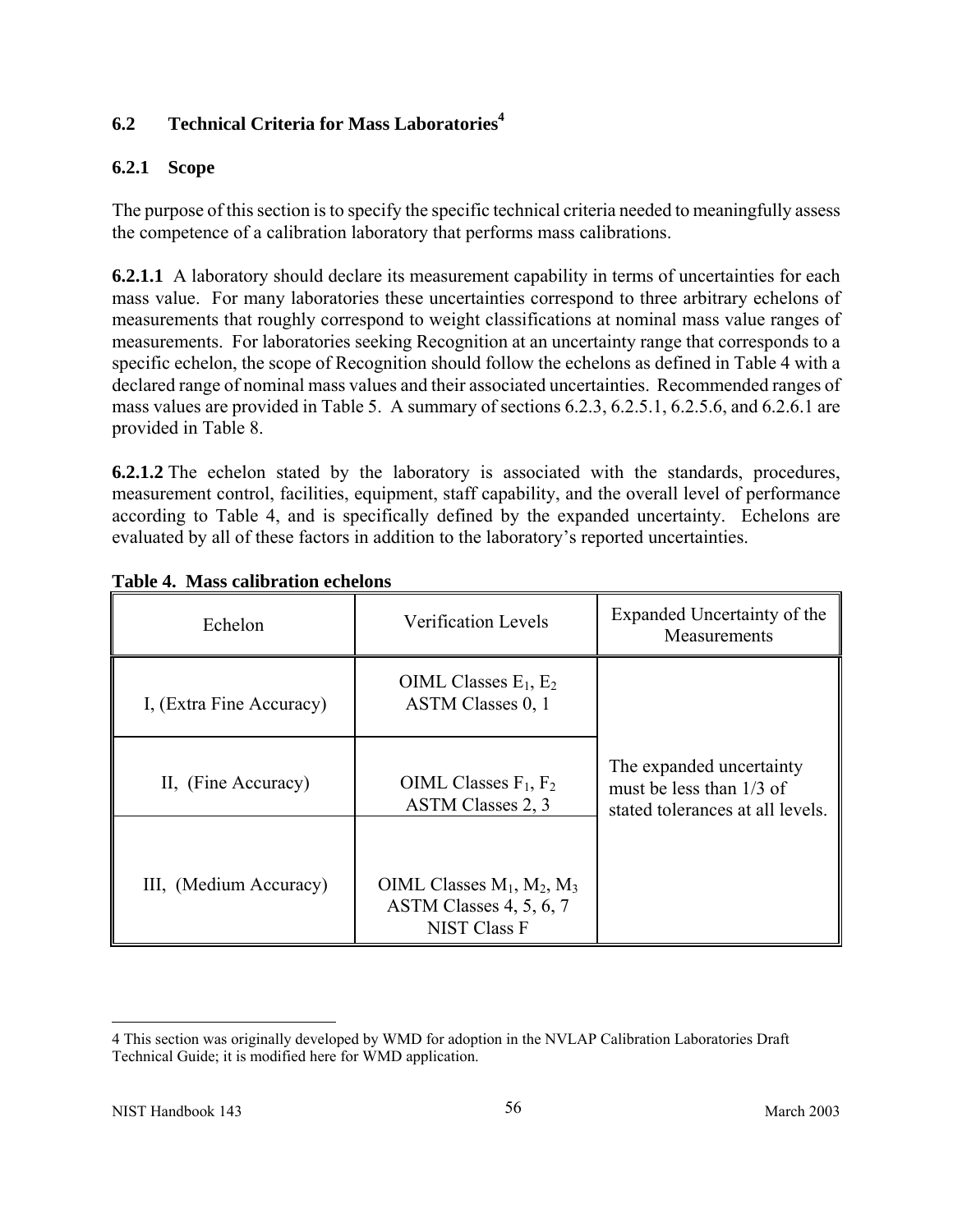| Echelon      | Ranges of Recognition           |                               |  |
|--------------|---------------------------------|-------------------------------|--|
|              | <b>Nominal Value Ranges</b>     |                               |  |
|              | $\geq$ 30 kg (define limit)     |                               |  |
|              | $30 \text{ kg}$ to 1 mg         |                               |  |
| I            | 1 kg to $1 \text{ mg}$          |                               |  |
|              | $100$ g to $1$ mg               |                               |  |
|              | $\geq$ 30 kg (define limit)     | for special applications:     |  |
|              | $30 \text{ kg}$ to 1 mg         | $\geq 1000$ lb (define limit) |  |
| $\mathbf{I}$ | 1 kg to 1 mg                    | $\geq$ 50 lb (define limit)   |  |
|              | $100$ g to $1$ mg               | 50 lb to 0.001 lb             |  |
|              | $\geq$ 30 kg (define limit)     | normal applications:          |  |
|              | $30 \text{ kg}$ to 1 g          | $\geq 1000$ lb (define limit) |  |
| III          | $1 \text{ kg}$ to $1 \text{ g}$ | $\geq$ 50 lb (define limit)   |  |
|              | $100$ g to $1$ g                | 50 lb to 0.001 lb             |  |

**Table 5. Typical "Ranges of Recognition" for mass calibration** 

**6.2.1.3** The reported uncertainty of mass standards calibrated by a mass calibration laboratory will vary depending on available balances, the uncertainty of reference standards, and the nominal value of the mass standard being tested. Thus, a laboratory may perform calibrations at Echelon I in some ranges, for example at 1 kg, and may perform calibrations at Echelon II, e.g., 20 kg, in other ranges. The laboratory performs calibrations in a specified range as requested; however, all laboratories may not be capable of meeting the requirements of all echelons. Differing equipment, skills, knowledge, measurement control, and demonstrated competence are required for each of the echelons. Demonstrated competence in one echelon is not sufficient to guarantee adequate performance in the others.

#### **6.2.2 References**

- [1] ANSI/ASTM E 617, Standard Specification for Laboratory Weights and Precision Mass Standards, 1997.
- [2] OIML R 111, Weights of Classes E1, E2, F1, F2, M1, M2, M3, 1994 (*under revision* in *2003*).
- [3] NIST Handbook 105-1, Specifications and tolerances for Reference Standards and field Standard Weights and Measures, Specifications and Tolerances for Field Standard Weights, (NIST Class F), 1990.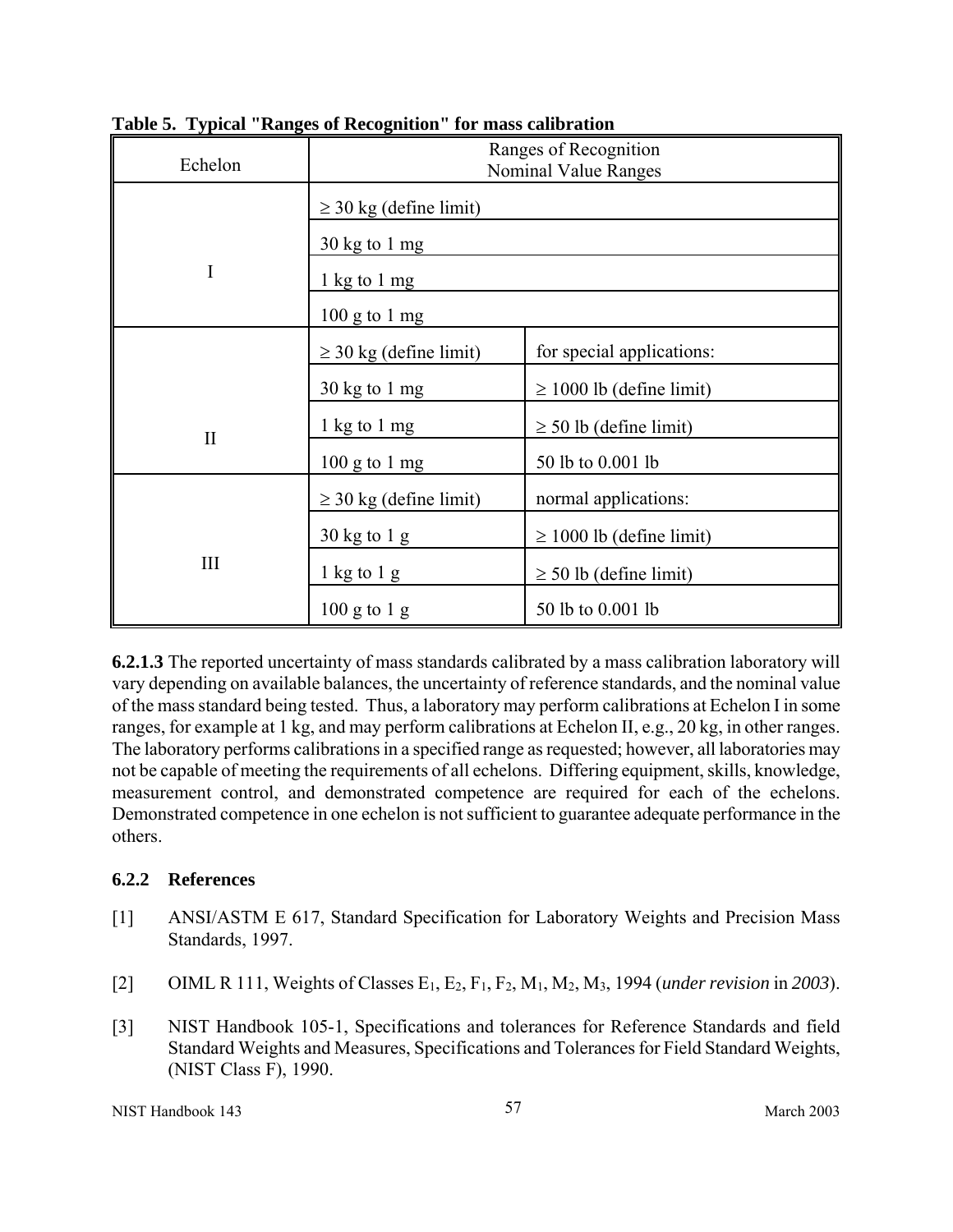- [4] NBS Technical Note 844, Designs for the Calibration of Small Groups of Standards in the Presence of Drift, Cameron, J. M., Hailes, G. E., 1974.
- [5] NBS Technical Note 952, Designs for the Calibration of Standards of Mass, Cameron, J. M., Croarkin, M. C., Raybold, R. C., 1977.
- [6] NISTIR 5672, Advanced Mass Calibrations and Measurement Assurance Program Requirements for State Calibration Laboratories, Fraley, K. L., Harris, G. L., 1995.
- [7] NISTIR 6969, Selected Laboratory and Measurement Practices, and Procedures, to Support Basic Mass Calibrations, Harris, G. L., Torres, J. A., 2003.

#### **6.2.3 Statistical Process Control**

**6.2.3.1** Appropriate measurement assurance programs should be in place and available for review for each echelon and nominal mass range for which calibration data is provided. Note Table 8 for appropriate measurement control programs for each echelon. Appropriate data includes balance standard deviations that represent process variation and well-characterized check standard values.

**6.2.3.2** Measurement assurance techniques should exhibit results consistent with the procedures used to perform calibrations and should be integral to the measurement to accurately reflect the measurement process. For those situations where statistical information is not inherent to the process, i.e., simple measurements without built-in redundancy checks, additional measurements should be made to provide experimental characterization of the measurement sufficient for an adequate estimation of the process uncertainty. Those data should be available for review.

#### **6.2.4 Accommodation and Environment**

**6.2.4.1** To be deemed capable of making adequate measurements, calibration laboratories should provide an environment with adequate environmental controls appropriate for the level of measurements to be made, according to echelons defined herein. The environmental conditions are summarized in Table 6.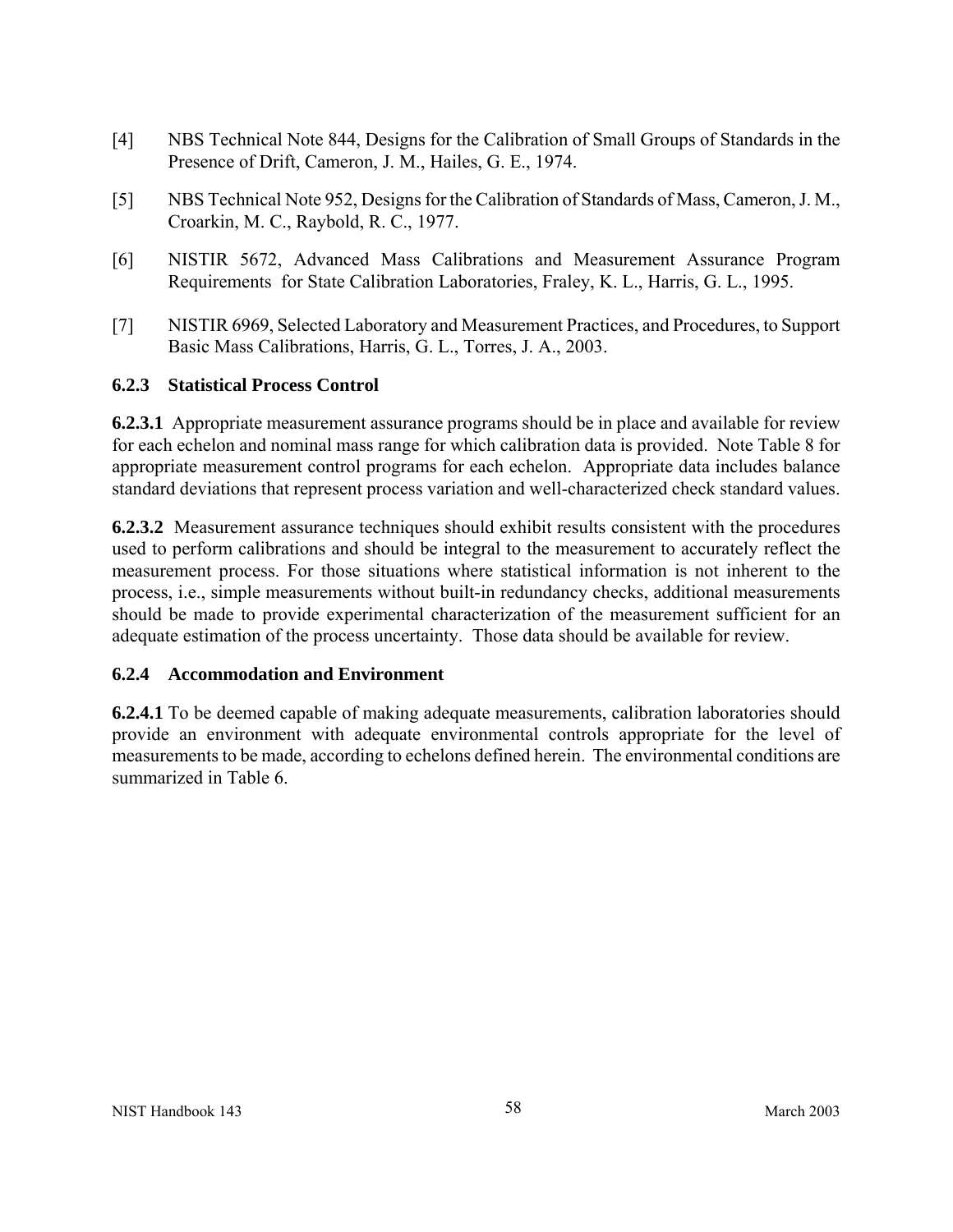| Echelon  | Temperature                                                                | <b>Relative Humidity</b><br>(maximum per 4 hours) |
|----------|----------------------------------------------------------------------------|---------------------------------------------------|
|          | 20 °C to 23 °C, a set point $\pm$ 1 °C<br>maximum change $0.5 \degree C/h$ | 40 % to 60 % $\pm$ 5 %                            |
| $\rm II$ | 20 °C to 23 °C, a set point $\pm$ 2 °C<br>maximum change $1.0 \degree C/h$ | 40 % to 60 % $\pm$ 10 %                           |
| Ш        | 18 °C to 27 °C<br>maximum change $2 °C/h$                                  | 40 % to 60 % $\pm$ 20 %                           |

**Table 6. Environmental facility guidelines for mass laboratories**

NOTE: The environmental conditions should also be within the specifications of the weighing instruments where applicable.

**6.2.4.2** Cleanliness guidelines are usually met without clean-room type air handling systems by maintaining clean-room type practices. Excessive air exchange rates negatively affect balance performance. The laboratory should maintain limited access to the calibration area and minimize contamination (provide a clean surface) for locations where calibration items are being tested. Activities such as smoking, eating, or drinking and items such as paper products, printers, and files contribute to the difficulty of maintaining adequate cleanliness and are not recommended. A positive pressure, laminar-type air flow is usually needed to maintain cleanliness recommendations and to minimize air currents.

**6.2.4.3** Vibration should not diminish the performance of precision analytical balances and mass comparators. Proximity to heavy machinery, railways, heavily traveled highways, or similar sources of known vibration is not recommended. Steps are often taken to attenuate vibration to an acceptable level of stability with methods such as massive piers (solid marble or concrete tables), isolated foundations, or elimination of the source. Balances and mass comparators used for Echelons I and II generally require massive piers, independent piers, and/or an isolated foundation; pneumatic or hydraulic tables are inappropriate.

**6.2.4.4** Undesirable effects due to static electricity should be controlled, if needed, with methods such as humidity, antistatic deionizing radiation devices, the grounding of balances or operators, or with the use of special conductive flooring and selection of proper clothing for staff.

### **6.2.5 Equipment and Reference Materials**

**6.2.5.1** Minimum reference standards should be available at each echelon and range, for which the laboratory is Recognized, as recommended in Table 8. Sufficient historical data and uncertainty analysis should be available to support the standards used.

**6.2.5.2** The accuracy of auxiliary instruments for Echelons I and II, (e.g., scale, analytical balance, mass comparator) is less important than the precision of the instrument due to algorithms used in mass calibration. However if such equipment is repaired, it should be reevaluated to ascertain its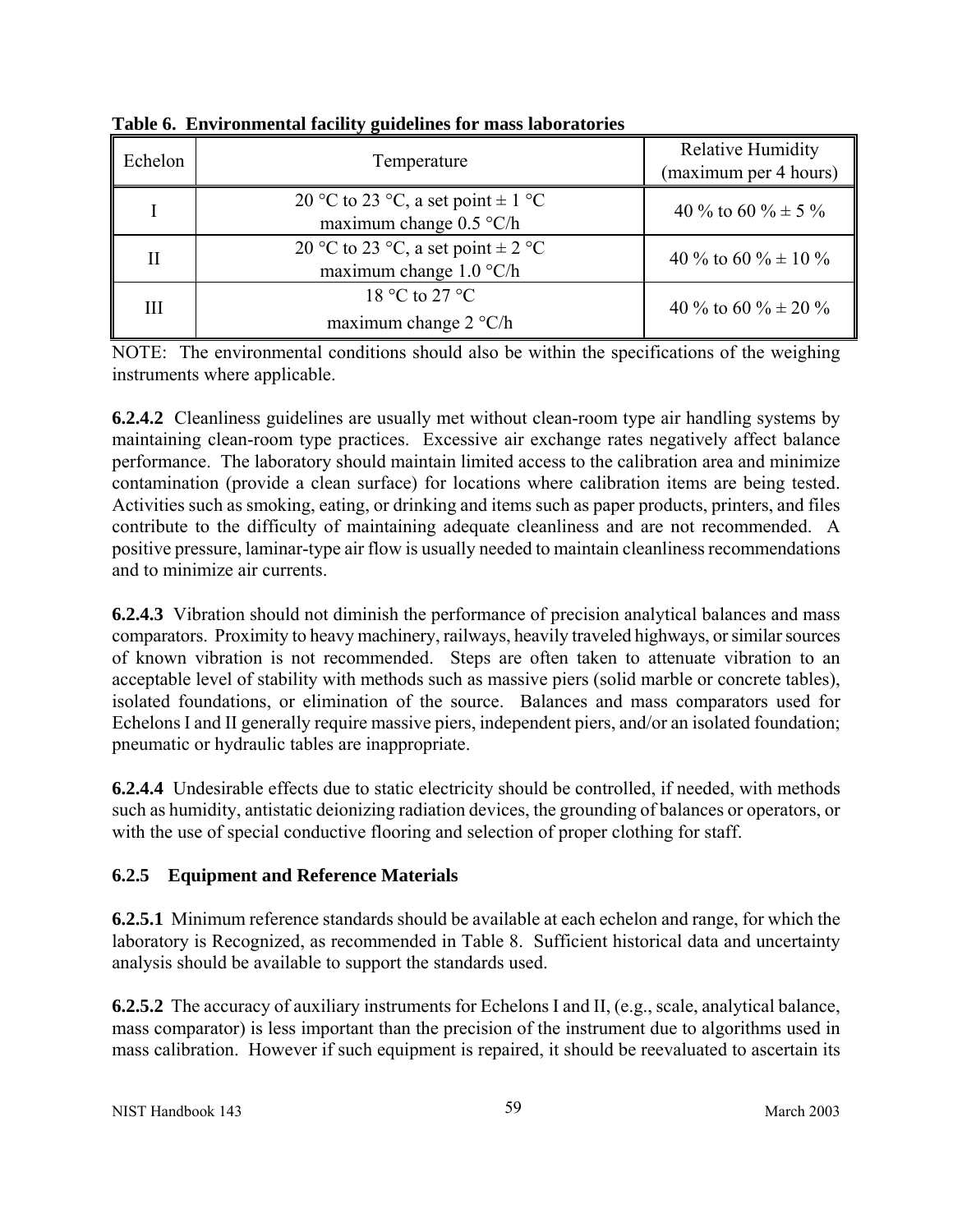current level of precision prior to use, and the uncertainty estimate should reflect the post repair performance.

**6.2.5.3** The precision of the scale, analytical balance, or mass comparator, as determined through appropriate process control charts, should be suitable for the echelon at which it is used. For an application where external standards are used for comparison, appropriate control charts should be maintained to evaluate the process standard deviation. Note Table 8 summary for further evaluation.

**6.2.5.4** Means should be provided to measure barometric air pressure, air temperature, and relative humidity of the laboratory environment as indicated in Table 7; documentation of the accuracy and traceability is required. These instruments should be used in close proximity to the balance being used. For Echelon I, temperature may be measured inside the weighing chamber when there is a difference between the air temperature in the balance chamber and the surrounding area. For Echelon III, where buoyancy corrections are generally negligible, recording environmental data is useful in the support of general environmental requirements of the previous section but the accuracy generally does not affect measurement results.

| Parameter   | <b>Barometric Pressure</b>                    | Temperature  | Relative<br>Humidity |
|-------------|-----------------------------------------------|--------------|----------------------|
| Echelon I   | $\pm 65$ Pa (0.5 mm Hg)                       | $\pm$ 0.1 °C | $\pm$ 5 %            |
| Echelon II  | $\pm$ 135 Pa (1.0 mm Hg)<br>$\pm 0.5$ °C      |              | $\pm 10 \%$          |
| Echelon III | The laboratory maintains documented accuracy. |              |                      |

**Table 7. Environmental equipment accuracy** (expanded uncertainty)

**6.2.5.5** For Echelon I, the laboratory should state the presence of a possible systematic error in the combined uncertainty associated with the use of an assumed density in the primary or reference standards (additional Type B component) or the laboratory should have appropriate means to measure the density of mass standards. If the magnetic susceptibility of the mass standards is evaluated, it should be indicated on calibration reports. The methods used to determine density or magnetic susceptibility should be documented.

**6.2.5.6** Each mass standard used as a reference standard by the laboratory should be calibrated by NIST or by an accredited or Recognized laboratory with capability adequate to sustain the accuracy required and maintain traceability to BIPM. The laboratory should provide evidence, such as periodic surveillance, that the standard is, in principle, acceptable for providing calibration services at each echelon. Note Table 8 for traceability guidelines.

**6.2.5.7** Balances used as a direct comparison to the mass unit, should be given a verification test or calibration prior to use. For an application requiring balance accuracy, the laboratory should choose appropriate and correct calibration algorithms. Balances used as dividers and multipliers of the mass unit should be capable of the appropriate accuracy and linearity requirements of the accuracy class for which they are used. Calibration of built-in standards should be performed periodically and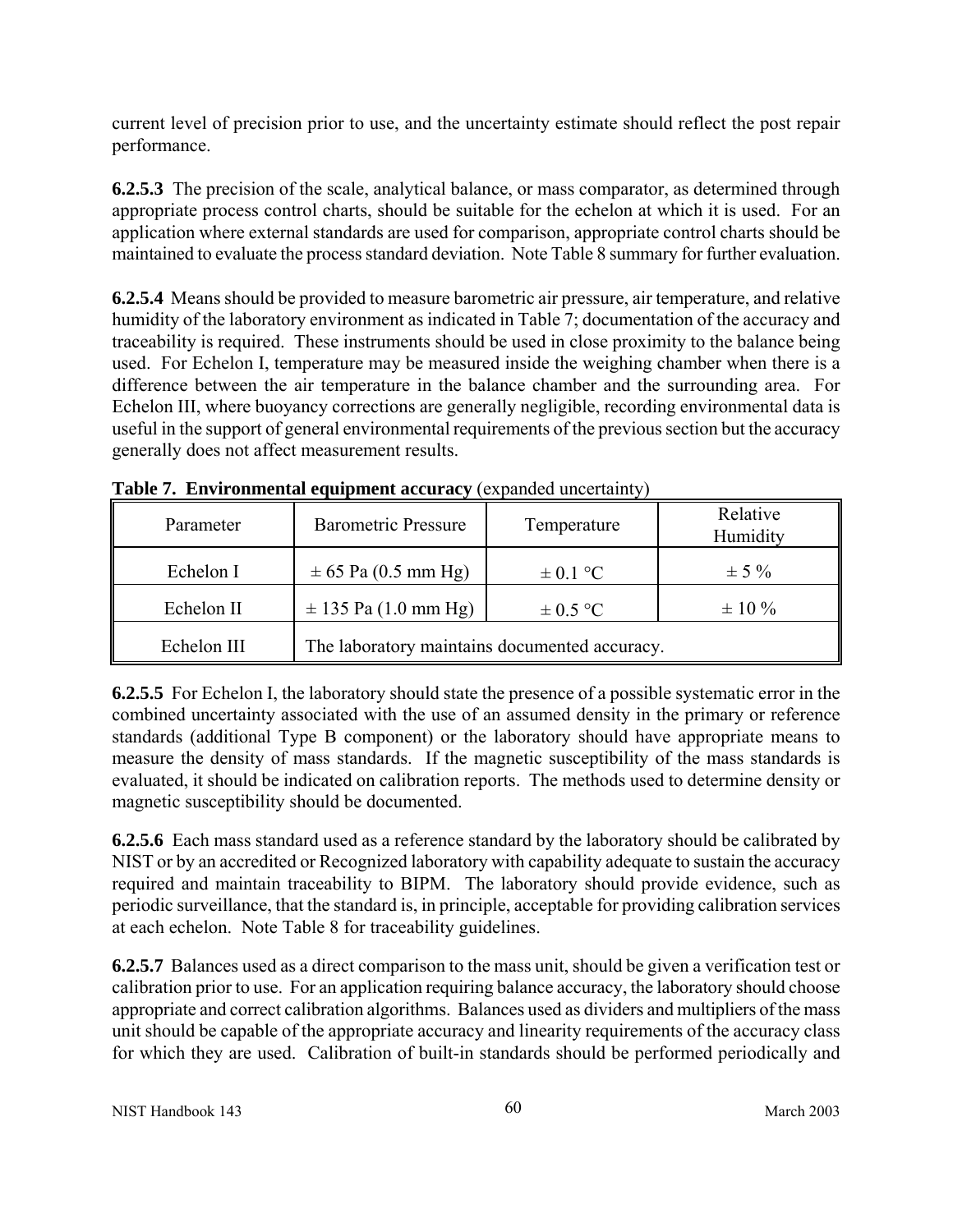should be verified prior to use. History from measurement control programs (surveillance testing) may be used to determine calibration intervals.

**6.2.5.8** Instruments used to monitor environmental conditions in the laboratory should be traceable to a suitable national laboratory (directly or via an accredited or Recognized laboratory) and be recalibrated periodically unless defining standards are employed. Calibration periods will be documented by the laboratory.

## **6.2.6 Calibration Methods**

**6.2.6.1** The algorithm chosen for the measurement, the reference standard to be used, and the equipment to be used for a particular calibration should provide acceptable levels of uncertainty for that calibration. A documented procedure should be available in the laboratory to determine the correct algorithm. Note Table 8 for guidelines.

**6.2.6.2** Computer programs should have passed software quality analysis. Computer programs should be tested, using standard data sets designed to magnify errors, as an effective way of showing that program errors are not present which do not affect some measurements but cause others to be incorrect. Computer programs should be documented in detail. The documentation should include technical references that provide the basis for the algorithm, the weighing equation, and the data set used to test the program for errors.

# **6.2.7 Handling of Calibration Items**

**6.2.7.1** The laboratory should have documented procedures to ensure adequate chain-of-custody of calibration items if required by law.

**6.2.7.2** The laboratory will document appropriate procedures to ensure that cleaning, if performed, ensures the integrity of the standards, and to provide for thermal conditioning, where appropriate.

**6.2.7.3** The laboratory must allow adequate stabilization time for mass standards to ensure environmental and thermal stability prior to calibration.

**6.2.7.4** Documented procedures to ensure adequate tracking of calibration items should be appropriate to the class of mass standard. Strings, tags, or labels fastened to the standard are inappropriate.

### **6.2.8 Certificates and Reports**

**6.2.8.1** Certificates and reports should describe the mass standards mentioned in the report with sufficient detail to avoid any ambiguity. For Echelons I and II, additional items to be included on a test report, are: mass (true mass) values, conventional (apparent) mass values, reference density, uncertainties, material, thermal coefficient of expansion (if used in calculations), construction, density (measured or assumed), and any identifying markings.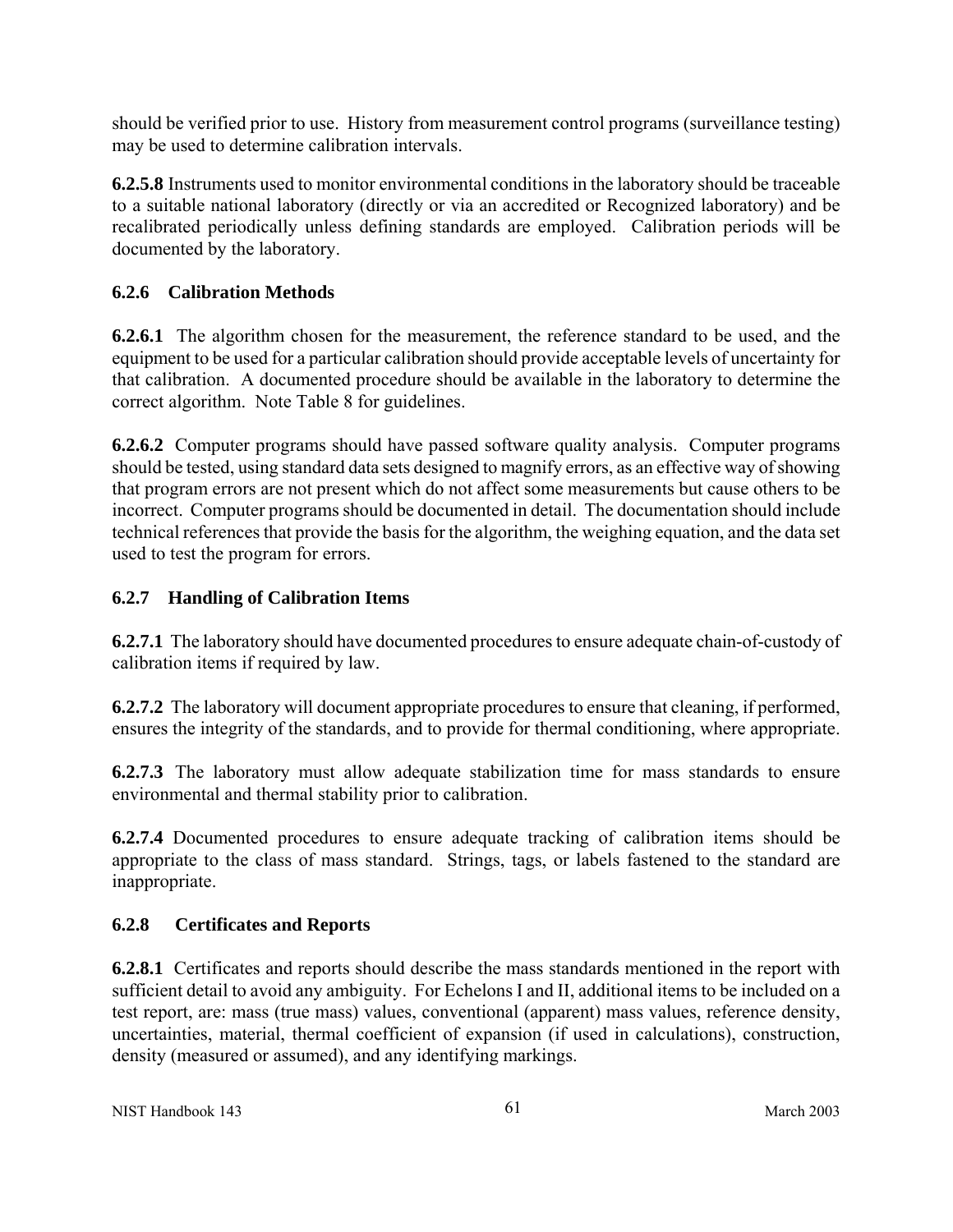**6.2.8.2** Environmental parameters measured during the test should be provided on certificates and reports for Echelons I and II. Typical ranges are acceptable for reporting conditions for Echelon III. These include laboratory temperature, barometric pressure and relative humidity.

**6.2.8.3** Information regarding cleaning methods (if requested) should be provided on the test report.

**6.2.8.4** Reports may include reference to OIML or ASTM classification schemes and tolerances. Calibration items being tested should meet appropriate specifications for evaluation as well as tolerances. It is the responsibility of the requestor of the calibration to select classifications acceptable for their needs. In the case where magnetism, surface finish, and density are not tested for Echelon I and II, a statement to that effect should be included on the calibration report.

**6.2.8.5** The weight surface of a mass standard should be free of any sign of abuse or damage. Signs of abuse or misuse include the placement of labels, tags, wires or other material on mass standards. In addition, visible dirt and fingerprints are a sign of misuse for Echelons I and II. It is recommended that the calibration laboratory establish appropriate means for notifying customers regarding any unusual factors such as signs of abuse regarding the mass standard being tested should be included on the report**.** Out of tolerance conditions should be reported when significant or when requested.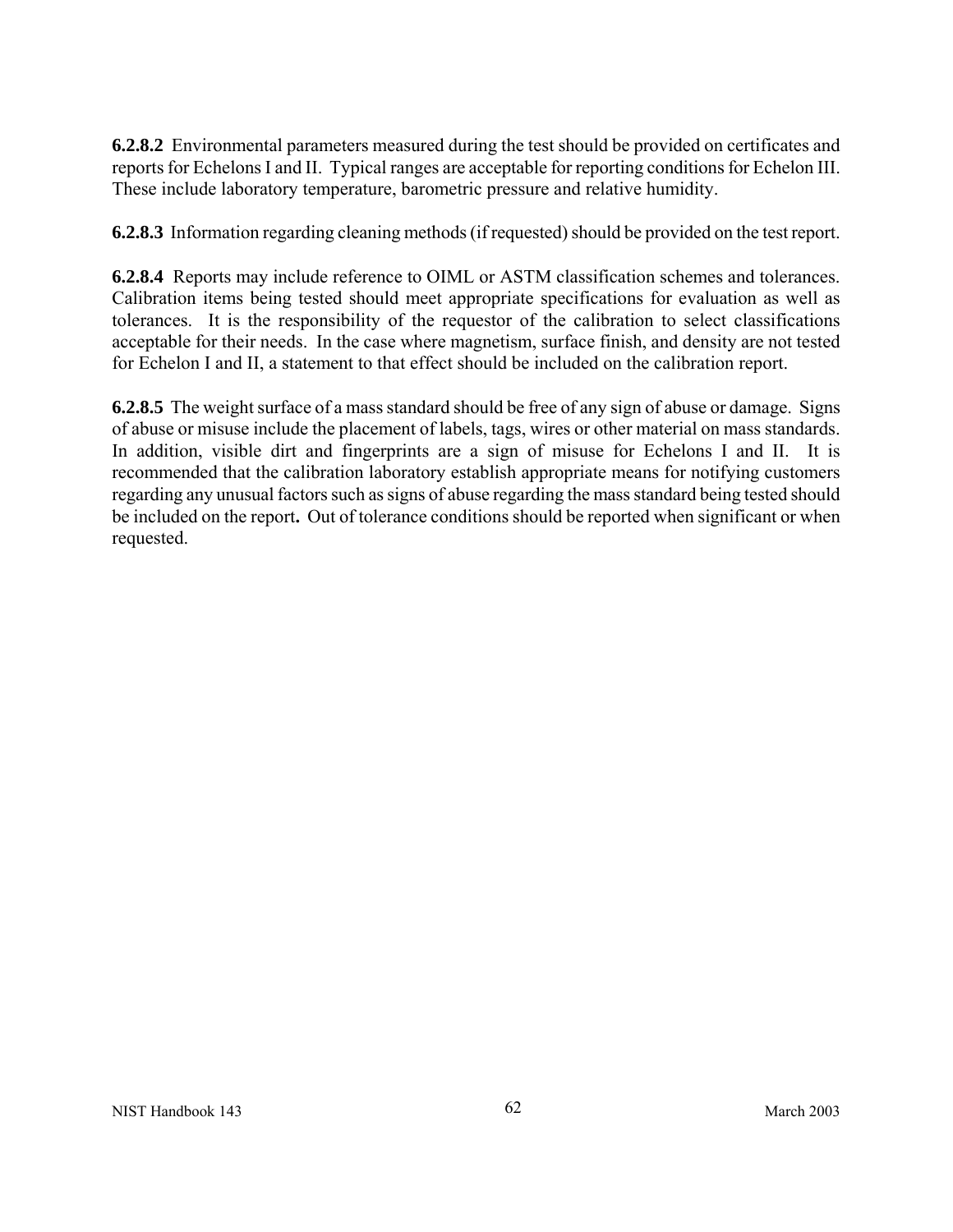| Echelon        | Minimum Measurement Control                                                                                                                                                                                             | Minimum Reference Standards                                                                                                             | Minimum Traceability                                                                                                                                                                                                                                                                                                                        | <b>Minimum Calibration Methods</b>                                                                                                                                                                                                                  |
|----------------|-------------------------------------------------------------------------------------------------------------------------------------------------------------------------------------------------------------------------|-----------------------------------------------------------------------------------------------------------------------------------------|---------------------------------------------------------------------------------------------------------------------------------------------------------------------------------------------------------------------------------------------------------------------------------------------------------------------------------------------|-----------------------------------------------------------------------------------------------------------------------------------------------------------------------------------------------------------------------------------------------------|
| I (Extra Fine) | • Process control charts<br>• Check standards for each decade, with long term<br>standard deviation<br>• Surveillance of all standards<br>• Proficiency Testing<br>-on-site assessment<br>-round robin participation    | • OIML Class $E_1$ , or $E_2$ or<br>• ASTM Class 0, 1<br>single piece, highly polished                                                  | NIST, or other national level<br>$\bullet$<br>calibration every 2 to 5 years<br>based on measurement process<br>data and independent<br>verification, or<br>NIST Mass MAP, or<br>User operated mass calibration<br>package, on-site to verify<br>traceability (when available).                                                             | Documented weighing designs<br>consisting of redundant<br>comparisons, with built-in<br>process controls such as those<br>used at the national level.<br>For example:<br>Technical Notes, 952 and<br>$\bullet$<br>844, SOP 28                       |
| II $(Fine)$    | • Process control charts<br>• Check standards for each decade, with long term<br>standard deviation<br>• Surveillance of selected standards Proficiency<br>Testing<br>-on-site assessment<br>-round robin participation | • OIML Class $E_1$ , or $E_2$<br>ASTM Class $0, 1$ ; or<br>single piece, highly polished                                                | • NIST calibration every 2 to 5<br>years based on measurement<br>process data and independent<br>verification, or<br>Calibration by accredited or<br>Recognized Echelon I<br>laboratory, if uncertainty<br>requirements can be met.                                                                                                         | Documented comparison<br>$\bullet$<br>calibration procedure<br>For example:<br>NIST Handbook 145,<br>double substitution, or 3-1<br>weighing design, or<br>equivalent, SOP 4, SOP 5                                                                 |
| III (Medium)   | • Process control charts<br>• Check standards for each balance Proficiency<br>Testing<br>-on-site assessment<br>-round robin participation                                                                              | Working standards such as:<br>$\bullet$<br>• ASTM Class 2, 3<br><b>Or</b><br>• OIML Class $F_1$<br>two piece acceptable, fine<br>finish | Calibration of all working<br>standards by NIST every 2 to 5<br>years based on measurement<br>process data and independent<br>verification, or<br>Calibration of all working<br>standards by an Echelon I or II<br>accredited or Recognized labs<br>every 2 to 5 years based on<br>measurement process data and<br>independent verification | Use of annually calibrated<br>$\bullet$<br>balance with documented<br>verification procedure prior<br>to each use<br>Use of modified<br>$\bullet$<br>substitution (NIST<br>Handbook 145)<br>Other documented and<br>$\bullet$<br>verified procedure |

**Table 8. Summary of technical criteria for mass calibration**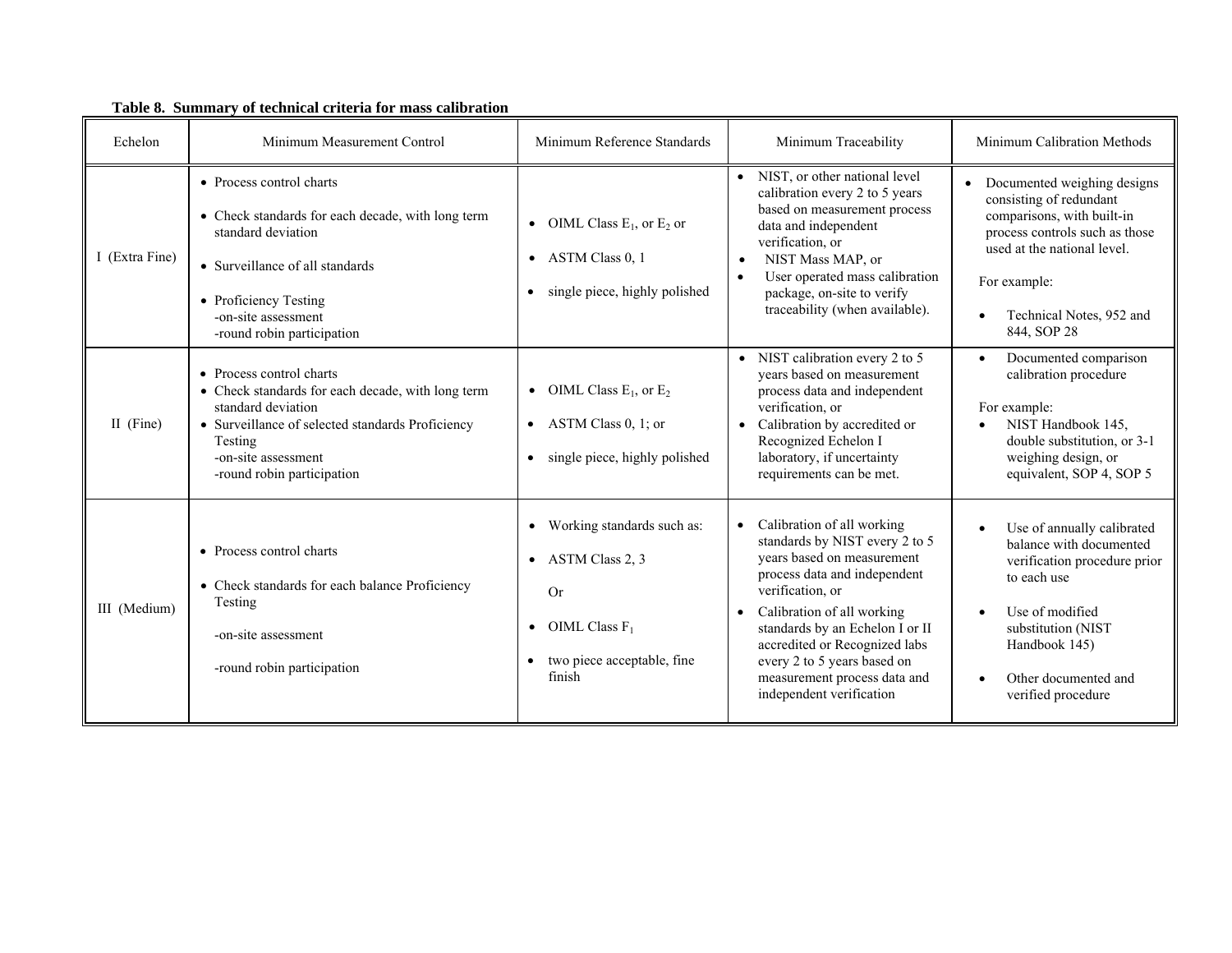# **6.3 Technical Criteria for Volume Laboratories5**

### **6.3.1 Scope**

The purpose of this section is to specify the specific technical criteria needed to meaningfully assess the competence of a calibration laboratory that performs volume calibrations. It should be noted that the procedures affect the achievable uncertainty.

| Procedure<br><b>Types</b> | Scope of Recognition - Nominal Value Range |                     |                                            |
|---------------------------|--------------------------------------------|---------------------|--------------------------------------------|
|                           | Glassware                                  |                     | <b>Metal Test Measures or Provers</b>      |
|                           | Standard                                   | Pipets & Syringes   |                                            |
| Gravimetric               | $\geq 1$ L                                 |                     | $\geq$ 2 000 L or $\geq$ 500 gal           |
|                           | $1 L$ to $100$ mL                          |                     | $100 L < V < 2000 L$ or $25 < V < 500$ gal |
|                           | 100 mL to $1 \mu L$                        | 100 mL to $1 \mu L$ | $\leq 100$ L or $\leq 25$ gal              |
|                           | Glassware                                  |                     | <b>Metal Test Measures or Provers</b>      |
| Volume<br>Transfer        | $\geq 1$ L or 1 qt                         |                     | $\geq$ 2 000 L or $\geq$ 500 gal           |
|                           | $100$ mL < V < 1 L or 1 gill < V < 1 qt    |                     | $100 L < V < 2000 L$ or $25 < V < 500$ gal |
|                           | $\cdots$                                   |                     | $\leq 100$ L or $\leq 25$ gal              |

**Table 9. Typical "Ranges of Recognition" for volumetric calibration**

**6.3.1.1** Volumetric units are derived from mass units. Volume calibrations may be determined by either a gravimetric (weighing procedure) or a volume transfer (comparative) method. The two methods require different technical requirements and both are defined here. The measurement of volume by metering methods (and meter calibration) is outside the scope of this document.

**6.3.1.2** The gravimetric procedure is based on the conservation of mass principle where a determination of the mass of water contained in or delivered from the vessel that is being calibrated is used to define volume. The mass values are determined in air, are corrected for air buoyancy effects, and are corrected to appropriate reference temperatures. The accuracy and precision will vary depending on balances used, the purity of the water, the ability to make accurate temperature measurements, the nominal value of the volume standard being tested, and the ability to make adequate mass measurements.

l 5 This section was originally developed by WMD for adoption in the NVLAP Calibration Laboratories Draft Technical Guide; it is modified here for WMD application.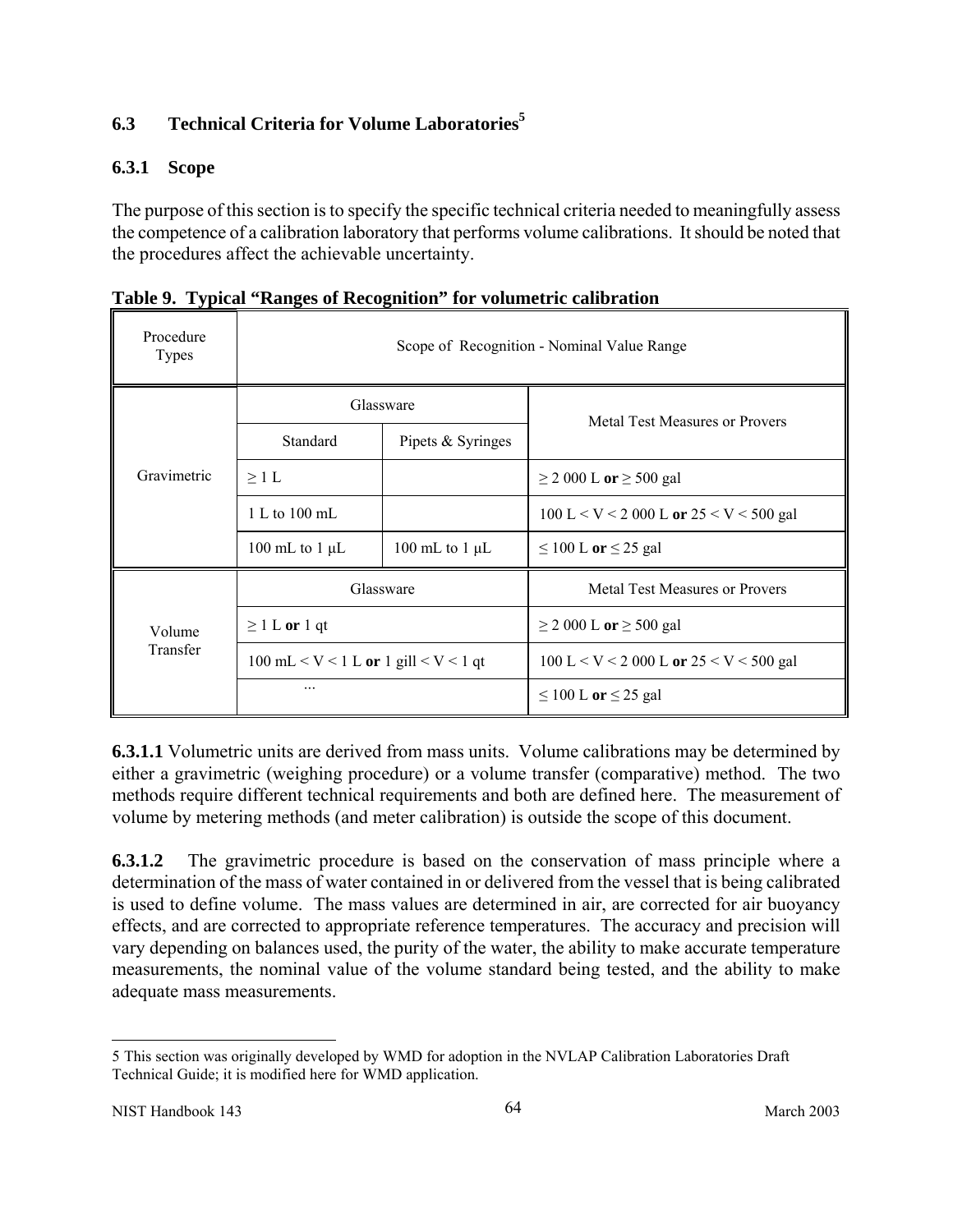**6.3.1.3** In the volume transfer procedure, water is delivered from a primary volume standard to the vessel under test. Temperature corrections are made to compensate for the cubical coefficients of thermal expansion of the standard, test vessel, and water to a specified reference temperature. The accuracy and precision will vary considerably depending on the presence of a meniscus, the cleanliness and drain characteristics of the container, the cleanliness and purity of the water, and the ability to make adequate temperature measurements.

#### **6.3.2 References**

- [1] ANSI/ASTM E 287-02, Standard Specification for Laboratory Glass Graduated Burets (2002).
- [2] ANSI/ASTM E 288-94 (1988), Standard Specification for Laboratory Glass Volumetric Flasks.
- [3] ANSI/ASTM E 438-92 (2001) e1, Standard Specification for Glasses in Laboratory Apparatus.
- [4] ANSI/ASTM E 542-01, Standard Practice for Calibration of Volumetric Apparatus.
- [5] ANSI/ASTM E 694-99, Standard Specification for Laboratory Glass Volumetric Apparatus.
- [6] ANSI/ASTM E 969-02, Standard Specification for Glass Volumetric (Transfer) Pipets.
- [7] OIML R 4 (1972), Volumetric Flasks (one mark) in Glass.
- [8] OIML R 40 (1981), Graduated Pipettes for Verification Officers.
- [9] OIML R 41 (1977), Standard Burettes for Verification Officers.
- [10] OIML R 43 (1977), Standard Graduated Glass Flasks for Verification Officers.
- [11] NIST Handbook 105-2, 105-3, 105-4 Specifications and Tolerances for Reference Standards and Field Standard Weights and Measures; Specifications and Tolerances for Field Standard Glass Flasks, Open-neck Provers, and LPG Volumetric Provers.
- [12] API Manual of Petroleum Measurement Standards, Chapter 4 Proving Systems; Section 3, Small Volume Provers, 1988; Section 4, Tank Provers, 1988; Section 7, Field Standard Test Measures, 1998.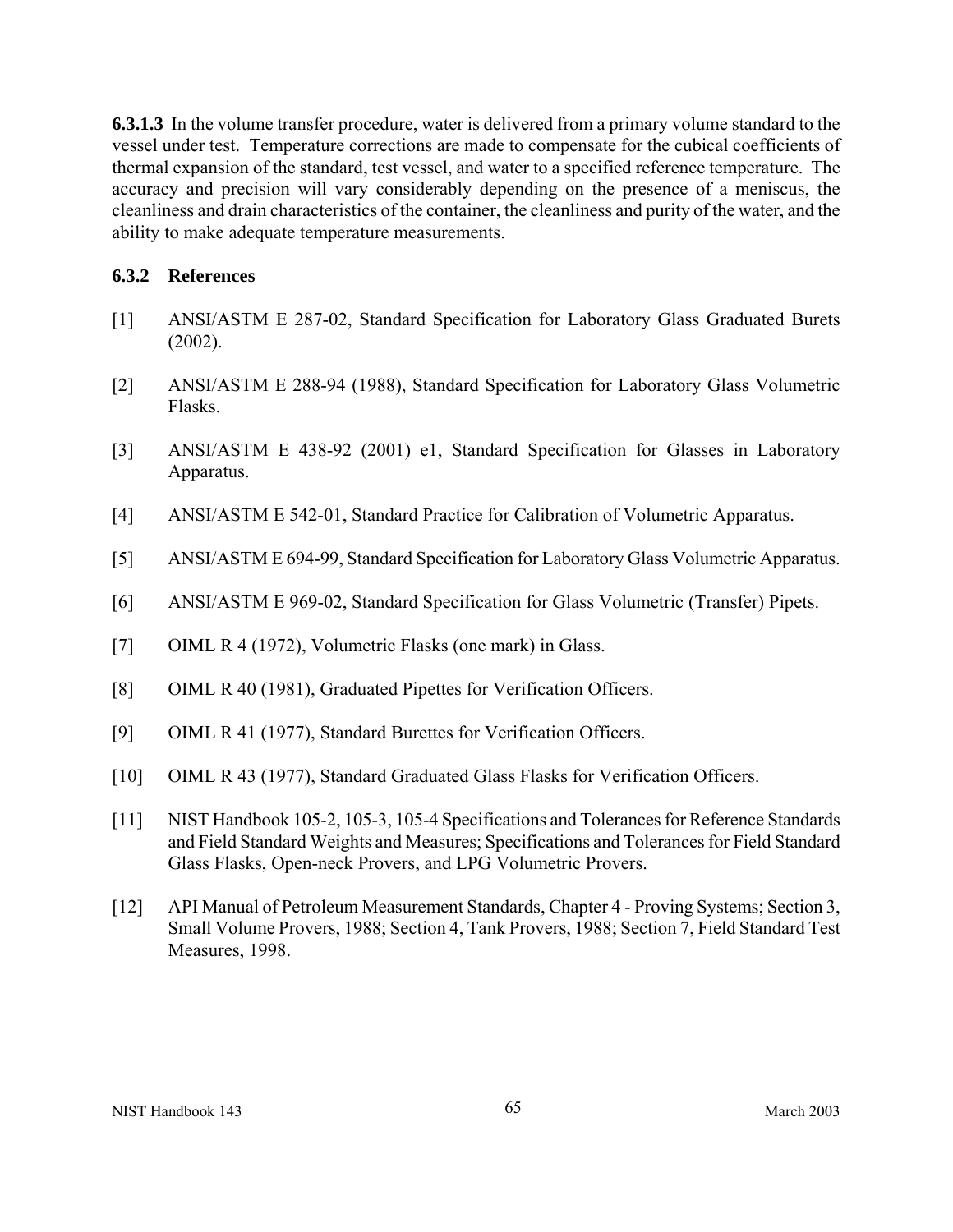### **6.3.3 Statistical Process Control**

**6.3.3.1** Appropriate measurement control programs should be in place and available for review for each measurement type (based on procedures) and nominal volume range for which calibration data is provided. Note Table 12 for appropriate measurement control programs for each measurement type. Appropriate data includes standard deviations and range values that represent process variation and well characterized check standard values.

**6.3.3.2** Measurement control techniques should exhibit results consistent with the procedures used to perform calibrations and should be integrated into the measurement to accurately reflect the measurement process. For those situations where statistical information is not inherent to the process, i.e., simple measurements without built-in redundancy checks, additional measurements should be made to provide experimental characterization of the measurement sufficient for an adequate estimation of the process uncertainty. Those data should be available for review.

#### **6.3.4 Accommodation and Environment**

**6.3.4.1** To be deemed capable of making adequate measurements, calibration laboratories should provide a facility with adequate environmental controls appropriate for the level of measurements to be made, according to procedure types as shown in Table 10. Lower relative humidity may increase measurement error due to evaporation.

| Procedure       | Temperature                                                              | <b>Relative Humidity</b><br>(maximum range per 4 hours) |
|-----------------|--------------------------------------------------------------------------|---------------------------------------------------------|
| Gravimetric     | 20 °C to 23 °C, set point $\pm$ 2 °C<br>maximum change $1.0 \degree C/h$ | 40 % to 60 % $\pm$ 10 %                                 |
| Volume Transfer | 18 °C to 27 °C<br>maximum change $2.0 \degree C/h$                       | 40 % to 60 % $\pm$ 20 %                                 |

**Table 10. Environmental facility guidelines for volumetric calibration**

NOTE: The environmental conditions should also be within the specifications of applicable equipment.

**6.3.4.2** The environment in which testing activities are undertaken should not invalidate the results or adversely affect the required accuracy. Particular care should be taken when such calibration practices are undertaken at sites other than the permanent laboratory facility to minimize the effects of uncontrolled environments.

**6.3.4.3** Vibration, air currents, rapid temperature fluctuations, and other environmental concerns should not diminish the accuracy and precision of volume transfer methods or the performance of precision balances or scales when gravimetric methods are used.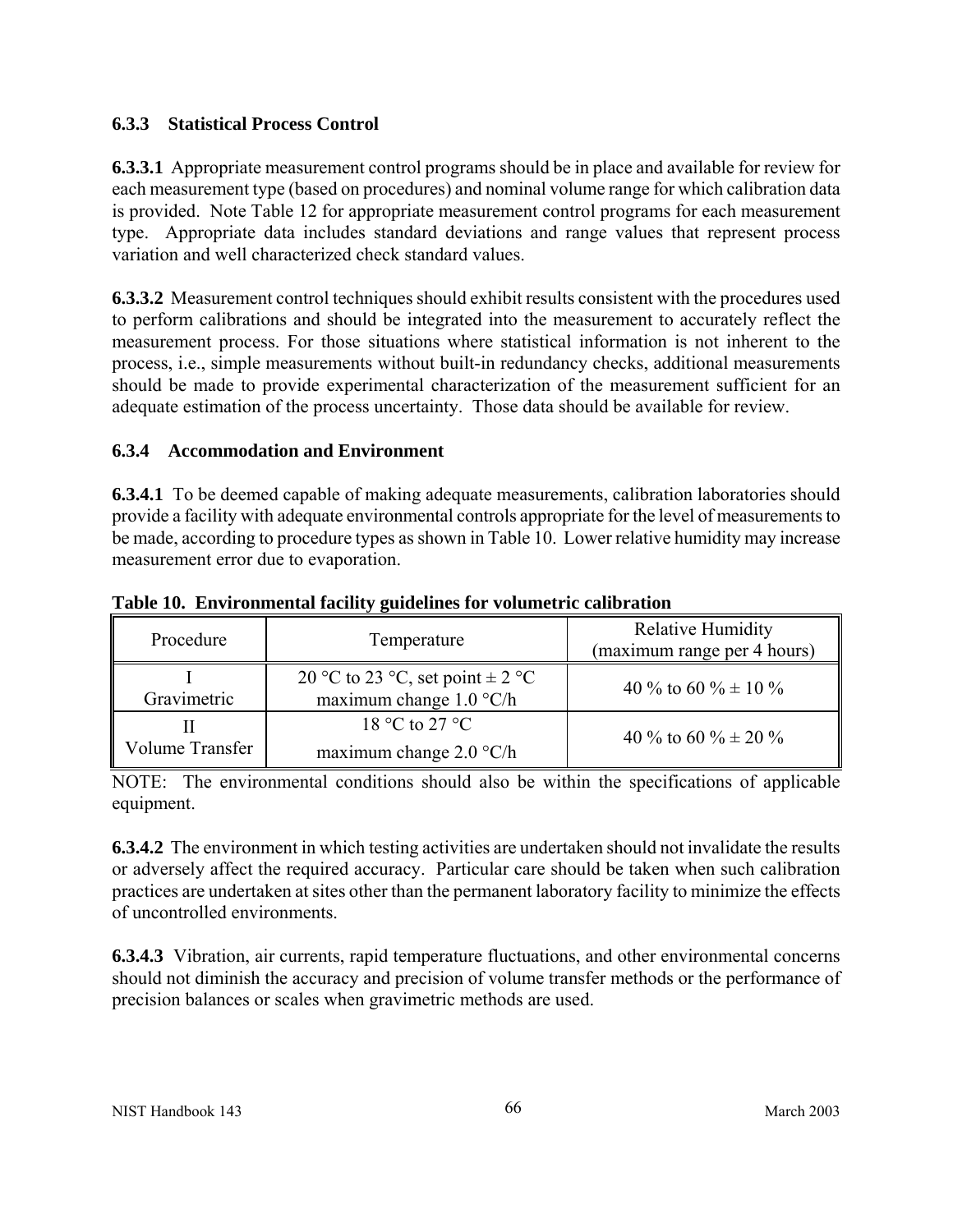**6.3.4.4** The quality of water used as a calibration medium should be of adequate purity (potable) and cleanliness, and should be free from excess air entrapment. For gravimetric procedures the density should be calculated/measured to the nearest  $0.00001$  g/cm<sup>3</sup>.

# **6.3.5 Equipment and reference materials**

**6.3.5.1** Mass standards used as reference standards should be traceable to a national laboratory (such as NIST) and be available at each class and range, for which the laboratory is Recognized, as recommended in Table 12. Sufficient historical data and uncertainty analysis should be available to support the standards used.

**6.3.5.2** Volume standards used as reference standards in the laboratory should be traceable to a national laboratory (such as NIST) and the laboratory should have appropriate procedures in place for verification and recalibration. The accuracy of the primary volume standards of the laboratory should be appropriate for the accuracy class of services provided.

**6.3.5.3** Gravimetric methods, which generally use water as calibration media, require the verification of an adequate supply of deionized or distilled water.

**6.3.5.4** Gravimetric methods require the use of weighing equipment with adequate accuracy and precision for the uncertainty of the measurement procedure. Appropriate control charts or range charts should be maintained to verify the measurement process.

**6.3.5.5** Gravimetric methods require the means to adequately measure barometric air pressure, air temperature, water temperature, and relative humidity of the laboratory environment. Volumetric methods require temperature measurements. Environmental measuring equipment should be available with the accuracy indicated in Table 11. Relative humidity may need to be monitored more closely if evaporation is a concern.

| Procedure Type  | Barometric<br>Pressure                | Temperature<br>water/air    | <b>Relative Humidity</b> |
|-----------------|---------------------------------------|-----------------------------|--------------------------|
| Gravimetric     | $\pm$ 135 Pa<br>$(1.0 \text{ mm Hg})$ | $\pm 0.1$ °C / $\pm 0.5$ °C | $\pm 10 \%$              |
| Volume Transfer | Not essential                         | $\pm$ 0.5 °C                | Not essential            |

**Table 11. Environmental equipment accuracy** (expanded uncertainty)

## **6.3.6 Calibration methods**

**6.3.6.1** The algorithm chosen for the measurement, the reference standard to be used, and the equipment to be used for a particular calibration should be correct for that calibration. A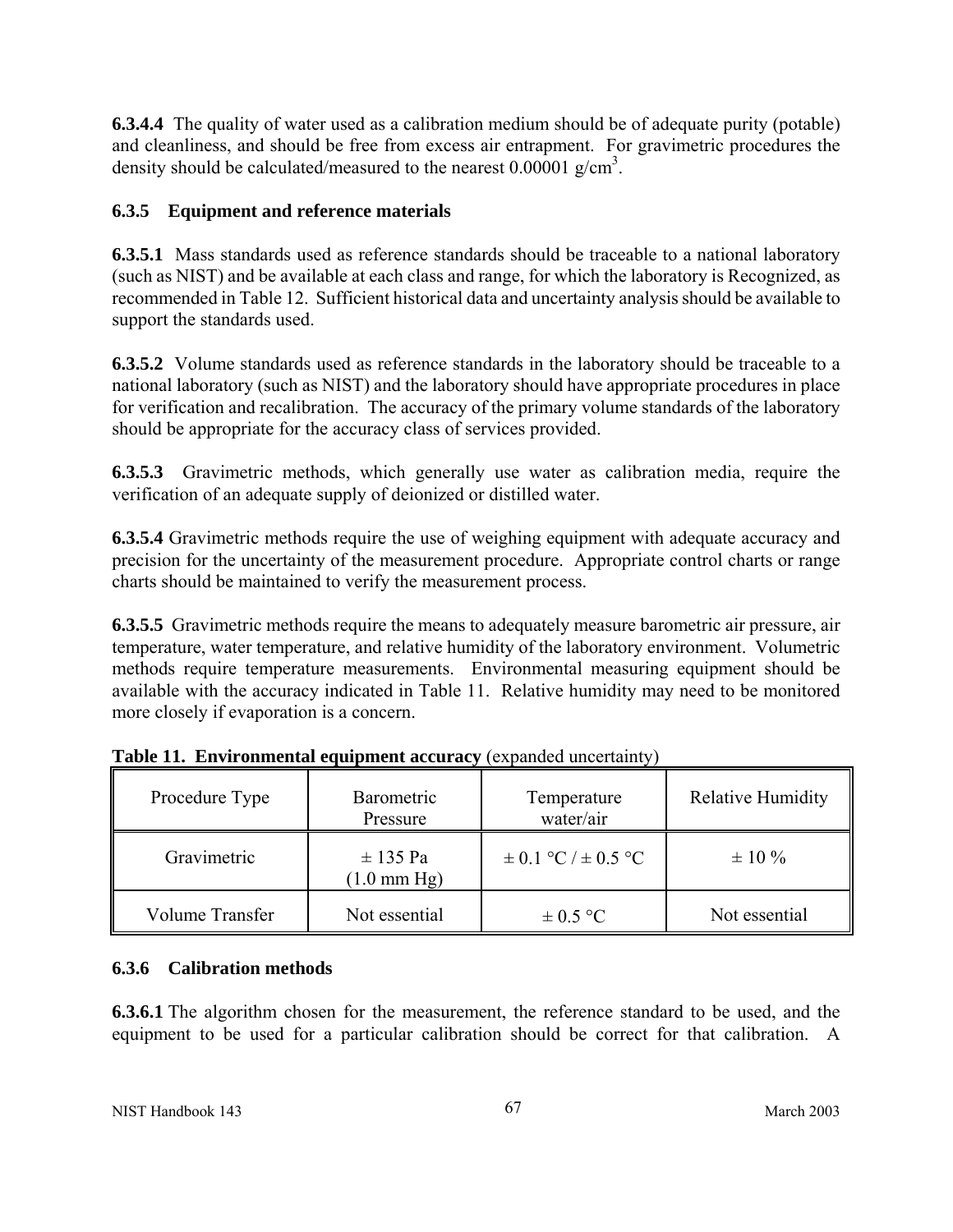documented procedure should be available in the laboratory to determine the correct algorithm. (Examples are provided in NIST Handbook 145 Standard Operating Procedures, SOPs.)

**6.3.6.2** Computer programs should have passed software quality analysis. Computer programs should be documented in detail. The documentation should include technical references that provided the basis for the algorithm, any weighing equations, and data set used to test the program for errors.

# **6.3.7 Handling of calibration items**

**6.3.7.1** The laboratory should have documented procedures to ensure adequate chain-of-custody of calibration items if required by law.

**6.3.7.2** Appropriate procedures should be documented to ensure adequate tracking of calibration items that are appropriate for glass or metal volumetric standards.

# **6.3.8 Certificates and reports**

**6.3.8.1** Calibration reports should describe the volume standards mentioned in the report with sufficient detail to avoid any ambiguity. Additional items to be included on a test report are: volume, uncertainty, reference temperature, material, thermal coefficient of expansion (assumed or measured), construction, any identifying markings, and any tolerances if appropriate.

**6.3.8.2** Environmental parameters measured during the test should be provided on the test report as appropriate. These include laboratory temperature, volume standard temperature, barometric pressure and relative humidity.

**6.3.8.3** Volume standards being tested should meet the appropriate specifications such as NIST, ASTM, API, or OIML, if required by laboratory customers. It is the responsibility of laboratory customers to determine acceptable accuracy levels for their needs.

**6.3.8.4** The calibration item (volume standard) should be free of any sign of abuse or damage. Signs of abuse or misuse include dents, chips, improper draining due to lack of cleanliness, and dirty sight gages. Out of tolerance conditions should be reported.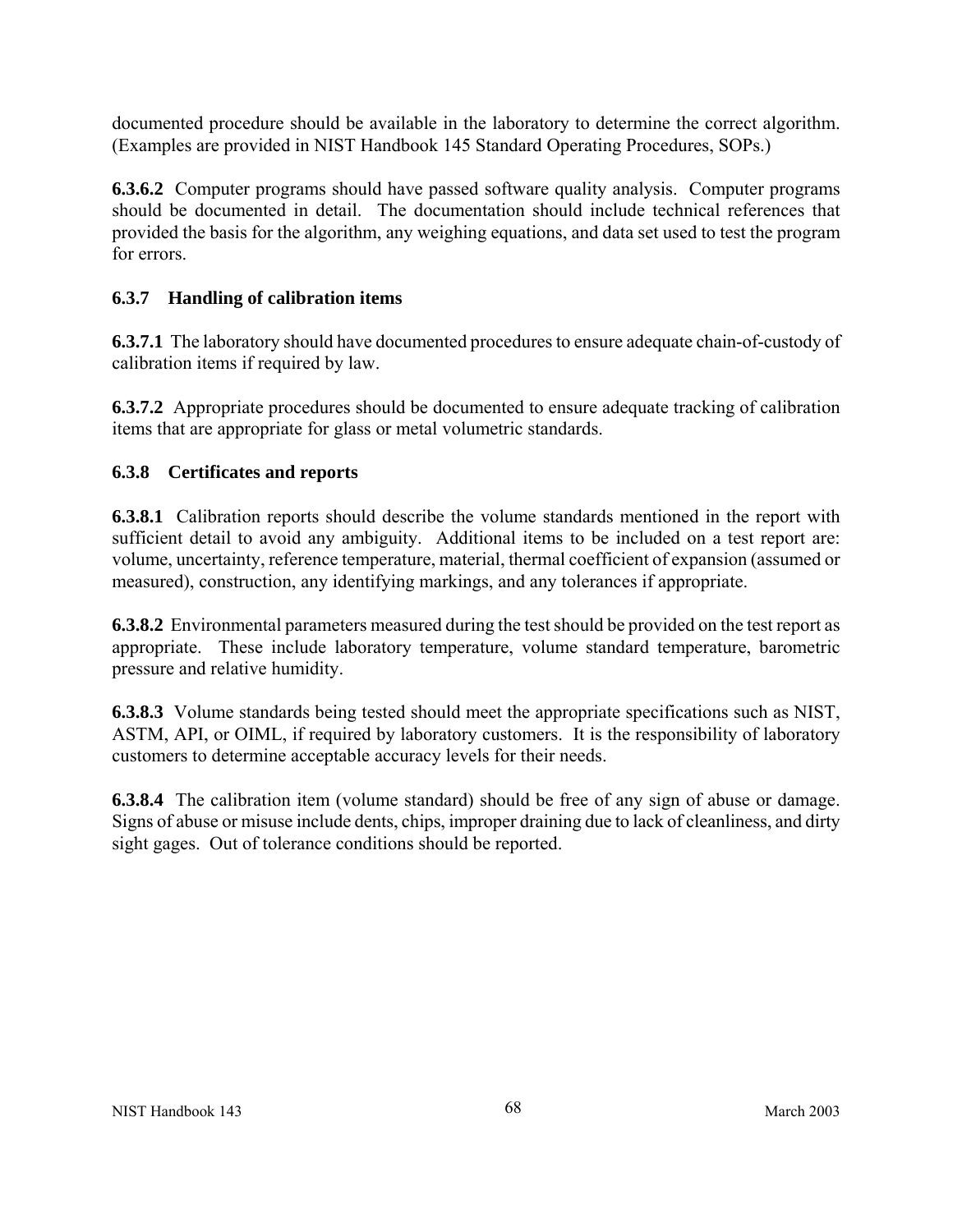| Procedure                          | Minimum<br>Measurement<br>Control                                                                                                                                                                                                               | Minimum<br>Reference<br>Standard                                                                                                                                                                         | Minimum<br>Traceability                                                                                                                                                                                                                                                            | Minimum<br>Calibration<br>Methods                                                                                                                                                                 |
|------------------------------------|-------------------------------------------------------------------------------------------------------------------------------------------------------------------------------------------------------------------------------------------------|----------------------------------------------------------------------------------------------------------------------------------------------------------------------------------------------------------|------------------------------------------------------------------------------------------------------------------------------------------------------------------------------------------------------------------------------------------------------------------------------------|---------------------------------------------------------------------------------------------------------------------------------------------------------------------------------------------------|
| Gravimetric                        | Process control charts<br>$\bullet$<br>Check standards<br>٠<br>Surveillance of all<br>$\bullet$<br>standards used to provide<br>measurement services<br>Proficiency testing<br>$\bullet$<br>- On-site assessment<br>- Round robin participation | Appropriate mass<br>$\bullet$<br>standards<br>ASTM Class 2 or 3; or<br>$\overline{\phantom{a}}$<br>OIML Class $F_1$ or $F_2$ ;<br>$\sim$<br><sub>or</sub><br><b>Calibrated Balance</b><br>$\overline{a}$ | NIST, or national level<br>$\bullet$<br>calibration periodically, based<br>on independent historical data<br>verification<br><sub>or</sub><br>- Test of weighing equipment<br>$\bullet$<br>using correct methods of<br>calibration and adjustment<br>with traceable mass standards | Documented comparison<br>$\bullet$<br>calibration procedure<br>or<br>NIST Handbook 145, double<br>$\bullet$<br>substitution (for example)<br>$\alpha$<br>- Use of calibrated balance<br>$\bullet$ |
| $\mathbf{I}$<br>Volume<br>Transfer | Process control charts<br>$\bullet$<br>Check standards<br>٠<br>Surveillance of selected<br>$\bullet$<br>standards<br>Proficiency testing<br>$\bullet$<br>- On-site assessment<br>- Round robin participation                                    | Primary volume standards<br>with accuracy and<br>repeatability characteristics<br>acceptable for the type of<br>service provided                                                                         | Original NIST calibration and<br>$\bullet$<br>periodic independent<br>verification<br><sub>or</sub><br>Calibration by accredited or<br>$\bullet$<br>Recognized laboratory, if<br>uncertainty requirements can<br>be met                                                            | Documented volume transfer (or<br>water draw) procedure recognized<br>by NIST, OIML, ASTM, or API                                                                                                 |

**Table 12. Summary of technical criteria for volumetric calibration**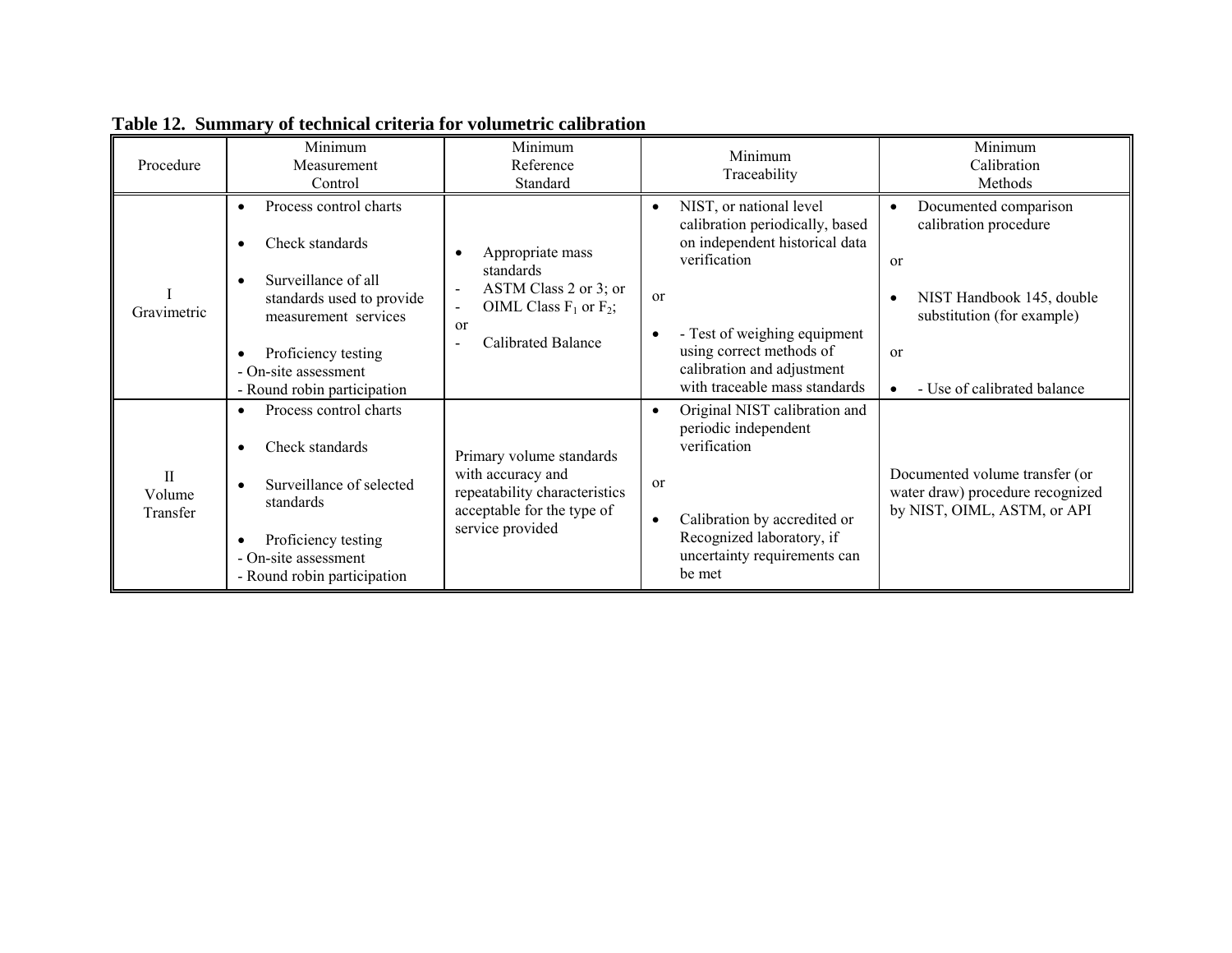# **6.4 Technical Criteria for Hydrometer Laboratories6**

# **6.4.1 Scope**

This section outlines the specific technical requirements in accordance with which a laboratory should demonstrate that it operates if it is to be Recognized as competent to carry out calibrations of hydrometers.

# **6.4.2 References**

- [1] ASTM E 100-95 (2001): Standard Specification for ASTM Hydrometers.
- [2] ASTM E 126-92 (1998): Standard Method for Inspection and Verification of Hydrometers.

# **6.4.3 Statistical process control**

**6.4.3.1** All sources of variability for the hydrometer calibration should be monitored. Check standards should be used to ensure that the calibrations are carried out under controlled conditions. The laboratory should maintain statistical process control (SPC) commensurate with the accuracy levels needed for the calibration. The SPC control parameters should be based on measurements of check standards (or closure parameters) and the repeatability of multiple measurements. The frequency and number of process control checks should be appropriate for the level of uncertainty claimed for the calibration.

**6.4.3.2** The laboratory should have control hydrometers that adequately span the range of materials and sizes normally calibrated by the laboratory. Every measured value of each control should be recorded and compared to its historic value to determine whether or not the process is in control. These values should be plotted on a control chart that has upper and lower control limits.

## **6.4.4 Accommodation and environment**

**6.4.4.1** The environmental conditions (i.e., temperature, atmospheric pressure and relative humidity) in the hydrometer calibration area should have no more than the maximum variations permitted, depending on the materials and the accuracy level needed for the calibration. The reference temperature for a particular hydrometer scale may vary from 15.56  $\degree$ C (15.56  $\degree$ C is approximately 60 °F, which is the reference temperature for petroleum products in the United States) to 20 °C. The laboratory should have the appropriate instrumentation required to measure the environmental conditions.

**6.4.4.2** The density of the water used in hydrometer calibrations should be known to within 0.000005  $g/cm<sup>3</sup>$ . Specific gravity is expressed as the ratio of the density of a liquid to the density of water at a specified temperature.

l

<sup>6</sup> This section is adapted from the NVLAP Calibration Laboratories Draft Technical Guide, and modified for WMD application.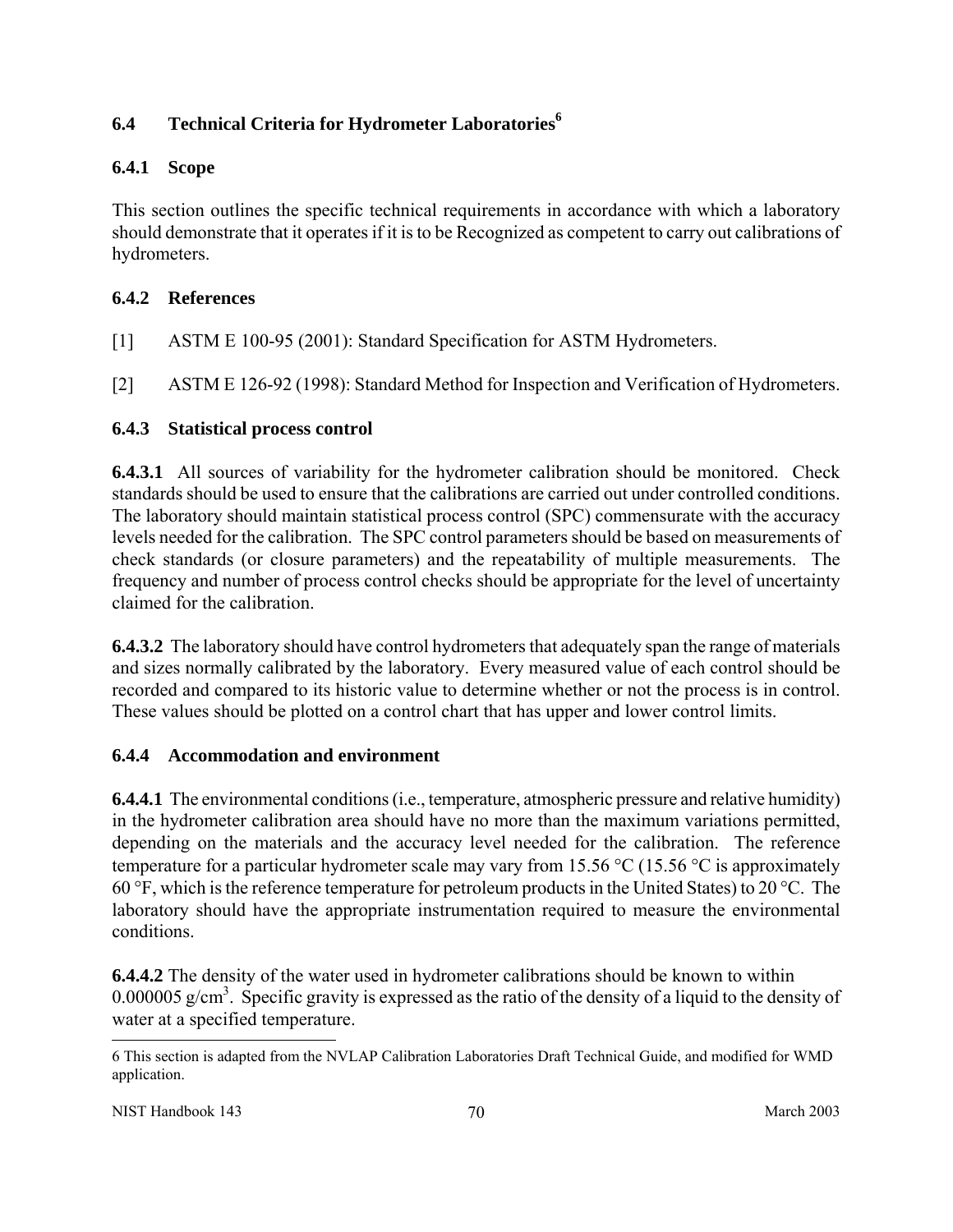**6.4.4.3** Vibration of equipment used in the hydrometer calibrations should be reduced to noninfluential levels. If an obvious source of vibration exists, it should not adversely affect the laboratory's claimed uncertainty level.

**6.4.4.4** Any laboratory that makes hydrometer comparisons should have an appropriate supply of calibration fluids with suitable surface tensions. Hydrometers should be calibrated in the liquids in which they are to be used.

**6.4.4.5** Calibration liquids should be stored in an approved safety cabinet. Laboratories that make hydrometer comparisons should abide by all safety requirements set forth by a regulatory counsel, (e.g., chemical labeling, EPA and OSHA guidelines, etc.).

# **6.4.5 Equipment and reference materials**

**6.4.5.1** The laboratory should have the appropriate equipment required to perform hydrometer calibrations at the Recognized level. All equipment should be properly maintained.

**6.4.5.2** The laboratory that performs hydrometer comparisons should have master hydrometers for which the calibrations are directly traceable to the appropriate national standards laboratory. The appropriate calibration corrections to these master hydrometers should be applied.

**6.4.5.3** The laboratory should have the equipment needed to make auxiliary measurements of hydrometers, (e.g., balances, mass standards, knowledge of water density, etc.).

**6.4.5.4** Any laboratory that makes hydrometer comparisons should abide by all safety requirements set forth by a regulatory counsel, (e.g., chemical labeling, EPA and OSHA guidelines, etc.).

**6.4.5.5** The laboratory should have temperature measuring capabilities suitable to the calibration procedure. In the case of measuring the specific gravity of a liquid with a master hydrometer, temperature measurement of the liquid accurate to  $\pm 0.01$  °C is required.

**6.4.5.6** A laboratory that makes hydrometer comparisons should have a ventilated chemical hood to exhaust any harmful fumes from the working area.

## **6.4.6 Calibration methods**

**6.4.6.1** The wide use of hydrometers for many different purposes has led to various stem scales for unique applications (e.g., specific gravity, percentage alcohol, degrees API, degrees Baume and Brix). The appropriate stem scale should be evaluated.

**6.4.6.2** Ideally, hydrometers under test are compared directly to master hydrometers in the kinds of liquids in which they are to be used. This comparison is performed in a clear, smooth glass cylinder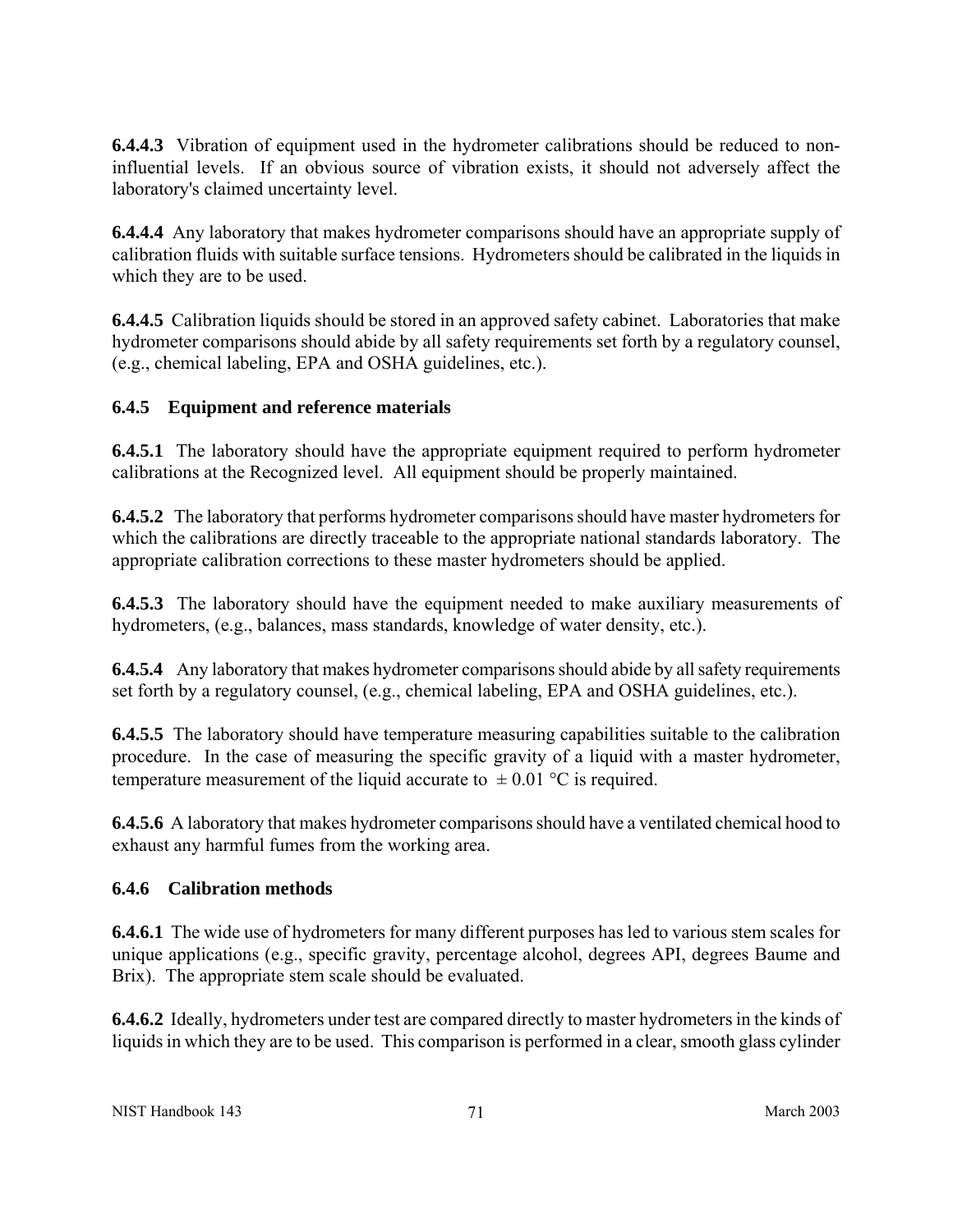of suitable size. The calibration liquid should be well stirred before each comparison to minimize temperature gradient in the liquid.

**6.4.6.3** The laboratory should have a manual detailing the procedures to follow for each type of hydrometers being calibrated. This manual should contain all pertinent information needed for calibration at a given Recognition level.

# **6.4.7 Handling of calibration items**

**6.4.7.1** Hydrometers should be cleaned and stored in a manner that prevents accidental contact with material that could damage the calibration surfaces. Since hydrometers are made of glass and can be easily broken, they should be handled only by an experienced operator.

**6.4.7.2** Inspection should be made of all hydrometers for calibration for bent stems, twisted scales, and loose material inside the body of the hydrometer.

**6.4.7.3** The hydrometer should be wiped with alcohol and dried to ensure a clean surface before it is immersed in the calibration liquid.

# **6.4.8 Certificates and reports**

**6.4.8.1** Summary sheets and data sheets should be used to document all calibrations. This documentation should be dated and initialed by the operator. A historical registry should be kept.

**6.4.8.2** The uncertainty reported for the hydrometer should be derived from a model of the measurement system that includes, as applicable, the uncertainties due to:

- a) master hydrometer;
- b) long term reproducibility of measurement system;
- c) thermal expansion; and
- d) other appropriate factors.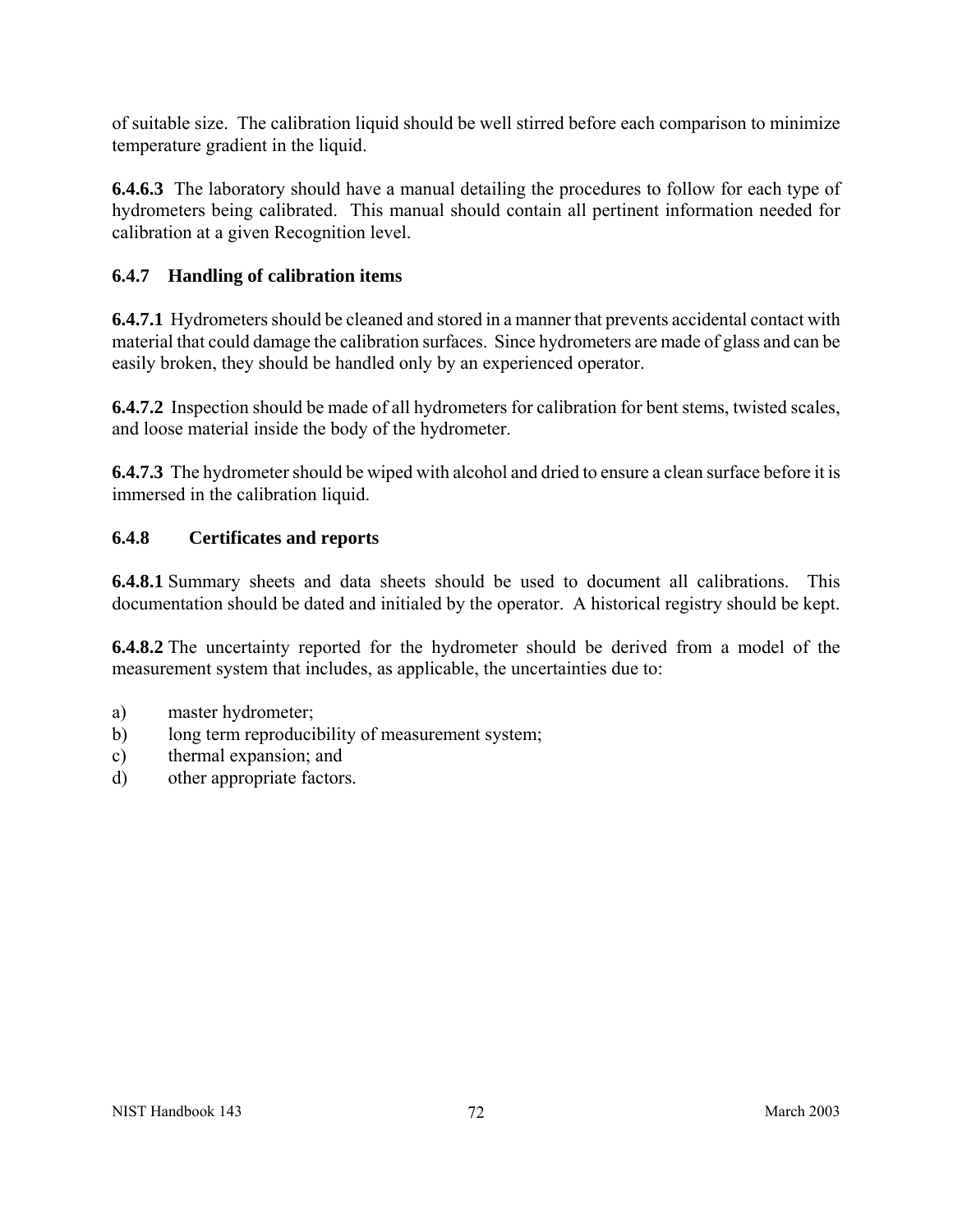# **6.5 Technical Criteria for Thermometer Laboratories7**

# **6.5.1 Scope**

**6.5.1.1** This section contains the specific technical criteria in accordance with which a laboratory should demonstrate that it operates, if it is to be Recognized as competent to carry out thermometer calibrations.

**6.5.1.2.** This section may also be used as a guide by thermometer calibration laboratories in the development and implementation of their quality systems.

*Echelon:* Level of performance associated with the level of total uncertainty, according to the following table:

| Echelon | <b>Expanded Uncertainty</b>            |
|---------|----------------------------------------|
|         | $\leq \pm 0.005$ °C                    |
|         | $> \pm 0.005$ °C to $\leq \pm 0.05$ °C |
| Ш       | $> \pm 0.05$ °C to $\leq \pm 0.20$ °C  |
| IV      | $> \pm 0.20$ °C to $\leq \pm 1.0$ °C   |
|         | $> \pm 1.0$ °C to $\leq \pm 5.0$ °C    |

NOTE: The uncertainty of thermometers calibrated by the laboratory will vary depending upon the temperature range of application, even for the same thermometer. Thus, a laboratory may perform calibrations at Echelon II in some cases and Echelon III or IV in other cases because of the temperature ranges involved. Also, the echelon assigned is dependent on the types of thermometers calibrated.

# **6.5.2 References**

- [1] ASTM Annual Book of Standards, Volume 14.03, Standards Relating to Temperature Measurement (latest edition).
- [2] NIST Handbook 105-6, Specifications and Tolerances for Field Standard Thermometers (1997).
- [3] NIST SP 250-23, Liquid-In-Glass Thermometer Calibration Service (1988).

l 7 This section is adapted from the NVLAP Calibration Laboratories Draft Technical Guide, and modified for WMD application.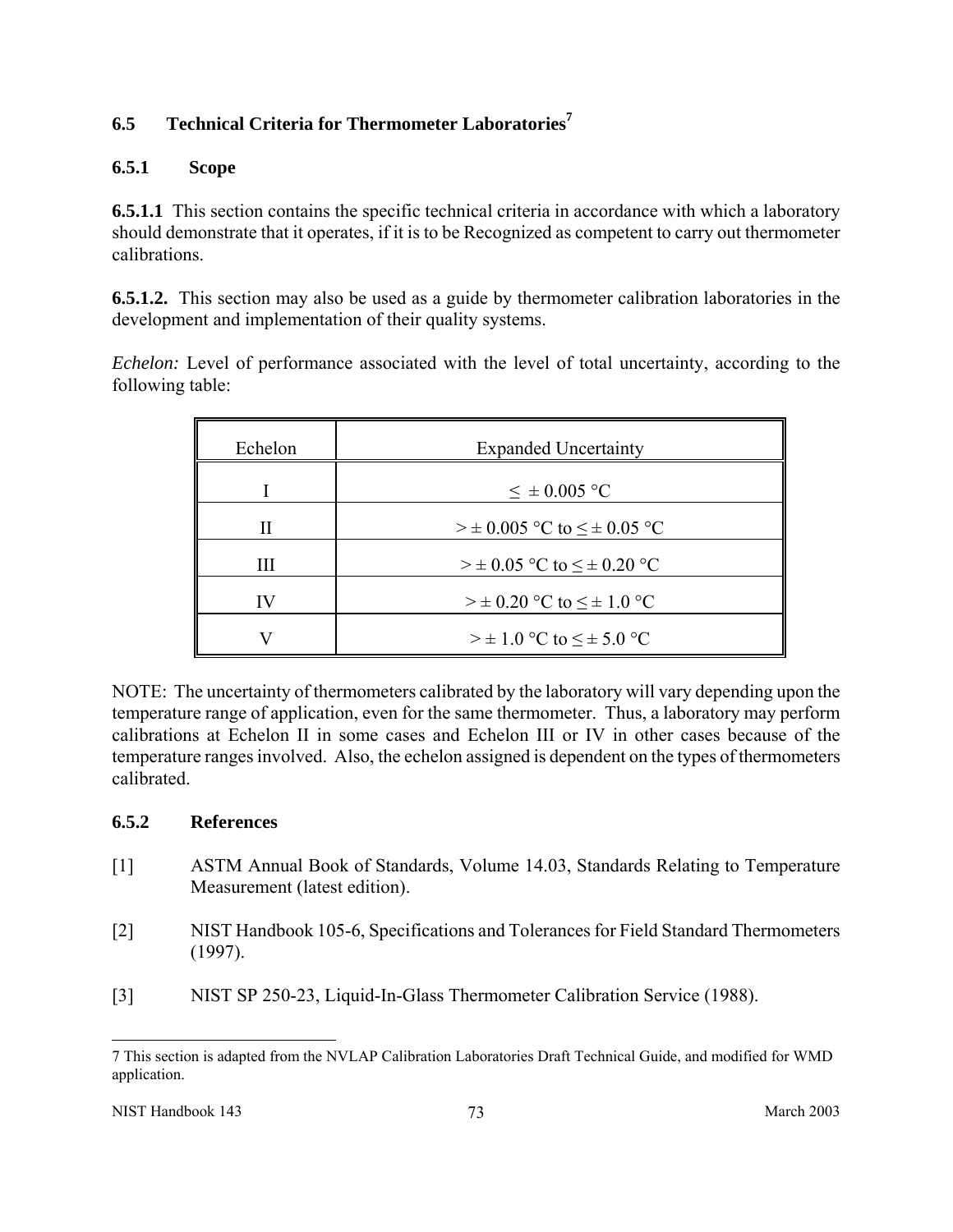[4] NBS Monograph 174, Thermometer Calibration, A Model for State Calibration Laboratories (Appendix A: NBS Monograph 150, Liquid-In-Glass Thermometry) (1985).

## **6.5.3 Statistical process control**

## **6.5.3.1 Fixed-point cell and triple point of water as the reference standards**

When the reference standard used by the laboratory is a fixed-point cell, the three action items described below are required as indicated by the application table that follows their description.

**6.5.3.1.1** Records of complete phase equilibrium plateaus obtained for each cell upon receipt and every 6 months thereafter should be maintained. This should include either manually recorded temperatures at consistent intervals, or a graphical representation of the equilibrium plateau, as measured by the monitoring sensor.

**6.5.3.1.2** A separate check thermometer should be used for each cell and control charts maintained.

**6.5.3.1.3** The triple point of water should be measured after every measurement at another temperature.

|           |  | Echelon |  |
|-----------|--|---------|--|
| Item      |  | 111     |  |
| 6.5.3.1.1 |  |         |  |
| 6.5.3.1.2 |  |         |  |
| 6.5.3.1.3 |  |         |  |

# **6.5.3.2 SPRT or RIRT as the reference standard**

When the reference standard used by the laboratory is a standard platinum resistance thermometer (SPRT) or a rhodium-iron resistance thermometer (RIRT), the two action items described below are recommended as indicated by the application table that follows them.

**6.5.3.2.1** There should be documentation (i.e., control charts) to show that the resistance of the instrument at the triple point of water has not changed since its last calibration by more than the equivalent shown in the table below.

**6.5.3.2.2** If a digital voltmeter (DVM), digital multi-meter (DMM), or digital temperature indicator is used, the calibration of the temperature indicating system (indicator and sensor) should be checked periodically at either the water triple point or at the ice point.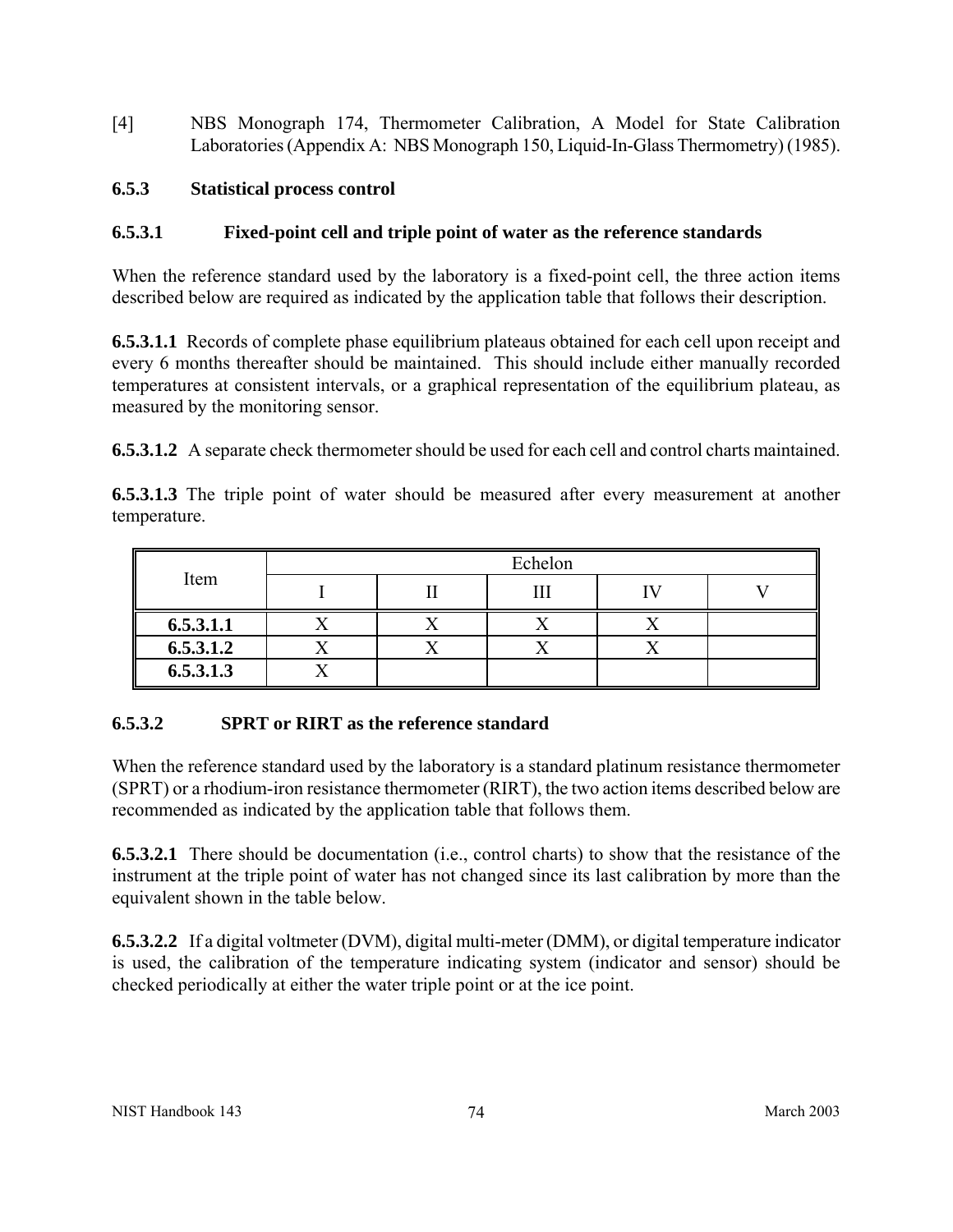| Item      | Echelon |      |        |         |                 |  |
|-----------|---------|------|--------|---------|-----------------|--|
|           |         |      | Ш      | TV.     |                 |  |
| 6.5.3.2.1 | 2 mK    | 2 mK | $5$ mK | $10$ mK | $10 \text{ mK}$ |  |
| 6.5.3.2.2 | X       |      | X      | X       |                 |  |

### **6.5.3.3 Thermistor thermometer as the reference standard**

When the reference standard used by the laboratory is a thermistor thermometer, the two action items described below are recommended as indicated by the application table that follows them.

**6.5.3.3.1** The calibration of the thermistor thermometer should be checked frequently (monthly or weekly) depending on the particular application, and control charts should be kept.

**6.5.3.3.2** If, since the last calibration, the resistance of the thermistor thermometer has changed at a reference check point (fixed-point, preferably) by the equivalent shown in the next table, a new calibration should be done.

| Item      | Echelon |        |        |         |   |  |  |
|-----------|---------|--------|--------|---------|---|--|--|
|           |         | Ш      |        |         |   |  |  |
| 6.5.3.3.1 |         | X      | X      | X       | X |  |  |
| 6.5.3.3.2 |         | $2$ mK | $5$ mK | $10$ mK |   |  |  |

## **6.5.3.4 Thermocouple as the reference standard**

When the reference standard used by the laboratory is a thermocouple, control charts should show the reproducibility at appropriate fixed points.

## **6.5.3.4.1 Liquid-in-glass thermometer as the reference standard**

When the reference standard used by the laboratory is a liquid-in-glass thermometer, the two action items described below are recommended as indicated by the application table that follows them.

**6.5.3.4.1.1** The total-immersion mercury-in-glass thermometer should be checked according to good laboratory practice. One method is to check at the ice point on a daily basis after use and maintain records.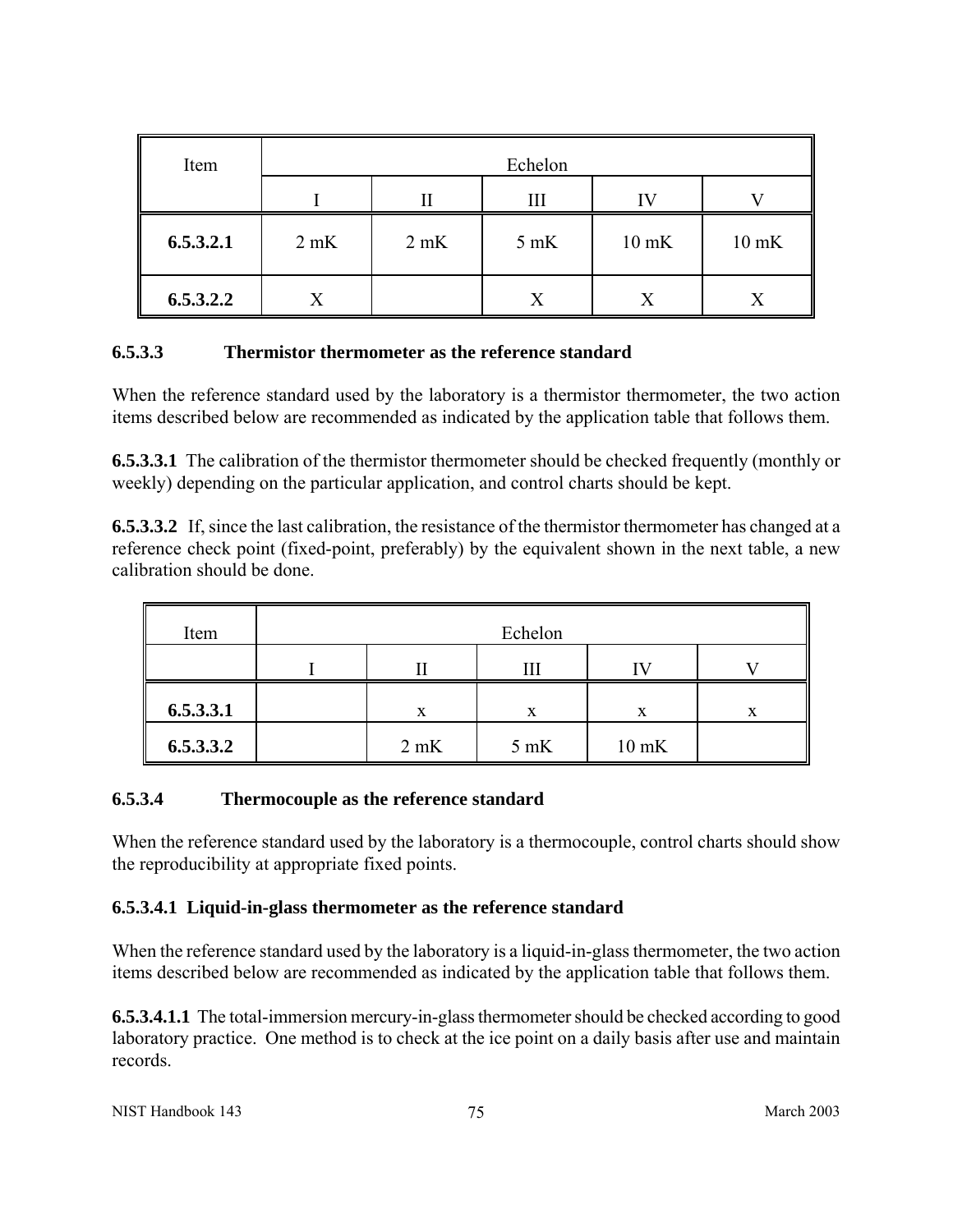**6.5.3.4.1.2** The total-immersion liquid-in-glass thermometer should be checked according to good laboratory practice. One method is to check at the ice point weekly and maintain control charts.

| Item        | Echelon |  |   |  |  |
|-------------|---------|--|---|--|--|
|             |         |  | ш |  |  |
| 6.5.3.4.1.1 |         |  |   |  |  |
| 6.5.3.4.1.2 |         |  |   |  |  |

### **6.5.4 Accommodation and environment**

**6.5.4.1** For all echelons, the environmental conditions of the laboratory should be controlled.

**6.5.4.2** The temperature of the laboratory should be controlled to  $\pm 2^{\circ}$ C.

**6.5.4.3** The relative humidity should be controlled between 40 % and 60 %.

**6.5.4.4** Vibrations in the laboratory should be minimized.

# **6.5.5 Equipment and reference materials**

## **6.5.5.1 Reference standards**

The following table indicates which reference standard is acceptable for each echelon.

| Acceptable reference standard   | Echelon |  |   |  |  |
|---------------------------------|---------|--|---|--|--|
|                                 |         |  | Ш |  |  |
| Fixed-point cell                |         |  | Х |  |  |
| SPRT and/or RIRT                |         |  | Χ |  |  |
| Thermistor thermometer          |         |  | X |  |  |
| Gold/platinum thermocouple      |         |  |   |  |  |
| Type S, R or B thermocouple     |         |  |   |  |  |
| Total-immersion liquid-in-glass |         |  |   |  |  |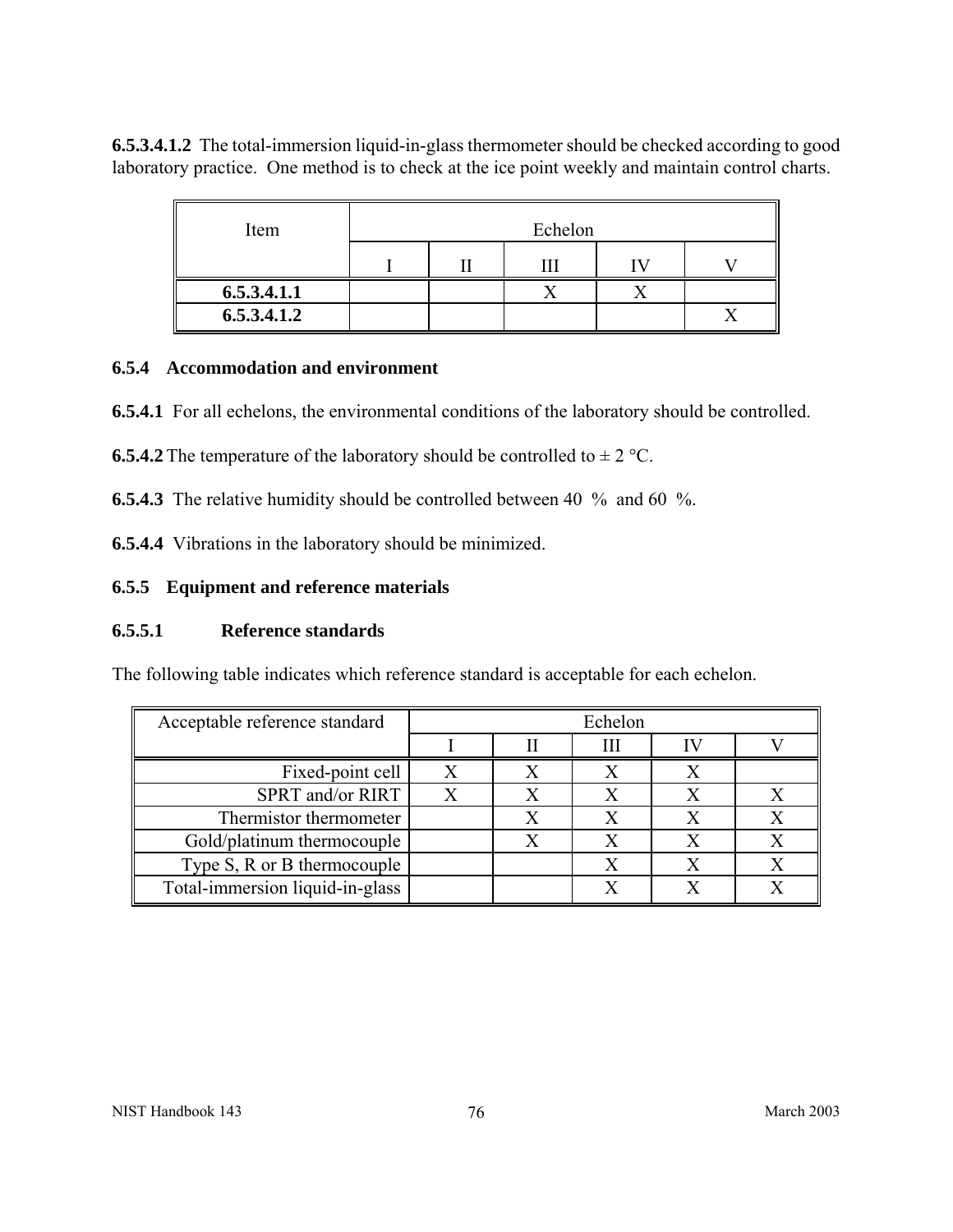# **6.5.5.2 Fixed-point cell as the reference standard**

**6.5.5.2.1** The purity of the fixed-point material should be at least 99.999 9 % and the other starting materials of construction of the cells should be of ultra-high purity also. If the cells are unsealed, they should be filled at all times with an inert gas such as argon.

**6.5.5.2.2** The cells should be of the defining fixed points of the ITS-90, or well-characterized, stable and reproducible secondary fixed points.

# **6.5.5.3 SPRT or RIRT as the reference standard**

**6.5.5.3.1** A system having adequate resolution and uncertainty should be used to measure a reference SPRT or RIRT. Recommendations for specific situations are given below.

**6.5.5.3.2** A resistance bridge having at least the resolution shown below, as a function of claimed total uncertainty, is recommended. A ratio bridge and standard resistors may also be used:

| Echelon  | Claimed expanded<br>uncertainty | Minimum<br>bridge resolution |
|----------|---------------------------------|------------------------------|
|          | $\leq \pm 0.01$ °C              | $10 \mu\Omega$               |
| $\rm II$ | $\pm 0.05$ °C                   | $50 \mu\Omega$               |
| III      | near $\pm$ 0.20 °C              | $200 \mu\Omega$              |
| IV       | near $\pm$ 1.0 °C               | $1 \text{ m}\Omega$          |

**6.5.5.3.3** Alternatively, a DVM or DMM with the resolution shown below, and a constant-current source with provision for reversing the current, may be used. The current should be known to the same accuracy as the DVM or DMM.

| Echelon | DVM or DMM resolution<br>(digits) |
|---------|-----------------------------------|
|         | 6.5                               |
|         | 6.5                               |
| Ш       | 6.5                               |
|         | 6.5                               |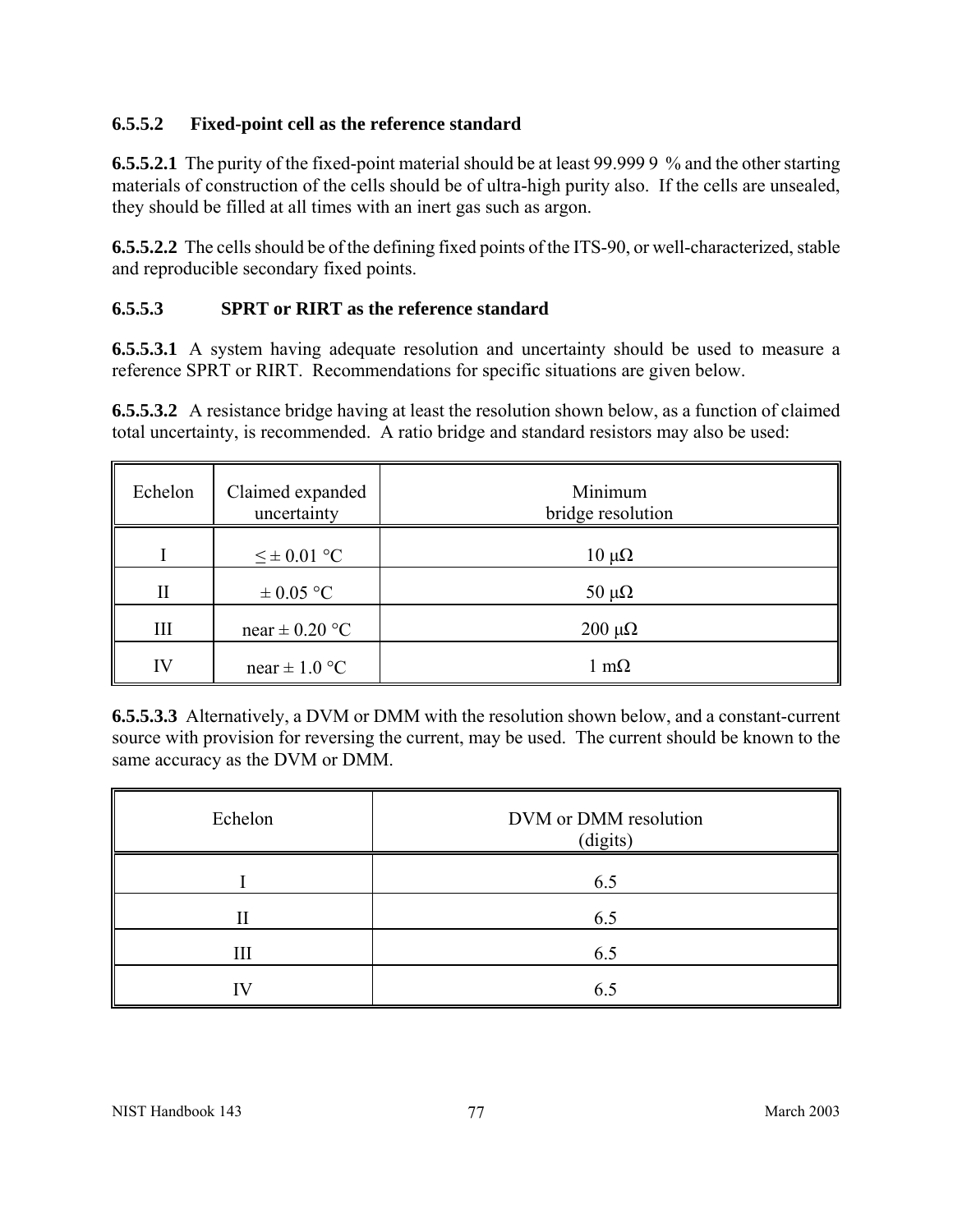### **6.5.5.4 Thermocouple as the reference standard**

If the reference standard is a noble metal thermocouple used with a scanner, a scanner with low-thermal switches should be used.

## **6.5.6 Measurement traceability and calibration**

### **6.5.6.1 Fixed-point cell as the reference standard**

When the reference standard is a fixed-point cell, the four action items described below are recommended as indicated by the application table that follows them.

**6.5.6.1.1** The cell should be evaluated by NIST; or

**6.5.6.1.2** The cell may have been evaluated by the supplier, if the supplier documented in detail the preparation and evaluation, showing direct traceability to NIST, or is NVLAP accredited; or

**6.5.6.1.3** The cell should have been evaluated by a NVLAP accredited supplier.

**6.5.6.1.4** The maximum uncertainty of the temperature of the cell should be as indicated in the next table:

| Item      | Echelon    |                     |         |               |  |  |  |
|-----------|------------|---------------------|---------|---------------|--|--|--|
|           | Ш<br>IV    |                     |         |               |  |  |  |
| 6.5.6.1.1 | X          | $X^*$               |         |               |  |  |  |
| 6.5.6.1.2 |            | $x^{\ast\ast}$      |         |               |  |  |  |
| 6.5.6.1.3 |            |                     | X       | X             |  |  |  |
| 6.5.6.1.4 | $\pm 1$ mK | $\leq \pm 0.005$ °C | 0.01 °C | $\pm$ 0.02 °C |  |  |  |

\*

for total uncertainties  $\leq \pm 0.01$  °C<br>\* for total uncertainties in range  $\pm 0.01$  °C to  $\pm 0.05$  °C

## **6.5.6.2 SPRT or RIRT as the reference standard**

When the reference standard is an SPRT or RIRT, the four action items described below are recommended as indicated by the application table that follows them.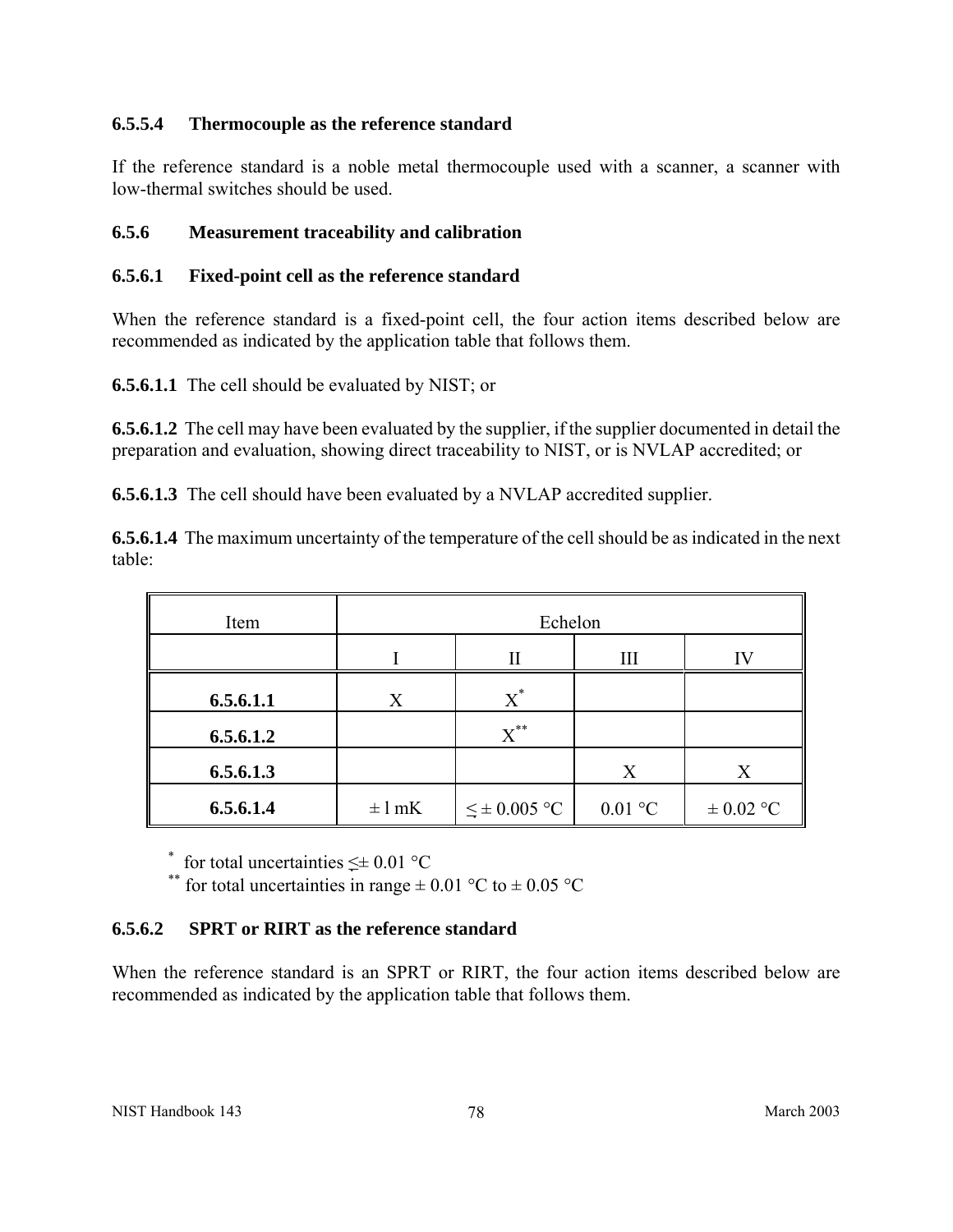**6.5.6.2.1** The SPRT or RIRT should be calibrated by NIST or a NVLAP accredited laboratory every 2 years but may be calibrated by NIST every 2 to 5 years if adequate measurement process data is evident.

**6.5.6.2.2.** The SPRT or RIRT should be calibrated annually, and all reference resistors used with the bridge should be calibrated traceable to NIST.

**6.5.6.2.3** If a bridge is used, it should be calibrated annually, and all reference resistors used with the bridge should be calibrated traceable to NIST.

| Item      | Echelon |   |   |    |   |  |
|-----------|---------|---|---|----|---|--|
|           |         |   | Ш | TV |   |  |
| 6.5.6.2.1 | X       | X | X | X  |   |  |
| 6.5.6.2.2 |         |   |   |    | X |  |
| 6.5.6.2.3 | X       | X | X | X  |   |  |
| 6.5.6.2.4 |         | X | X |    | X |  |

**6.5.6.2.4** If a DVM or DMM is used, it should be calibrated annually.

**6.5.6.3** If a **thermistor thermometer is the reference standard**, it should be calibrated traceable to NIST.

**6.5.6.4** If a **thermocouple is the reference standard**, documentation should show that its calibration is traceable to NIST and indicate the annealing procedure used during the thermocouple's use.

**6.5.6.5** If a **liquid-in-glass thermometer is the reference standard**, it should be calibrated traceable to NIST.

# **6.5.7 Calibration methods**

**6.5.7.1** All computer programs used in data logging and analysis should be documented in detail. Also, all algorithms and equipment should be correct for the task.

**6.5.7.2** When calibrations are performed by comparison against an SPRT or an RIRT, or a thermistor thermometer, or a liquid-in-glass thermometer, the five action items described below are recommended as indicated by the application table that follows them.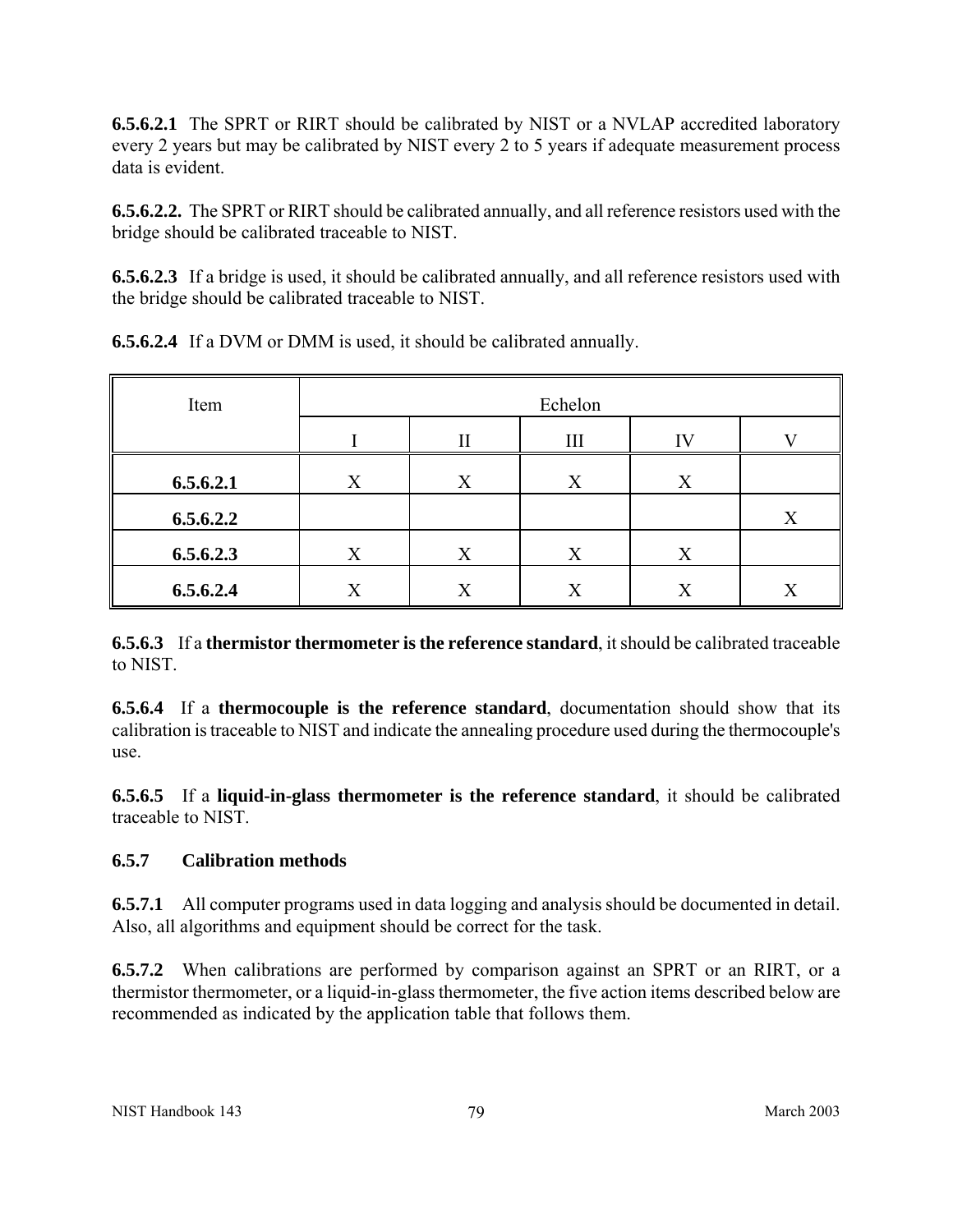**6.5.7.2.1** If a liquid medium is used, it should be stirred vigorously and a comparison block should be located in the bath to aid in improving the uniformity.

**6.5.7.2.2** If a liquid medium is used, it should be adequately stirred and a comparison block should be located in the bath to aid in improving the uniformity.

**6.5.7.2.3** If the comparison medium is a liquid, it should be adequately stirred.

**6.5.7.2.4** The uniformity of the comparison medium should be measured by means of a fastresponding thermometer.

**6.5.7.2.5** The temperature stability and uniformity of the comparison medium should be as shown in the next table.

| Item      | Echelon      |                           |     |                   |    |  |
|-----------|--------------|---------------------------|-----|-------------------|----|--|
|           |              |                           | Ш   | TΩ                |    |  |
| 6.5.7.2.1 | X            | X                         |     |                   |    |  |
| 6.5.7.2.2 |              |                           | X   | $\rm\overline{X}$ |    |  |
| 6.5.7.2.3 |              |                           |     |                   |    |  |
| 6.5.7.2.4 |              |                           | X   | $\rm X$           |    |  |
| 6.5.7.2.5 | $\pm$ 0.5 mK | $\pm$ 0.5 mK <sup>*</sup> | (a) | (a)               | (a |  |

\*For claimed expanded uncertainty  $\leq \pm 0.01$  °C. For claimed expanded uncertainty  $\geq \pm 0.01$  °C, at least 10 times better than the claimed expanded uncertainty.

(a) At least 10 times better than the claimed expanded uncertainty.

**6.5.7.3** When the reference standard is a total-immersion mercury-in-glass thermometer, corrections obtained from measurements at the ice point should be made for all temperature measurements.

**6.5.7.4** The ice-point bath should be made according to accepted procedures from ice made from distilled water. This applies to Echelons III, IV and V.

# **6.5.8 Handling of calibration items**

In addition to the general requirements set forth for all calibration items, it should be noted that SPRT's are susceptible to and need protection from shock and vibration in shipping, handling, and storage.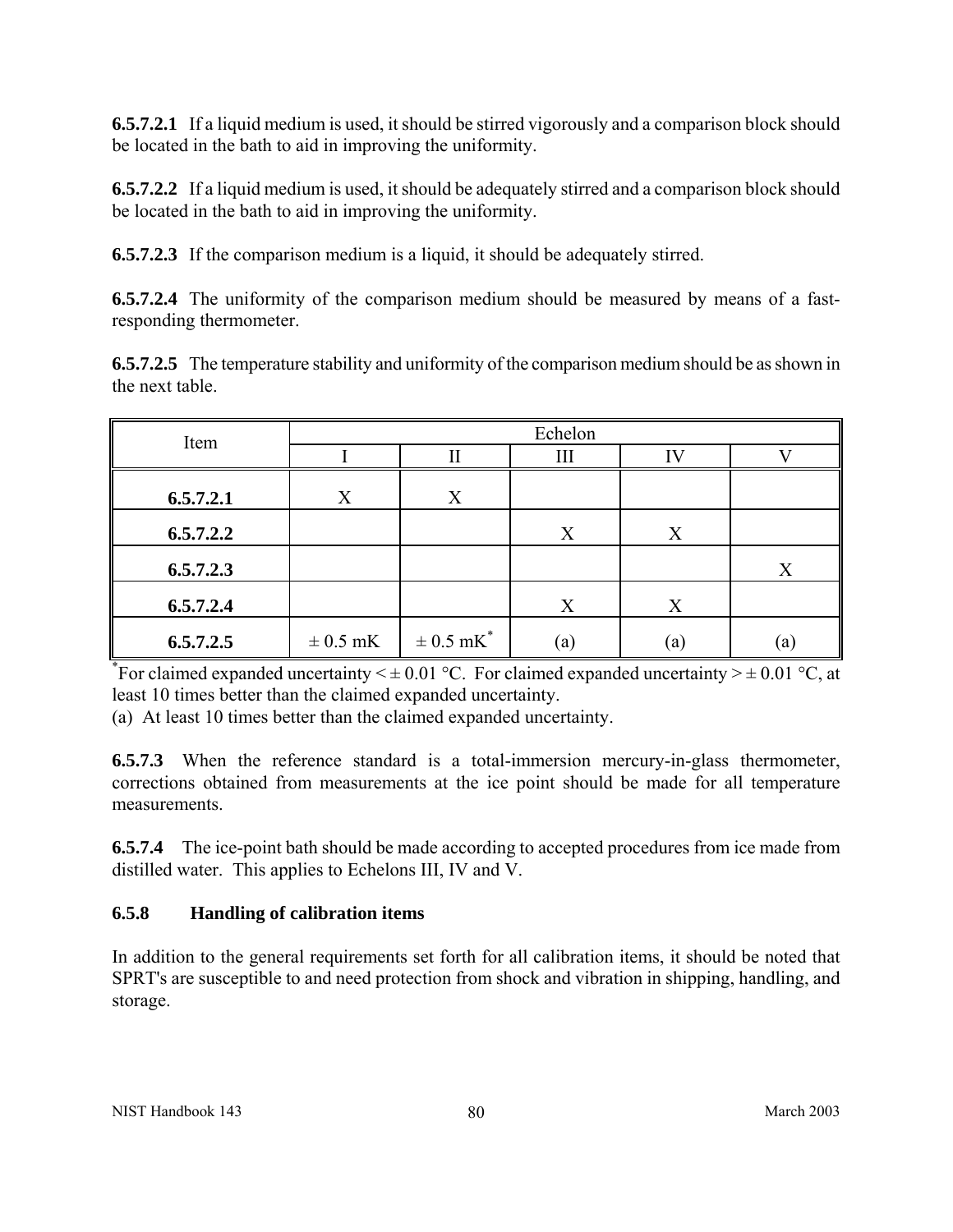# **6.6** Technical Criteria for Moisture Laboratories<sup>8</sup> - Grain and/or Commodities

## **6.6.1 Scope**

**6.6.1.1** The purpose of this section is to specify the specific technical criteria needed to meaningfully assess the competence of a testing laboratory that performs moisture analyses.

**6.6.1.2** This document may also be used as a guide by moisture laboratories in the development and implementation of their quality systems.

**6.6.1.3** Laboratories may be Recognized based on procedures used to determine moisture. These four procedural categories identify the method of moisture determination and the reference methods. The scope of Recognition follows the categories as defined in Table 13. Laboratories may be Recognized under two or more categories if they have the necessary equipment, skills, knowledge, measurement control and demonstrated competence to perform adequately in each category.

NOTE: The national laboratory for grain moisture in the United States is the Grain Inspection Packers and Stockyards Administration (GIPSA) formerly known as the Federal Grain Inspection Service (FGIS). The standard method recognized by the GIPSA laboratory is the Air Oven Method. Grain moisture testing laboratories should reference the Air Oven Method and participate in interlaboratory comparisons to ensure comparability of measurements with the national laboratory.

| <b>Procedural</b><br>Category | <b>Moisture Determination Method</b> |                                   | <b>Reference Methods</b>                                                                                                                                                        |  |  |
|-------------------------------|--------------------------------------|-----------------------------------|---------------------------------------------------------------------------------------------------------------------------------------------------------------------------------|--|--|
| Oven Methods                  | <b>I</b> a                           | Air Oven                          | GIPSA, Technical Services Division, Air<br>Oven Moisture Reference Laboratory<br>Working Instructions                                                                           |  |  |
|                               | <b>Ib</b>                            | Vacuum Oven                       | AOAC Official Methods of Analysis, 17th<br>ed. Revision 1, 2002, vacuum oven<br>methods, Sec. 32                                                                                |  |  |
| П<br><b>Chemical Method</b>   | Ha                                   | Karl Fischer chemical<br>analysis | AOAC Official Methods of Analysis, 17th<br>ed. Revision 1, 2002, Karl Fischer methods<br>AOAC, Automatic Karl Fischer Titration of<br>Moisture in Grain, (Vol. 64, No. 6, 1981) |  |  |
|                               | <b>IIb</b>                           | Basic Reference Method            | ISO 711, Cereals and Cereal Products-<br>Determination of Moisture Content                                                                                                      |  |  |

**Table 13. Moisture determination laboratory classifications**

l 8 This section was originally developed by WMD.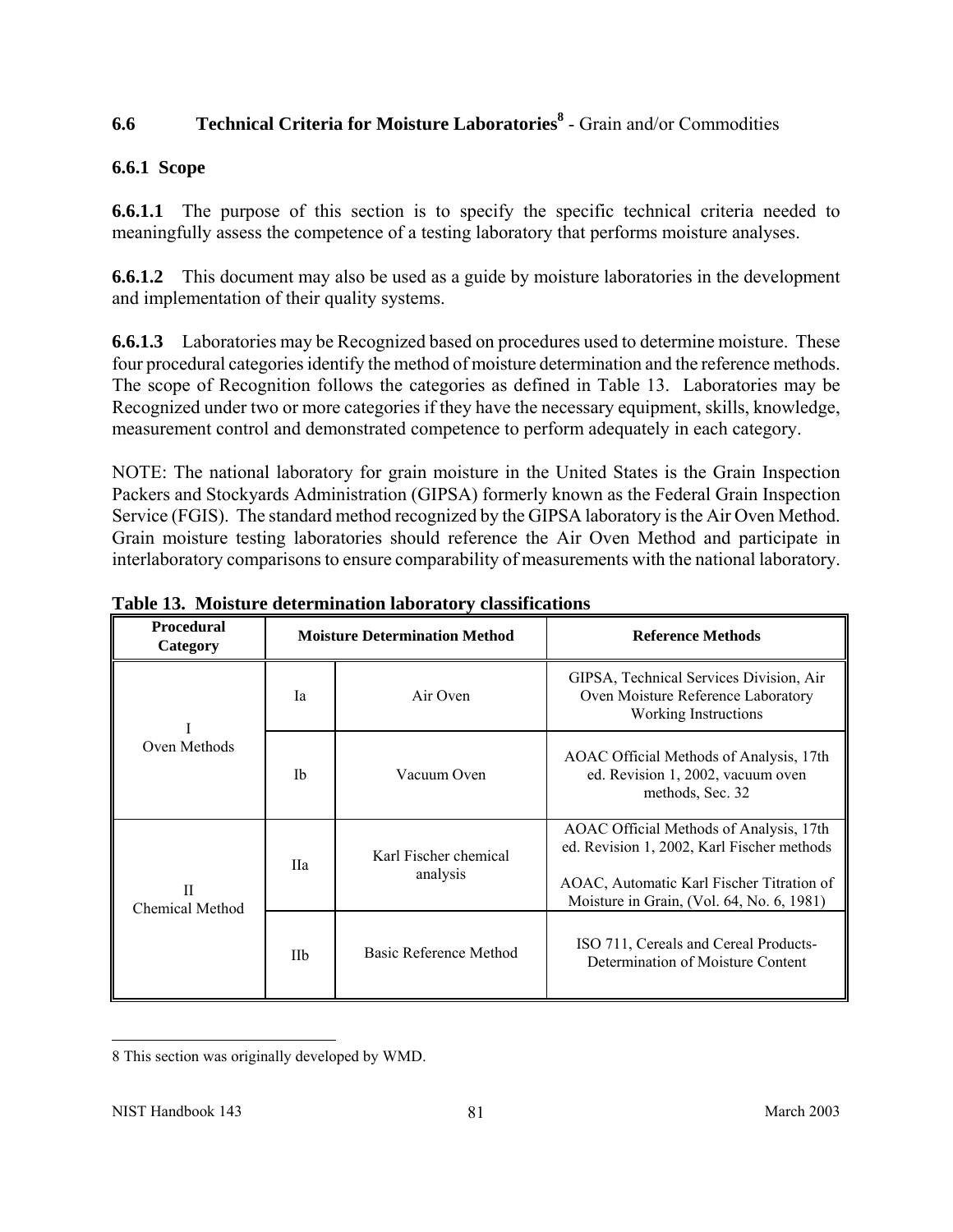**6.6.1.4** Laboratories should document the grains and/or commodities tested and maintain replicate results within  $\pm$  0.2 %. The scope of Recognition should indicate identified grains and/or commodities and the uncertainty limits**.** Uncertainty analysis should be completed according to the ISO Guide for the Expression of Uncertainty in Measurement.

**6.6.1.5** Important definitions in this section follow:

*Moisture content* - The loss in mass, expressed as a percentage, undergone by the product under the conditions specified in this document.

*Air Oven* - A device that uses gravity convection or mechanical convection (forced-draft) to heat air in a chamber to its controlled temperature.

*Vacuum Oven* - A device that uses a vacuum to alter the pressure within the oven chamber and maintain a temperature at that specific pressure.

*Karl Fischer Titration* - A procedure that involves the simultaneous grinding of grain/commodity and extraction of the water with methanol and the subsequent titration of the extract with Karl Fisher reagent.

**Basic Reference Method -** An ISO procedure (ISO Guide 711) using oven and chemicals to determine moisture content of a product.

## **6.6.2 References**

- [1] United States Department of Agriculture, Grain Inspection Packers and Stockyards Administration, (GIPSA), Technical Services Division, Air Oven Moisture Reference Laboratory Working Instructions, April 1998 (Internal Documents).
- [2] ASTM E 145-68, Standard Specification for Gravity-Convection and Forced-Ventilation Ovens (reapproved 1987).
- [3] Association of Official Analytical Chemists (AOAC), Official Methods of Analysis, 17th Edition Revision 1, 2002.
- [4] AOAC, Automatic Karl Fischer Titration of Moisture in Grain, Volume 64, No. 6, 1981.
- [5] Anderson, J. E. "Storage of Cereal Grains and Their Products," Chapter 1, Moisture Its Significance, Behavior, and Measurement. (Hunt, W. Haward, Pixton, S. W.).
- [6] ISO 711, International Standard, Cereals and Cereal Products Determination of Moisture Content (Basic Reference Method) Second edition, 1985.
- [7] Scholz, Eugen, Karl Fischer Titration, 1984.

NIST Handbook 143 82 March 2003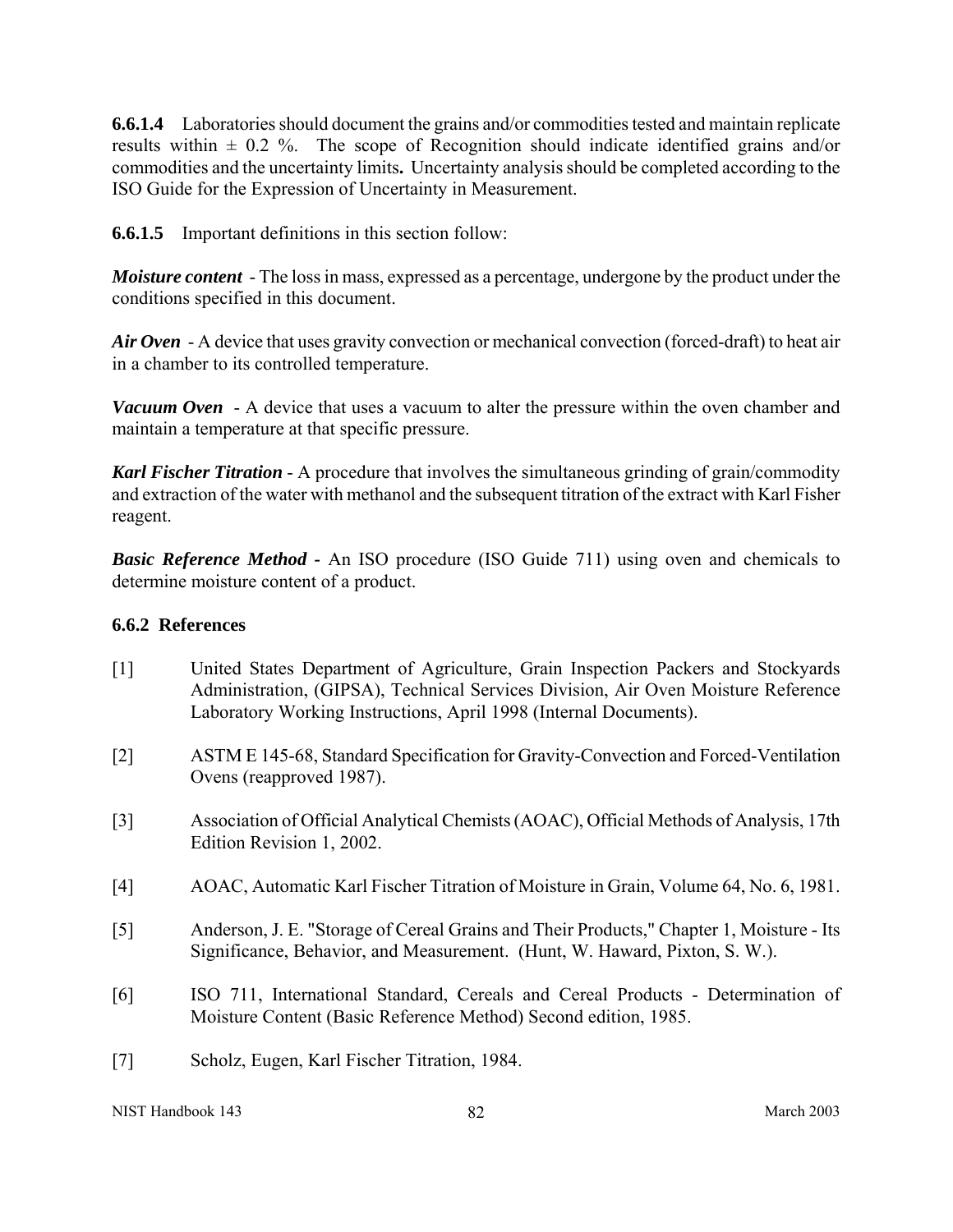# **6.6.3 Statistical Process Control**

**6.6.3.1** An appropriate statistical process control system should be in place including procedures for measurement verification through participation in interlaboratory comparisons between the laboratory, GIPSA and other laboratories.

**6.6.3.2** It is critical that testing results remain consistent with previous laboratory test results; repeated tests should remain within the laboratories documented uncertainties and be evaluated using statistical methods.

**6.6.3.3** A laboratory should have an operating procedure to review data for trends and failures to indicate where failure has occurred. Records of corrective action, repair, or recalibration should also be maintained.

# **6.6.4 Accommodation and environment**

**6.6.4.1** To make adequate measurements, moisture determination laboratories should have a facility with adequate environmental controls appropriate for the laboratory classification.

**6.6.4.2** Due to the extreme hygroscopic properties of ground grain (oven methods) and methanol (Karl Fischer chemical method), humidity and temperature should be controlled within the following parameters:

Temperature: 20 °C to 23 °C, set point  $\pm$  2 °C, maximum change of 1.0 °C/h; and Humidity: 40 % to 60 %  $\pm$  10 %

NOTE:Sample exposure to the environment should be minimized throughout the collection, storage, and testing process.

**6.6.4.3** To prevent contamination of test samples, from grain and/or commodity dust particles, adequate cleanliness should be maintained.

**6.6.4.4** Adequate space should be available for sample storage, preparation and testing and be appropriately organized for efficient operation. Laboratory equipment should be logically placed to accommodate handling of samples, operation and maintenance of equipment and to prevent accidental sample substitution.

**6.6.4.5** Grains and/or commodities under test should be kept in refrigerated storage areas. The refrigerated storage areas should be maintained between 1.5 °C and 7.0 °C**.** 

**6.6.4.6** Excess vibration may adversely affect the performance of precision analytical balances and mass comparators and should be prevented. Proximity to heavy machinery, railways, heavily traveled highways, or similar sources of known vibration is not recommended. Steps should be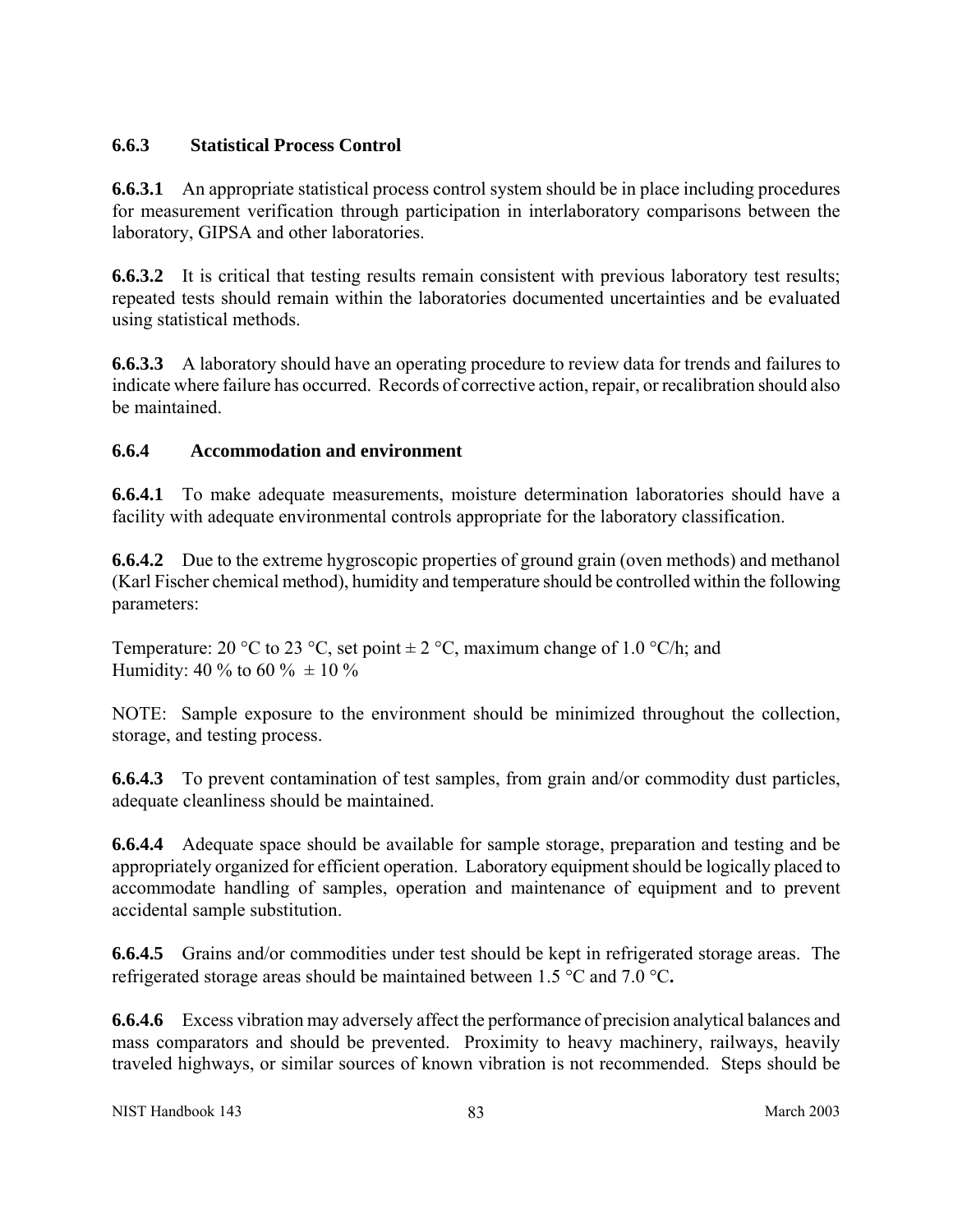taken to reduce vibration to an acceptable level of stability with methods such as isolated foundations for balances or elimination of the source.

**6.6.4.7** Laboratories should ensure that electrical disturbances that affect moisture results are kept at a minimum.

**6.6.4.8** Undesirable effects due to static electricity should be controlled as needed by maintaining appropriate laboratory humidity or with antistatic deionizing radiation devices. The grounding of balances or operators, or the use of special conductive flooring may also be used.

# **6.6.5 Equipment and Reference materials**

# **6.6.5.1 Standard Reference Materials**

**6.6.5.1.1** Category Ia and Ib laboratories - The grains and/or commodities are prepared for use as reference standards according to documented procedures for oven testing. During preparation, storage and distribution, care should be taken to ensure reference sample integrity.

**6.6.5.1.2** Category IIa and IIb laboratories - Specified reagents are used according to manufacturers' instructions for the specific type of Karl Fischer titration equipment in use. Category IIb laboratories generally should use chemicals specified in International Standard ISO 711, Sec. 7**.**  During sample preparation, the integrity of the reagents and samples is critical.

# **6.6.5.2 Primary Equipment - Oven methods**

**6.6.5.2.1** Category Ia laboratories should have appropriate equipment for the moisture determination of grain and/or commodity moisture: mechanical (forced draft) or gravity convection ovens, desiccator, mill, moisture dishes, and analytical balance. Reference GIPSA Technical Services Division, Air Oven Moisture Reference Laboratory Working Instructions for equipment specifications.

NOTE: The use of a mechanical convection (forced draft) oven is strongly recommended. Tests have shown that ovens of the forced-draft type have more uniform temperature due to heat circulation, the temperature recovery is more rapid after insertion of samples and will accommodate more samples than gravity convection ovens.

NOTE: Laboratories should have temperature monitoring devices with suitable accuracy and traceability to record oven temperatures during moisture testing.

**6.6.5.2.2** Category Ib laboratories should have appropriate equipment for the moisture determination of grain and/or commodities: vacuum oven desiccator, mill, moisture dishes, and analytical balance with the same requirements as class Ia laboratories. Reference AOAC, Official Methods of Test for equipment specifications.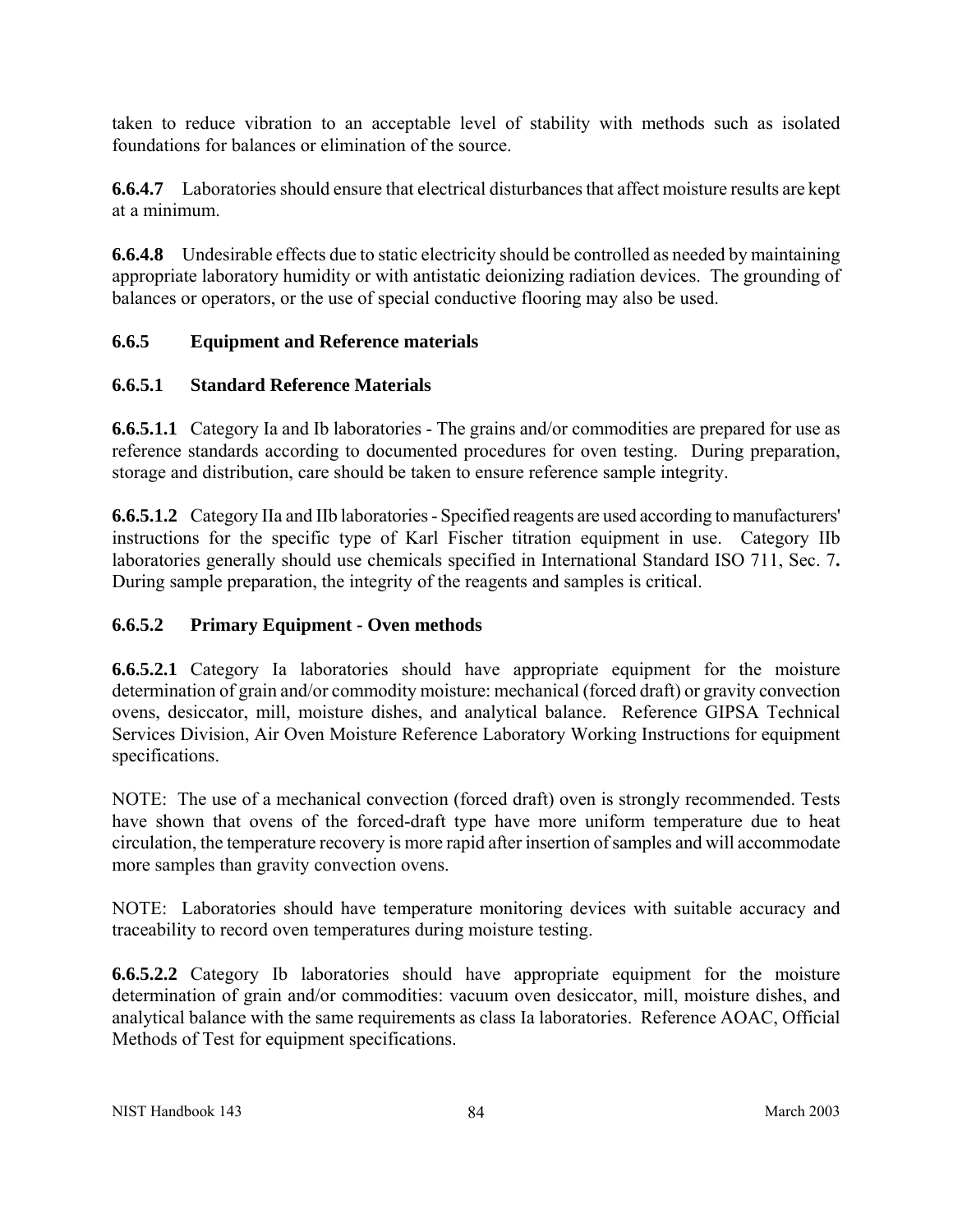## **6.6.5.3 Primary Equipment - Karl Fischer chemical analysis**

**6.6.5.3.1** Category IIa laboratories should have appropriate equipment for the moisture determination of grain and/or commodities: Karl Fischer Titration Assembly (manual or automatic with a stirrer), mill, centrifuge, and analytical balance. Reference manufacturers' instructions and *Karl Fischer Titration*, Eugen Scholz, 1984.

**6.6.5.3.2** Category IIb laboratories should have appropriate equipment for the moisture determination of grain and/or commodities: analytical balance, apparatus for reducing pressure, mill, dishes, cup, drying tube, oven, air-drying train, and desiccator. Reference International Standard ISO 711 for equipment specifications.

# **6.6.5.4 Secondary Equipment**

**6.6.5.4.1** Laboratories should measure air temperature and relative humidity of the laboratory environment. Instruments are used in close proximity to the grain and/or commodity tested. Laboratory ovens should be equipped with calibrated, accurate and traceable thermometers (accurate within  $\pm 0.5$  °C) to ensure the accuracy of the oven temperature.

**6.6.5.4.2** Samples should be stored in clean, air-tight and moisture-proof glass containers or plastic bags to prevent the loss or gain of moisture in the product. Plastic bags should have a thickness of at least 0.1 mm (4 mil, 0.004 in). A thickness of 0.15 mm (6 mil, 0.006 in) is preferred due to greater durability.

## **6.6.6 Measurement traceability and calibration**

**6.6.6.1** Since direct traceability to a standard (national measurement unit) is not possible for moisture measurements of the type described here, and the Federal standard for grain moisture is defined by comparison to GIPSA results, it is critical for the laboratory to participate in interlaboratory comparison programs to establish "comparability" of the results between the laboratories.

**6.6.6.2** It is essential that moisture testing equipment that affects the accuracy of the moisture measurement (e.g., to include thermometers and balances) be periodically calibrated or verified for accuracy and traceability.

**6.6.6.3** Balances used in determining moisture content should be periodically verified or calibrated prior to use.

**6.6.6.4** Instruments used to monitor environmental conditions in the laboratory should be periodically recalibrated. Appropriate calibration intervals should be established and documented by the laboratory.

## **6.6.7 Moisture determination methods**

NIST Handbook 143 85 March 2003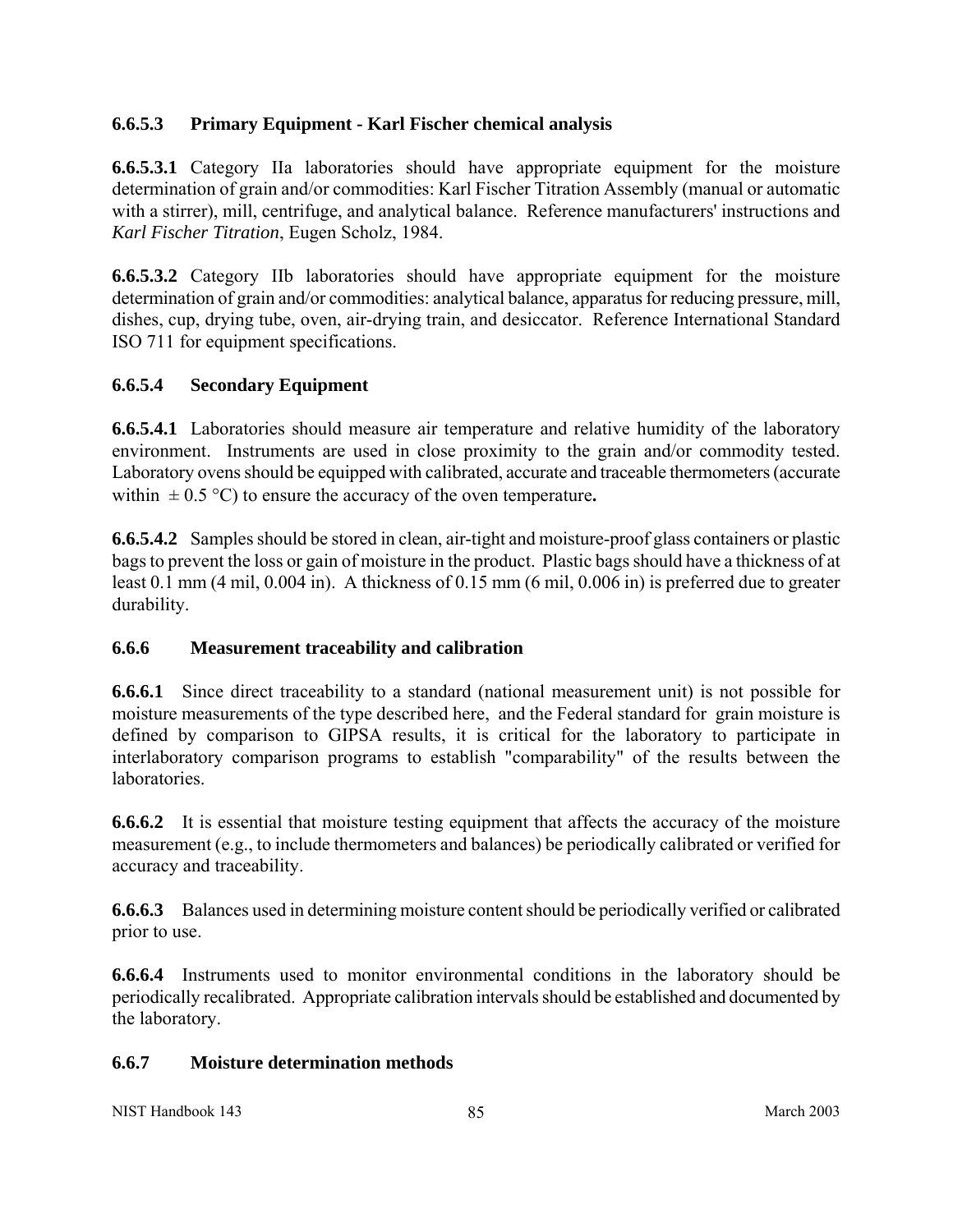**6.6.7.1** The types of moisture determination methods employed, and equipment used, should be appropriate for the grains and/or commodities being tested based on the procedural category. Measurement methods should provide acceptable repeatability. A documented procedure for each method should be available.

**6.6.7.2** Computer programs used in the moisture determination of grains and/or commodities should have passed software quality analysis. Computer programs may be tested, using standard data sets designed to magnify errors, as an effective way of showing that program errors do not effect some measurements but cause others to be incorrect. Computer programs should be documented in detail. Documentation should include technical references that provide the basis for the algorithm, the moisture equations, and the data set used to test the program for errors.

# **6.6.8 Handling of grain and/or commodities for moisture determination**

**6.6.8.1** The laboratory should have documented procedures to ensure that all samples are properly and uniquely marked upon receipt to include: the type of sample and a nonrepetitive identification number to ensure adequate tracking of samples in laboratory and field.

**6.6.8.2** The laboratory should document appropriate procedures for proper cleaning and storage of samples to ensure integrity.

**6.6.8.3** Documented procedures should be maintained that ensure that subportions of the sample under test are representative of the whole.

NOTE:Care should be taken during sample collection and handling to prevent contamination of the sample with body oil or moisture, and to protect the sample from extreme environmental moisture and temperature.

## **6.6.9 Test Reports**

**6.6.9.1** Reports when necessary, should include: moisture determination results, sample type, condition and identification number, type of moisture determination used to ascertain the results, and the precision of measurement (repeatability between the dishes or duplicate runs.)

**6.6.9.2** Environmental parameters measured during the test should be provided on reports. These include laboratory temperature and relative humidity.

**6.6.9.3** Information regarding cleaning methods (if performed) should be provided on the test report.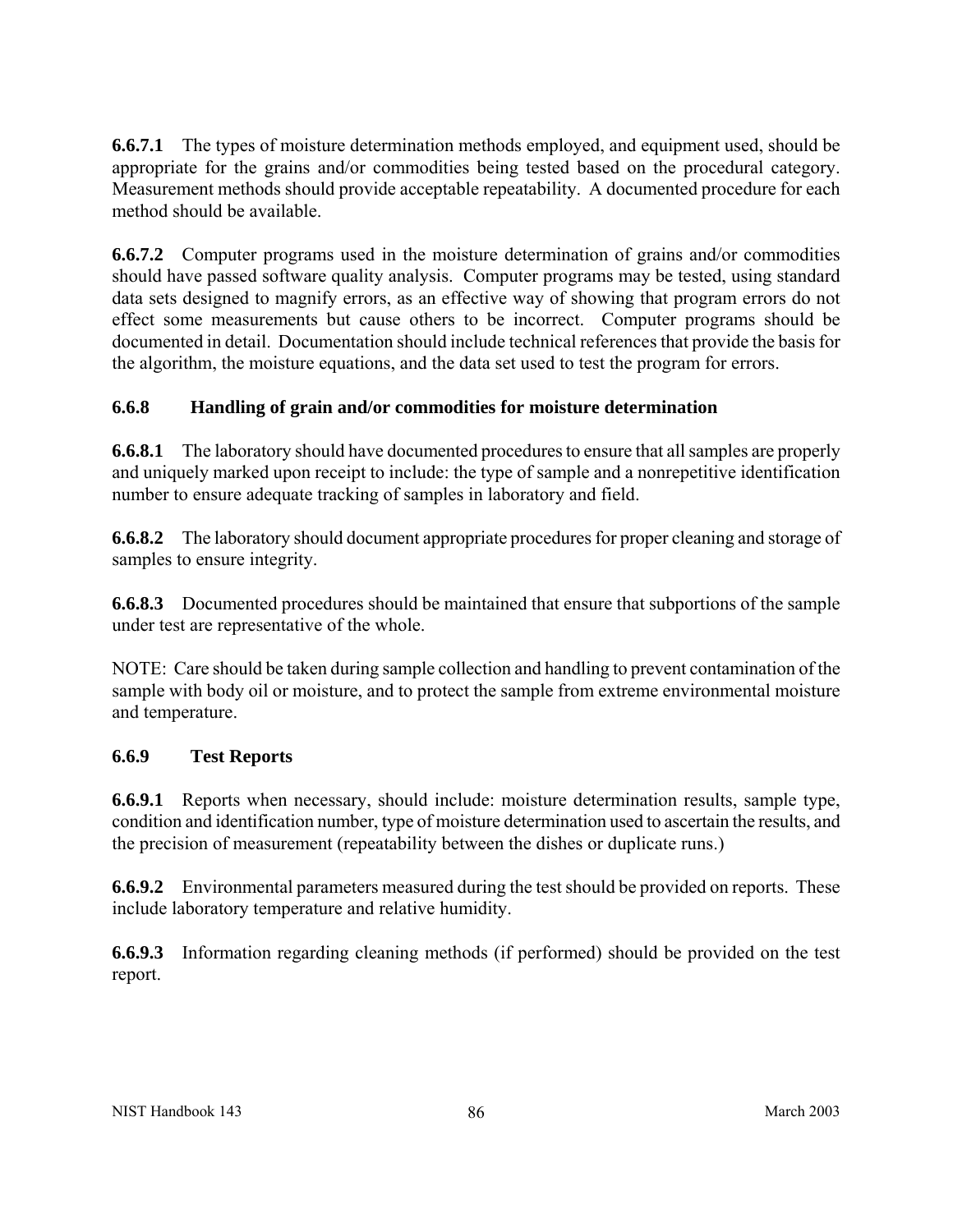| Lab                 | Temperature<br>range °C<br>(set point) | $\pm$ Temp<br>variability °C | Max change<br>per hour °C | Temp<br>accuracy °C                | RH % range | RH %<br>accuracy<br>(change per 4<br>hours) | Pressure<br>accuracy<br>Pa |
|---------------------|----------------------------------------|------------------------------|---------------------------|------------------------------------|------------|---------------------------------------------|----------------------------|
| Mass I              | 20 to 23                               | 1.0                          | 0.5                       | 0.1                                | 40 to 60   | 5                                           | 65                         |
| Mass II             | 20 to 23                               | 2.0                          | 1.0                       | 0.5                                | 40 to 60   | 10                                          | 135                        |
| Mass III            | 18 to 27                               |                              | 2.0                       |                                    | 40 to 60   | 20                                          |                            |
| Volume - G          | 20 to 23                               | 2.0                          | 1.0                       | 0.1/0.5<br>(H <sub>2</sub> O, air) | 40 to 60   | 10                                          |                            |
| Volume - T          | 18 to 27                               | 1.0                          | 2.0                       | 0.5                                | 40 to 60   |                                             | 135                        |
| Dimensional         | 20 (18 to 22)                          | 1.0                          |                           | 0.5                                | > 50       | 20                                          |                            |
| Temperature         |                                        | 2.0                          |                           |                                    | 40 to 60   | 10                                          |                            |
| <b>Tuning Forks</b> |                                        |                              |                           |                                    |            |                                             |                            |
| Hydrometers         |                                        |                              |                           | $0.01$ (bath)                      |            |                                             |                            |
| Time                |                                        |                              |                           |                                    |            |                                             |                            |
| Grain Moisture      | 20 to 23                               | 2.0                          | 1.0                       | 0.5                                | 40 to 60   |                                             |                            |

**Table 14. Summary of environmental facility guidelines** (as described in Section 6)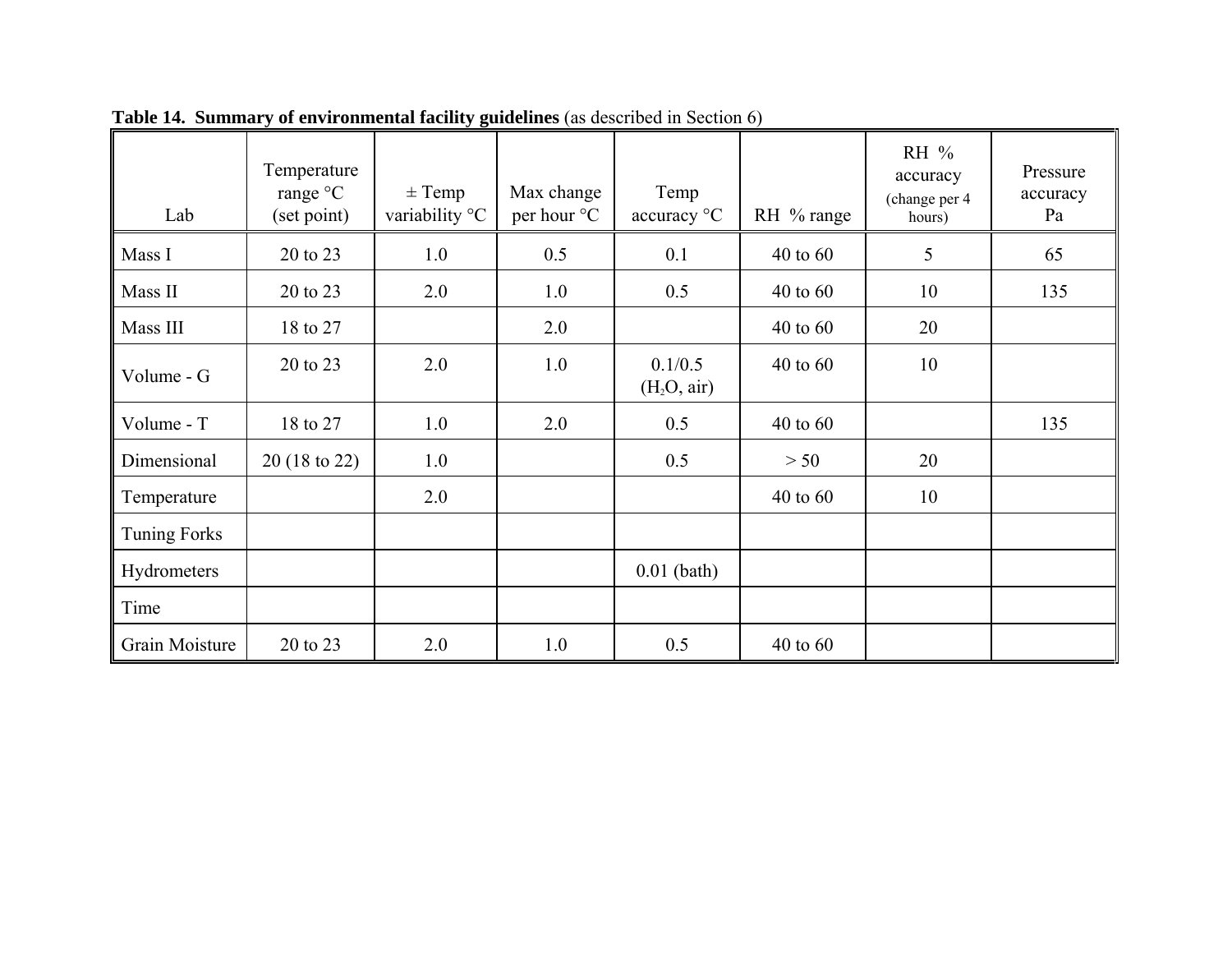# **7. References**

ANSI/NCSL Z540.1-1994 (R2002), American National Standards Institute, National Conference of Standards Laboratories, American National Standard, *General Requirements for Calibration Laboratories and Measuring and Test Equipment*.

ISO/IEC 10012-1, International Organization for Standardization, International Standard 10012-1, *Quality Assurance Requirements for Measuring Equipment, Part 1, Metrological Confirmation System for Measuring Equipment*, 1992.

ISO/IEC Guide 17025, International Organization for Standardization, *General Requirements for the Competence of Testing and Calibration Laboratories*, 1999.

NCSL Recommended Practice RP-7: *Laboratory Design,* July 1993.

NCSL Recommended Practice RP-11: *Reports and Certificates of Calibration,* October 1991.

NBS Handbook 145, *Handbook for the Quality Assurance of Metrological Measurements*, Oppermann, H.V., Taylor, J., 1985.

NIST Handbook 150, National Voluntary Laboratory Accreditation Program, NVLAP, *Procedures and General Requirements*, Alderman, D. F., Faison, C. D., White, V. R., editors, July 2001.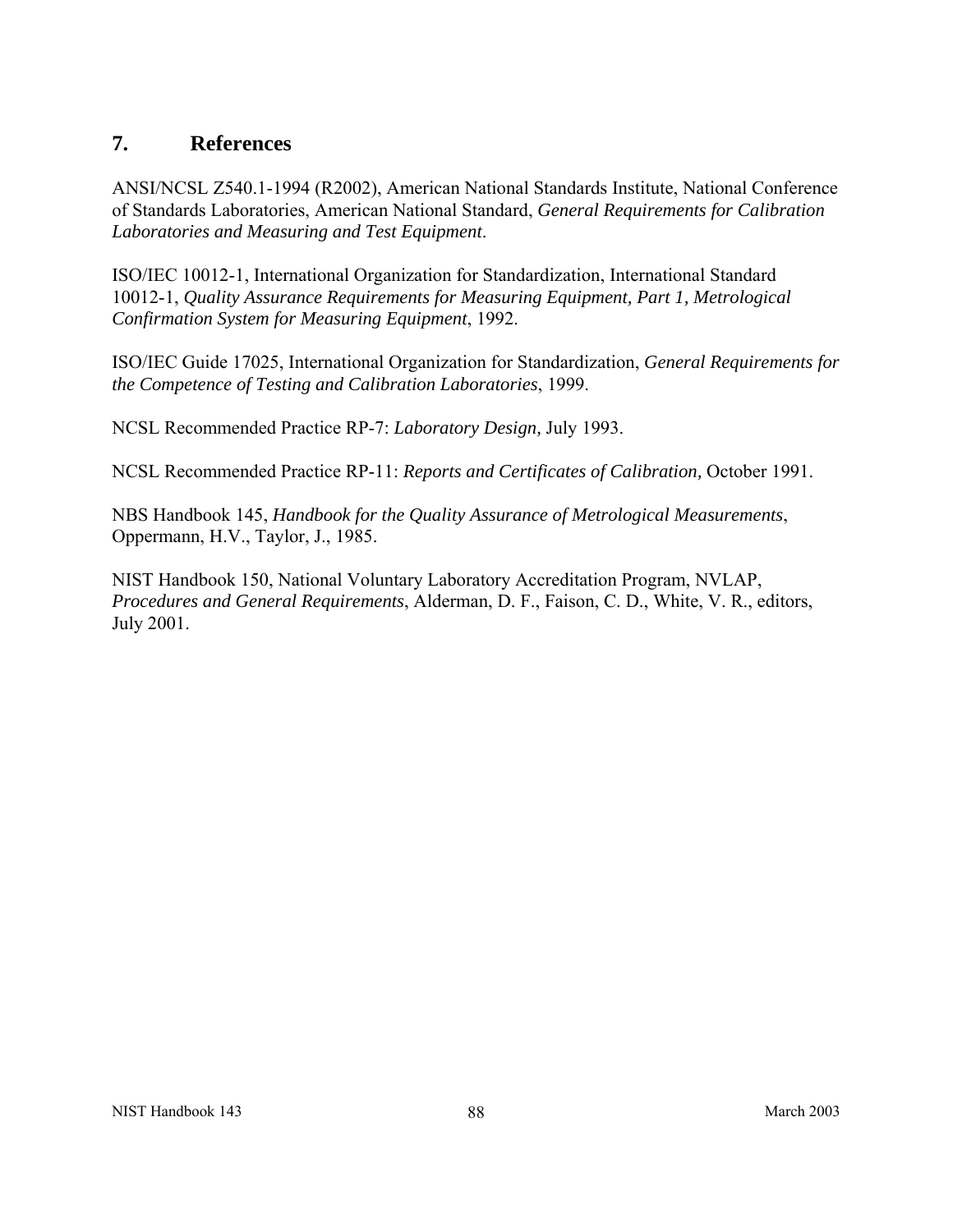# **8. Glossary**

The following section contains the definitions of a number of terms in the sense in which they are used throughout this Handbook. Where applicable, definitions are taken from: 1) NIST Handbook 150, NVLAP Procedures and General Requirements, 1994, wherever possible; 2) The International Vocabulary of Basic and General Terms in Metrology (VIM:1994); or 3) NIST Handbook 143, Program Handbook, 1997 edition. Many of the NIST Handbook 150 definitions are taken from the VIM:1994.

*Accreditation -* a formal Recognition that a laboratory is competent to carry out specific tests or calibrations or types of tests or calibrations. (HB 150)

*Accreditation Criteria -* a set of requirements used by an accrediting body which a laboratory must meet in order to be accredited. (HB 150)

*Accreditation Process -* the process of demonstrating whether a calibration laboratory is capable of fulfilling specified accreditation requirements.

*Approved Signatory (of an accredited laboratory) -* an individual who is Recognized by WMD as competent to sign official laboratory calibration or test reports. (HB 150, modified)

NOTE: The Approved Signatory is responsible for the technical content of the report and is the person to be contacted by WMD, laboratory clients, or others in case of questions or problems with the report. Approved Signatories shall be persons with responsibility, authority, and technical capability within the organization for the results produced. The laboratory must maintain a list of Approved Signatories and make that list available for review during on-site assessments and to WMD upon request.

*Authorized Representative (of a Recognized laboratory) -* an individual who is authorized by the laboratory or the parent organization to sign the WMD Request for Recognition form and commit the laboratory to fulfill the WMD requirements. (The Authorized Representative may also be recommended by the laboratory as an Approved Signatory. Only the Authorized Representative can authorize a change in the scope or nature of the laboratory's Request for Recognition.) (HB 150, modified)

*Calibration -* a set of operations which establish, under specified conditions, the relationship between values indicated by a measuring instrument or measuring system, or values represented by a material measure, and the corresponding known values of a measurand. (HB 150)

Also: comparison of a measurement standard or instrument with another standard or instrument to detect, correlate, report, or eliminate by adjustment any inaccuracy of the compared.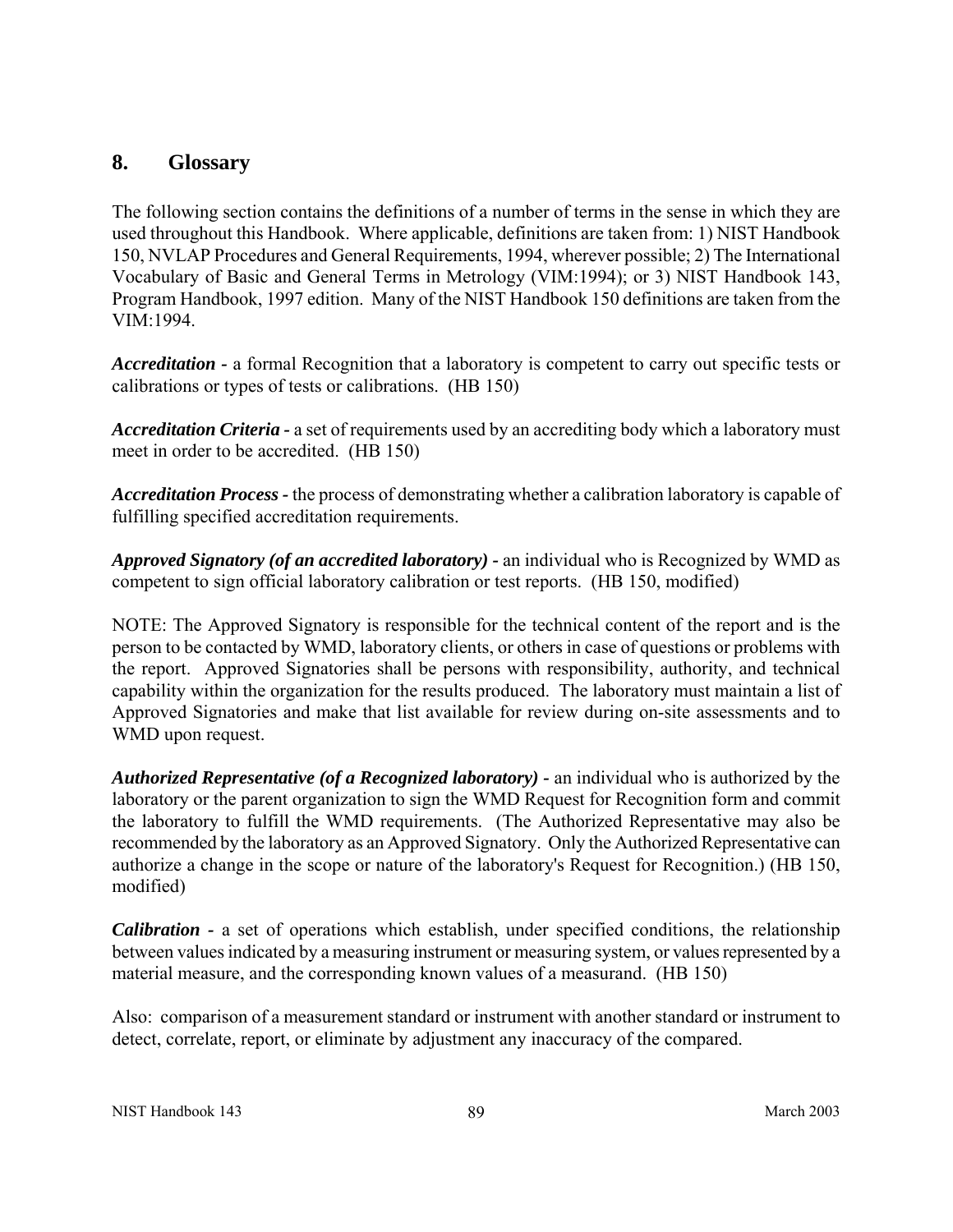*Certificate of Measurement Traceability* **-** a certificate issued to a weights and measures laboratory indicating that the laboratory has traceable standards, can make and provide traceable measurements, and complies with the requirements of NIST Handbook 143, Program Handbook.

*Corrective Action -* an action taken to eliminate the causes of an existing deficiency or other undesirable situation in order to prevent recurrence.

*Deficiency* - the non-fulfillment of NIST/WMD conditions and/or criteria for Recognition (or accreditation). (HB 150, modified)

*Good Laboratory Practices (GLP) -* an acceptable way to perform some basic operation or activity in a laboratory, that is known, or believed to influence, the quality of its outputs. GLPs ordinarily are essentially independent of the measurement techniques used. (HB 143, 1997)

*Good Measurement Practices (GMP) -* an acceptable way to perform some operation associated with a specific measurement technique, and which is known or believed to influence the quality of the measurement. (HB 143, 1997)

*Interlaboratory Comparisons -* organization, performance and evaluation of calibrations or tests on the same or similar items or materials by two or more laboratories in accordance with predetermined conditions. (HB 150)

*Internal Assessment - the process of self-appraisal of a calibration or testing laboratory using* specified general and technical criteria and checklists to evaluate compliance to accreditation requirements; may be used as a quality management review as well.

*Laboratory -* an organization that performs calibrations and/or tests. When a laboratory is part of an organization that carries out activities additional to calibration and testing, the term "laboratory" refers only to those parts of that organization that are involved in the calibration and testing process. The laboratory activities may be carried out at or from a permanent location, at or from a temporary facility, or in or from a mobile facility. (HB 150)

*Length Laboratory -* a specific area, within a metrology laboratory, that is used solely for calibration or tolerance testing of length standards. (HB 143, 1997)

*Mass Laboratory -* a specific area, within a metrology laboratory, that is used solely for calibration or tolerance testing of mass standards or test weights; generally divided into small mass ( $\leq 10 \text{ kg}$ ) and large mass  $(> 10 \text{ kg})$  areas. (HB 143, 1997)

*Measurement Assurance -* a process to ensure adequate measurement results that may include, but is not limited to: 1) use of good experimental design principles so that the entire measurement process, its components, and relevant influence factors can be well characterized, monitored, and controlled; 2) complete experimental characterization of the measurement process uncertainty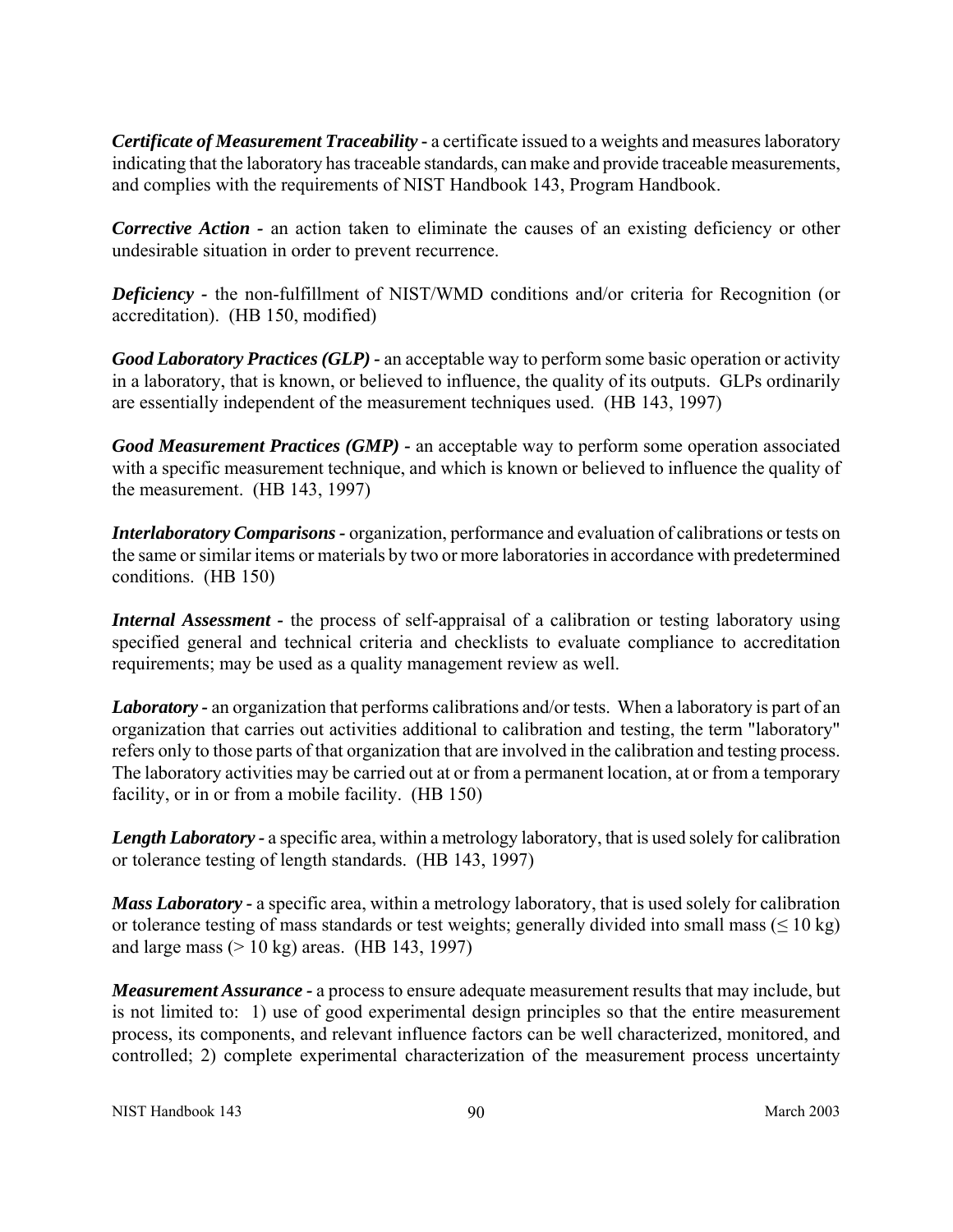including statistical variations, contributions from all known or suspected influence factors, imported uncertainties, and the propagation of uncertainties throughout the measurement process; and 3) continuously monitoring the performance and state of statistical control of the measurement process with proven statistical process control techniques including the measurement of wellcharacterized check standards along with the normal workload and the use of appropriate control charts. (HB 150)

*NVLAP -* the NIST National Voluntary Laboratory Accreditation Program.

*On-Site Assessment -* a formal examination or official inspection of a calibration or testing laboratory to evaluate its compliance with specific laboratory accreditation criteria.

*OWM -* The NIST Office of Weights and Measures (now Weights and Measures Division).

*Proficiency Testing* - the determination of laboratory performance by means of comparing and evaluating calibrations or tests on the same or similar items or materials by two or more laboratories in accordance with predetermined conditions. (HB 150)

*Preventive Action -* an action taken to eliminate the cause of a potential deficiency or other undesirable situation in order to prevent occurrence.

*Quality Audit -* a systematic and independent examination to determine whether quality activities and related results comply with planned arrangements and whether these arrangements are implemented effectively, and are suitable to achieve objectives. (HB 150)

*Quality Control* - the operational techniques and activities that are used to fulfill requirements for quality.

*Quality Manual - A document stating the quality policy, quality system, and quality practices of an* organization. The quality manual may reference other laboratory documentation. (HB 150)

*Recognition* - the evaluation and issuance of a Certificate of Measurement Traceability and letter regarding the laboratory quality system for weights and measures laboratories (not a formal accreditation).

*RMAP* - Regional Measurement Assurance Program. A regional approach to ensuring measurement assurance through periodic gathering to conduct training, interlaboratory comparisons, and continuous improvement activities. WMD jointly operates six regional MAPs in cooperation with the State laboratories.

*Scope of Accreditation -* A document issued by an accreditation body which lists the test methods or services, or calibration services for which the laboratory is accredited. The scope for each measurement area includes the range and the best uncertainty reported at each level. (HB 150)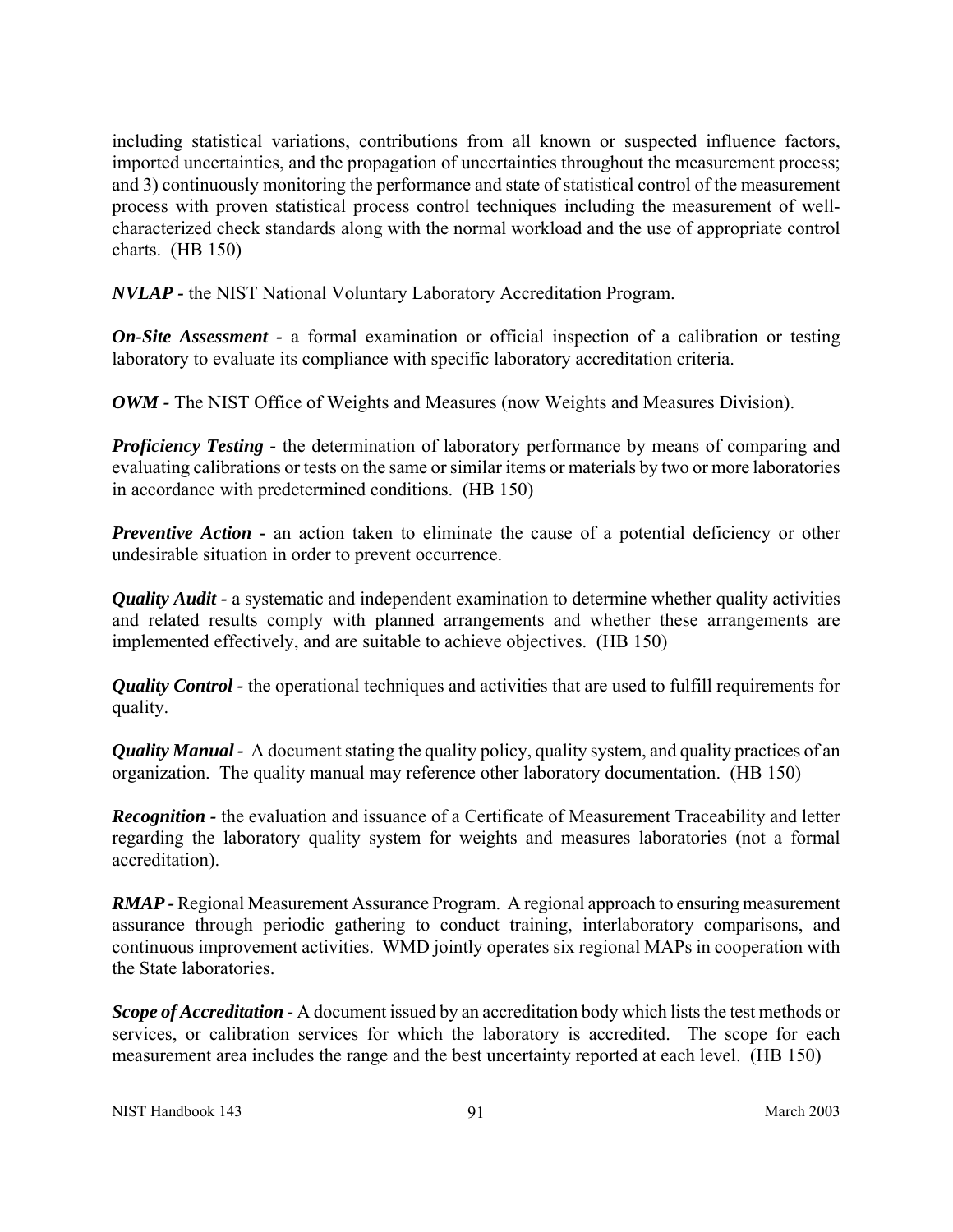*Standard, Check (or control) -* a standard that is used as part of a process measurement assurance program to provide a "check" on the process and standards to ensure that the standards, measurement results, and measurement processes are within acceptable statistical limits.

*Standard, Intrinsic* - Intrinsic standards are based on well-characterized laws of physics, fundamental constants, or invariant properties of materials, and they make ideal stable, precise, and accurate measurement standards if properly designed, characterized, operated, monitored and maintained. (NCSL, Traceability Resolution Meeting. 1/25/96)

*Standard, Primary -* A standard that is designated or widely acknowledged as having the highest metrological qualities and whose value is accepted without reference to other standards of the same quantity. (HB 150)

*Standard, Reference -* A standard, generally of the highest metrological quality available at a given location, from which measurements made at that location are derived. (HB 150)

*Standard, Secondary -* a standard whose value is assigned by comparison with a primary standard of the same quantity. (HB 150)

*Standard, Working -* a standard that is usually calibrated against a reference standard, and is used routinely to calibrate or check material measures, measuring instruments, or reference materials. (HB 150)

*Standard Operating Procedure (SOP) -* a procedure adopted for repetitive use when performing a specific measurement or sampling operation. It may be a standard method or one developed by the user. (HB 143, 1997)

*State Laboratory Program -* A program of the NIST Weights and Measures Division designated to provide guidance, technical support, and assistance to State legal metrology laboratories to ensure accurate and traceable measurements from NIST to the local jurisdictions.

**Temperature Laboratory -** a specific area, within a metrology laboratory, that is used solely for calibration or tolerance testing of temperature standards.

*Tolerance Testing -* a measurement operation performed to determine whether the actual value of a standard, artifact, or instrument is within a permitted tolerance of its nominal value. An error and uncertainty value must first be determined before one can assess the tolerance status. (HB 143, 1997)

*Traceability* - the property of the result of a measurement or the value of a standard whereby it can be related to stated references, usually national or international standards, through an unbroken chain of comparisons all having stated uncertainties. (VIM:1994)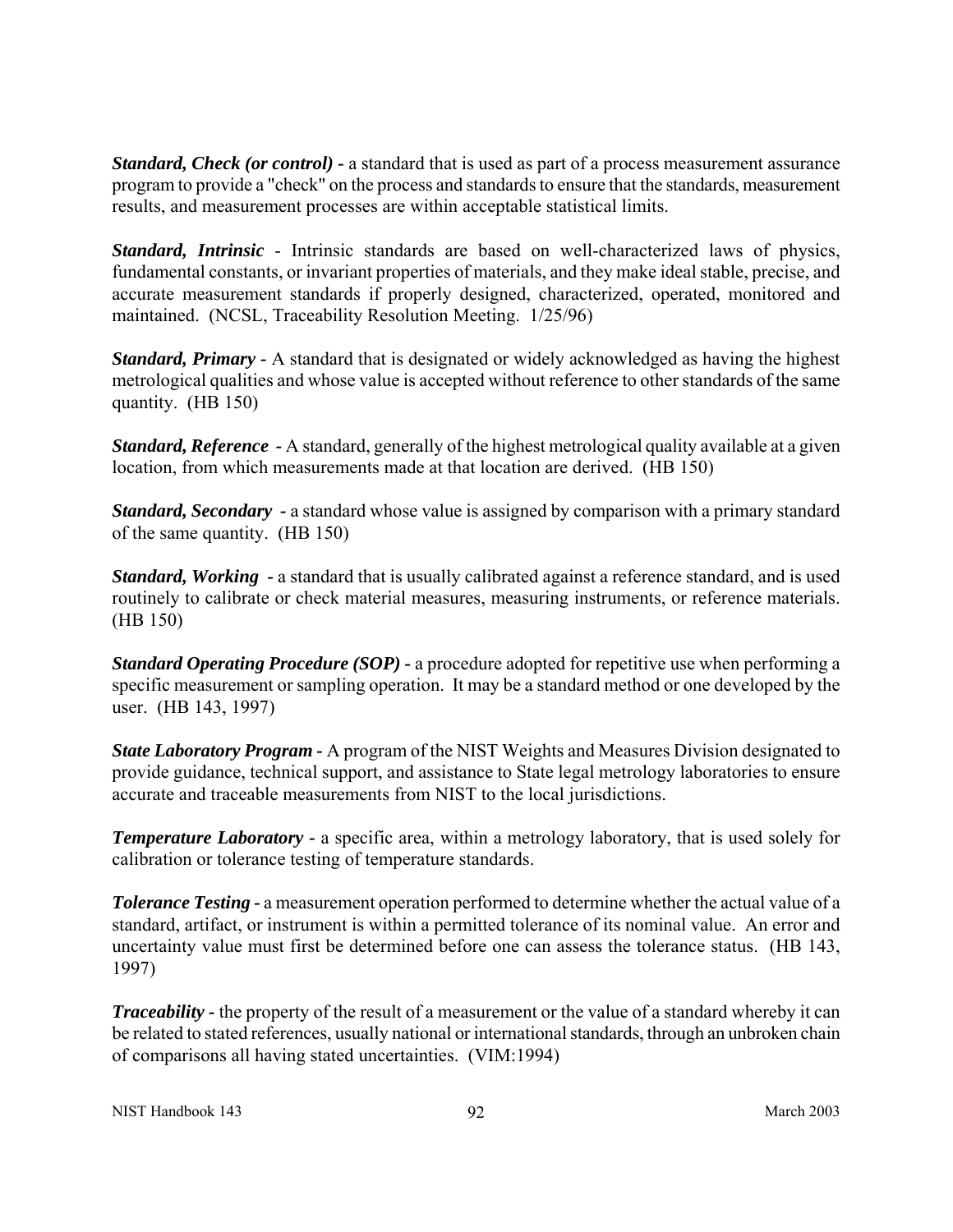A measurement quality assurance system and periodic verification are required to ensure that the accuracy of the measurement is within the stated limits of uncertainty.

*Uncertainty* - parameter, associated with the result of a measurement, that characterizes the dispersion of the values that could reasonably be attributed to the measurand. (HB 150)

*Volume Laboratory -* a specific area, within a metrology laboratory, that is used solely for calibration or tolerance testing of volume standards; generally divided into small volume  $(\leq 20 \text{ L})$ and large volume  $(> 20 \text{ L})$  areas. (HB 143, 1997)

*WMD -* The NIST Weights and Measures Division. Formerly NIST Office of Weights and Measures (OWM).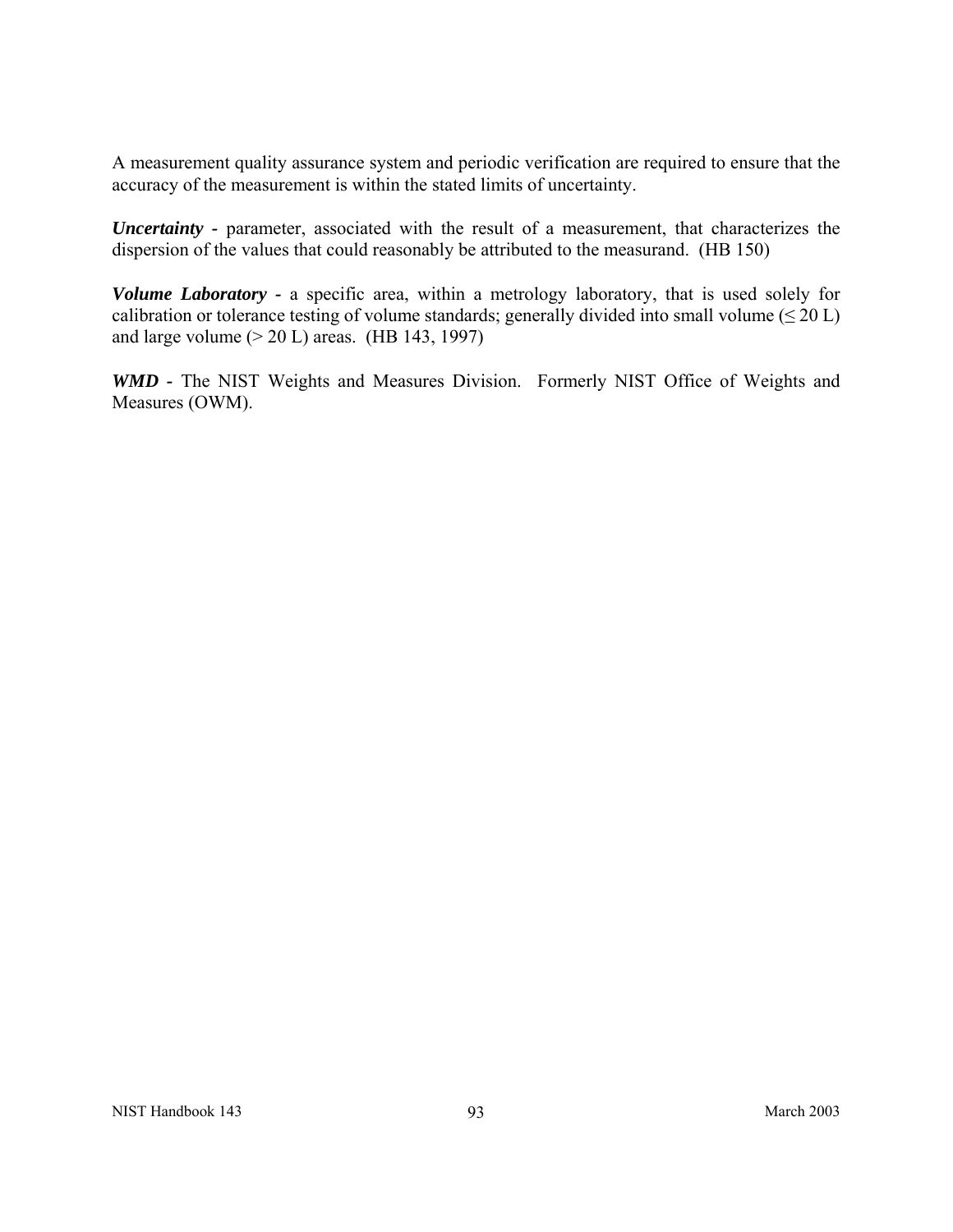### **Appendix A. List of Services Available from NIST**

It is the objective of NIST to encourage all State laboratories to seek full Recognition and formal accreditation. Technical assistance and consultation includes the following:

- 1. BASIC metrology training in mass, length, and volume (2-week seminar).
- 2. INTERMEDIATE metrology training in mass, length, and volume (1-week seminar). Prerequisite - completion of BASIC course and BASIC LAP problems or equivalent.
- 3. NIST Precision Measurement Seminars. Seminars on special measurement techniques (2 to 5 day duration). Examples - Precision Thermometry Seminar, Advanced Mass Seminar.
- 4. Recommended test procedures for:
	- a. mass tolerance testing
	- b. mass calibration weighing designs
	- c. volume calibration
		- volume transfer
		- gravimetric
	- d. length calibration
		- length bench
		- tape-to-tape
		- rigid rules
	- e. temperature NBS Monograph 150
- 5. Time and frequency information NBS Special Publications 432 and 559.
- 6. Measurement assurance information NBSIR 77-1240 and regional measurement assurance programs.
- 7. NIST evaluation of laboratory auditing problems.
- 8. NIST evaluation of laboratory facilities by on-site visit.
- 9. Measurement control programs in selected measurement areas.

For further details on any of the above, general information, or assistance in areas not listed above, or in the case of special measurement problems, contact:

Weights and Measures Division, State Laboratory Program National Institute of Standards and Technology Gaithersburg, MD 20899 Phone: 301/975-4004 Fax: 301/926-0647 http://www.nist.gov/owm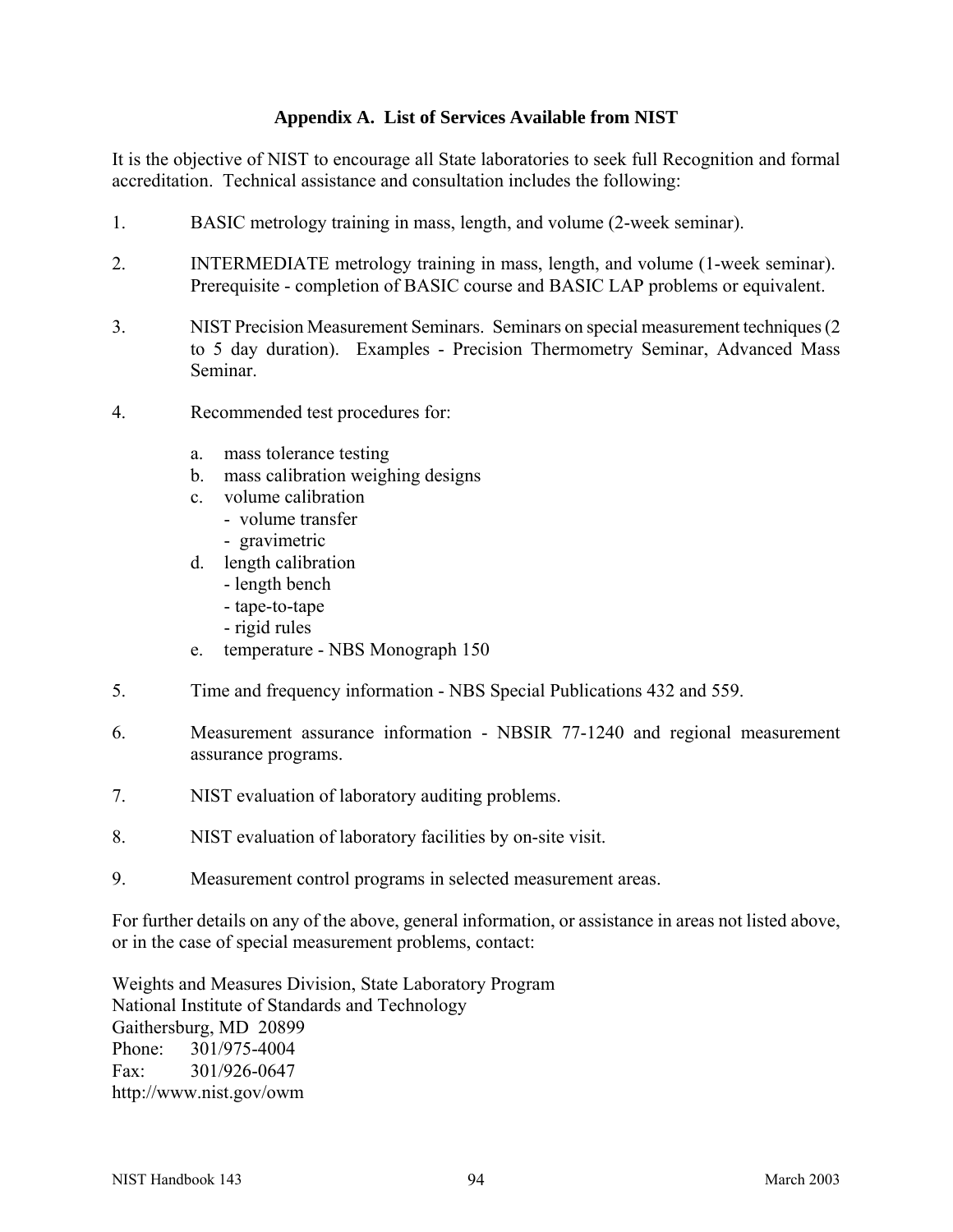# **Appendix B. Request for Recognition, Scope of Recognition, Approved Signatories, Authorized Representative**

**Name of laboratory**

**Address of laboratory**

**Scope of Recognition** - complete Appendix D with uncertainty estimates included

**Approved Signatories** - have assigned responsibility for validity of laboratory reports

**Authorized Representative** - contact for administration of laboratory Recognition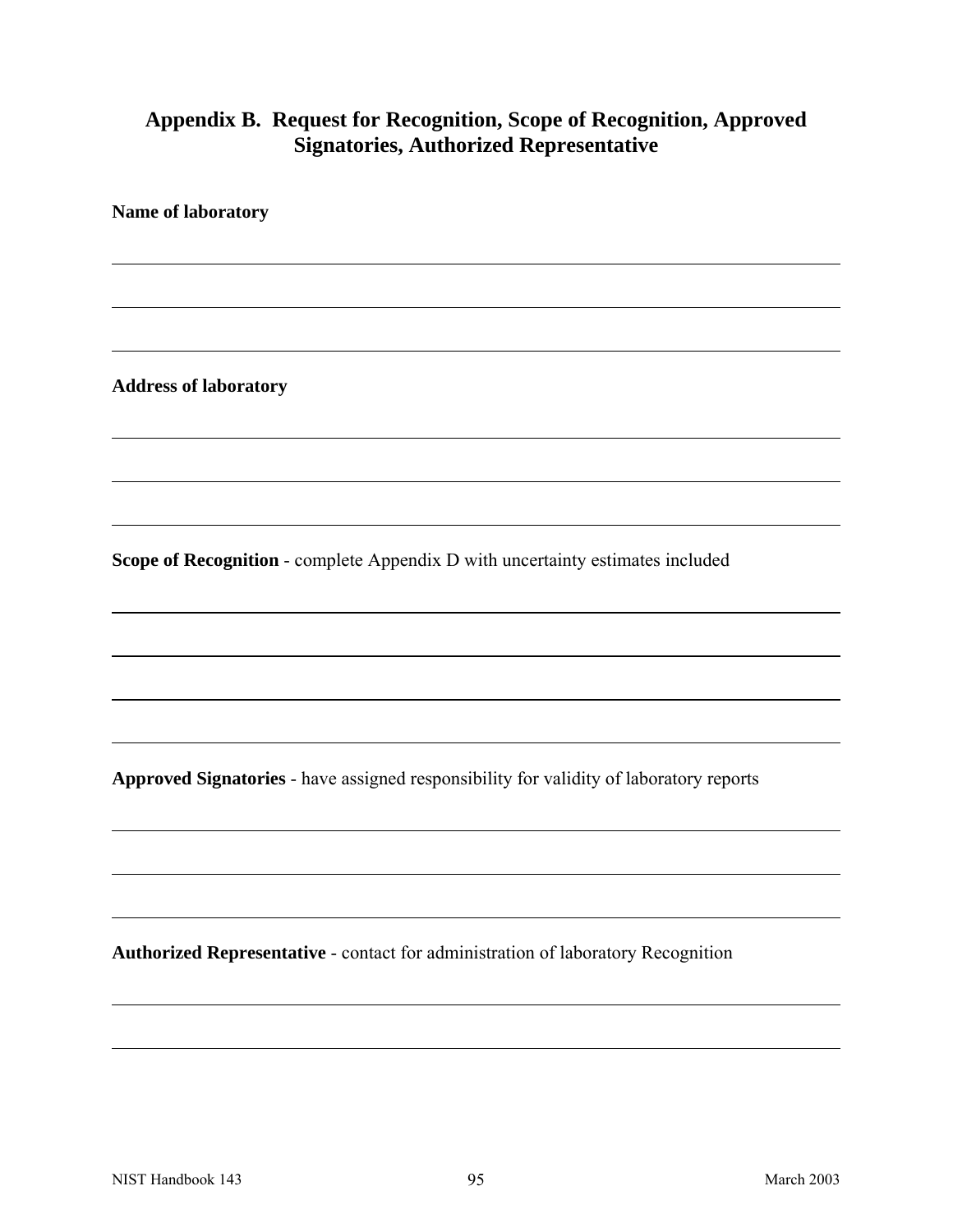# **Appendix C. Laboratory Assessment Checklist**  (from NVLAP Handbook 150, 2001) **GENERAL OPERATIONS CHECKLIST**

**Instructions to the Assessor (or Quality Manager):** This checklist addresses the general accreditation criteria prescribed in NIST Handbook 150, *NVLAP Procedures and General Requirements* (2001 edition)*.* The checklist items are numbered to correspond to the requirements found in Sections 4 and 5 of the Handbook. Items marked with a F were not sufficiently addressed in the previous version of this Handbook.

Place an "X" beside each checklist item that represents a deficiency. Place a "C" beside each item on which you are commenting for other reasons. Record the item number and written deficiency explanation and/or comment on the comment sheet(s) at the end of the checklist. Write "OK" beside all other items you observed or verified as compliant at the laboratory. Identify policies and procedures where called for.

## **4 Management requirements for accreditation**

### **4.1 Organization**

**4.1.1** The laboratory or the organization of which it is part shall be an entity that can be held legally responsible.

Legal name of laboratory ownership:

- **4.1.2** It is the responsibility of the laboratory to carry out its testing and calibration activities in such a way as to meet the requirements of this Handbook and to satisfy the needs of the client, the regulatory authorities or organizations providing recognition.
	- **4.1.3** The laboratory management system shall cover work carried out in the laboratory's permanent facilities, at sites away from its permanent facilities, or in associated temporary or mobile facilities.
	- \_\_\_\_ **4.1.4** If the laboratory is part of an organization performing activities other than testing and/or calibration, the responsibilities of key personnel in the organization that have an involvement or influence on the testing and/or calibration activities of the laboratory shall be defined in order to identify potential conflicts of interest.

**NOTE 1** Where a laboratory is part of a larger organization, the organizational arrangements should be such that departments having conflicting interests, such as production, commercial marketing or financing do not adversely influence the laboratory's compliance with the requirements of this Handbook.

**NOTE 2** If the laboratory wishes to be Recognized as a third-party laboratory, it should be able to demonstrate that it is impartial and that it and its personnel are free from any undue commercial, financial and other pressures which might influence their technical judgment. The third-party testing or calibration laboratory should not engage in any activities that may endanger the trust in its independence of judgment and integrity in relation to its testing or calibration activities.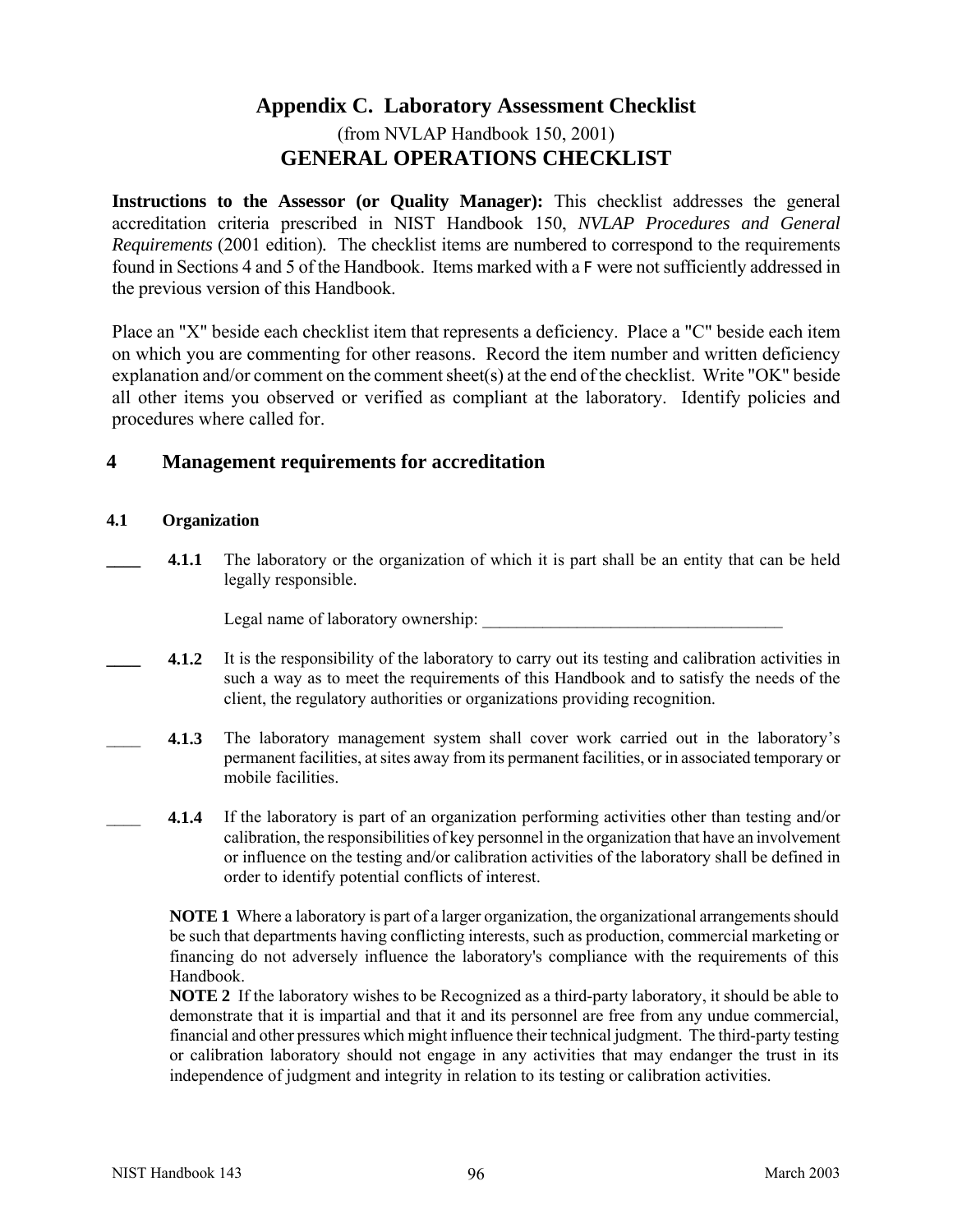### **4.1.5** The laboratory shall:

| a)           | have managerial and technical personnel with the authority and resources needed to carry out<br>their duties and to identify the occurrence of departures from the quality system or from the<br>procedures for performing tests and/or calibrations, and to initiate actions to prevent or<br>minimize such departures (see also 5.2);                                                                        |
|--------------|----------------------------------------------------------------------------------------------------------------------------------------------------------------------------------------------------------------------------------------------------------------------------------------------------------------------------------------------------------------------------------------------------------------|
| b)           | have arrangements to ensure that its management and personnel are free from any undue<br>internal and external commercial, financial and other pressures and influences that may<br>adversely affect the quality of their work;                                                                                                                                                                                |
| $\circ$ )    | have policies and procedures to ensure the protection of its clients' confidential information<br>and proprietary rights, including procedures for protecting the electronic storage and<br>transmission of results;                                                                                                                                                                                           |
| d)           | have policies and procedures to avoid involvement in any activities that would diminish<br>confidence in its competence, impartiality, judgement or operational integrity;                                                                                                                                                                                                                                     |
| e)           | define the organization and management structure of the laboratory, its place in any<br>parent organization, and the relationships between quality management, technical<br>operations and support services;                                                                                                                                                                                                   |
| f)           | Specify the responsibility, authority and interrelationships of all personnel who<br>manage, perform or verify work affecting the quality of the tests and/or calibrations;                                                                                                                                                                                                                                    |
| g)           | Provide adequate supervision of testing and calibration staff, including trainees, by<br>persons familiar with methods and procedures, purpose of each test and/or<br>calibration, and with the assessment of the test or calibration results;                                                                                                                                                                 |
| h)           | have technical management which has overall responsibility for the technical<br>operations and the provision of the resources needed to ensure the required quality of<br>laboratory operations;                                                                                                                                                                                                               |
|              | Name of person:<br>Area of responsibility:<br>Repeat as necessary:                                                                                                                                                                                                                                                                                                                                             |
| $\mathbf{i}$ | Appoint a member of staff as quality manager (however named) who, irrespective of<br>other duties and responsibilities, shall have defined responsibility and authority for<br>ensuring that the quality system is implemented and followed at all times; the quality<br>manager shall have direct access to the highest level of management at which<br>decisions are made on laboratory policy or resources; |
|              | Name of person:                                                                                                                                                                                                                                                                                                                                                                                                |
| j)           | appoint deputies for key managerial personnel (see note).                                                                                                                                                                                                                                                                                                                                                      |
|              | Name $(s)$ :                                                                                                                                                                                                                                                                                                                                                                                                   |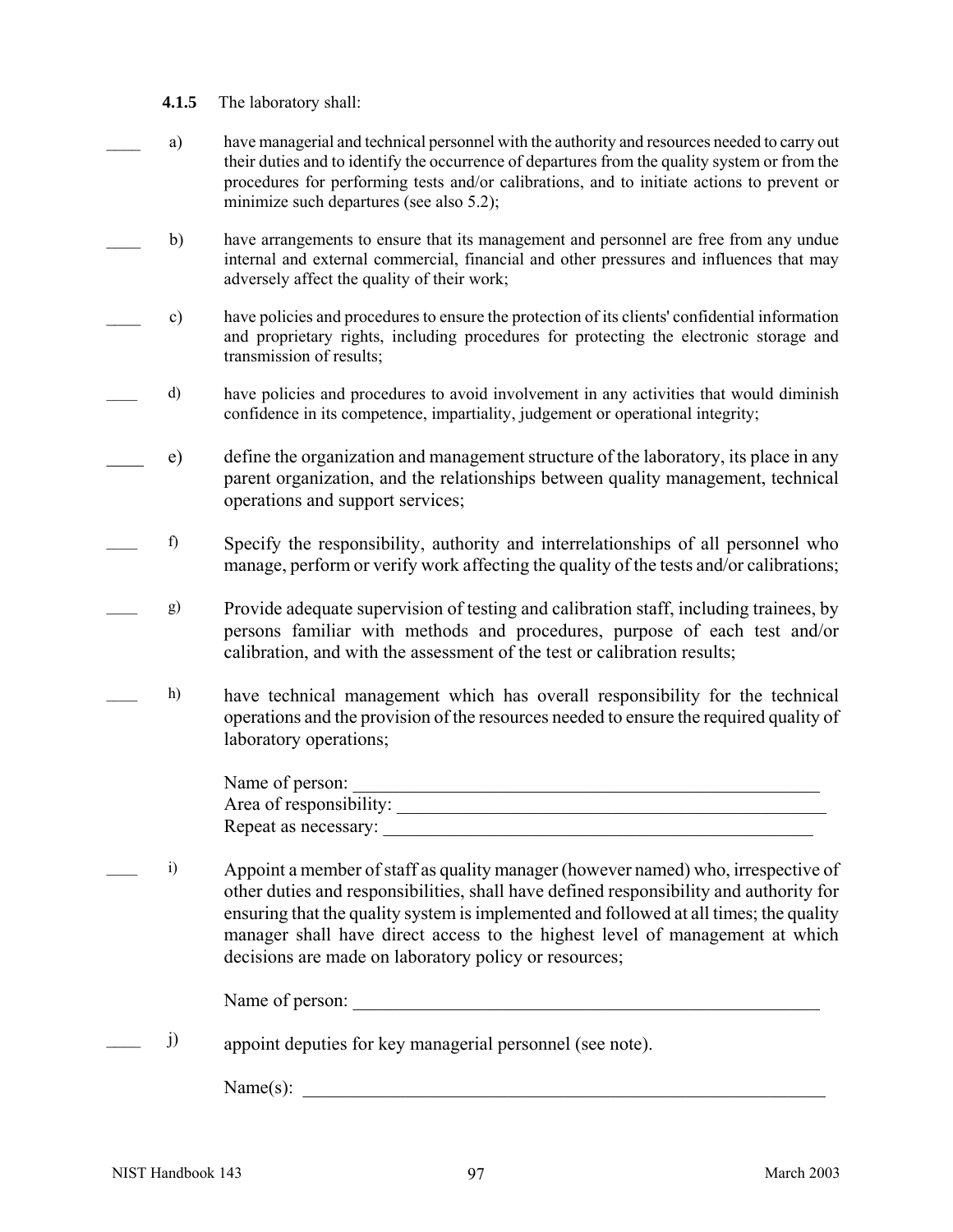**NOTE** Individuals may have more than one function and it may be impractical to appoint deputies for every function.

### **4.2 Quality system**

 **4.2.1** 

- a) The laboratory shall establish, implement and maintain a quality system appropriate to the scope of its activities.
- b) The laboratory shall document its policies, systems, programs, procedures and instructions to the extent necessary to assure the quality of the test and/or calibration results.
- \_\_\_\_ c) The system's documentation shall be communicated to, understood by, available to, and implemented by the appropriate personnel.
- **4.2.2** The laboratory's quality system policies and objectives shall be defined in a quality manual (however named). The overall objectives shall be documented in a quality policy statement. The quality policy statement shall be issued under the authority of the chief executive. It shall include at least the following:
- a) the laboratory management's commitment to good professional practice and to the quality of its testing and calibration in servicing its clients;
- $\mathbf{F}$  b) the management's statement of the laboratory's standard of service;
- c) the objectives of the quality system;
- \_\_\_\_ d) a requirement that all personnel concerned with testing and calibration activities within the laboratory familiarize themselves with the quality documentation and implement the policies and procedures in their work; and
- \_\_\_\_ e) the laboratory management's commitment to compliance with this Handbook.

**NOTE** The quality policy statement should be concise and may include the requirement that tests and/or calibrations shall always be carried out in accordance with stated methods and clients' requirements. When the test and/or calibration laboratory is part of a larger organization, some quality policy elements may be in other documents.

### **4.2.3**

- a) The quality manual shall include or make reference to the supporting procedures including technical procedures.
- $\mathbf{F}$  b) It shall outline the structure of the documentation used in the quality system.
- **4.2.4** The roles and responsibilities of technical management and the quality manager, including their responsibility for ensuring compliance with this Handbook, shall be defined in the quality manual.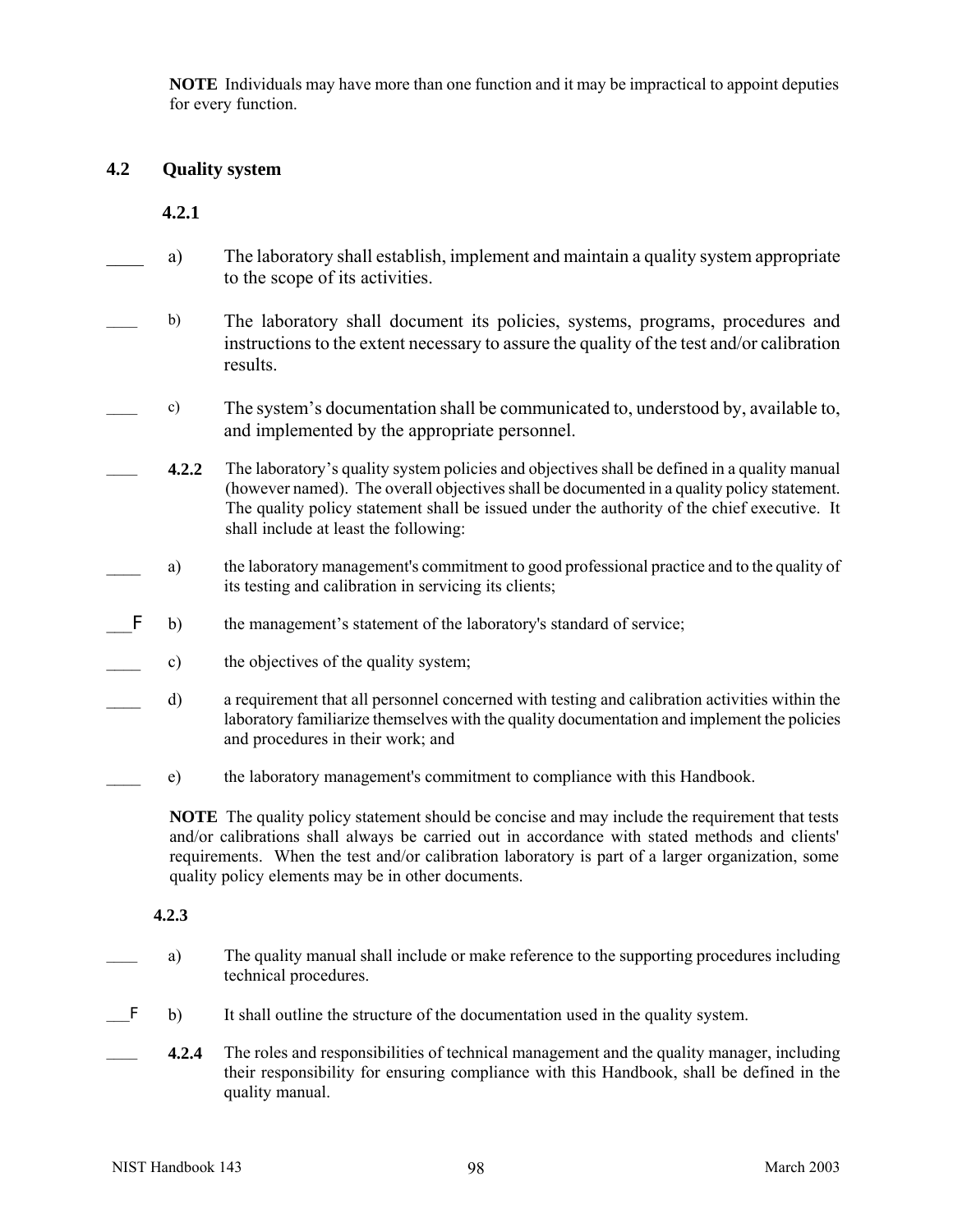### **4.3 Document control**

### **4.3.1 General**

The laboratory shall establish and maintain procedures to control all documents that form part of its quality system (internally generated or from external sources), such as regulations, standards, other normative documents, test and/or calibration methods, as well as drawings, software, specifications, instructions and manuals.

**NOTE 1** In this context "document" could be policy statements, procedures, specifications, calibration tables, charts, text books, posters, notices, memoranda, software, drawings, plans, etc. These may be on various media, whether hard copy or electronic, and they may be digital, analog, photographic or written.

**NOTE 2** The control of data related to testing and calibration is covered in 5.4.7. The control of records is covered in 4.12.

### **4.3.2 Document approval and issue**

 **4.3.2.1** 

- $\mathbf{F}$  a) All documents issued to personnel in the laboratory as part of the quality system shall be reviewed and approved for use by authorized personnel prior to issue.
	- F b) A master list or an equivalent document control procedure identifying the current revision status and distribution of documents in the quality system shall be established and be readily available to preclude the use of invalid and/or obsolete documents.
		- **4.3.2.2** The procedure(s) adopted shall ensure that:
- $\mathbf{F}$  a) authorized editions of appropriate documents are available at all locations where operations essential to the effective functioning of the laboratory are performed;
- $\mathbf{F}$  b) documents are periodically reviewed and, where necessary, revised to ensure continuing suitability and compliance with applicable requirements;
- $\mathbf{F}$  c) invalid or obsolete documents are promptly removed from all points of issue or use, or otherwise assured against unintended use;
- $\mathbf{F}$  d) obsolete documents retained for either legal or knowledge preservation purposes are suitably marked.
	- **4.3.2.3** Quality system documents generated by the laboratory shall be uniquely identified. Such identification shall include:
- $\mathbf{F}$  a) the date of issue and/or revision identification,
- $\mathbf{F}$  b) page numbering,
- $\mathbf{F}$  c) the total number of pages or a mark to signify the end of the document, and
- $\mathbf{F}$  d) the issuing authority(ies).

### **4.3.3 Document changes**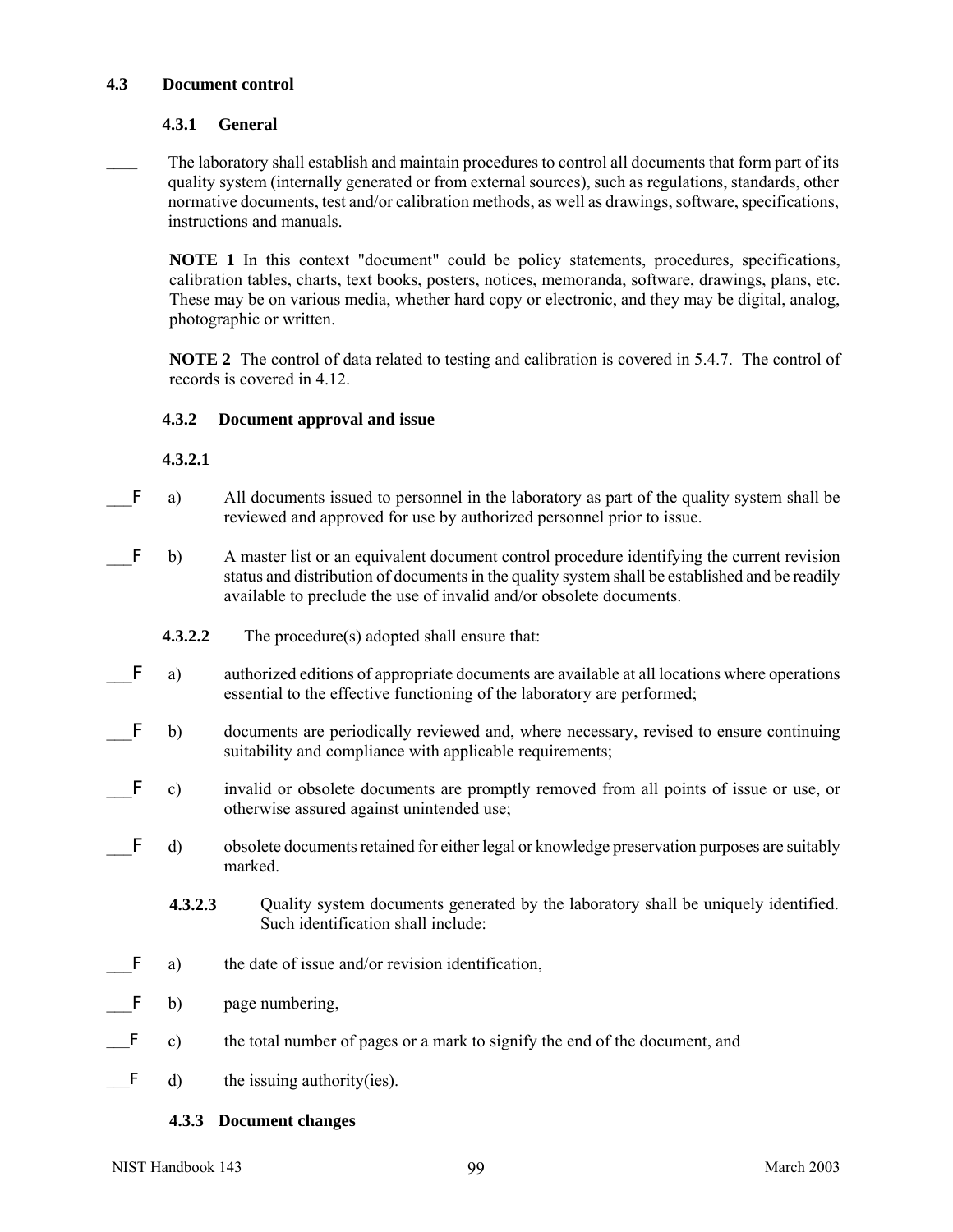- \_\_\_F **4.3.3.1** Changes to documents shall be reviewed and approved by the same function that performed the original review unless specifically designated otherwise. The designated personnel shall have access to pertinent background information upon which to base their review and approval.
- **F** 4.3.3.2 Where practicable, the altered or new text shall be identified in the document or the appropriate attachments.

**4.3.3.3**

- $\mathbf{F}$  a) If the laboratory's documentation control system allows for the amendment of documents by hand pending the reissue of the documents, the procedures and authorities for such amendments shall be defined.
- \_\_\_F b) Amendments shall be clearly marked, initialed and dated. A revised document shall be formally reissued as soon as practicable.
- **F** 4.3.3.4 Procedures shall be established to describe how changes in documents maintained in computerized systems are made and controlled.

#### **4.4 Review of requests, tenders and contracts**

- **4.4.1** The laboratory shall establish and maintain procedures for the review of requests, tenders and contracts. The policies and procedures for these reviews leading to a contract for testing and/or calibration shall ensure that:
- $\mathbf{F}$  a) the requirements, including the methods to be used, are adequately defined, documented and understood (see 5.4.2);
- b) the laboratory has the capability and resources to meet the requirements;
- $\mathbf{F}$  c) the appropriate test and/or calibration method is selected and capable of meeting the clients' requirements (see 5.4.2).
- $\mathbf{F}$  d) Any differences between the request or tender and the contract shall be resolved before any work commences. Each contract shall be acceptable both to the laboratory and the client.

**NOTE 1** The request, tender and contract review should be conducted in a practical and efficient manner, and the effect of financial, legal and time schedule aspects should be taken into account. For internal clients, reviews of requests, tenders and contracts can be performed in a simplified way.

**NOTE 2** The review of capability should establish that the laboratory possesses the necessary physical, personnel and information resources, and that the laboratory's personnel have the skills and expertise necessary for the performance of the tests and/or calibrations in question. The review may also encompass results of earlier participation in interlaboratory comparisons or proficiency testing and/or the running of trial test or calibration programs using samples or items of known value in order to determine uncertainties of measurement, limits of detection, confidence limits, etc.

**NOTE 3** A contract may be any written or oral agreement to provide a client with testing and/or calibration services.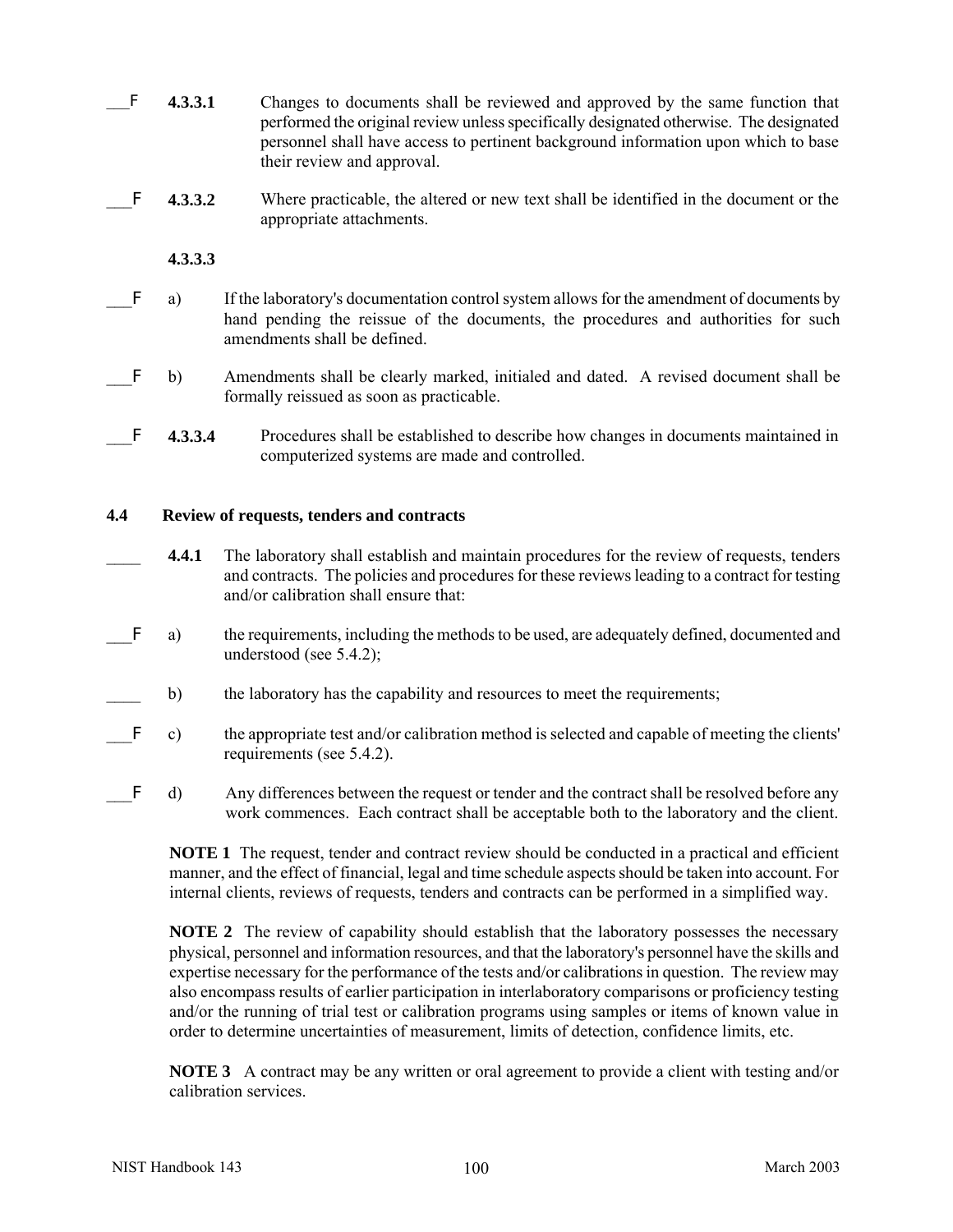**F** 4.4.2 Records of reviews, including any significant changes, shall be maintained. Records shall also be maintained of pertinent discussions with a client relating to the client's requirements or the results of the work during the period of execution of the contract.

**NOTE** For review of routine and other simple tasks, the date and the identification (e.g., the initials) of the person in the laboratory responsible for carrying out the contracted work are considered adequate. For repetitive routine tasks, the review need be made only at the initial enquiry stage or on granting of the contract for ongoing routine work performed under a general agreement with the client, provided that the client's requirements remain unchanged. For new, complex or advanced testing and/or calibration tasks, a more comprehensive record should be maintained.

- **F** 4.4.3 The review shall also cover any work that is subcontracted by the laboratory.
- **F** 4.4.4 The client shall be informed of any deviation from the contract.
- **F** 4.4.5 If a contract needs to be amended after work has commenced, the same contract review process shall be repeated and any amendments shall be communicated to all affected personnel.

### **4.5 Subcontracting of tests and calibrations**

- **4.5.1** When a laboratory subcontracts work whether because of unforeseen reasons (e.g., workload, need for further expertise or temporary incapacity) or on a continuing basis (e.g., through permanent subcontracting, agency or franchising arrangements), this work shall be placed with a competent subcontractor. A competent subcontractor is one that, for example, complies with this Handbook for the work in question.
- **4.5.2** The laboratory shall advise the client of the arrangement in writing and, when appropriate, gain the approval of the client, preferably in writing.
- **F** 4.5.3 The laboratory is responsible to the client for the subcontractor's work, except in the case where the client or a regulatory authority specifies which subcontractor is to be used.
	- \_\_\_\_ **4.5.4** The laboratory shall maintain a register of all subcontractors that it uses for tests and/or calibrations and a record of the evidence of compliance with this Handbook for the work in question.

### **4.6 Purchasing services and supplies**

**4.6.1** The laboratory shall have a policy and procedure(s) for the selection and purchasing of services and supplies it uses that affect the quality of the tests and/or calibrations. Procedures shall exist for the purchase, reception and storage of reagents and laboratory consumable materials relevant for the tests and calibrations.

 **4.6.2** 

a) The laboratory shall ensure that purchased supplies and reagents and consumable materials that affect the quality of tests and/or calibrations are not used until they have been inspected or otherwise verified as complying with standard specifications or requirements defined in the methods for the tests and/or calibrations concerned. These services and supplies used shall comply with specified requirements.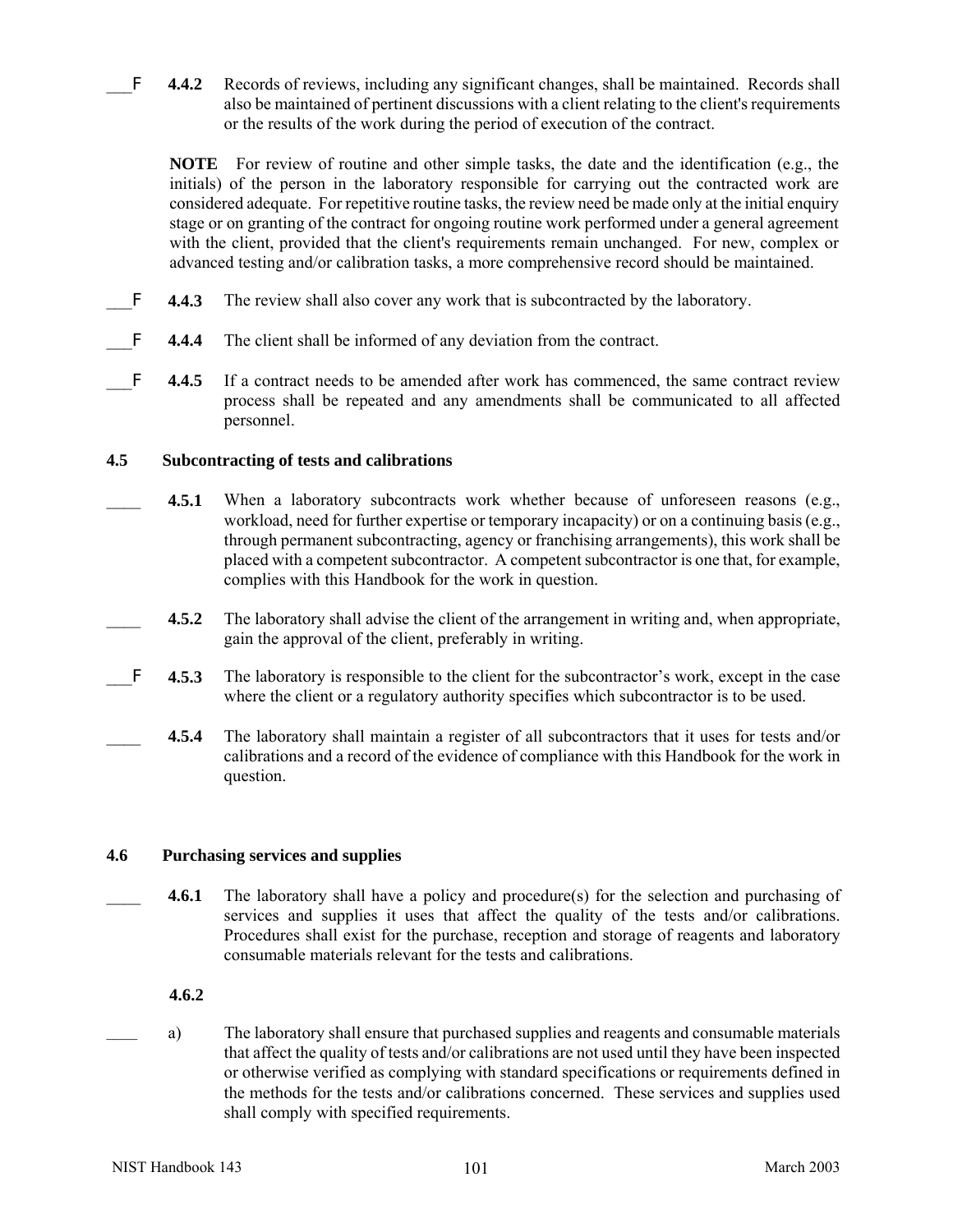- b) Records of actions taken to check compliance shall be maintained.
	- **4.6.3** Purchasing documents for items affecting the quality of laboratory output shall contain data describing the services and supplies ordered. These purchasing documents shall be reviewed and approved for technical content prior to release.

**NOTE** The description may include type, class, grade, precise identification, specifications, drawings, inspection instructions, other technical data including approval of test results, the quality required and the quality system standard under which they were made.

### **4.6.4**

- a) The laboratory shall evaluate suppliers of critical consumables, supplies and services which affect the quality of testing and calibration, and
- b) shall maintain records of these evaluations and list those approved.

### **4.7 Service to the client**

\_\_\_F The laboratory shall afford clients or their representatives cooperation to clarify the client's request and to monitor the laboratory's performance in relation to the work performed, provided that the laboratory ensures confidentiality to other clients.

**NOTE** 1 Such cooperation may include:

- a) providing the client or the client's representative reasonable access to relevant areas of the laboratory for the witnessing of tests and/or calibrations performed for the client;
- b) preparation, packaging, and dispatch of test and/or calibration items needed by the client for verification purposes.

**NOTE 2** Such cooperation may include: Clients value the maintenance of good communication, advice and guidance in technical matters, and opinions and interpretations based on results. Communication with the client, especially in large assignments, should be maintained throughout the work. The laboratory should inform the client of any delays or major deviations in the performance of the tests and/or calibrations.

 **NOTE 3** Laboratories are encouraged to obtain other feedback, both positive and negative, from their clients (e.g., client surveys). The feedback should be used to improve the quality system, testing and calibration activities and client service.

### **4.8 Complaints**

- **4.8.1** The laboratory shall have a policy and procedure for the resolution of complaints received from clients or other parties.
	- **4.8.2** Records shall be maintained of all complaints and of the investigations and corrective actions taken by the laboratory (see also 4.10).

### **4.9 Control of non-conforming testing and/or calibration work**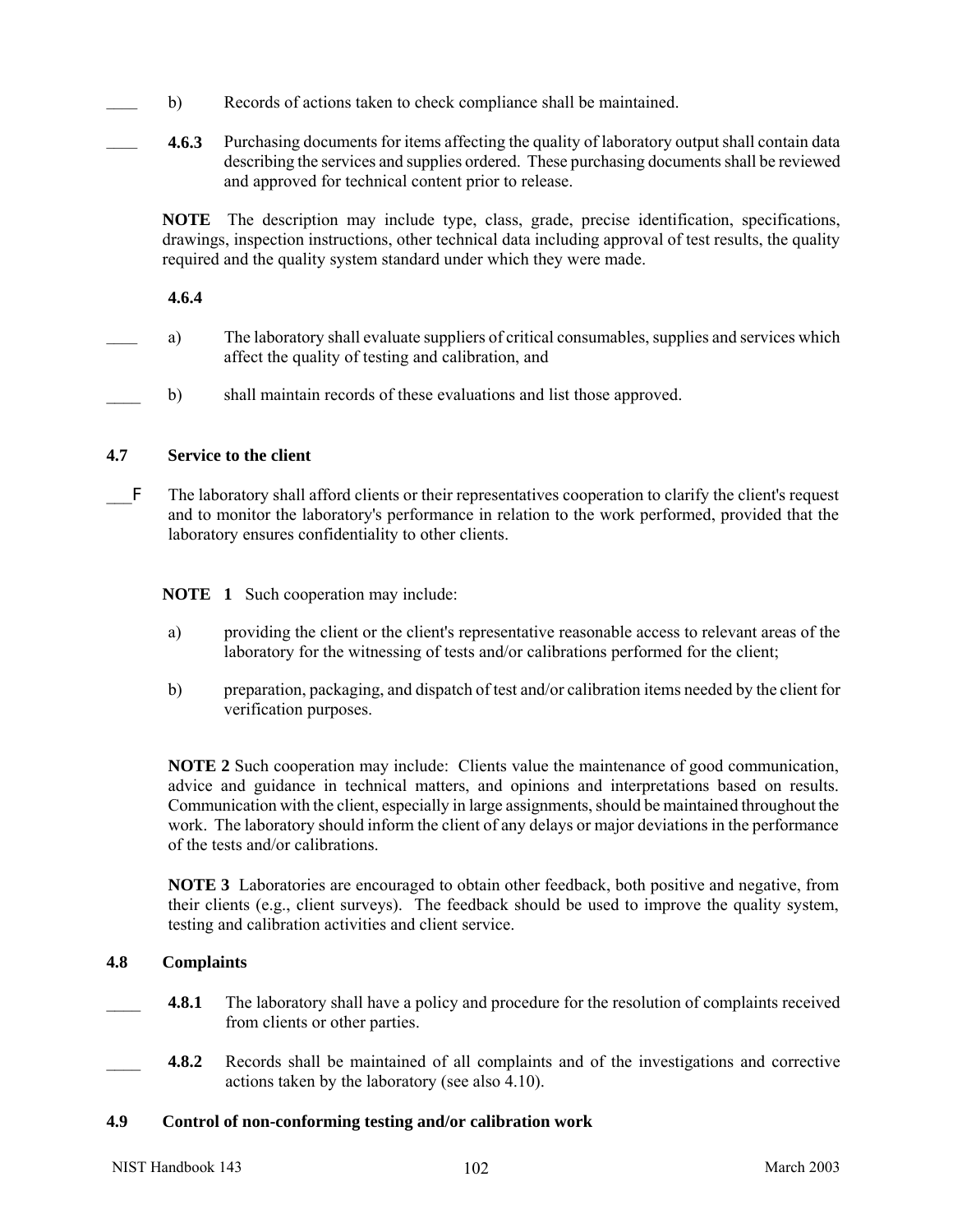- **4.9.1** The laboratory shall have a policy and procedures that shall be implemented when any aspect of its testing and/or calibration work, or the results of this work, do not conform to its own procedures or the agreed requirements of the client. The policy and procedures shall ensure that:
- **F** a) the responsibilities and authorities for the management of non-conforming work are designated and actions (including halting of work and withholding of test reports and calibration certificates, as necessary) are defined and taken when non-conforming work is identified;
- b) an evaluation of the significance of the non-conforming work is made;
- $\mathbf{F}$  c) corrective actions are taken immediately, together with any decision about the acceptability of the non-conforming work;
- d) where necessary, the client is notified and work is recalled;
- $\mathbf{F}$  e) the responsibility for authorizing the resumption of work is defined.

**NOTE** Identification of non-conforming work or problems with the quality system or with testing and/or calibration activities can occur at various places within the quality system and technical operations. Examples are customer complaints, quality control, instrument calibration, checking of consumable materials, staff observations or supervision, test report and calibration certificate checking, management reviews and internal or external audits.

**F** 4.9.2 Where the evaluation indicates that the non-conforming work could recur or that there is doubt about the compliance of the laboratory's operations with its own policies and procedures, the corrective action procedures given in 4.10 shall be promptly followed.

#### **4.10 Corrective action**

# **4.10.1 General**

\_\_\_\_ The laboratory shall establish a policy and procedure and shall designate appropriate authorities for implementing corrective action when non-conforming work or departures from the policies and procedures in the quality system or technical operations have been identified.

**NOTE** A problem with the quality system or with the technical operations of the laboratory may be identified through a variety of activities, such as control of non-conforming work, internal or external audits, management reviews, feedback from clients or staff observations.

#### **4.10.2 Cause analysis**

 $\mathbf{F}$  The procedure for corrective action shall start with an investigation to determine the root cause(s) of the problem.

**NOTE** Cause analysis is the key and sometimes the most difficult part in the corrective action procedure. Often the root cause is not obvious and thus a careful analysis of all potential causes of the problem is required. Potential causes could include client requirements, the samples, sample specifications, methods and procedures, staff skills and training, consumables, or equipment and its calibration.

# **4.10.3 Selection and implementation of corrective actions**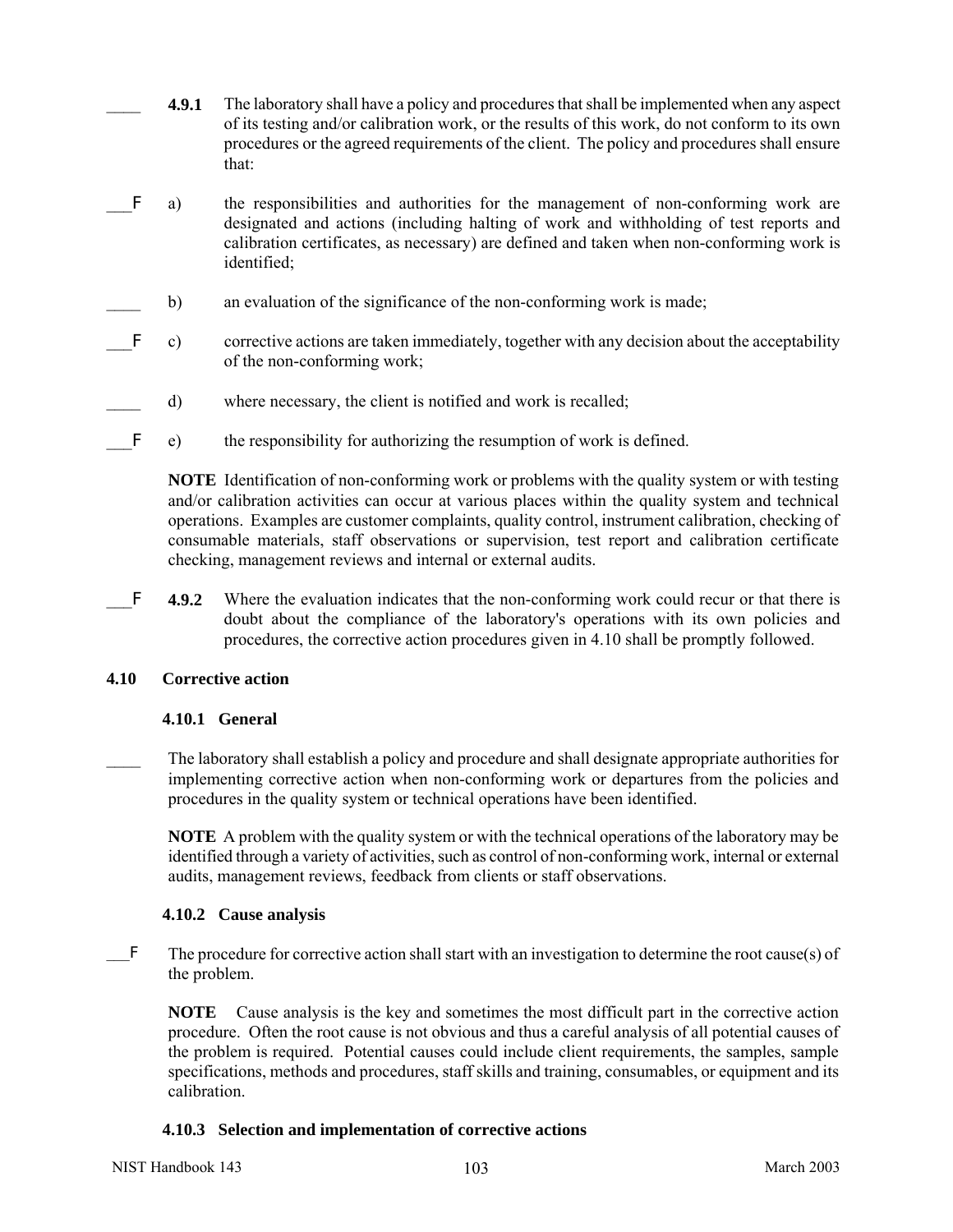- \_\_\_F a) Where corrective action is needed, the laboratory shall identify potential corrective actions. It shall select and implement the action(s) most likely to eliminate the problem and to prevent recurrence.
- $\mathbf{F}$  b) Corrective actions shall be to a degree appropriate to the magnitude and the risk of the problem.
- $\mathbf{F}$  c) The laboratory shall document and implement any required changes resulting from corrective action investigations.

#### **4.10.4 Monitoring of corrective actions**

**F** The laboratory shall monitor the results to ensure that the corrective actions taken have been effective.

#### **4.10.5 Additional audits**

Where the identification of non-conformances or departures casts doubts on the laboratory's compliance with its own policies and procedures, or on its compliance with this Handbook, the laboratory shall ensure that the appropriate areas of activity are audited in accordance with 4.13 as soon as possible.

**NOTE** Such additional audits often follow the implementation of the corrective actions to confirm their effectiveness. An additional audit should be necessary only when a serious issue or risk to the business is identified.

#### **4.11 Preventive action**

 **4.11.1** 

- **F** a) Needed improvements and potential sources of non-conformances, either technical or concerning the quality system, shall be identified.
- $\mathbf{F}$  b) If preventive action is required, action plans shall be developed, implemented and monitored to reduce the likelihood of the occurrence of such non-conformances and to take advantage of the opportunities for improvement.
- **F** 4.11.2 Procedures for preventive actions shall include the initiation of such actions and application of controls to ensure that they are effective.

 **NOTE 1** Preventive action is a proactive process to identify opportunities for improvement rather than a reaction to the identification of problems or complaints.

**NOTE 2** Apart from the review of the operational procedures, the preventive action might involve analysis of data, including trend and risk analyses and proficiency-testing results.

#### **4.12 Control of records**

### **4.12.1 General**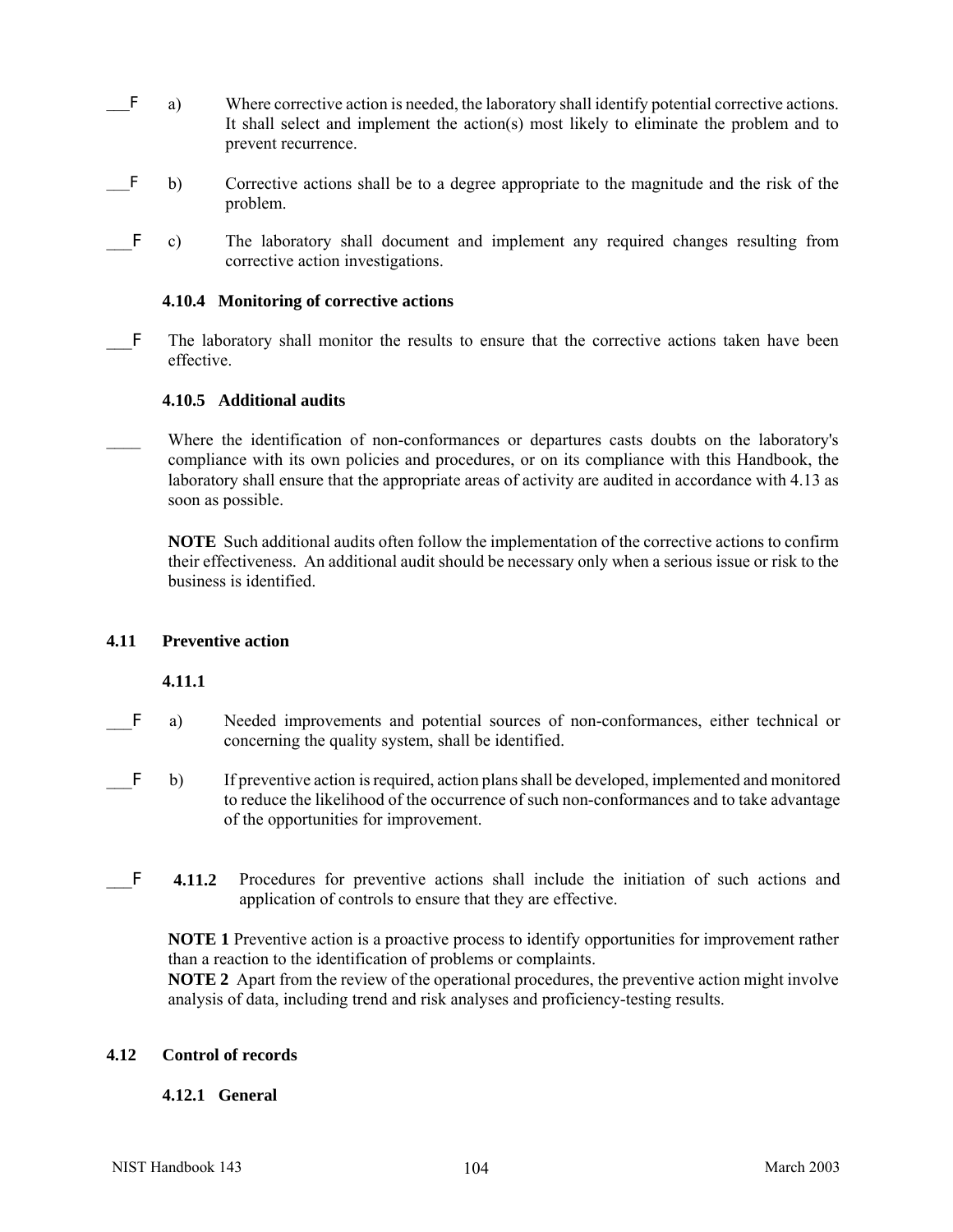- 
- **4.12.1.1** The laboratory shall establish and maintain procedures for identification, collection, indexing, access, filing, storage, maintenance and disposal of quality and technical records. Quality records shall include reports from internal audits and management reviews as well as records of corrective and preventive actions.

 **4.12.1.2** 

- a) All records shall be legible and shall be stored and retained in such a way that they are readily retrievable in facilities that provide a suitable environment to prevent damage or deterioration and to prevent loss.
- b) Retention times of records shall be established.
	- **NOTE** Records may be in any media, such as hard copy or electronic media.
- **4.12.1.3** All records shall be held secure and in confidence.
- **4.12.1.4** The laboratory shall have procedures to protect and back up records stored electronically and to prevent unauthorized access to or amendment of these records.

# **4.12.2 Technical records**

# **4.12.2.1**

- a) The laboratory shall retain records of original observations, derived data and sufficient information to establish an audit trail, calibration records, staff records and a copy of each test report or calibration certificate issued, for a defined period.
- b) The records for each test or calibration shall contain sufficient information to facilitate, if possible, identification of factors affecting the uncertainty and to enable the test or calibration to be repeated under conditions as close as possible to the original.
	- \_\_\_\_ c) The records shall include the identity of personnel responsible for the sampling, performance of each test and/or calibration and checking of results.

**NOTE 1** In certain fields it may be impossible or impracticable to retain records of all original observations.

 **NOTE 2** Technical records are accumulations of data (see 5.4.7) and information which result from carrying out tests and/or calibrations and which indicate whether specified quality or process parameters are achieved. They may include forms, contracts, work sheets, work books, check sheets, work notes, control graphs, external and internal test reports and calibration certificates, clients' notes, papers and feedback.

**F** 4.12.2.2 Observations, data and calculations shall be recorded at the time they are made and shall be identifiable to the specific task.

# **4.12.2.3**

 $\mathbf{F}$  a) When mistakes occur in records, each mistake shall be crossed out, not erased, made illegible or deleted, and the correct value entered alongside. All such alterations to records shall be signed or initialed by the person making the correction.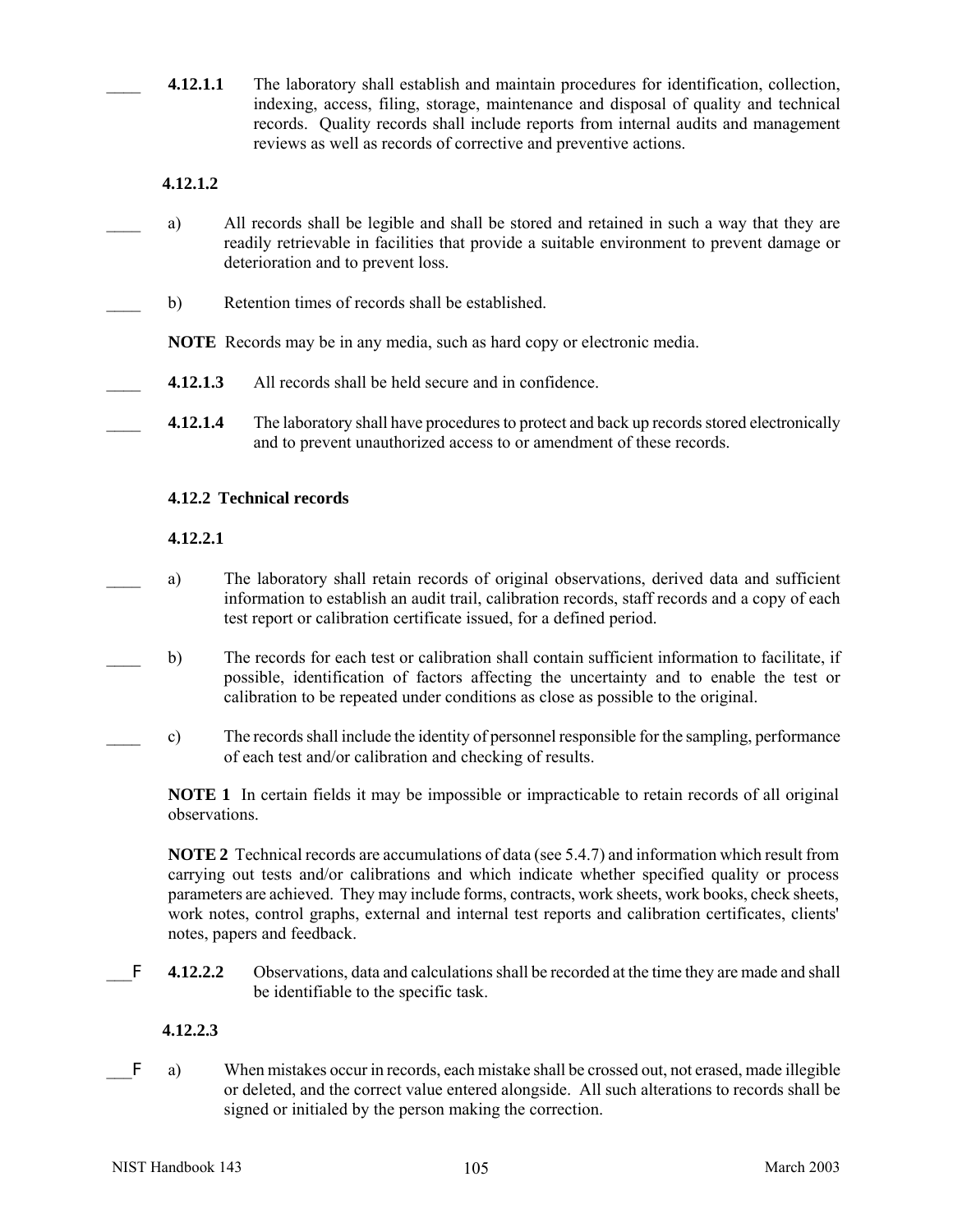b) In the case of records stored electronically, equivalent measures shall be taken to avoid loss or change of original data.

#### **4.13 Internal audits**

#### **4.13.1**

- a) The laboratory shall periodically, and in accordance with a predetermined schedule and procedure, conduct internal audits of its activities to verify that its operations continue to comply with the requirements of the quality system and this Handbook. The internal audit program shall address all elements of the quality system, including the testing and/or calibration activities. It is the responsibility of the quality manager to plan and organize audits as required by the schedule and requested by management.
- b) Such audits shall be carried out by trained and qualified personnel who are, wherever resources permit, independent of the activity to be audited.
	- **NOTE** The cycle for internal auditing should normally be completed in one year.
- **4.13.2** When audit findings cast doubt on the effectiveness of the operations or on the correctness or validity of the laboratory's test or calibration results, the laboratory shall take timely corrective action, and shall notify clients in writing if investigations show that the laboratory results may have been affected.
- **4.13.3** The area of activity audited, the audit findings and corrective actions that arise from them shall be recorded.
	- \_\_\_\_ **4.13.4** Follow-up audit activities shall verify and record the implementation and effectiveness of the corrective action taken.

#### **4.14 Management reviews**

- **4.14.1** In accordance with a predetermined schedule and procedure, the laboratory's executive management shall periodically conduct a review of the laboratory's quality system and testing and/or calibration activities to ensure their continuing suitability and effectiveness, and to introduce necessary changes or improvements. The review shall take account of:
- $\mathbf{F}$  a) the suitability of policies and procedures;
- **F** b) reports from managerial and supervisory personnel;
- $\mathbf{F}$  c) the outcome of recent internal audits;
- $\mathbf{F}$  d) corrective and preventive actions;
- $\mathbf{F}$  e) assessments by external bodies;
- $\mathbf{F}$  f) the results of interlaboratory comparisons or proficiency tests;
- $\mathbf{F}$  g) changes in the volume and type of the work;
- **F** h) client feedback;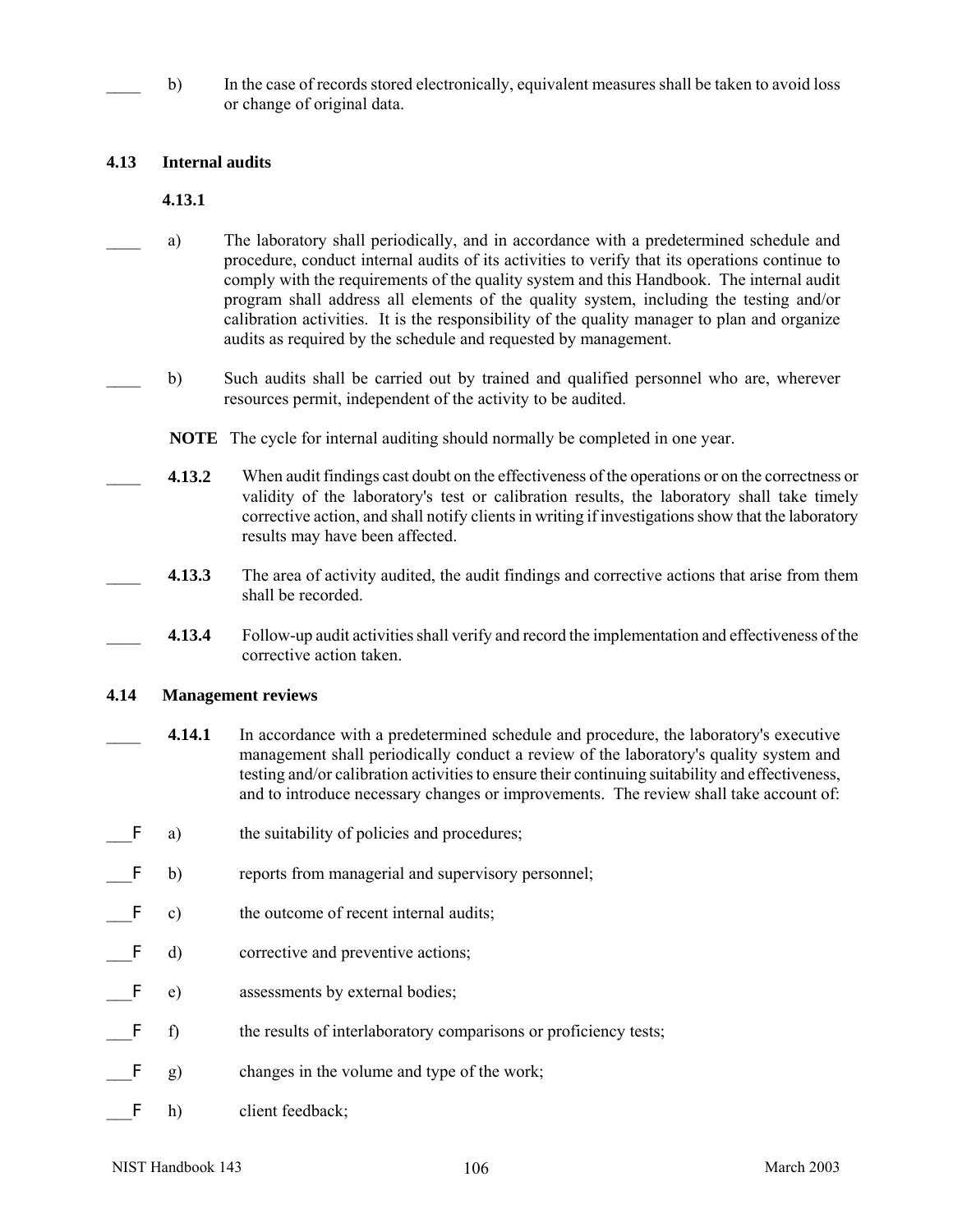- $\mathbf{F}$  i) complaints;
- $\mathbf{F}$  j) other relevant factors, such as quality control activities, resources and staff training.

**NOTE 1** A typical period for conducting a management review is once every 12 months.

**NOTE 2** Results should feed into the laboratory planning system and should include the goals, objectives and action plans for the coming year.

 **NOTE 3** A management review includes consideration of related subjects at regular management meetings.

# **4.14.2**

a) Findings from management reviews and the actions that arise from them shall be recorded.

b) The management shall ensure that those actions are carried out within an appropriate and agreed timescale.

# **5 Technical requirements for accreditation**

# **5.1 General**

- **5.1.1** Many factors determine the correctness and reliability of the tests and/or calibrations performed by a laboratory. These factors include contributions from:
- human factors  $(5.2)$ ;
- accommodation and environmental conditions  $(5.3)$ ;
- test and calibration methods and method validation  $(5.4)$ ;
- equipment  $(5.5)$ ;
- measurement traceability (5.6 and Annex B);
- sampling  $(5.7)$ ;
- the handling of test and calibration items (5.8).
- **F** 5.1.2 The extent to which the factors contribute to the total uncertainty of measurement differs considerably between (types of) tests and between (types of) calibrations. The laboratory shall take account of these factors in developing test and calibration methods and procedures, in the training and qualification of personnel, and in the selection and calibration of the equipment it uses.

#### **5.2 Personnel**

 **5.2.1**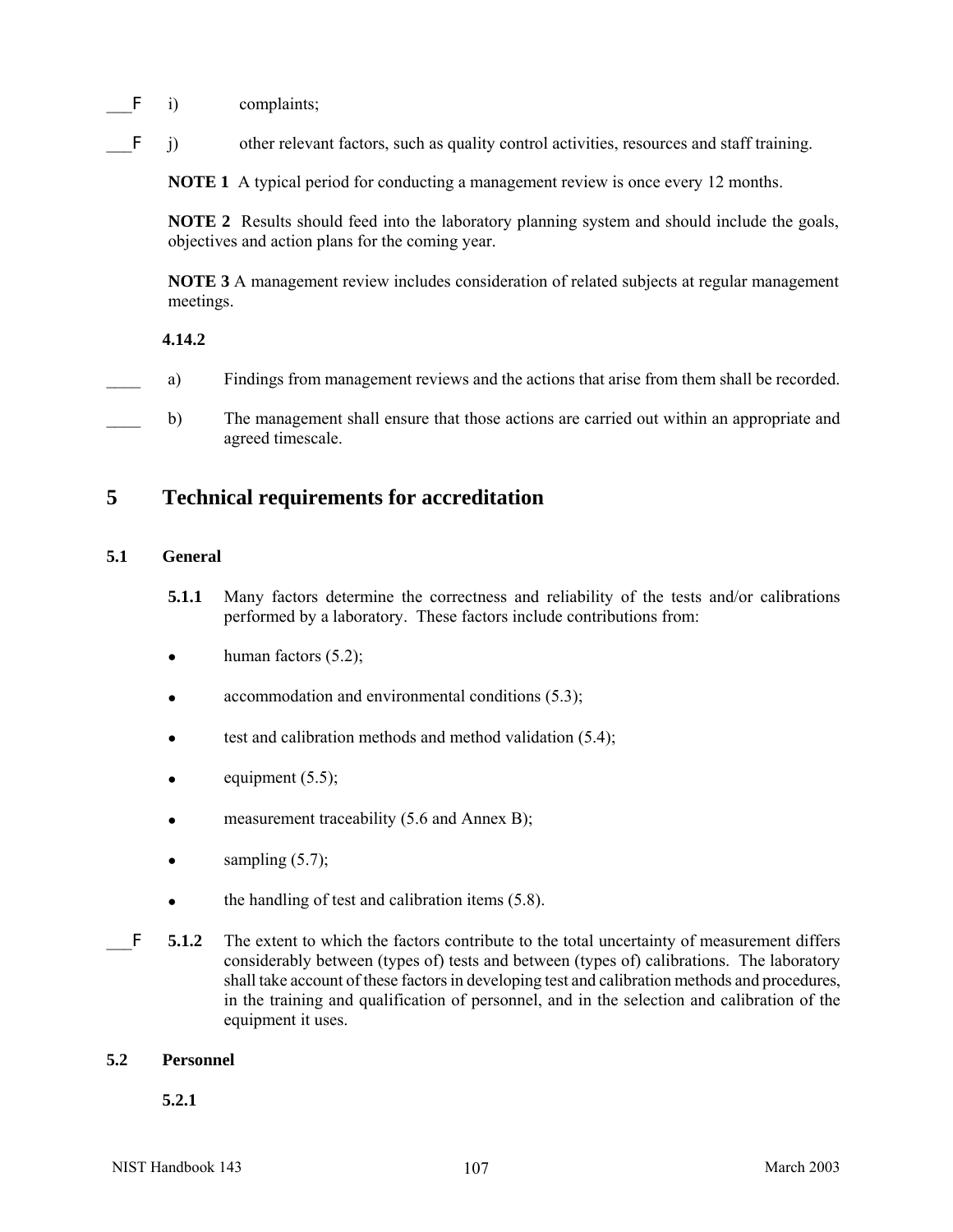- a) The laboratory management shall ensure the competence of all who operate specific equipment, perform tests and/or calibrations, evaluate results, and sign test reports and calibration certificates.
- b) When using staff who are undergoing training, appropriate supervision shall be provided. Personnel performing specific tasks shall be qualified on the basis of appropriate education, training, experience and/or demonstrated skills, as required.

**NOTE 1** In some technical areas (e.g., nondestructive testing) it may be required that the personnel performing certain tasks hold personnel certification. The laboratory is responsible for fulfilling specified personnel certification requirements. The requirements for personnel certification might be regulatory, included in the standards for the specific technical field, or required by the client.

**NOTE 2** The personnel responsible for the opinions and interpretation included in test reports should, in addition to the appropriate qualifications, training, experience and satisfactory knowledge of the testing carried out, also have:

- relevant knowledge of the technology used for the manufacturing of the items, materials, products, etc. tested, or the way they are used or intended to be used, and of the defects or degradations which may occur during or in service;
- knowledge of the general requirements expressed in the legislation and standards; and
- an understanding of the significance of deviations found with regard to the normal use of the items, materials, products, etc. concerned.
- **5.2.2** The management of the laboratory shall formulate the goals with respect to the education, training and skills of the laboratory personnel. The laboratory shall have a policy and procedures for identifying training needs and providing training of personnel. The training program shall be relevant to the present and anticipated tasks of the laboratory.
- **5.2.3**
- $\mathbf{F}$  a) The laboratory shall use personnel who are employed by, or under contract to, the laboratory.
- $\mathbf{F}$  b) Where contracted and additional technical and key support personnel are used, the laboratory shall ensure that such personnel are supervised and competent and that they work in accordance with the laboratory's quality system.
- **5.2.4** The laboratory shall maintain current job descriptions for managerial, technical and key support personnel involved in tests and/or calibrations.

**NOTE** Job descriptions can be defined in many ways. As a minimum, the following should be defined:

- the responsibilities with respect to performing tests and/or calibrations;
- the responsibilities with respect to the planning of tests and/or calibrations and evaluation of results;
- the responsibilities for reporting opinions and interpretations;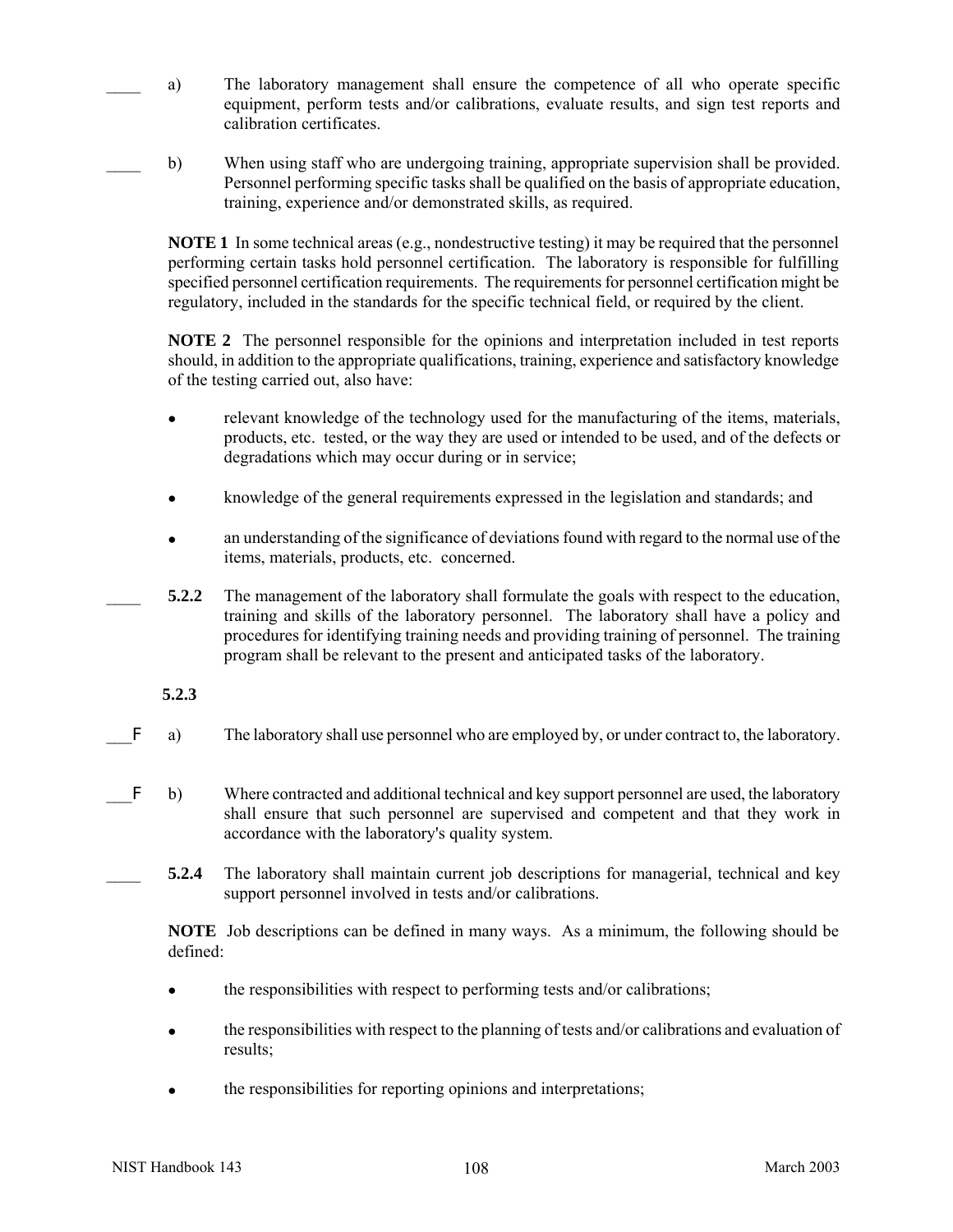- the responsibilities with respect to method modification and development and validation of new methods;
- expertise and experience required;
- qualifications and training programs;
- managerial duties.

 **5.2.5**

- $\mathbf{F}$  a) The management shall authorize specific personnel to perform particular types of sampling, test and/or calibration, to issue test reports and calibration certificates, to give opinions and interpretations and to operate particular types of equipment.
	- b) The laboratory shall maintain records of the relevant authorization(s), competence, educational and professional qualifications, training, skills and experience of all technical personnel, including contracted personnel.
- $\mathbf{F}$  c) This information shall be readily available and shall include the date on which authorization and/or competence is confirmed.

WMD Note: This requirement also applies to Approved Signatories.

# **5.3 Accommodation and environmental conditions**

 **5.3.1** 

Laboratory facilities for testing and/or calibration, including but not limited to energy sources, lighting and environmental conditions, shall be such as to facilitate correct performance of the tests and/or calibrations.

The laboratory shall ensure that the environmental conditions do not invalidate the results or adversely affect the required quality of any measurement. Particular care shall be taken when sampling and tests and/or calibrations are undertaken at sites other than a permanent laboratory facility.

 $\mathbf{F}$  b) The technical requirements for accommodation and environmental conditions that can affect the results of tests and calibrations shall be documented.

 **5.3.2** 

- \_\_\_\_ a) The laboratory shall monitor, control and record environmental conditions as required by the relevant specifications, methods and procedures or where they influence the quality of the results. Due attention shall be paid, for example, to biological sterility, dust, electromagnetic disturbances, radiation, humidity, electrical supply, temperature, and sound and vibration levels, as appropriate to the technical activities concerned.
- b) Tests and calibrations shall be stopped when the environmental conditions jeopardize the results of the tests and/or calibrations.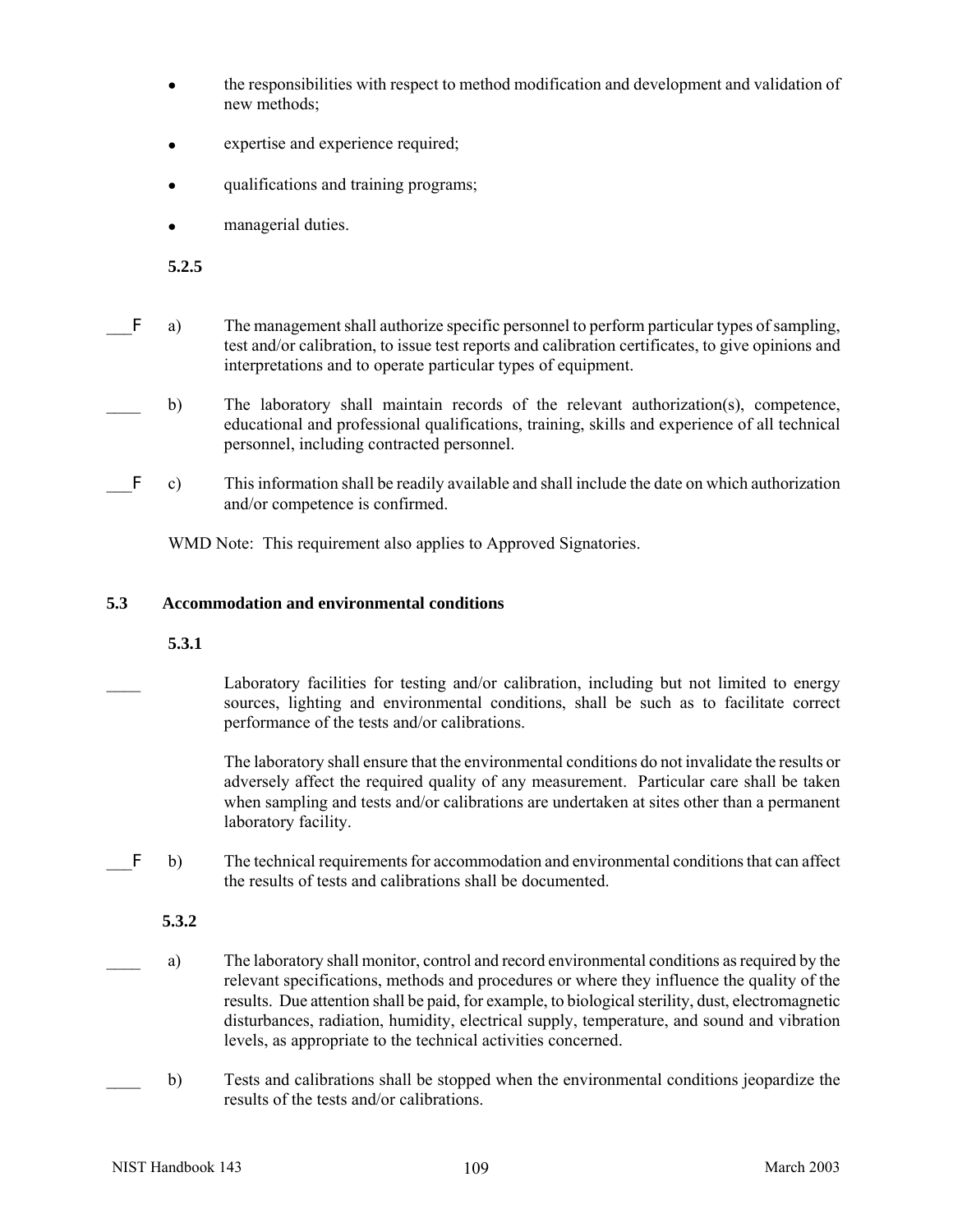- 5.3.3 There shall be effective separation between neighboring areas in which there are incompatible activities. Measures shall be taken to prevent cross-contamination.
- \_\_\_\_ **5.3.4** Access to and use of areas affecting the quality of the tests and/or calibrations shall be controlled. The laboratory shall determine the extent of control based on its particular circumstances.
- **5.3.5** Measures shall be taken to ensure good housekeeping in the laboratory. Special procedures shall be prepared where necessary.

#### **5.4 Test and calibration methods and method validation**

#### **5.4.1 General**

- a) The laboratory shall use appropriate methods and procedures for all tests and/or calibrations within its scope. These include sampling, handling, transport, storage and preparation of items to be tested and/or calibrated, and, where appropriate, an estimation of the measurement uncertainty as well as statistical techniques for analysis of test and/or calibration data.
- b) The laboratory shall have instructions on the use and operation of all relevant equipment, and on the handling and preparation of items for testing and/or calibration, or both, where the absence of such instructions could jeopardize the results of tests and/or calibrations.
- \_\_\_\_ c) All instructions, standards, manuals and reference data relevant to the work of the laboratory shall be kept up to date and shall be made readily available to personnel (see 4.3).
- d) Deviation from test and calibration methods shall occur only if the deviation has been documented, technically justified, authorized, and accepted by the client.

**NOTE** International, regional or national standards or other recognized specifications that contain sufficient and concise information on how to perform the tests and/or calibrations do not need to be supplemented or rewritten as internal procedures if these standards are written in a way that they can be used as published by the operating staff in a laboratory. It may be necessary to provide additional documentation for optional steps in the method or additional details.

#### **5.4.2 Selection of methods**

- a) The laboratory shall use test and/or calibration methods, including methods for sampling, which meet the needs of the client and which are appropriate for the tests and/or calibrations it undertakes. Methods published in international, regional or national standards shall preferably be used. The laboratory shall ensure that it uses the latest valid edition of a standard unless it is not appropriate or possible to do so.
- **F** b) When necessary, the standard shall be supplemented with additional details to ensure consistent application.
- c) When the client does not specify the method to be used, the laboratory shall select appropriate methods that have been published either in international, regional or national standards, or by reputable technical organizations, or in relevant scientific texts or journals, or as specified by the manufacturer of the equipment. Laboratory-developed methods or methods adopted by the laboratory may also be used if they are appropriate for the intended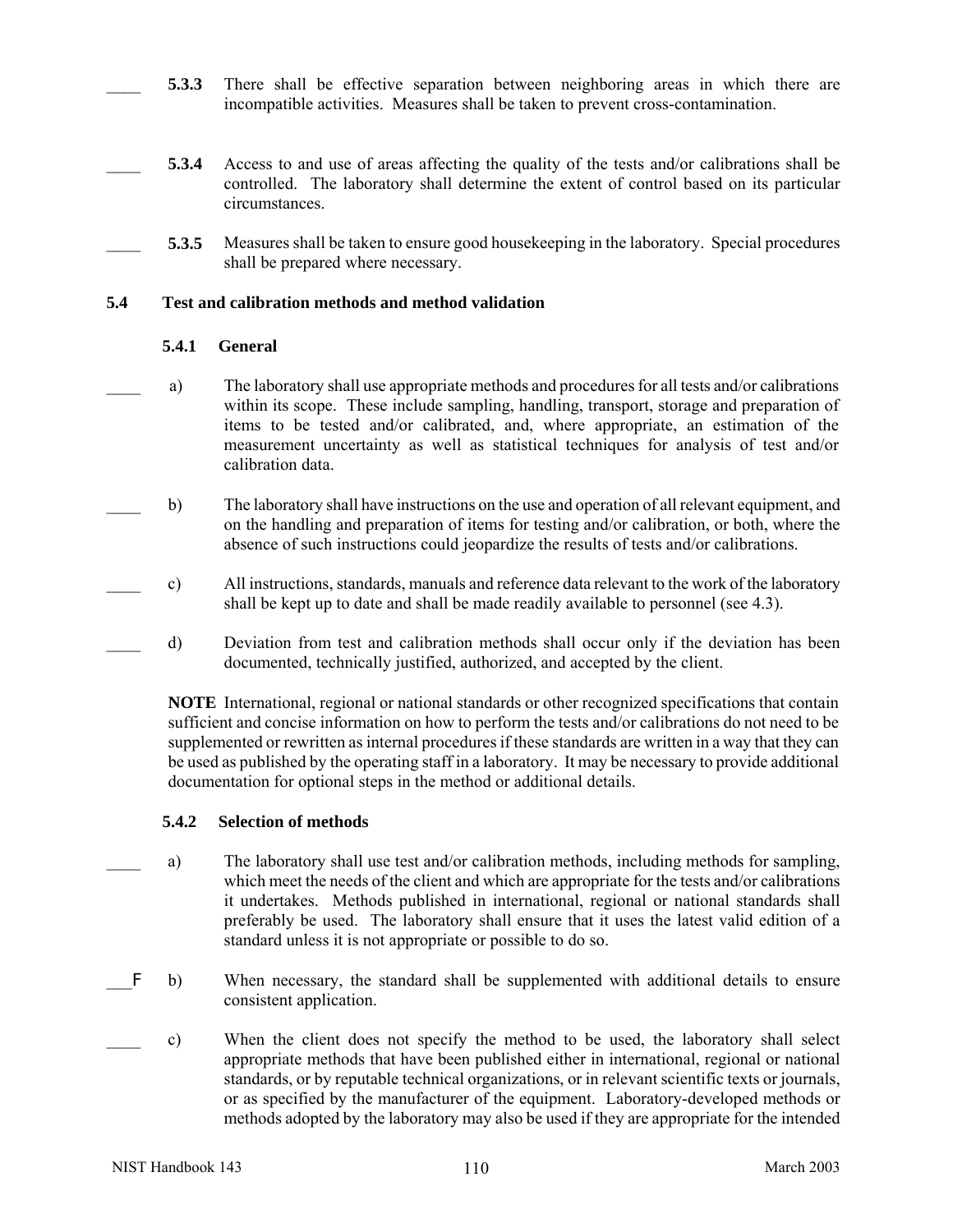use and if they are validated.

- $\mathbf{F}$  d) The client shall be informed as to the method chosen.
- **F** e) The laboratory shall confirm that it can properly operate standard methods before introducing the tests or calibrations. If the standard method changes, the confirmation shall be repeated.
- $\mathbf{F}$  f) The laboratory shall inform the client when the method proposed by the client is considered to be inappropriate or out of date.

#### **5.4.3 Laboratory-developed methods**

- $\mathbf{F}$  a) The introduction of test and calibration methods developed by the laboratory for its own use shall be a planned activity and shall be assigned to qualified personnel equipped with adequate resources.
- $\mathbf{F}$  b) Plans shall be updated as development proceeds and effective communication amongst all personnel involved shall be ensured.

#### **5.4.4 Non-standard methods**

- a) When it is necessary to use methods not covered by standard methods, these shall be subject to agreement with the client and shall include a clear specification of the client's requirements and the purpose of the test and/or calibration.
- b) The method developed shall have been validated appropriately before use.

**NOTE** For new test and/or calibration methods, procedures should be developed prior to the tests and/or calibrations being performed and should contain at least the following information:

- a) appropriate identification;
- b) scope;
- c) description of the type of item to be tested or calibrated;
- d) parameters or quantities and ranges to be determined;
- e) apparatus and equipment, including technical performance requirements;
- f) reference standards and reference materials required;
- g) environmental conditions required and any stabilization period needed;
- h) description of the procedure, including:
	- affixing of identification marks, handling, transporting, storing and preparation of items,
	- checks to be made before the work is started.
	- checks that the equipment is working properly and, where required, calibration and adjustment of the equipment before each use,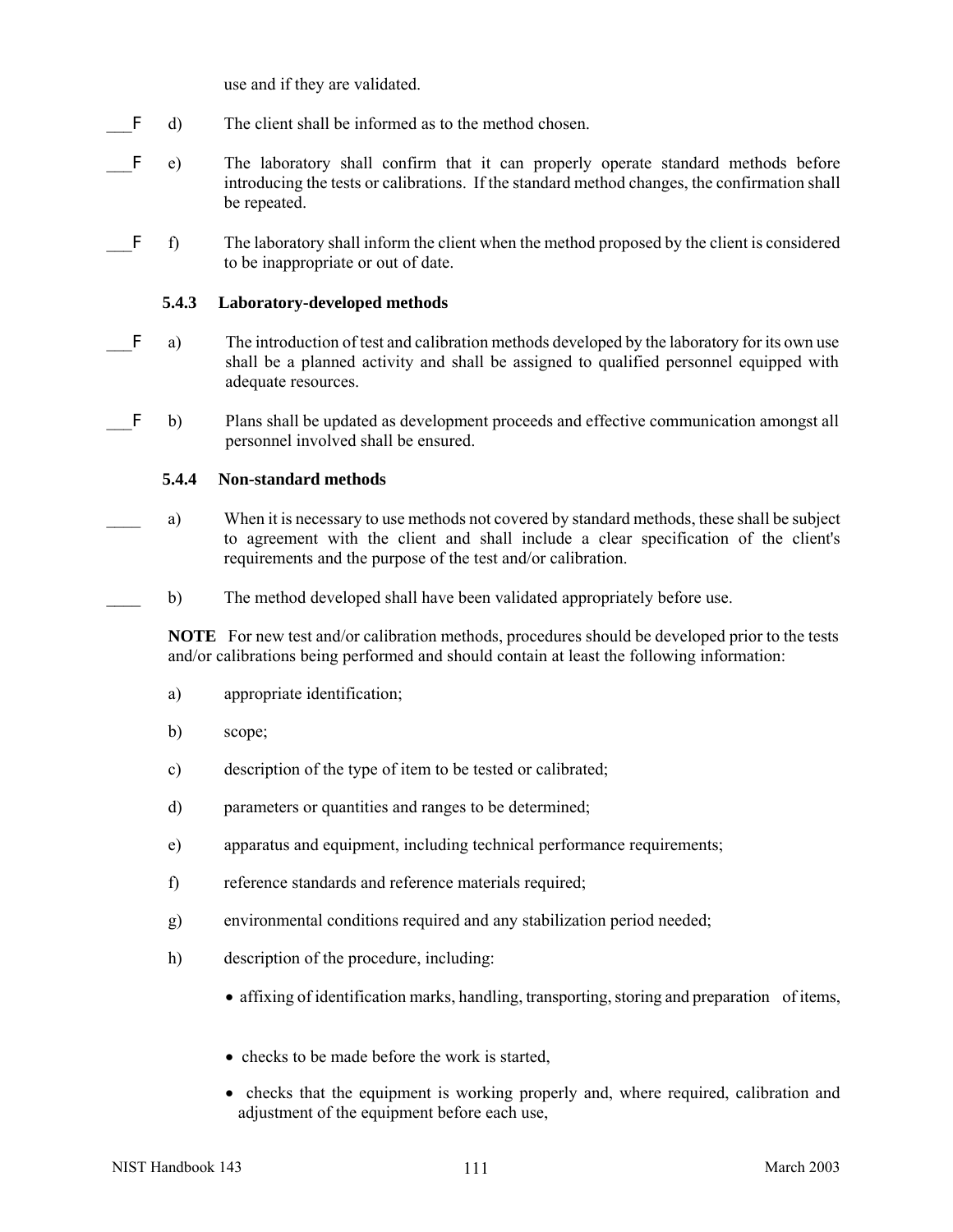- the method of recording the observations and results,
- any safety measures to be observed;
- i) criteria and/or requirements for approval/rejection;
- j) data to be recorded and method of analysis and presentation;
- k) the uncertainty or the procedure for estimating uncertainty.

#### **5.4.5 Validation of methods**

 **5.4.5.1** Validation is the confirmation by examination and the provision of objective evidence that the particular requirements for a specific intended use are fulfilled.

#### **5.4.5.2**

- a) The laboratory shall validate non-standard methods, laboratory-designed/developed methods, standard methods used outside their intended scope, and amplifications and modifications of standard methods to confirm that the methods are fit for the intended use. The validation shall be as extensive as is necessary to meet the needs of the given application or field of application.
- $\mathbf{F}$  b) The laboratory shall record the results obtained, the procedure used for the validation, and a statement as to whether the method is fit for the intended use.

**NOTE 1** Validation may include procedures for sampling, handling and transportation.

**NOTE 2** The techniques used for the determination of the performance of a method should be one of, or a combination of, the following:

- calibration using reference standards or reference materials;
- comparison of results achieved with other methods;
- interlaboratory comparisons;
- systematic assessment of the factors influencing the result;
- assessment of the uncertainty of the results based on scientific understanding of the theoretical principles of the method and practical experience.

**NOTE 3** When some changes are made in the validated non-standard methods, the influence of such changes should be documented and, if appropriate, a new validation should be carried out.

- **F** 5.4.5.3 The range and accuracy of the values obtainable from validated methods (e.g., the uncertainty of the results, detection limit, selectivity of the method, linearity, limit of repeatability and/or reproducibility, robustness against external influences and/or crosssensitivity against interference from the matrix of the sample/test object), as assessed for the intended use, shall be relevant to the clients' needs.
	- **NOTE 1** Validation includes specification of the requirements, determination of the characteristics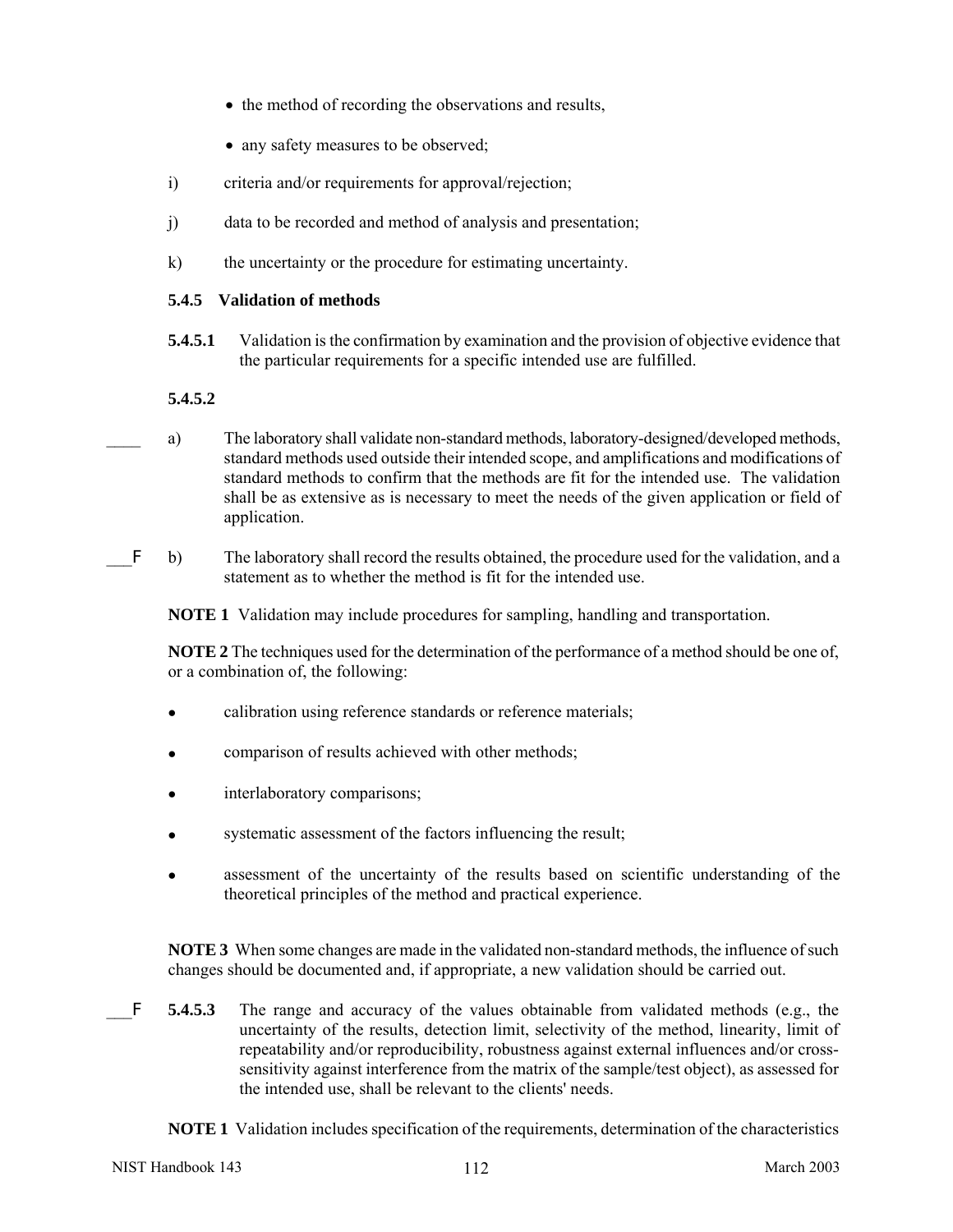of the methods, a check that the requirements can be fulfilled by using the method, and a statement on the validity.

 **NOTE 2** As method-development proceeds, regular review should be carried out to verify that the needs of the client are still being fulfilled. Any change in requirements requiring modifications to the development plan should be approved and authorized.

**NOTE 3** Validation is always a balance between costs, risks and technical possibilities. There are many cases in which the range and uncertainty of the values (e.g., accuracy, detection limit, selectivity, linearity, repeatability, reproducibility, robustness and cross-sensitivity) can only be given in a simplified way due to lack of information.

#### **5.4.6 Estimation of uncertainty of measurement**

- **5.4.6.1** A calibration laboratory, or a testing laboratory performing its own calibrations, shall have and shall apply a procedure to estimate the uncertainty of measurement for all calibrations and types of calibrations.
- **F** 5.4.6.2 Testing laboratories shall have and shall apply procedures for estimating uncertainty of measurement. In certain cases the nature of the test method may preclude rigorous, metrologically and statistically valid, calculation of uncertainty of measurement. In these cases the laboratory shall at least attempt to identify all the components of uncertainty and make a reasonable estimation, and shall ensure that the form of reporting of the result does not give a wrong impression of the uncertainty. Reasonable estimation shall be based on knowledge of the performance of the method and on the measurement scope and shall make use of, for example, previous experience and validation data.

**NOTE 1** The degree of rigor needed in an estimation of uncertainty of measurement depends on factors such as:

- the requirements of the test method;
- the requirements of the client;
- the existence of narrow limits on which decisions on conformance to a specification are based.

**NOTE 2** In those cases where a well recognized test method specifies limits to the values of the major sources of uncertainty of measurement and specifies the form of presentation of calculated results, the laboratory is considered to have satisfied this clause by following the test method and reporting instructions (see 5.10).

**5.4.6.3** When estimating the uncertainty of measurement, all uncertainty components which are of importance in the given situation shall be taken into account using appropriate methods of analysis.

**NOTE 1** Sources contributing to the uncertainty include, but are not necessarily limited to, the reference standards and reference materials used, methods and equipment used, environmental conditions, properties and condition of the item being tested or calibrated, and the operator.

 **NOTE 2** The predicted long-term behavior of the tested and/or calibrated item is not normally taken into account when estimating the measurement uncertainty.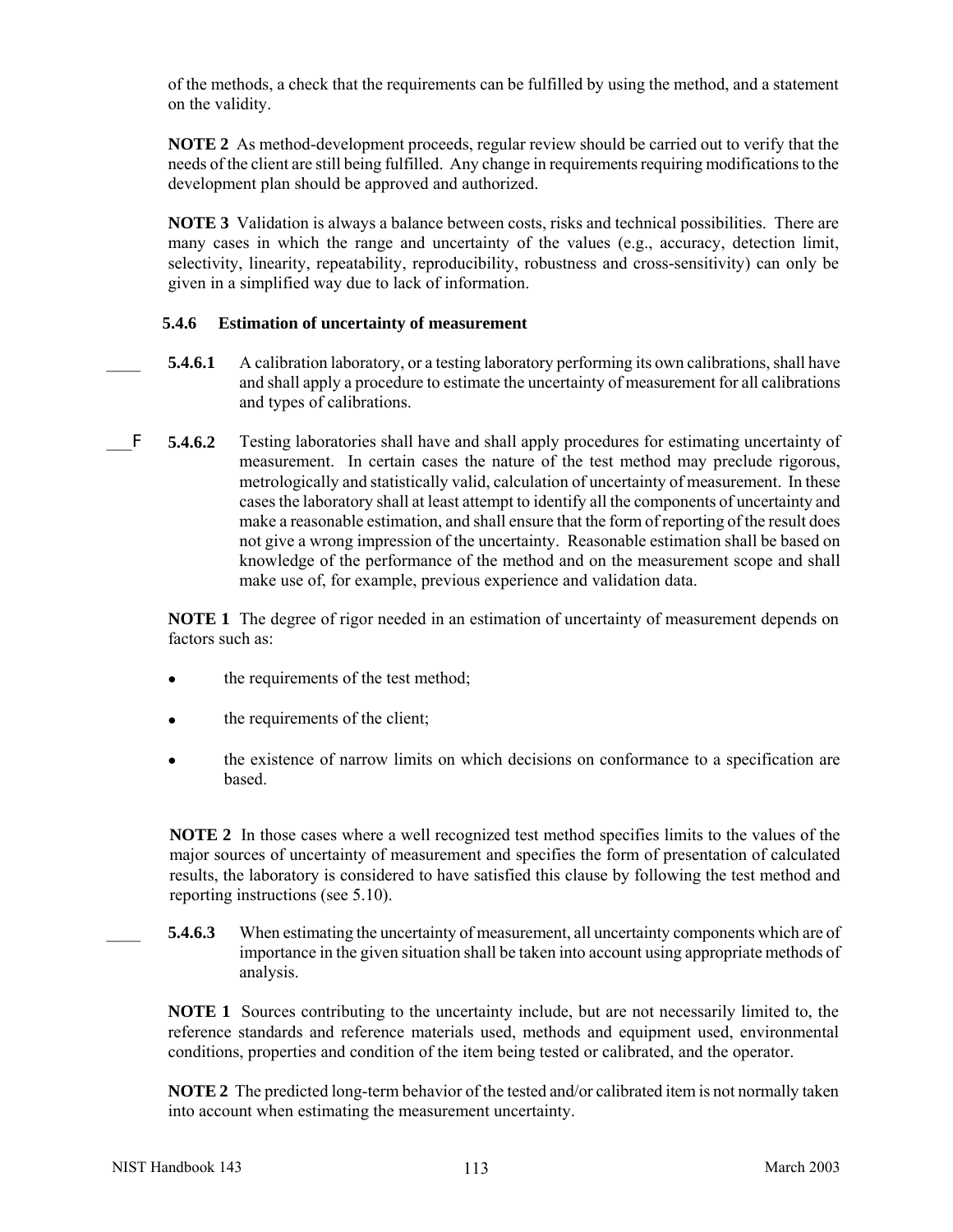**NOTE 3** For further information, see ISO 5725 and the Guide to the Expression of Uncertainty in Measurement (see 1.4).

 WMD Note: ANSI/NCSL Z540-2-1997 and NIST Technical Note 1297, 1994 edition, are considered to be equivalent to the Guide to the Expression of Uncertainty in Measurement (GUM).

#### **5.4.7 Control of data**

- **5.4.7.1** Calculations and data transfers shall be subject to appropriate checks in a systematic manner.
	- **5.4.7.2** When computers or automated equipment are used for the acquisition, processing, recording, reporting, storage or retrieval of test or calibration data, the laboratory shall ensure that:
- a) computer software developed by the user is documented in sufficient detail and is suitably validated as being adequate for use;
- b) procedures are established and implemented for protecting the data; such procedures shall include, but not be limited to, integrity and confidentiality of data entry or collection, data storage, data transmission and data processing;
- \_\_\_\_ c) computers and automated equipment are maintained to ensure proper functioning and are provided with the environmental and operating conditions necessary to maintain the integrity of test and calibration data.

**NOTE** Commercial off-the-shelf software (e.g., word processing, database and statistical programs) in general use within their designed application range may be considered to be sufficiently validated. However, laboratory software configuration/modifications should be validated as in 5.4.7.2a).

#### **5.5 Equipment**

 **5.5.1** 

- a) The laboratory shall be furnished with all items of sampling, measurement and test equipment required for the correct performance of the tests and/or calibrations (including sampling, preparation of test and/or calibration items, processing and analysis of test and/or calibration data).
- b) In those cases where the laboratory needs to use equipment outside its permanent control, it shall ensure that the requirements of this Handbook are met.
	- **5.5.2**
- a) Equipment and its software used for testing, calibration and sampling shall be capable of achieving the accuracy required and shall comply with specifications relevant to the tests and/or calibrations concerned.
- b) Calibration programs shall be established for key quantities or values of the instruments where these properties have a significant effect on the results.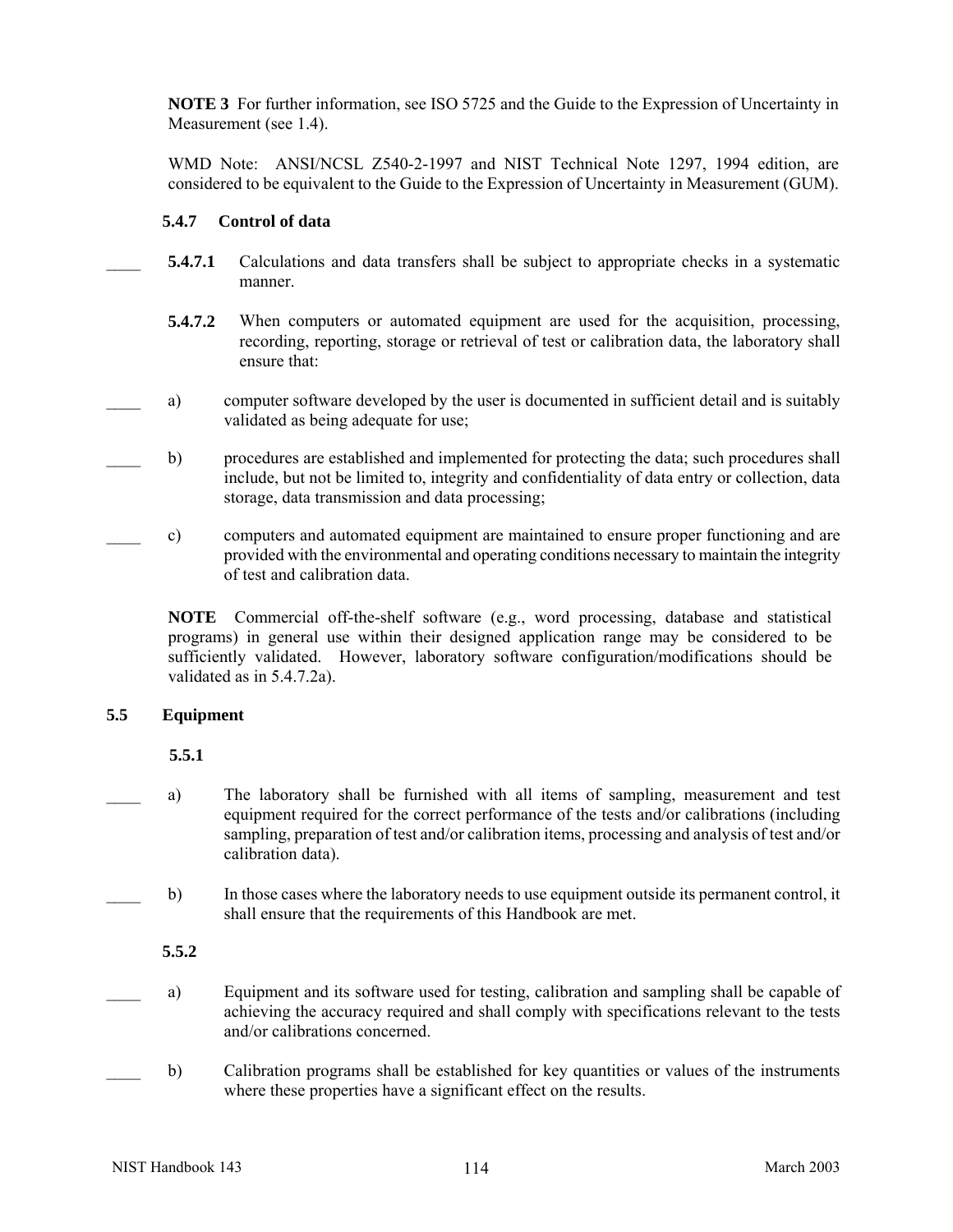- c) Before being placed into service, equipment (including that used for sampling) shall be calibrated or checked to establish that it meets the laboratory's specification requirements and complies with the relevant standard specifications. It shall be checked and/or calibrated before use (see 5.6).
- **5.5.3** Equipment shall be operated by authorized personnel. Up-to-date instructions on the use and maintenance of equipment (including any relevant manuals provided by the manufacturer of the equipment) shall be readily available for use by the appropriate laboratory personnel.
- **5.5.4** Each item of equipment and its software used for testing and calibration and significant to the result shall, when practicable, be uniquely identified.
- **5.5.5** Records shall be maintained of each item of equipment and its software significant to the tests and/or calibrations performed. The records shall include at least the following:
- a) the identity of the item of equipment and its software;
- b) the manufacturer's name, type identification, and serial number or other unique identification;
- c) checks that equipment complies with the specification (see 5.5.2);
- d) the current location, where appropriate;
- e) the manufacturer's instructions, if available, or reference to their location;
- f) dates, results and copies of reports and certificates of all calibrations, adjustments, acceptance criteria, and the due date of next calibration;
- \_\_\_\_ g) the maintenance plan, where appropriate, and maintenance carried out to date;
- h) any damage, malfunction, modification or repair to the equipment.
	- **5.5.6** The laboratory shall have procedures for safe handling, transport, storage, use and planned maintenance of measuring equipment to ensure proper functioning and in order to prevent contamination or deterioration.

**NOTE** Additional procedures may be necessary when measuring equipment is used outside the permanent laboratory for tests, calibrations or sampling.

 **5.5.7** 

- a) Equipment that has been subjected to overloading or mishandling, gives suspect results, or has been shown to be defective or outside specified limits, shall be taken out of service. It shall be isolated to prevent its use or clearly labeled or marked as being out of service until it has been repaired and shown by calibration or test to perform correctly.
- b) The laboratory shall examine the effect of the defect or departure from specified limits on previous tests and/or calibrations and shall institute the "Control of non-conforming work" procedure (see 4.9).
	- **5.5.8** Whenever practicable, all equipment under the control of the laboratory and requiring calibration shall be labeled, coded or otherwise identified to indicate the status of calibration,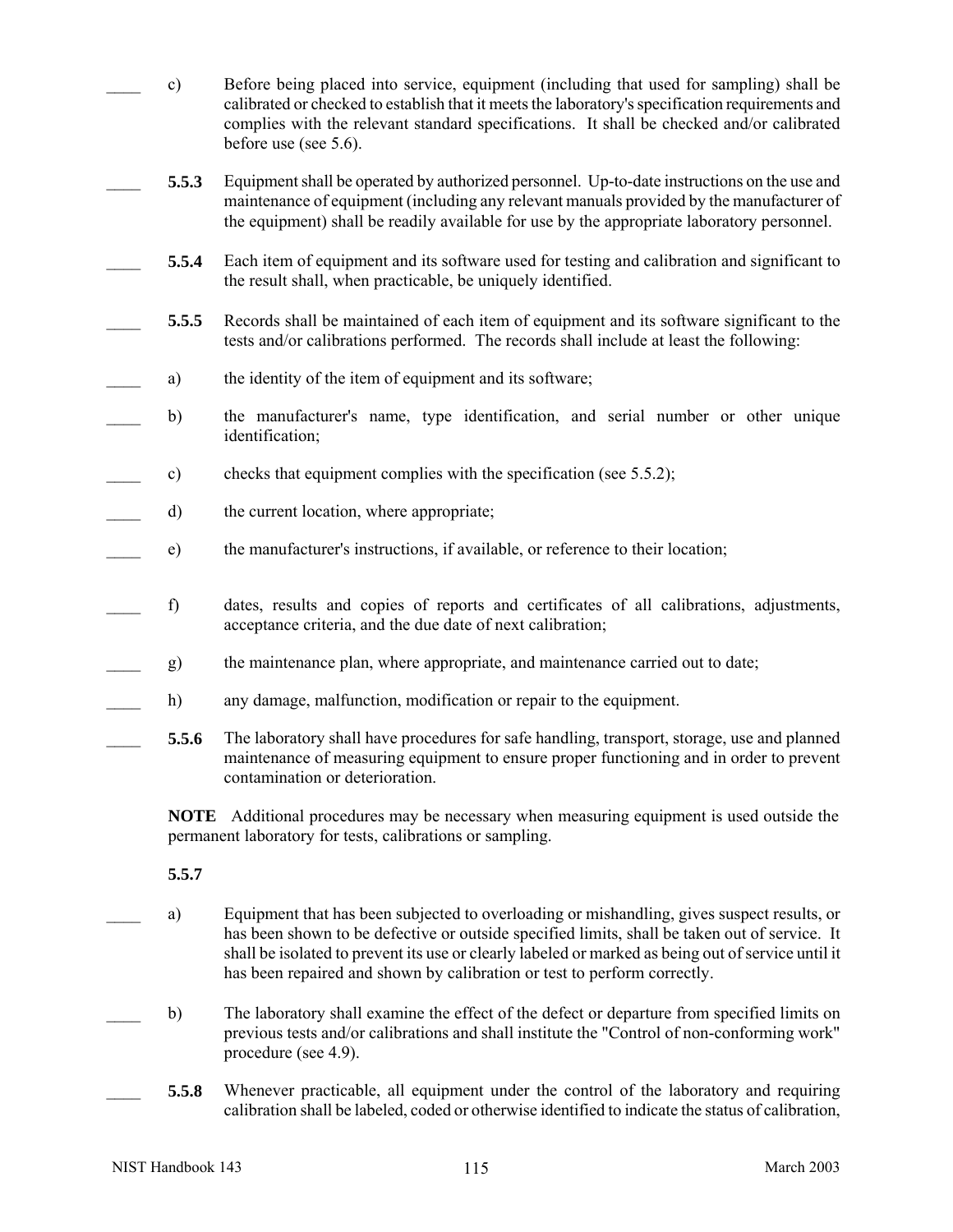including the date when last calibrated and the date or expiration criteria when recalibration is due.

- **5.5.9** When, for whatever reason, equipment goes outside the direct control of the laboratory, the laboratory shall ensure that the function and calibration status of the equipment are checked and shown to be satisfactory before the equipment is returned to service.
- **F** 5.5.10 When intermediate checks are needed to maintain confidence in the calibration status of the equipment, these checks shall be carried out according to a defined procedure.
- F 5.5.11 Where calibrations give rise to a set of correction factors, the laboratory shall have procedures to ensure that copies (e.g., in computer software) are correctly updated.
- **5.5.12** Test and calibration equipment, including both hardware and software, shall be safeguarded from adjustments which would invalidate the test and/or calibration results.

# **5.6 Measurement traceability**

#### **5.6.1 General**

- a) All equipment used for tests and/or calibrations, including equipment for subsidiary measurements (e.g., for environmental conditions) having a significant effect on the accuracy or validity of the result of the test, calibration or sampling shall be calibrated before being put into service.
- b) The laboratory shall have an established program and procedure for the calibration of its equipment.

**NOTE** Such a program should include a system for selecting, using, calibrating, checking, controlling and maintaining measurement standards, reference materials used as measurement standards, and measuring and test equipment used to perform tests and calibrations.

#### **5.6.2 Specific requirements**

#### **5.6.2.1 Calibration**

#### **5.6.2.1.1**

a) For calibration laboratories, the program for calibration of equipment shall be designed and operated so as to ensure that calibrations and measurements made by the laboratory are traceable to the International System of Units (SI) (*Système international d'unités*).

> A calibration laboratory establishes traceability of its own measurement standards and measuring instruments to the SI by means of an unbroken chain of calibrations or comparisons linking them to relevant primary standards of the SI units of measurement. The link to SI units may be achieved by reference to national measurement standards. National measurement standards may be primary standards, which are primary realizations of the SI units or agreed representations of SI units based on fundamental physical constants, or they may be secondary standards which are standards calibrated by another national metrology institute.

\_\_\_\_ b) When using external calibration services, traceability of measurement shall be assured by the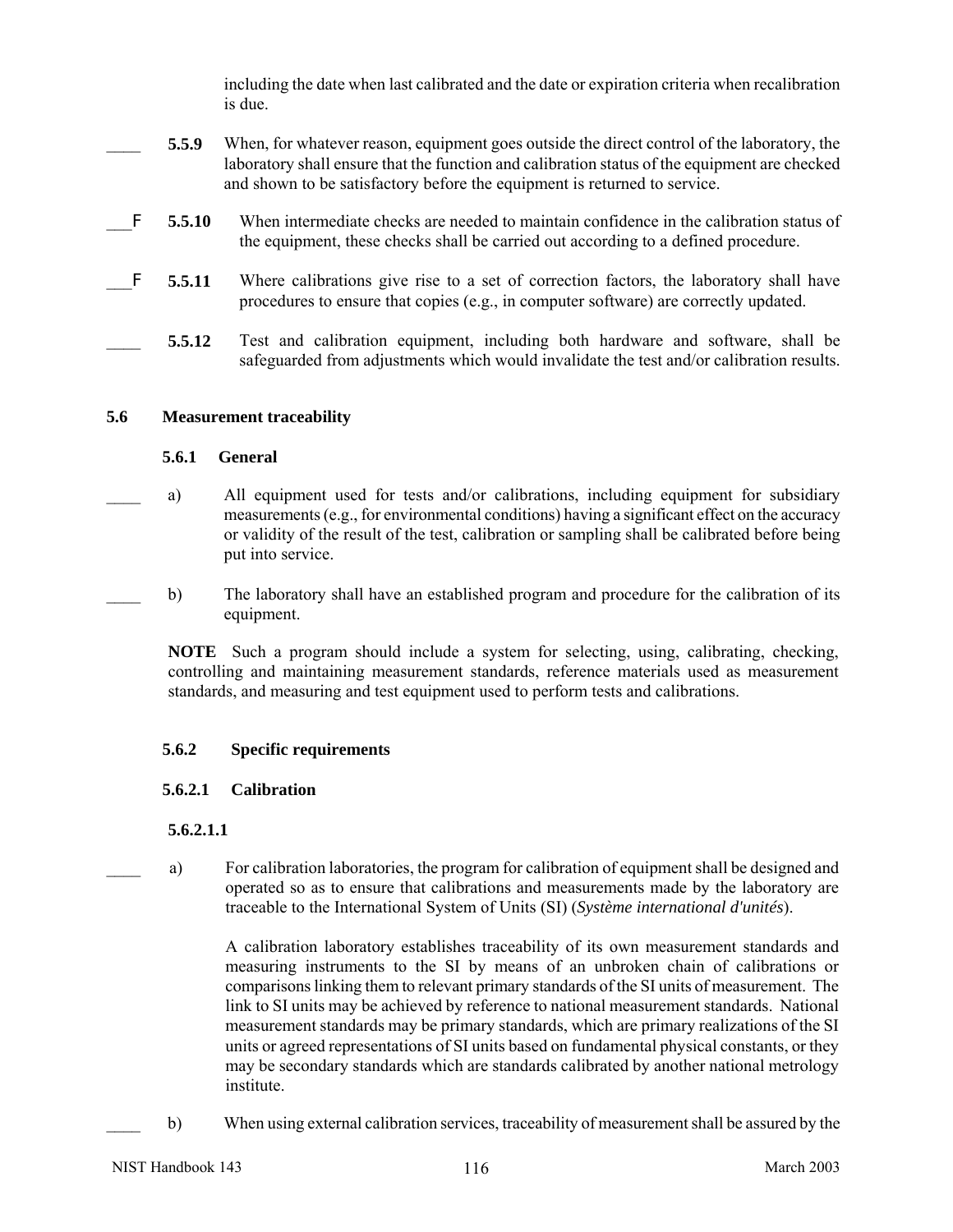use of calibration services from laboratories that can demonstrate competence, measurement capability and traceability.

\_\_\_\_ c) The calibration certificates issued by these laboratories shall contain the measurement results, including the measurement uncertainty and/or a statement of compliance with an identified metrological specification (see also 5.10.4.2).

**NOTE 1** Calibration laboratories fulfilling the requirements of this Handbook are considered to be competent. A calibration certificate bearing an accreditation body logo from a calibration laboratory accredited to this Handbook, for the calibration concerned, is sufficient evidence of traceability of the calibration data reported.

**NOTE 2** Traceability to SI units of measurement may be achieved by reference to an appropriate primary standard (see VIM:1993, 6.4) or by reference to a natural constant, the value of which in terms of the relevant SI unit is known and recommended by the General Conference of Weights and Measures (CGPM) and the International Committee for Weights and Measures (CIPM).

 **NOTE 3** Calibration laboratories that maintain their own primary standard or representation of SI units based on fundamental physical constants can claim traceability to the SI system only after these standards have been compared, directly or indirectly, with other similar standards of a national metrology institute.

**NOTE 4** The term "identified metrological specification" means that it must be clear from the calibration certificate which specification the measurements have been compared with, by including the specification or by giving an unambiguous reference to the specification.

 **NOTE 5** When the terms "international standard" or "national standard" are used in connection with traceability, it is assumed that these standards fulfill the properties of primary standards for the realization of SI units.

 **NOTE 6** Traceability to national measurement standards does not necessarily require the use of the national metrology institute of the country in which the laboratory is located.

 **NOTE 7** If a calibration laboratory wishes or needs to obtain traceability from a national metrology institute other than in its own country, this laboratory should select a national metrology institute that actively participates in the activities of BIPM either directly or through regional groups.

 **NOTE 8** The unbroken chain of calibrations or comparisons may be achieved in several steps carried out by different laboratories that can demonstrate traceability.

- **5.6.2.1.2** There are certain calibrations that currently cannot be strictly made in SI units. In these cases calibration shall provide confidence in measurements by establishing traceability to appropriate measurement standards such as:
	- a) the use of certified reference materials provided by a competent supplier to give a reliable physical or chemical characterization of a material;
- b) the use of specified methods and/or consensus standards that are clearly described and agreed by all parties concerned.
- \_\_\_\_ c) Participation in a suitable program of interlaboratory comparisons is required where possible.
	- **5.6.2.2 Testing**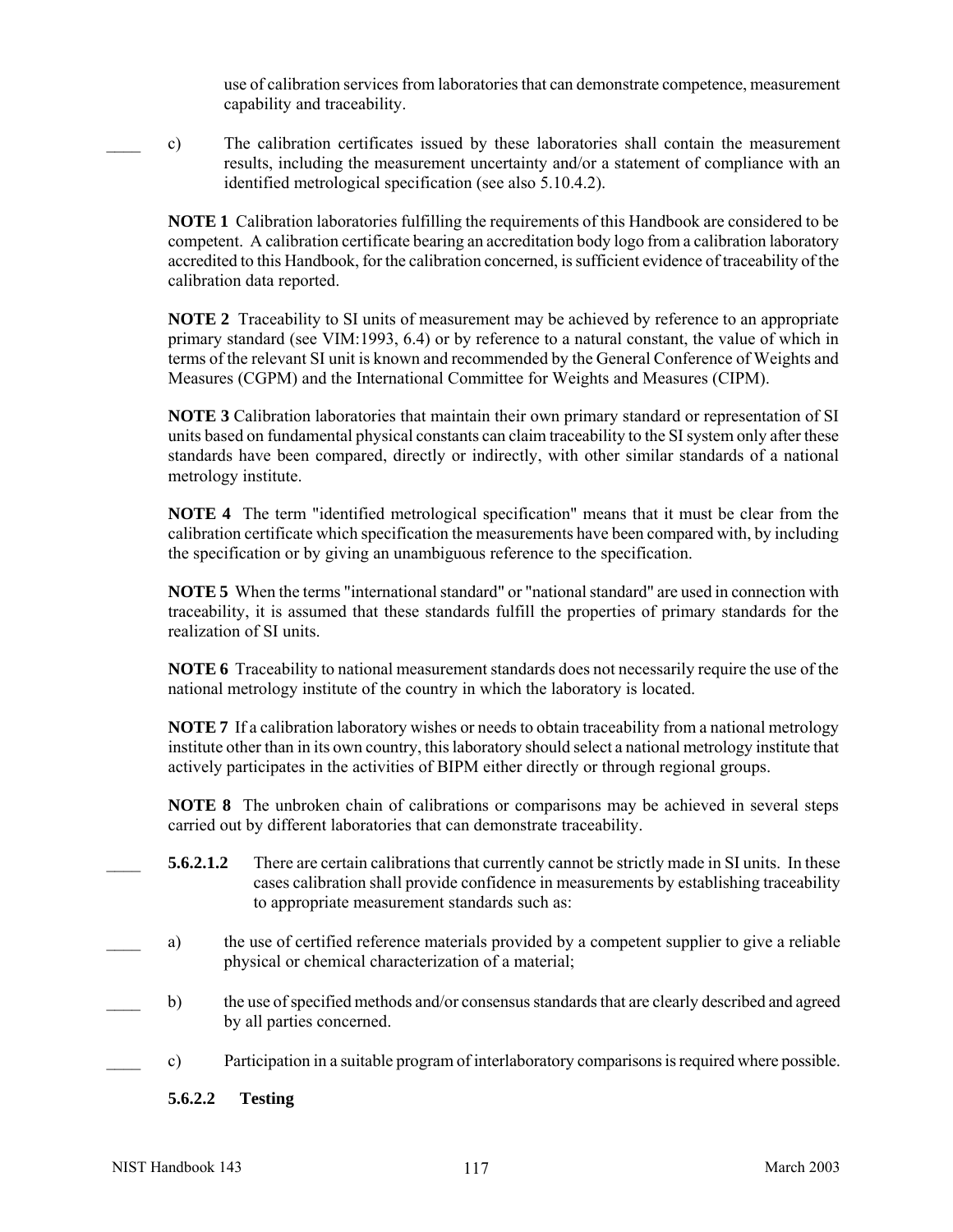**F** 5.6.2.2.1 For testing laboratories, the requirements given in 5.6.2.1 apply for measuring and test equipment with measuring functions used, unless it has been established that the associated contribution from the calibration contributes little to the total uncertainty of the test result. When this situation arises, the laboratory shall ensure that the equipment used can provide the uncertainty of measurement needed.

**NOTE** The extent to which the requirements in 5.6.2.1 should be followed depends on the relative contribution of the calibration uncertainty to the total uncertainty. If calibration is the dominant factor, the requirements should be strictly followed.

**F** 5.6.2.2.2 Where traceability of measurements to SI units is not possible and/or not relevant, the same requirements for traceability to, for example, certified reference materials, agreed methods and/or consensus standards, are required as for calibration laboratories (see 5.6.2.1.2).

# **5.6.3 Reference standards and reference materials**

# **5.6.3.1 Reference standards**

- a) The laboratory shall have a program and procedure for the calibration of its reference standards.
- b) Reference standards shall be calibrated by a body that can provide traceability as described in 5.6.2.1.
- \_\_\_\_ c) Such reference standards of measurement held by the laboratory shall be used for calibration only and for no other purpose, unless it can be shown that their performance as reference standards would not be invalidated. Reference standards shall be calibrated before and after any adjustment.

### **5.6.3.2 Reference materials**

Reference materials shall, where possible, be traceable to SI units of measurement, or to certified reference materials. Internal reference materials shall be checked as far as is technically and economically practicable.

#### **5.6.3.3 Intermediate checks**

\_\_\_\_ Checks needed to maintain confidence in the calibration status of reference, primary, transfer or working standards and reference materials shall be carried out according to defined procedures and schedules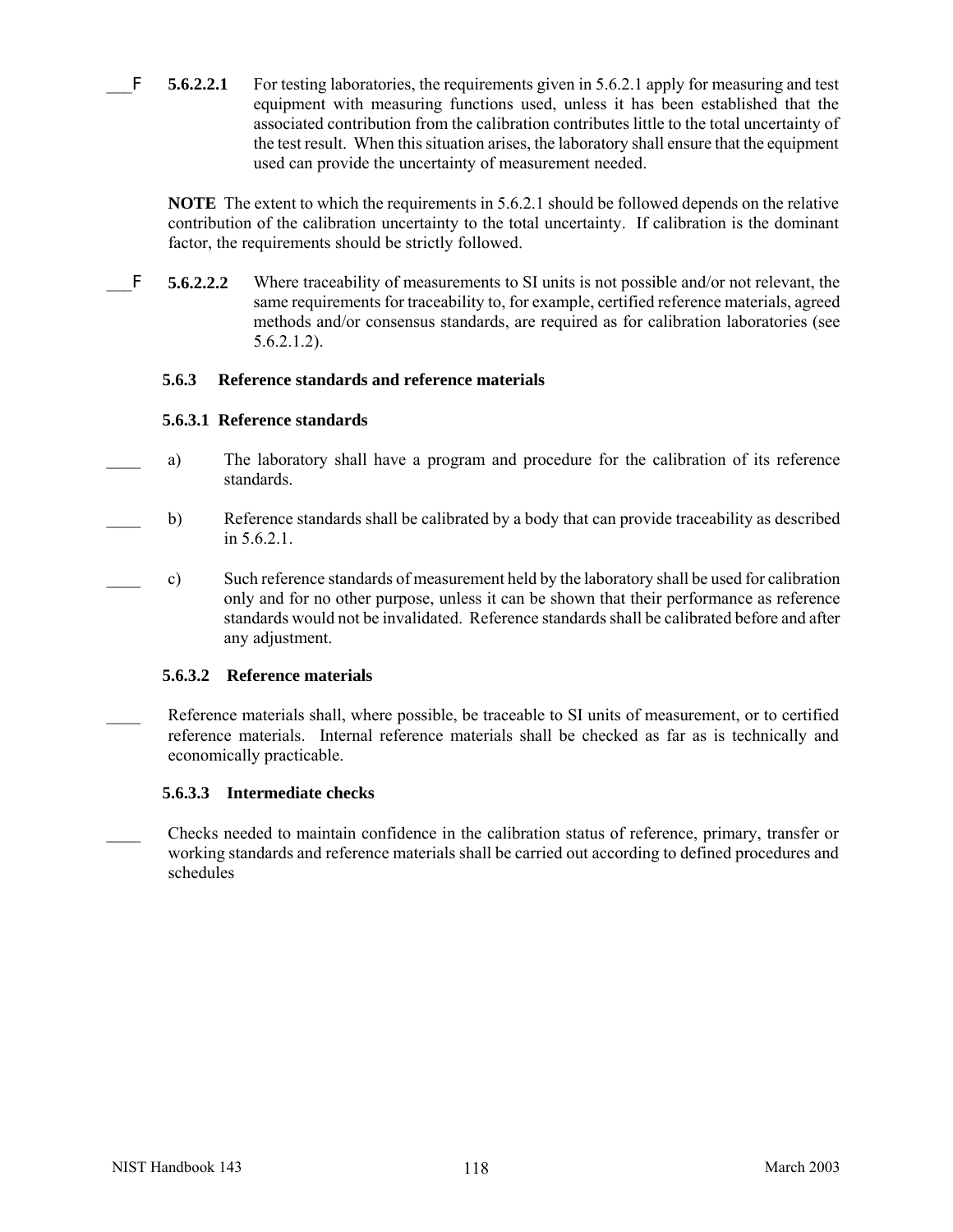# **5.6.3.4 Transport and storage**

**F** The laboratory shall have procedures for safe handling, transport, storage and use of reference standards and reference materials in order to prevent contamination or deterioration and in order to protect their integrity.

**NOTE** Additional procedures may be necessary when reference standards and reference materials are used outside the permanent laboratory for tests, calibrations or sampling.

# **5.7 Sampling**

 **5.7.1** 

- a) The laboratory shall have a sampling plan and procedures for sampling when it carries out sampling of substances, materials or products for subsequent testing or calibration.
- $\mathbf{F}$  b) The sampling plan as well as the sampling procedure shall be available at the location where sampling is undertaken. Sampling plans shall, whenever reasonable, be based on appropriate statistical methods. The sampling process shall address the factors to be controlled to ensure the validity of the test and calibration results.

 **NOTE 1** Sampling is a defined procedure whereby a part of a substance, material or product is taken to provide for testing or calibration of a representative sample of the whole. Sampling may also be required by the appropriate specification for which the substance, material or product is to be tested or calibrated. In certain cases (e.g., forensic analysis), the sample may not be representative but is determined by availability.

 **NOTE 2** Sampling procedures should describe the selection, sampling plan, withdrawal and preparation of a sample or samples from a substance, material or product to yield the required information.

- **F** 5.7.2 Where the client requires deviations, additions or exclusions from the documented sampling procedure, these shall be recorded in detail with the appropriate sampling data and shall be included in all documents containing test and/or calibration results, and shall be communicated to the appropriate personnel.
- **F** 5.7.3 The laboratory shall have procedures for recording relevant data and operations relating to sampling that forms part of the testing or calibration that is undertaken. These records shall include the sampling procedure used, the identification of the sampler, environmental conditions (if relevant) and diagrams or other equivalent means to identify the sampling location as necessary and, if appropriate, the statistics the sampling procedures are based upon.

# **5.8 Handling of test and calibration items**

**5.8.1** The laboratory shall have procedures for the transportation, receipt, handling, protection, storage, retention and/or disposal of test and/or calibration items, including all provisions necessary to protect the integrity of the test or calibration item, and to protect the interests of the laboratory and the client.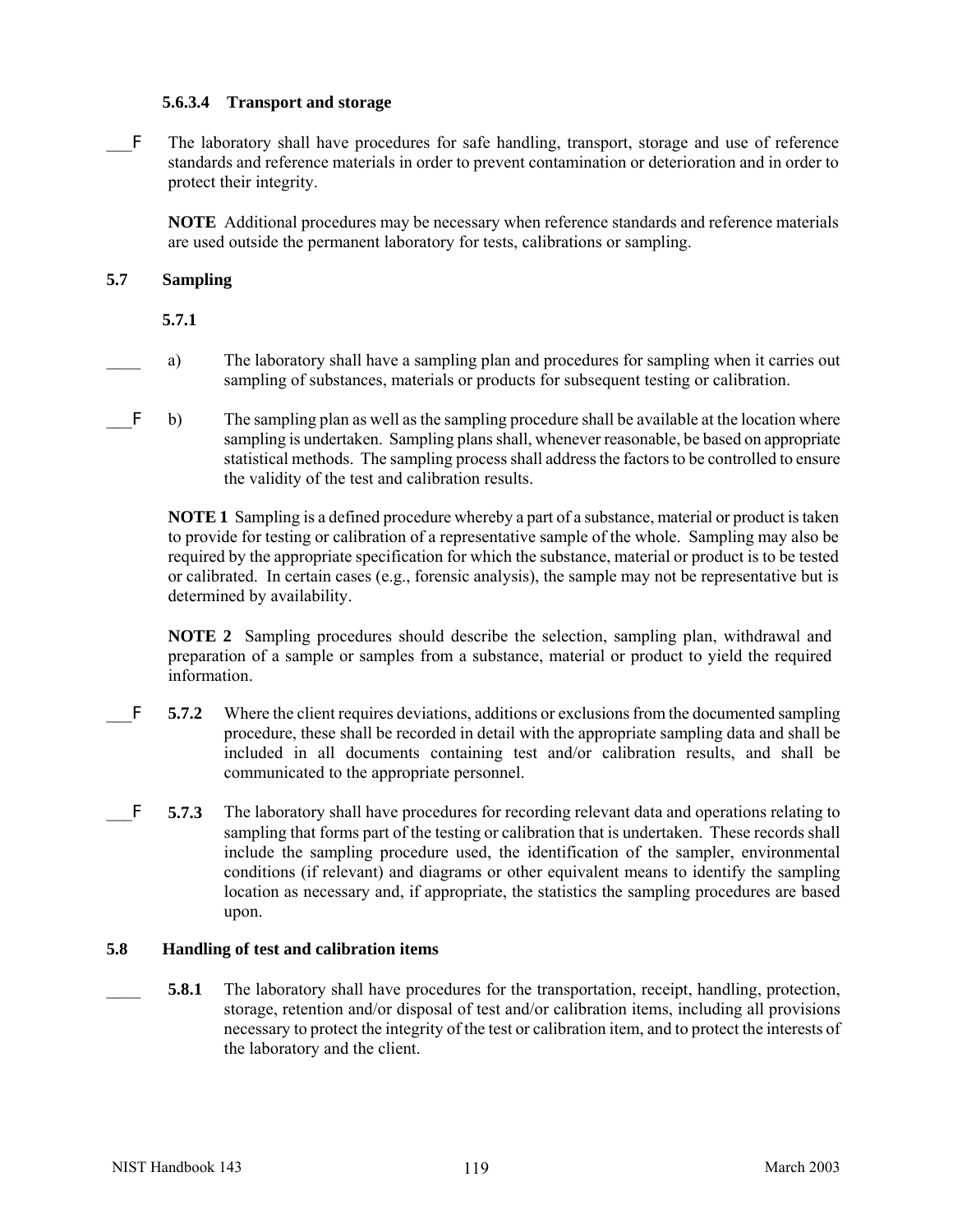|   | 5.8.2                                                                                                                                                                                                                                                         |                                                                                                                                                                                                                                                                                                                                                     |  |
|---|---------------------------------------------------------------------------------------------------------------------------------------------------------------------------------------------------------------------------------------------------------------|-----------------------------------------------------------------------------------------------------------------------------------------------------------------------------------------------------------------------------------------------------------------------------------------------------------------------------------------------------|--|
|   | a)                                                                                                                                                                                                                                                            | The laboratory shall have a system for identifying test and/or calibration items.                                                                                                                                                                                                                                                                   |  |
| Е | b)                                                                                                                                                                                                                                                            | The identification shall be retained throughout the life of the item in the laboratory.                                                                                                                                                                                                                                                             |  |
|   | $\mathbf{c})$                                                                                                                                                                                                                                                 | The system shall be designed and operated so as to ensure that items cannot be confused<br>physically or when referred to in records or other documents.                                                                                                                                                                                            |  |
| F | d)                                                                                                                                                                                                                                                            | The system shall, if appropriate, accommodate a sub-division of groups of items and the<br>transfer of items within and from the laboratory.                                                                                                                                                                                                        |  |
|   | 5.8.3                                                                                                                                                                                                                                                         |                                                                                                                                                                                                                                                                                                                                                     |  |
|   | a)                                                                                                                                                                                                                                                            | Upon receipt of the test or calibration item, abnormalities or departures from normal or<br>specified conditions, as described in the test or calibration method, shall be recorded.                                                                                                                                                                |  |
|   | b)                                                                                                                                                                                                                                                            | When there is doubt as to the suitability of an item for test or calibration, or when an item<br>does not conform to the description provided, or the test or calibration required is not<br>specified in sufficient detail, the laboratory shall consult the client for further instructions<br>before proceeding and shall record the discussion. |  |
|   | 5.8.4                                                                                                                                                                                                                                                         |                                                                                                                                                                                                                                                                                                                                                     |  |
|   | a)                                                                                                                                                                                                                                                            | The laboratory shall have procedures and appropriate facilities for avoiding deterioration,<br>loss or damage to the test or calibration item during storage, handling and preparation.                                                                                                                                                             |  |
|   | b)                                                                                                                                                                                                                                                            | Handling instructions provided with the item shall be followed.                                                                                                                                                                                                                                                                                     |  |
|   | $\mathbf{c})$                                                                                                                                                                                                                                                 | When items have to be stored or conditioned under specified environmental conditions, these<br>conditions shall be maintained, monitored and recorded.                                                                                                                                                                                              |  |
|   | d)                                                                                                                                                                                                                                                            | Where a test or calibration item or a portion of an item is to be held secure, the laboratory<br>shall have arrangements for storage and security that protect the condition and integrity of<br>the secured items or portions concerned.                                                                                                           |  |
|   |                                                                                                                                                                                                                                                               | <b>NOTE 1</b> Where test items are to be returned into service after testing, special care is required to<br>ensure that they are not damaged or injured during the handling, testing or storing/waiting processes.                                                                                                                                 |  |
|   | NOTE 2 A sampling procedure and information on storage and transport of samples, including<br>information on sampling factors influencing the test or calibration result, should be provided to those<br>responsible for taking and transporting the samples. |                                                                                                                                                                                                                                                                                                                                                     |  |
|   |                                                                                                                                                                                                                                                               | <b>NOTE 3</b> Reasons for keeping a test or calibration item secure can be for reasons of record, safety or<br>value, or to enable complementary tests and/or calibrations to be performed later.                                                                                                                                                   |  |

# **5.9 Assuring the quality of test and calibration results**

- a) The laboratory shall have quality control procedures for monitoring the validity of tests and calibrations undertaken.
- b) The resulting data shall be recorded in such a way that trends are detectable and, where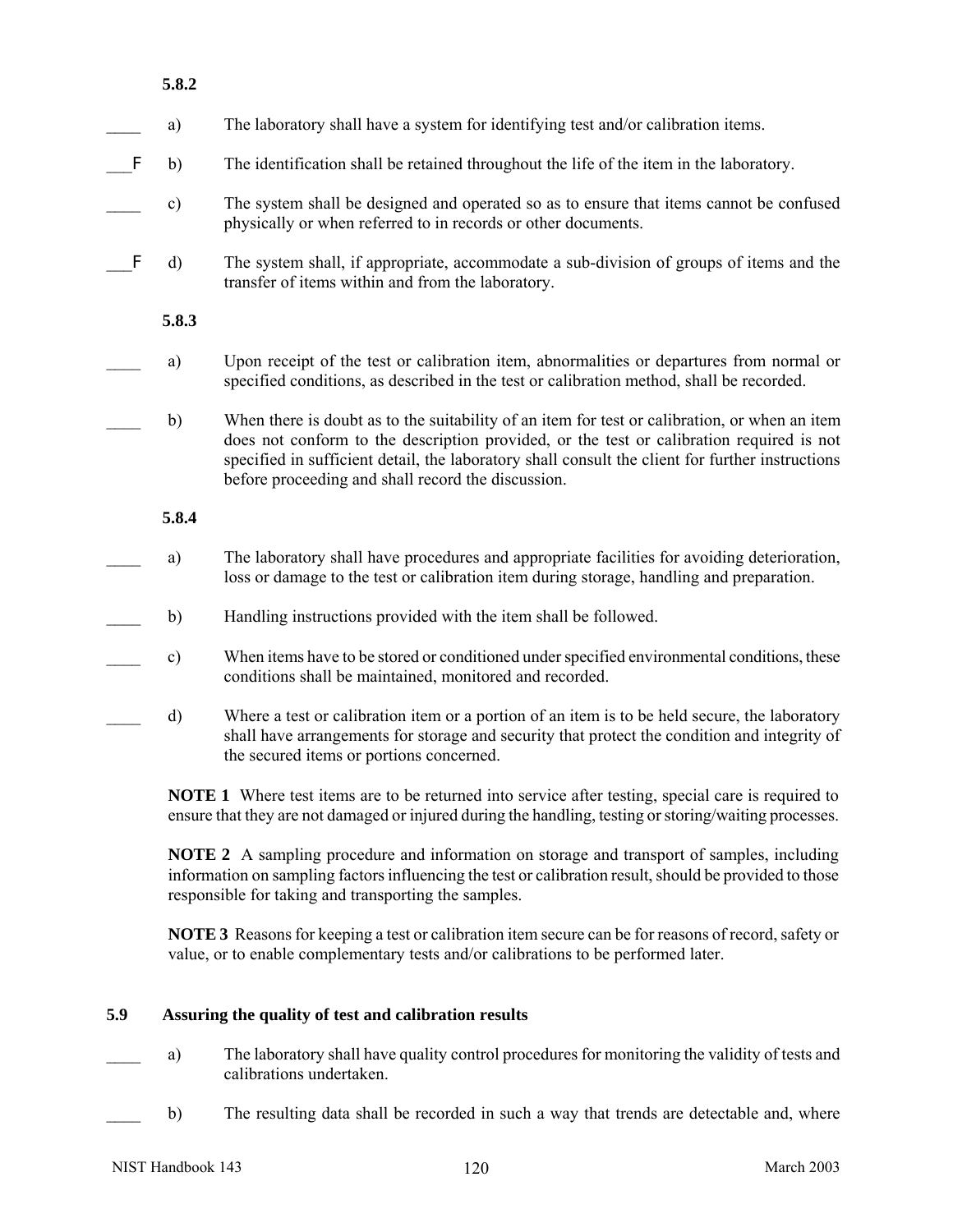practicable, statistical techniques shall be applied to the reviewing of the results.

- \_\_\_\_ c) This monitoring shall be planned and reviewed and may include, but not be limited to, the following:
	- \_\_\_\_ 1) regular use of certified reference materials and/or internal quality control using secondary reference materials;
	- 2) participation in interlaboratory comparison or proficiency-testing programs;
	- 3) replicate tests or calibrations using the same or different methods;
	- \_\_\_\_ 4) retesting or recalibration of retained items;
	- \_\_\_\_ 5) correlation of results for different characteristics of an item.

**NOTE** The selected methods should be appropriate for the type and volume of the work undertaken.

#### **5.10 Reporting the results**

#### **5.10.1 General**

- a) The results of each test, calibration, or series of tests or calibrations carried out by the laboratory shall be reported accurately, clearly, unambiguously and objectively, and in accordance with any specific instructions in the test or calibration methods.
- b) The results shall be reported, usually in a test report or a calibration certificate (see note 1), and shall include all the information requested by the client and necessary for the interpretation of the test or calibration results and all information required by the method used. This information is normally that required by 5.10.2, and 5.10.3 or 5.10.4.
- \_\_\_\_ c) In the case of tests or calibrations performed for internal clients, or in the case of a written agreement with the client, the results may be reported in a simplified way. Any information listed in 5.10.2 to 5.10.4 which is not reported to the client shall be readily available in the laboratory which carried out the tests and/or calibrations.

**NOTE 1** Test reports and calibration certificates are sometimes called test certificates and calibration reports, respectively.

**NOTE 2** The test reports or calibration certificates may be issued as hard copy or by electronic data transfer provided that the requirements of this Handbook are met.

#### **5.10.2 Test reports and calibration certificates**

Each test report or calibration certificate shall include at least the following information, unless the laboratory has valid reasons for not doing so:

- a) a title (e.g., "Test Report" or "Calibration Certificate");
- b) the name and address of the laboratory, and the location where the tests and/or calibrations were carried out, if different from the address of the laboratory;
- \_\_\_\_ c) unique identification of the test report or calibration certificate (such as the serial number),

NIST Handbook 143 121 March 2003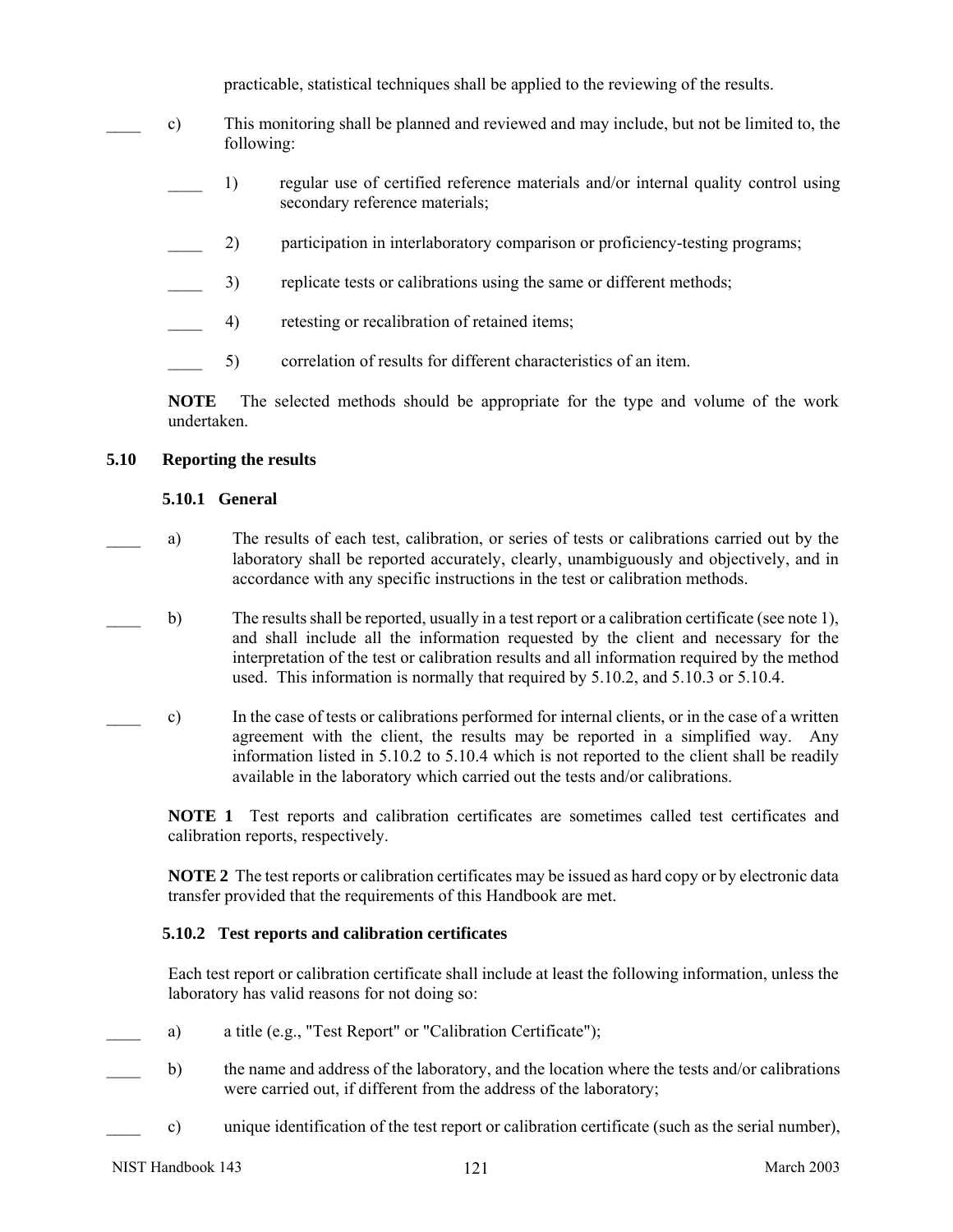and on each page an identification in order to ensure that the page is recognized as a part of the test report or calibration certificate, and a clear identification of the end of the test report or calibration certificate;

- \_\_\_\_ d) the name and address of the client;
- e) identification of the method used;
- f) a description of, the condition of, and unambiguous identification of the item(s) tested or calibrated;
- \_\_\_\_ g) the date of receipt of the test or calibration item(s) where this is critical to the validity and application of the results, and the date(s) of performance of the test or calibration;
- h) reference to the sampling plan and procedures used by the laboratory or other bodies where these are relevant to the validity or application of the results;
- i) the test or calibration results with, where appropriate, the units of measurement;
- $j$  the name(s), function(s) and signature(s) or equivalent identification of person(s) authorizing the test report or calibration certificate;
	- \_\_\_\_ k) where relevant, a statement to the effect that the results relate only to the items tested or calibrated.

WMD Note: WMD defines the person(s) who authorizes the test report or calibration certificate as the Approved Signatory.

 **NOTE 1** Hard copies of test reports and calibration certificates should also include the page number and total number of pages.

**NOTE 2** It is recommended that laboratories include a statement specifying that the test report or calibration certificate shall not be reproduced except in full, without written approval of the laboratory.

#### **5.10.3 Test reports**

- **5.10.3.1** In addition to the requirements listed in 5.10.2, test reports shall, where necessary for the interpretation of the test results, include the following:
- \_\_\_\_ a) deviations from, additions to, or exclusions from the test method, and information on specific test conditions, such as environmental conditions;
- **F** b) where relevant, a statement of compliance/non-compliance with requirements and/or specifications;
- \_\_\_\_ c) where applicable, a statement on the estimated uncertainty of measurement; information on uncertainty is needed in test reports when it is relevant to the validity or application of the test results, when a client's instruction so requires, or when the uncertainty affects compliance to a specification limit;
- $\mathbf{F}$  d) where appropriate and needed, opinions and interpretations (see 5.10.5);
	- $\mathbf{F}$  e) additional information which may be required by specific methods, clients or groups of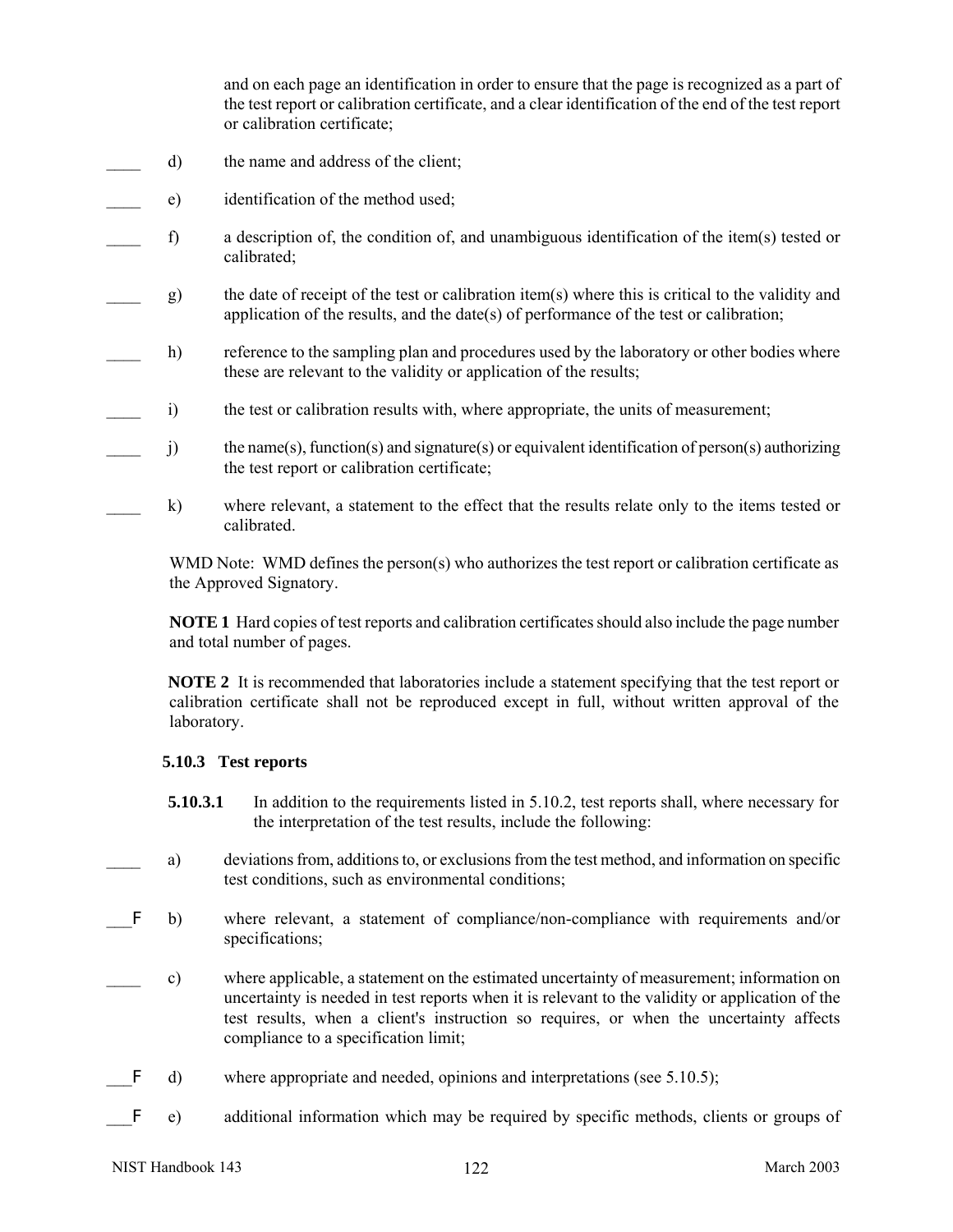clients.

- **5.10.3.2** In addition to the requirements listed in 5.10.2 and 5.10.3.1, test reports containing the results of sampling shall include the following, where necessary for the interpretation of test results:
- $\mathbf{F}$  a) the date of sampling;
- $\mathbf{F}$  b) unambiguous identification of the substance, material or product sampled (including the name of the manufacturer, the model or type of designation and serial numbers as appropriate);
- $\mathbf{F}$  c) the location of sampling, including any diagrams, sketches or photographs;
- $\mathbf{F}$  d) a reference to the sampling plan and procedures used;
- $\mathbf{F}$  e) details of any environmental conditions during sampling that may affect the interpretation of the test results;
- $\mathbf{F}$  f) any standard or other specification for the sampling method or procedure, and deviations, additions to or exclusions from the specification concerned.

# **5.10.4 Calibration certificates**

- **5.10.4.1** In addition to the requirements listed in 5.10.2, calibration certificates shall include the following, where necessary for the interpretation of calibration results:
- a) the conditions (e.g., environmental) under which the calibrations were made that have an influence on the measurement results;
- b) the uncertainty of measurement and/or a statement of compliance with an identified metrological specification or clauses thereof;
	- c) evidence that the measurements are traceable (see note 2 in  $5.6.2.1.1$ ).

#### **5.10.4.2**

- a) The calibration certificate shall relate only to quantities and the results of functional tests.
- $_F$  b) If a statement of compliance with a specification is made, this shall identify which clauses of the specification are met or not met.
- **F** c) When a statement of compliance with a specification is made omitting the measurement results and associated uncertainties, the laboratory shall record those results and maintain them for possible future reference.
- $\mathbf{F}$  d) When statements of compliance are made, the uncertainty of measurement shall be taken into account.
- **F** 5.10.4.3 When an instrument for calibration has been adjusted or repaired, the calibration results before and after adjustment or repair, if available, shall be reported.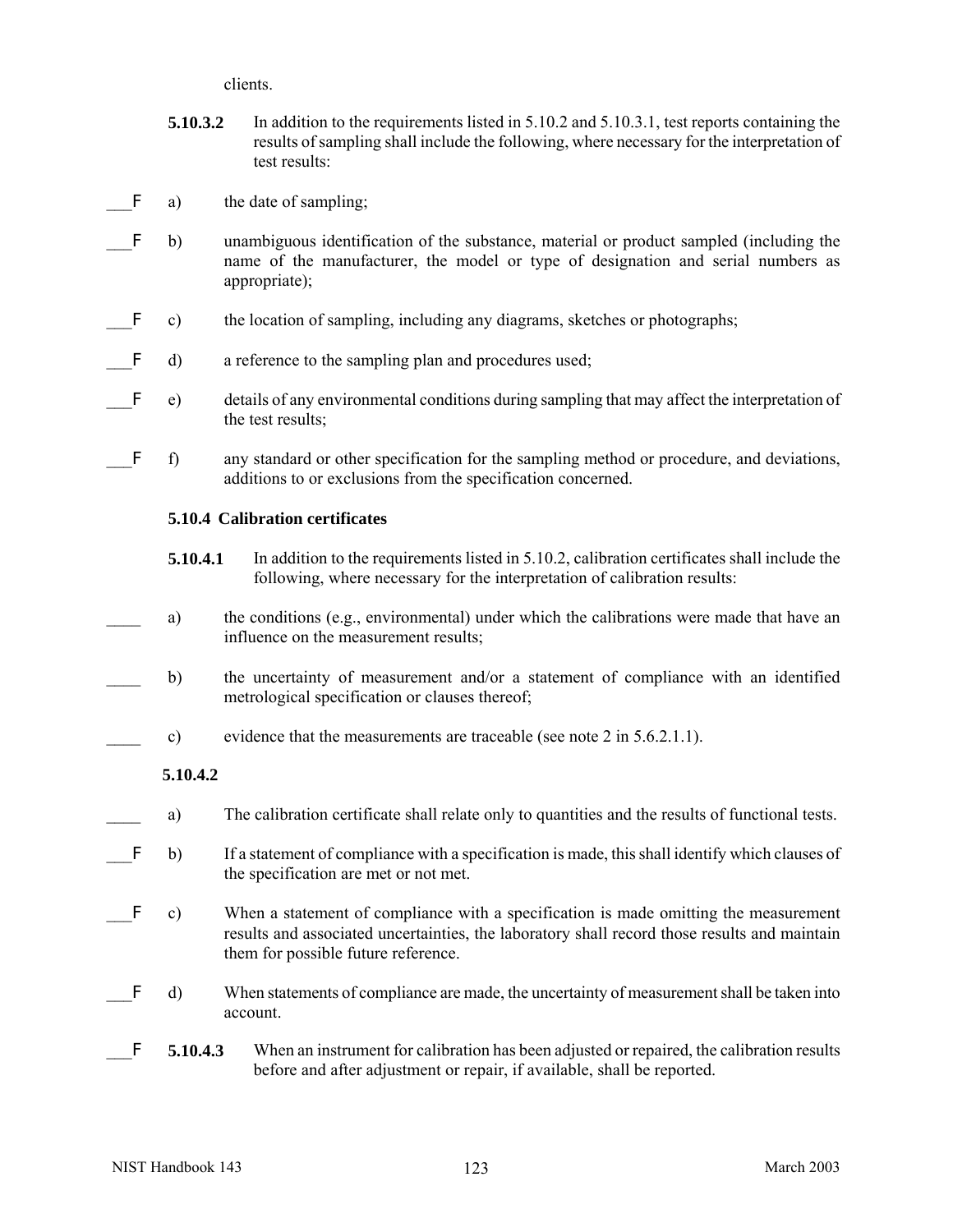**F** 5.10.4.4 A calibration certificate (or calibration label) shall not contain any recommendation on the calibration interval except where this has been agreed with the client. This requirement may be superseded by legal regulations.

#### **5.10.5 Opinions and interpretations**

**F** When opinions and interpretations are included, the laboratory shall document the basis upon which the opinions and interpretations have been made. Opinions and interpretations shall be clearly marked as such in a test report.

 **NOTE 1** Opinions and interpretations should not be confused with inspections and product certifications as intended in ISO/IEC 17020 and ISO/IEC Guide 65.

 **NOTE 2** Opinions and interpretations included in a test report may comprise, but not be limited to, the following:

- an opinion on the statement of compliance/noncompliance of the results with requirements;
- fulfillment of contractual requirements;
- recommendations on how to use the results;
- guidance to be used for improvements.

**NOTE 3** In many cases it might be appropriate to communicate the opinions and interpretations by direct dialogue with the client. Such dialogue should be written down.

#### **5.10.6 Testing and calibration results obtained from subcontractors**

- a) When the test report contains results of tests performed by subcontractors, these results shall be clearly identified.
- $\mathbf{F}$  b) The subcontractor shall report the results in writing or electronically.
- $\mathbf{F}$  c) When a calibration has been subcontracted, the laboratory performing the work shall issue the calibration certificate to the contracting laboratory.

#### **5.10.7 Electronic transmission of results**

In the case of transmission of test or calibration results by telephone, telex, facsimile or other electronic or electromagnetic means, the requirements of this Handbook shall be met (see also 5.4.7).

#### **5.10.8 Format of reports and certificates**

The format shall be designed to accommodate each type of test or calibration carried out and to minimize the possibility of misunderstanding or misuse.

 **NOTE 1** Attention should be given to the layout of the test report or calibration certificate, especially with regard to the presentation of the test or calibration data and ease of assimilation by the reader.

**NOTE 2** The headings should be standardized as far as possible.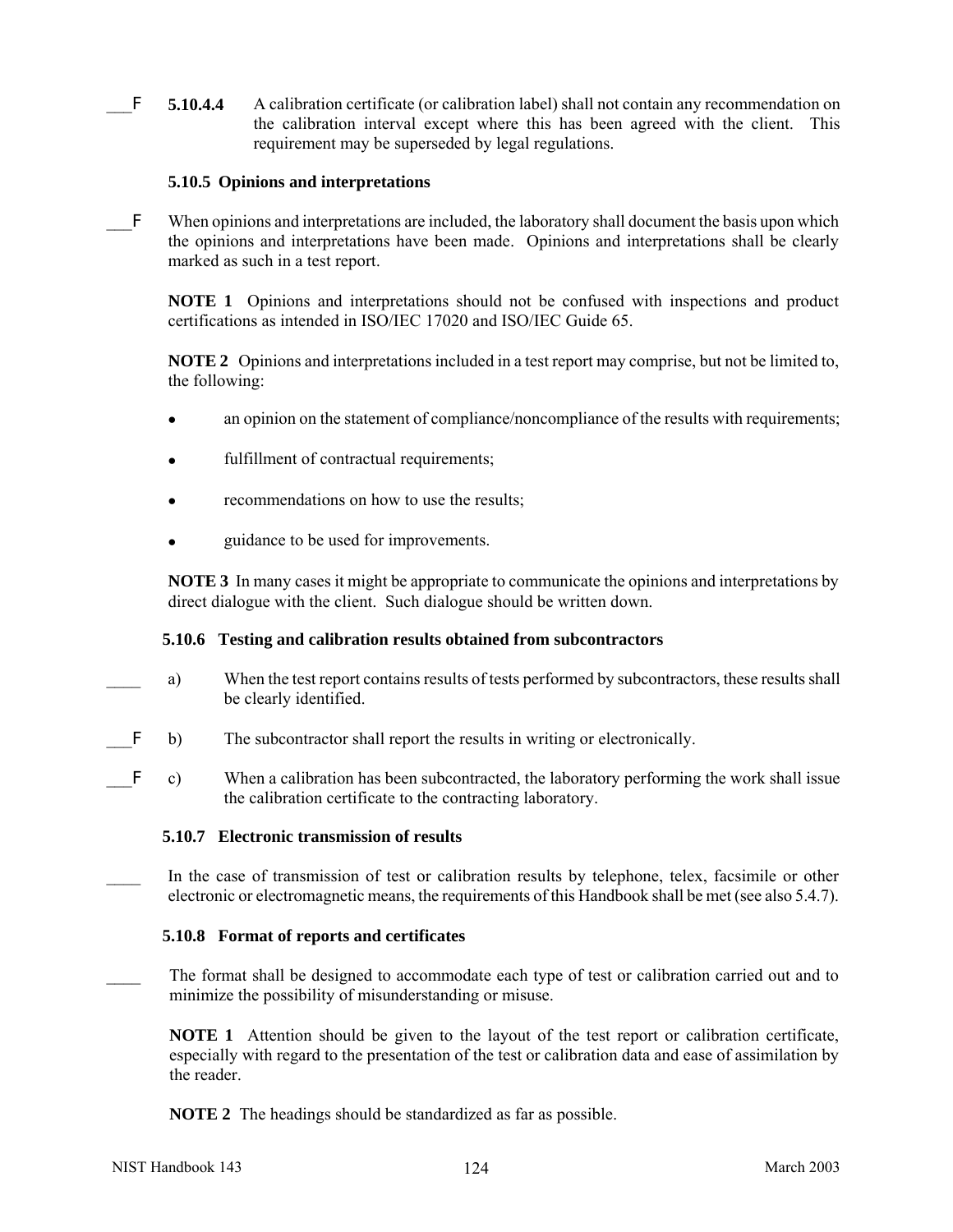#### **5.10.9 Amendments to test reports and calibration certificates**

- a) Material amendments to a test report or calibration certificate after issue shall be made only in the form of a further document, or data transfer, which includes the statement: "Supplement to Test Report [or Calibration Certificate], serial number ... [or as otherwise identified]," or an equivalent form of wording. b) Such amendments shall meet all the requirements of this Handbook.
- \_\_\_\_ c) When it is necessary to issue a complete new test report or calibration certificate, this shall be uniquely identified and shall contain a reference to the original that it replaces.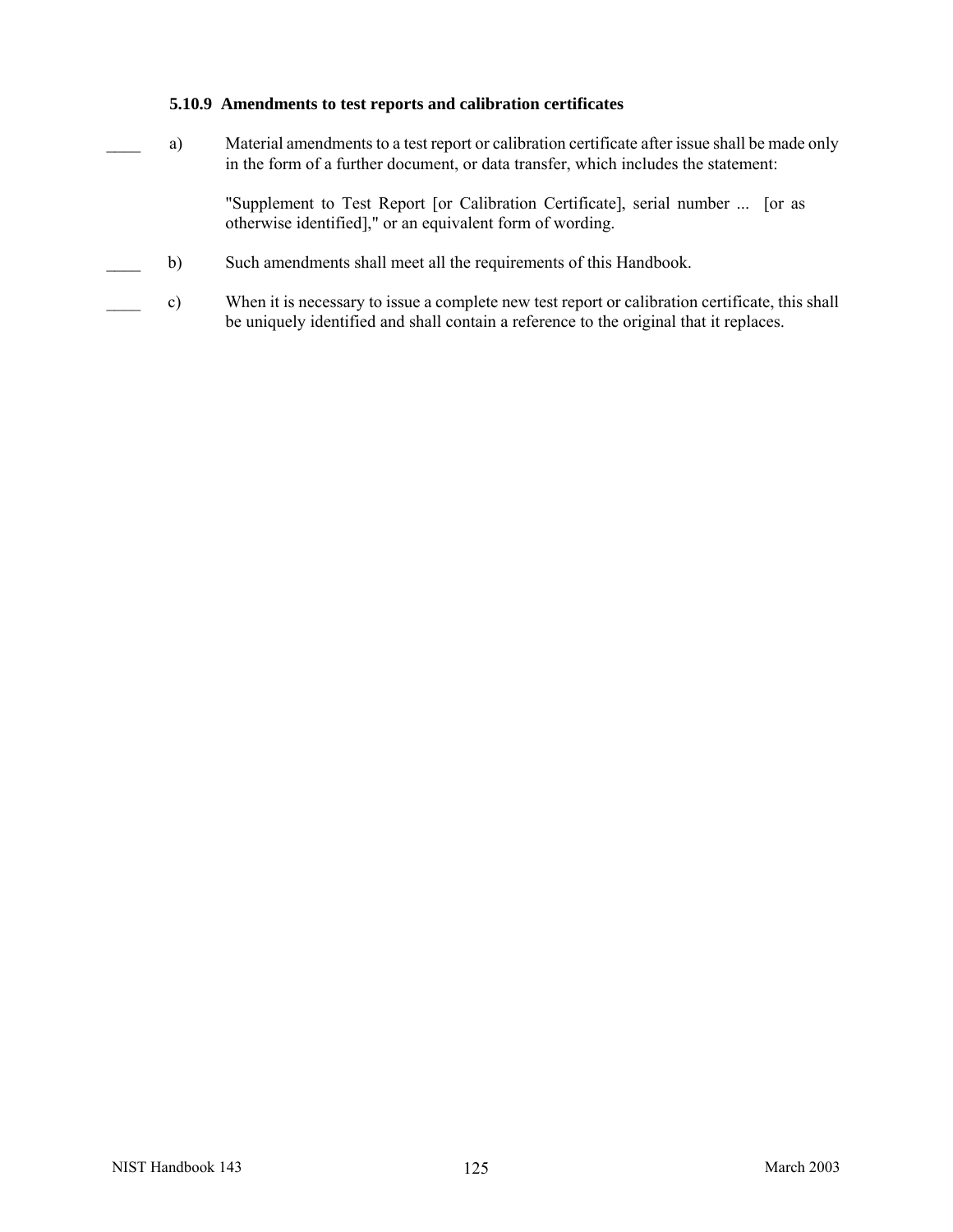# **Appendix D. Summary of Services for Laboratory Directory**

State

| Recognition Period:       |         |                |  |
|---------------------------|---------|----------------|--|
| Laboratory Staff & Titles | Address | Communications |  |
|                           |         | Phone:         |  |
|                           |         | Fax:           |  |
|                           |         | e-mail:        |  |
|                           |         | URL:           |  |

| Services Available    |       |              |  |  |
|-----------------------|-------|--------------|--|--|
| Parameter             | Range | Uncertainty* |  |  |
| Mass, I               |       |              |  |  |
| Mass, II              |       |              |  |  |
| Mass, III             |       |              |  |  |
| Length, Tapes - Bench |       |              |  |  |
| Length, Tapes - Tape  |       |              |  |  |
| Length, Rigid Rules   |       |              |  |  |
| Volume, Gravimetric   |       |              |  |  |
| Volume, Transfer      |       |              |  |  |
| Temperature, I        |       |              |  |  |
| Temperature, II       |       |              |  |  |
| Temperature, III      |       |              |  |  |
| Temperature, IV       |       |              |  |  |
| Temperature, V        |       |              |  |  |
| <b>Tuning Forks</b>   |       |              |  |  |
| Hydrometers           |       |              |  |  |
| Time                  |       |              |  |  |
| Moisture              |       |              |  |  |

**\*** Uncertainties Chart must be completed for *each* measurement parameter listed.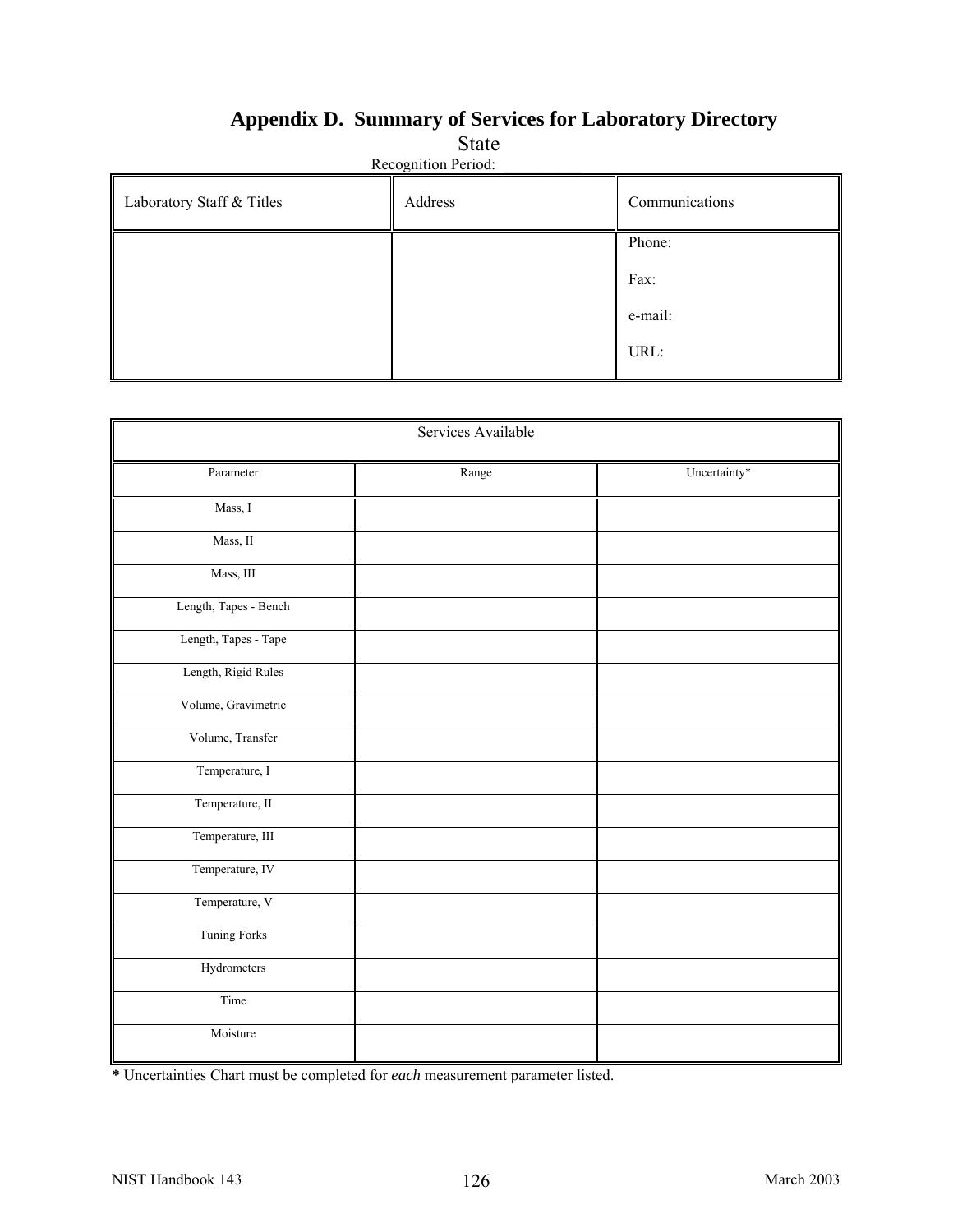# **State**

| National Type Evaluation Program (NTEP) |                  |  |  |  |
|-----------------------------------------|------------------|--|--|--|
| Address                                 | Telephone Number |  |  |  |
|                                         |                  |  |  |  |
|                                         |                  |  |  |  |
|                                         |                  |  |  |  |
|                                         |                  |  |  |  |
|                                         |                  |  |  |  |
|                                         |                  |  |  |  |
|                                         |                  |  |  |  |

| Commercial Measuring Device Testing (non-NTEP) |                  |  |  |  |
|------------------------------------------------|------------------|--|--|--|
| Address                                        | Telephone Number |  |  |  |
|                                                |                  |  |  |  |
|                                                |                  |  |  |  |
|                                                |                  |  |  |  |
|                                                |                  |  |  |  |
|                                                |                  |  |  |  |
|                                                |                  |  |  |  |
|                                                |                  |  |  |  |
|                                                |                  |  |  |  |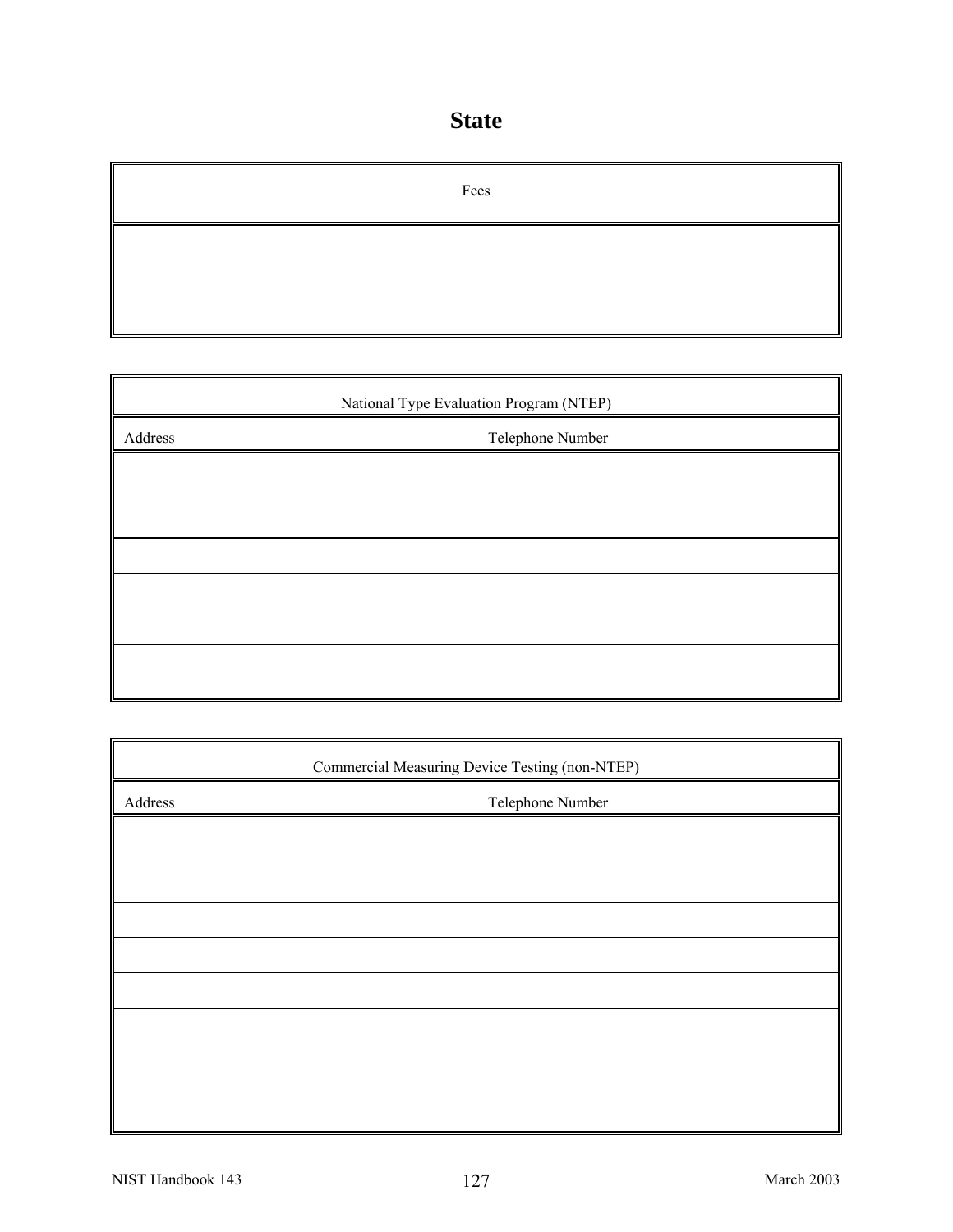# **State**

| Grain Moisture Testing |                  |  |  |
|------------------------|------------------|--|--|
| Address                | Telephone Number |  |  |
|                        |                  |  |  |
|                        |                  |  |  |
|                        |                  |  |  |
|                        |                  |  |  |
|                        |                  |  |  |
|                        |                  |  |  |

| Petroleum Quality Testing |                  |  |  |
|---------------------------|------------------|--|--|
| Address                   | Telephone Number |  |  |
|                           |                  |  |  |
|                           |                  |  |  |
|                           |                  |  |  |
|                           |                  |  |  |
|                           |                  |  |  |
|                           |                  |  |  |
|                           |                  |  |  |

| <u> Espainia de la contrada de la contrada de la contrada de la contrada de la contrada de la contrada de la con</u>   |  |  |  |
|------------------------------------------------------------------------------------------------------------------------|--|--|--|
| <u> La componenta de la contrada de la contrada de la contrada de la contrada de la contrada de la contrada de la</u>  |  |  |  |
|                                                                                                                        |  |  |  |
|                                                                                                                        |  |  |  |
| <u> La componente de la componente de la componente de la componente de la componente de la componente de la compo</u> |  |  |  |